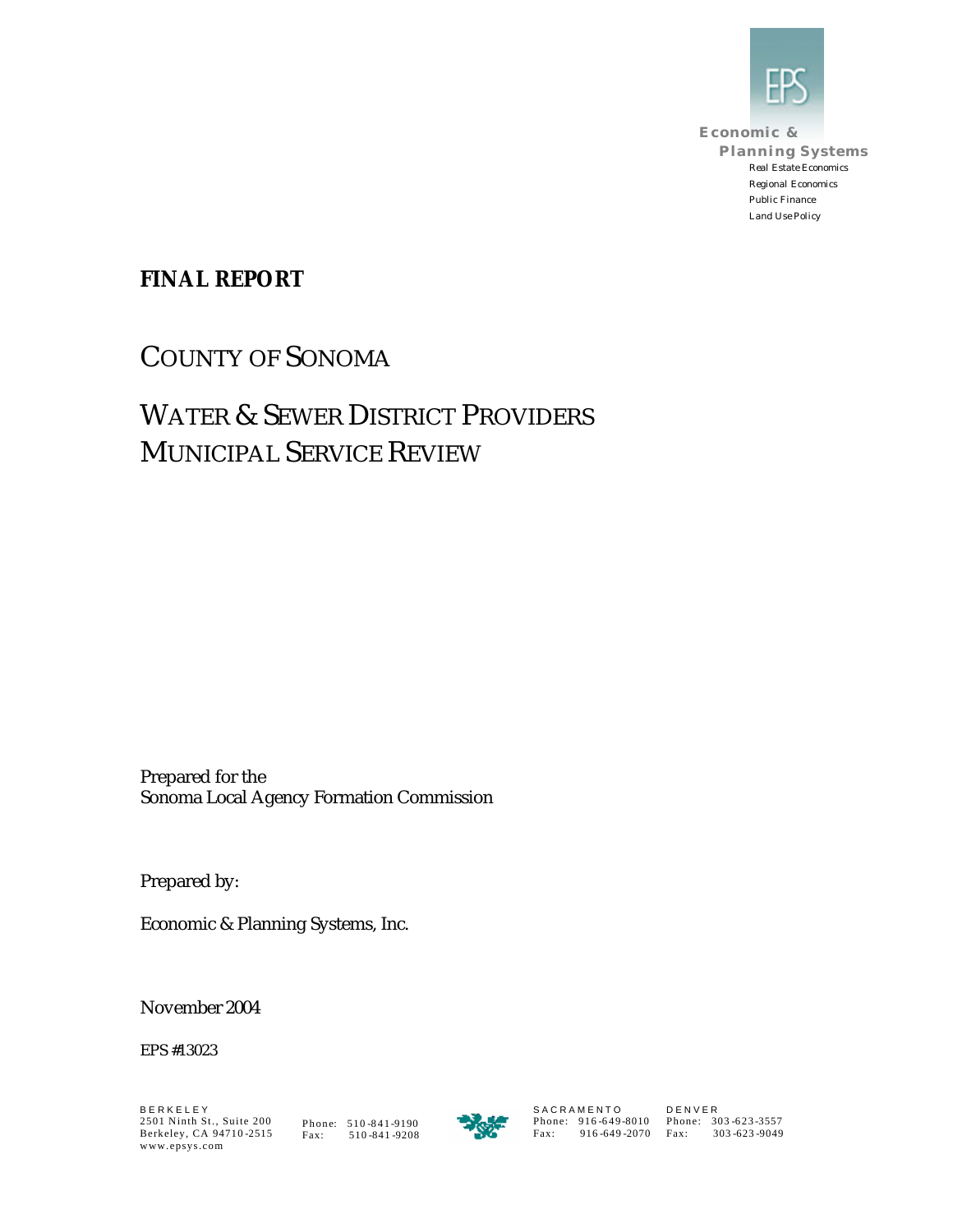# **TABLE OF CONTENTS**

#### $PAGE$

| L.   |  |
|------|--|
| II.  |  |
|      |  |
|      |  |
|      |  |
|      |  |
|      |  |
|      |  |
|      |  |
|      |  |
|      |  |
|      |  |
|      |  |
|      |  |
|      |  |
| III. |  |
|      |  |
|      |  |
|      |  |
|      |  |
|      |  |
|      |  |
|      |  |
|      |  |
|      |  |
|      |  |
|      |  |
|      |  |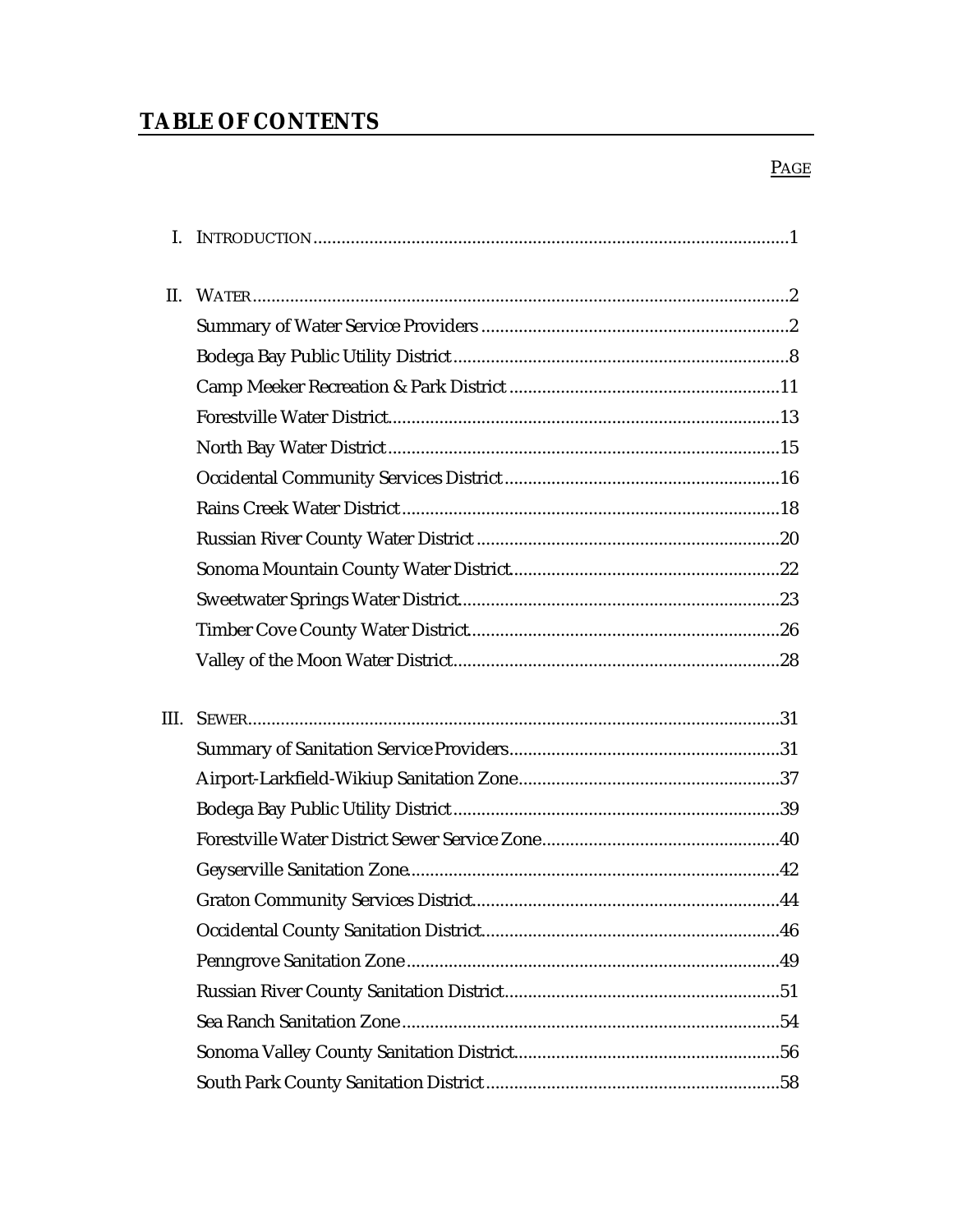# **TABLE OF CONTENTS (continued)**

### **PAGE**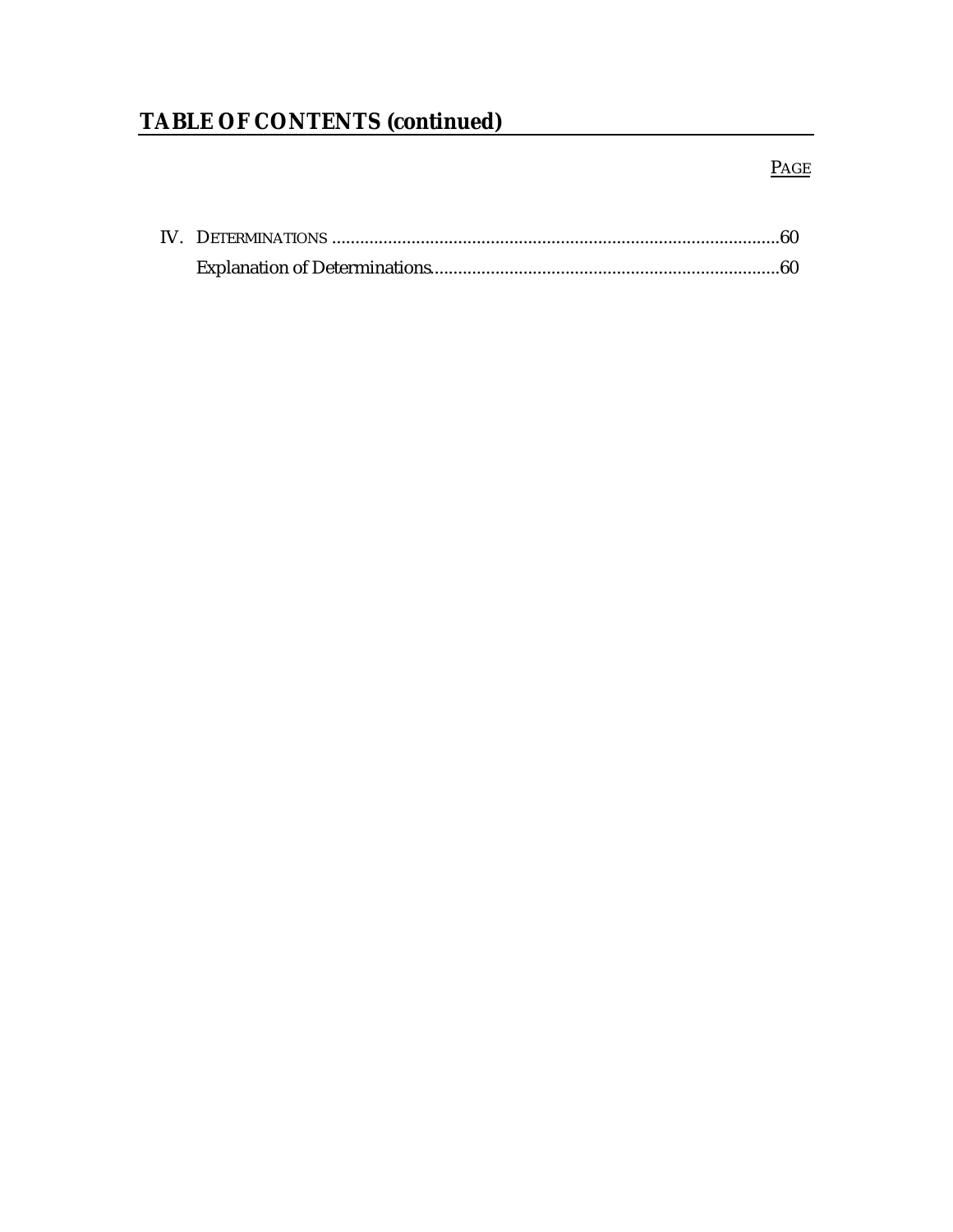## **LIST OF TABLES**

### **PAGE**

| Table 2: Average Monthly Water Service Rates for      |  |
|-------------------------------------------------------|--|
|                                                       |  |
| Table 4: Average Monthly Wastewater Service Rates for |  |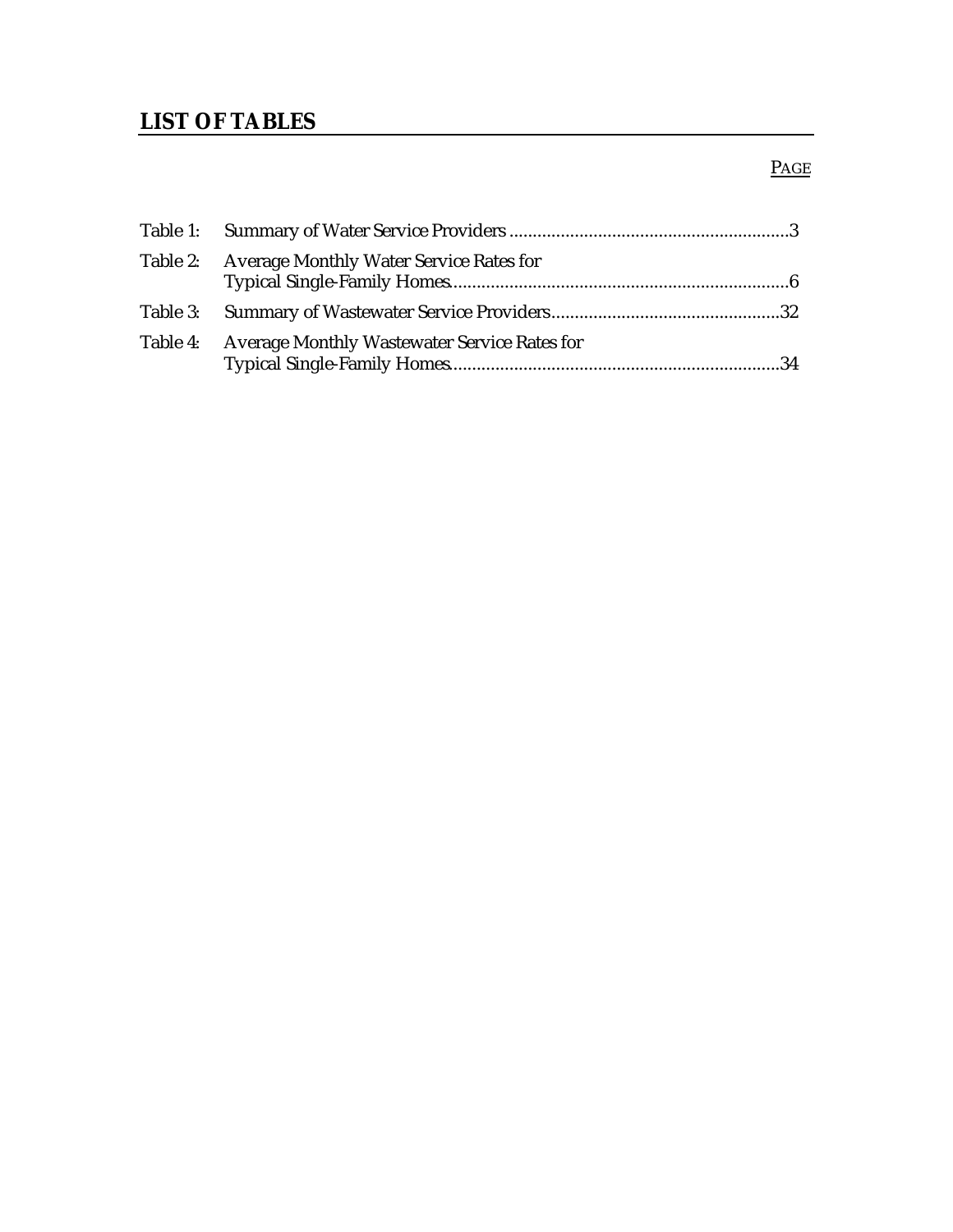# I. INTRODUCTION

In 1997, the State Legislature convened a special commission to study and make recommendations to address California's rapidly accelerating growth. The Commission on Local Governance for the 21st Century focused energies on ways to empower the already existing County Local Agency Formation Commissions (LAFCOs). The Commission's final report, *Growth within Bounds*, recommended various changes to local land use laws and LAFCO statutes. Assembly Speaker Robert M. Hertzberg encompassed the recommendations of the Commission in Assembly Bill 2838, which passed into the Cortese-Knox-Hertzberg Local Government Reorganization Act of 2000. The new law endows LAFCO with more responsibilities and more influence to oversee growth in California.

One of the major new responsibilities of LAFCO is to conduct comprehensive, regional studies of municipal services (Municipal Service Reviews, or MSRs) every five years, in conjunction with reviews of city and district spheres of influence (SOIs). LAFCOs are directed to review and update agencies' SOIs, as necessary, every five years, according to Government Code Section 56425. Section 56430 requires MSRs to be conducted prior to or in conjunction with the sphere updates. Municipal Service Reviews must address at least the following nine factors:

- 1. Infrastructure needs or deficiencies
- 2. Growth and population projections for the affected area
- 3. Financing constraints and opportunities
- 4. Cost avoidance opportunities
- 5. Opportunities for rate restructuring
- 6. Opportunities for shared facilities
- 7. Government structure options, including advantages and disadvantages or consolidation or reorganization of service providers
- 8. Evaluation of management efficiencies
- 9. Local accountability and governance

Sonoma LAFCO retained Economic & Planning Systems, Inc. (EPS) to develop the MSRs for cities and special districts in Sonoma County. The process was split into phases, with water and sewer district providers first. An initial survey was mailed to each water and sewer service provider with a request for documents such as general plans, budgets, and maps. EPS used the completed surveys and supporting documents to write provider profiles and to make the nine determinations required by law for each provider. The provider profiles and determinations were submitted to each district for its review, and the districts' comments were incorporated into the report.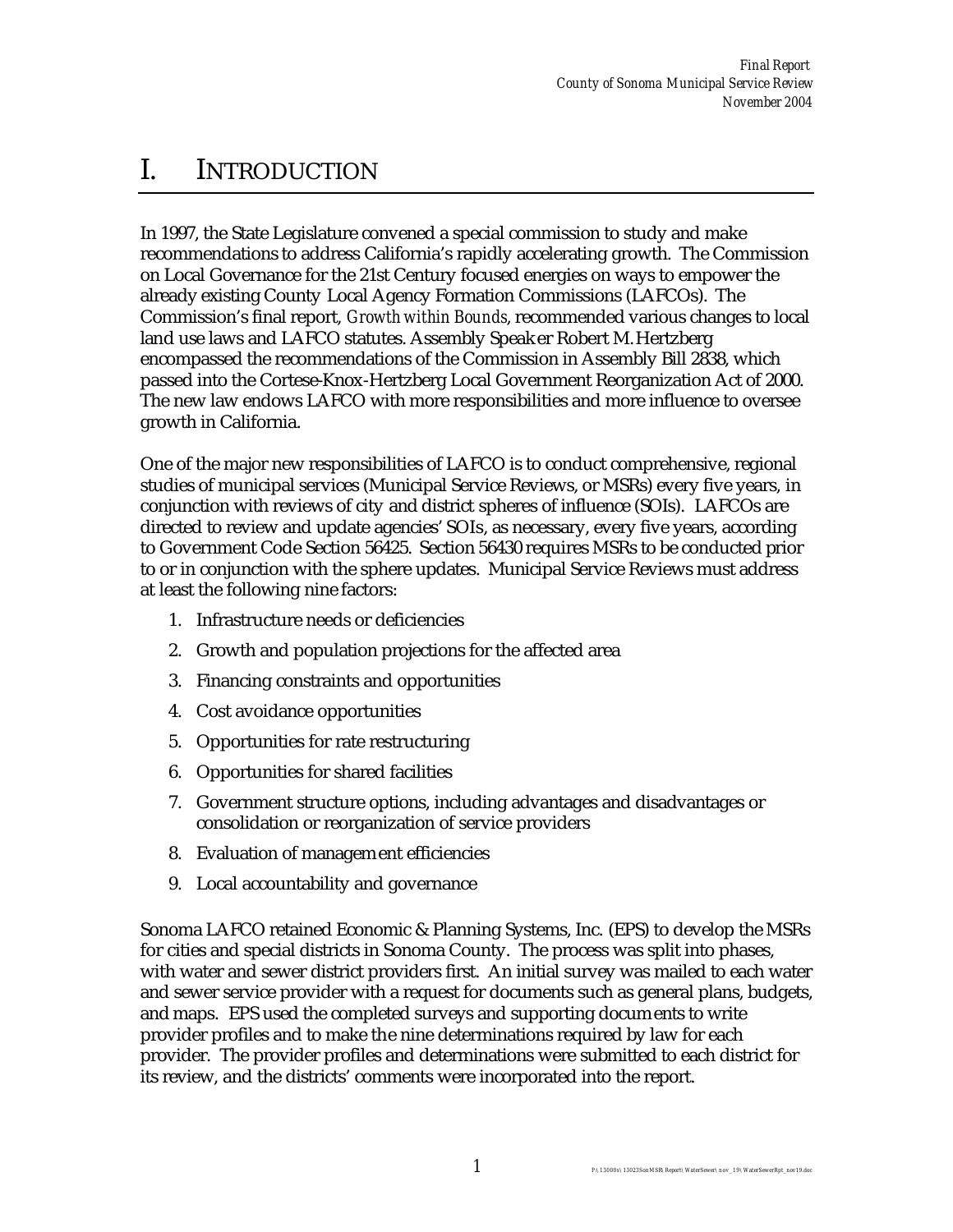# II. WATER

### **SUMMARY OF WATER SERVICE PROVIDERS**

Sonoma County's water supply is from both groundwater and surface water sources. The Sonoma County Water Agency (SCWA) acts as a water wholesaler, providing drinking water to a majority of the County's population in both cities and unincorporated areas. Some water districts in unincorporated areas provide water exclusively from local groundwater sources. Although a number of small, private companies also provide water to users in specific areas of the County, the companies are not included in the MSR, which is required of public agencies only. The provision of water in cities will be included in the city MSRs, although city-related water issues that affect other agencies are noted in the current document where appropriate. Water service providers reviewed in this report are summarized in **Table 1**.

### GOVERNANCE AND OPERATIONS

SCWA's Russian River Project provides the single largest source of water in Sonoma County to the cities of Santa Rosa, Rohnert Park, Petaluma, Cotati, Sonoma, and Windsor; and the North Marin, Marin Municipal, Valley of the Moon and Forestville Water Districts. Local groundwater often supplements the allotment these cities and districts receive from the Agency. Other public agencies that provide water to unincorporated areas of the County include the Russian River, Sonoma Mountain, Timber Cove County, North Bay, Rains Creek and Sweetwater Springs Water Districts, the Occidental Community Services District, and the Camp Meeker Recreation and Park District. The Bodega Bay Public Utility District provides both water and wastewater services.

Each of these systems is subject to its own particular physical and regulatory constraints. The State Department of Health Services has the authority to restrict the addition of new connections to any system based on its evaluation of the adequacy of the system's source, storage and reliability to meet annual, maximum month and maximum peak day demands. Each district functions with its own, independent Board. In the case of many of the smaller districts, there is limited staff support, and Board members often assume multiple responsibilities.

### INFRASTRUCTURE, FACILITIES AND SERVICES

Lake Mendocino and Lake Sonoma are collectively referred to as the Russian River Project. Water from these lakes is released into the Russian River and Dry Creek and flows to the Wohler and Mirabel collection wells located adjacent to the Russian River.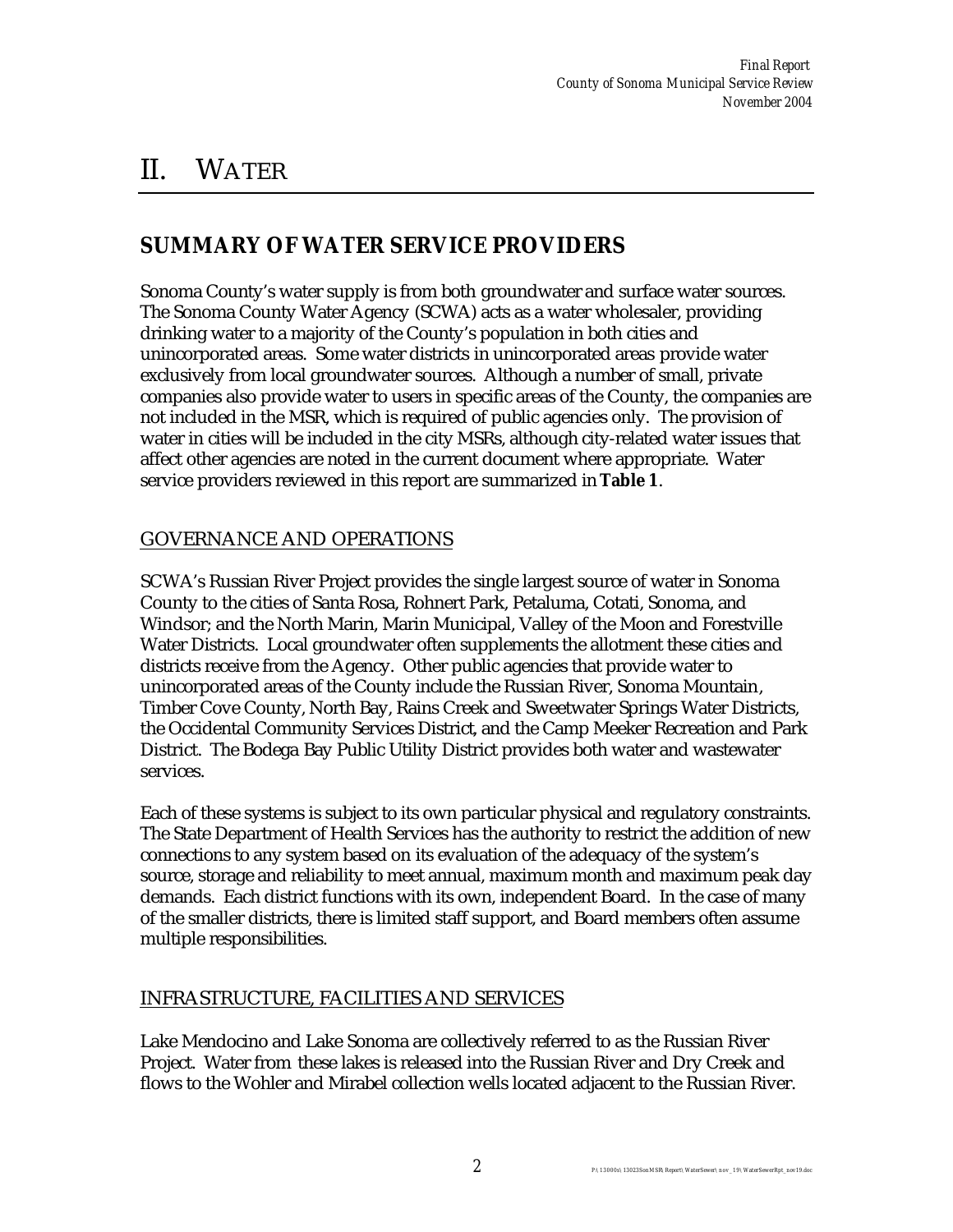#### **Table 1 Summary of Water Service Providers Sonoma County LAFCO Municipal Service Reviews**

| <b>Name</b>                                   | <b>Area Served</b>                                                                                         | Population<br><b>Served</b> | Number of<br><b>Connections</b> | <b>Production</b><br>Capacity                                                                                                        | Usage<br>(annual or daily)                                                          |
|-----------------------------------------------|------------------------------------------------------------------------------------------------------------|-----------------------------|---------------------------------|--------------------------------------------------------------------------------------------------------------------------------------|-------------------------------------------------------------------------------------|
| Bodega Bay Public Utility District            | 10 sq. miles -<br>Bodega Bay                                                                               | 3,050                       | 1.797                           | 705 gpm                                                                                                                              | 142.8 million<br>gallons annually                                                   |
| Camp Meeker Park and Recreation District      | Camp Meeker                                                                                                | 700                         | 355                             | $100$ gpm                                                                                                                            | 20 million gallons<br>annually                                                      |
| <b>Forestville Water District</b>             | 3.5 sq. miles -<br>Forestville                                                                             | 2,000                       | 930                             | $1.5 \text{ mgd}$                                                                                                                    | 0.84 mgd max<br>(summer peak),<br>0.45 mgd (winter)                                 |
| North Bay Water District                      | n/a                                                                                                        | n/a                         | n/a                             | n/a                                                                                                                                  | n/a                                                                                 |
| <b>Occidental Community Services District</b> | Occidental<br>downtown<br>commercial area                                                                  | 200                         | 70                              | 40 gpm                                                                                                                               | 8-9 million gallons<br>annually                                                     |
| <b>Rains Creek Water District</b>             | 142 acres - near<br>Cloverdale airport                                                                     | 150                         | 63                              | 13 million gallons<br>annually                                                                                                       | 13 million gallons<br>annually; $61,000$<br>daily                                   |
| Russian River County Water District           | <b>Russian River</b><br>area                                                                               | 2,600                       | 1,180                           | 600 gpm                                                                                                                              | 80-90 million<br>gallons annually                                                   |
| Sonoma Mountain Water District                | 516.75 acres of<br>residential<br>development in<br>hill between<br>Sonoma Valley &<br><b>Rohnert Park</b> |                             | 55                              | 62,000 gpd                                                                                                                           | 22,500 gpm<br>(annual average<br>daily demand)                                      |
| Sweetwater Springs Water District             | 15,580 acres in<br>Guerneville.<br>Monte Rio and<br>Rio Nido                                               | 8,400                       | 4,000                           | 370.3 million<br>gallons annually                                                                                                    | 370.3 million<br>gallons annually                                                   |
| <b>Timber Cove County Water District</b>      | Approximately<br>546 acre planned<br>residential<br>community along<br>Sonoma's<br>coastline               | 100 full-time<br>residents  | 135                             | usage.                                                                                                                               | varies by season; 4.8 million gallons<br>production meets annually (summer<br>peak) |
| Valley of the Moon Water District             | 12 sq. miles north<br>and west of City<br>of Sonoma                                                        | 23,000                      | 6,743                           | 3.200 acre-feet<br>allocation from<br>SCWA; 419 acre-<br>feet well<br>production, 500<br>acre-feet<br>(temporary<br>assistance) from | 3,486 acre-feet<br>annually                                                         |

"gpm" = gallons per minute

"mgd" = million gallons per day

"gpd" = gallons per day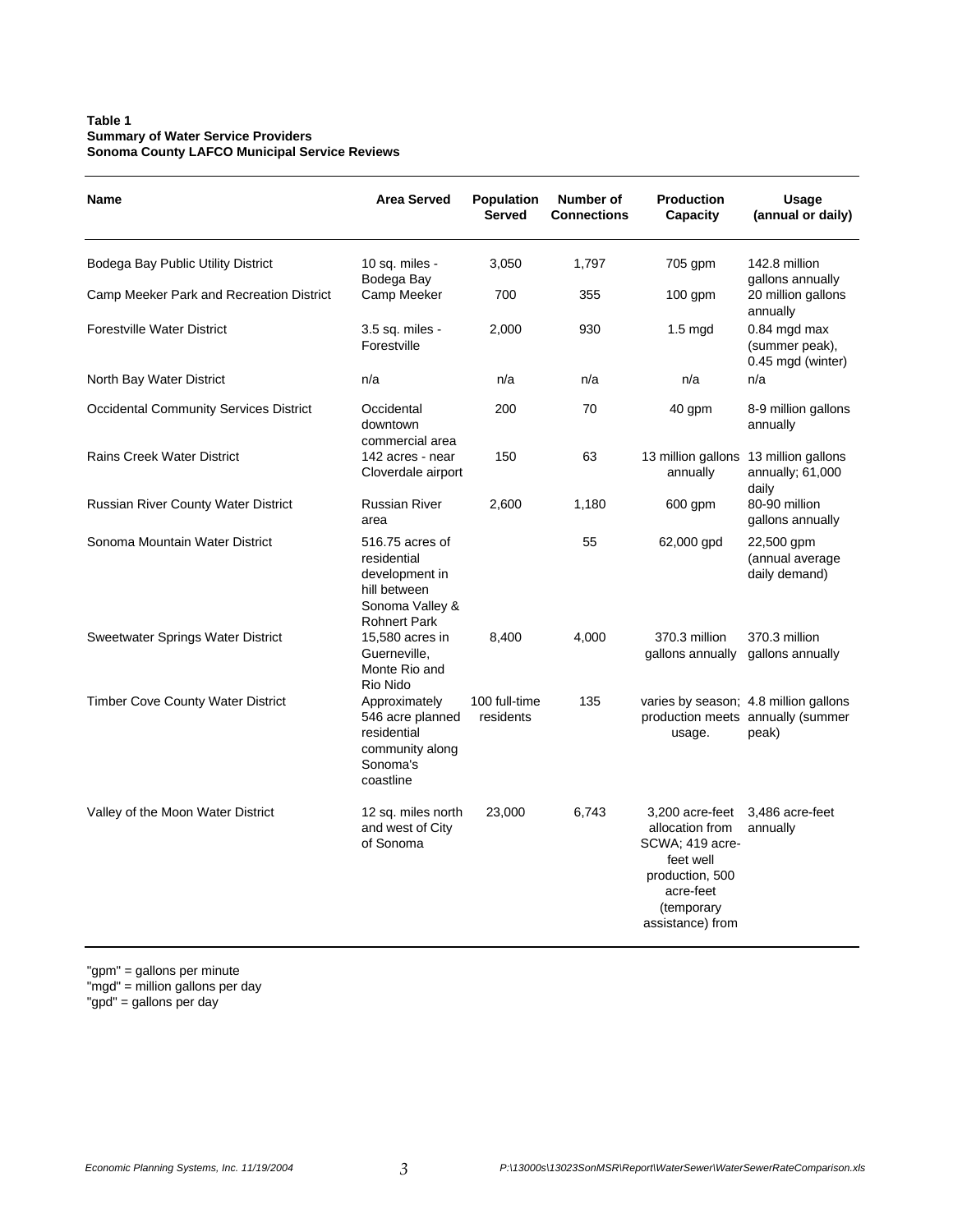An aqueduct transmission system conveys collected water to contracted agencies that then distribute the water to consumers. This system supplies water to the agencies that contract with SCWA, listed above.

Much of the County's population is partially or fully served by groundwater. Major supplies are found in the extensive alluvial gravels underlying the area's major valleys (Alexander, middle Russian River, Santa Rosa, Petaluma and Sonoma). Sustainable yield from these sources depends on the rate and quantity of withdrawal versus recharge. Recharge depends directly on highly variable seasonal rainfall and is gradually diminished by the construction of impermeable surfaces and storm drainage facilities associated with urban development. Information regarding the sustained capacity of these major aquifers is largely unavailable, although SCWA has requested that its contractors initiate studies to document their local water supplies. At this time, the County has chosen not to pursue a groundwater management plan.

The distinction between surface and groundwater is not always clear as rivers and streams can both recharge and draw water from adjacent aquifers. This is particularly true along the Russian River where many users have wells adjacent to the River and may be extracting groundwater that is directly replenished by Agency releases from Lakes Mendocino and Sonoma. The Department of Health Services can require water from such wells to be treated as if it were surface water.

Outside of the major valleys, competition for scarce groundwater supplies is common as many residents have faced the need to deepen wells, connect to community services or in some cases, particularly in dry years, truck water to their homes.

Agriculture in Sonoma County uses both surface and groundwater. Agricultural use of water can compete directly or indirectly with domestic and urban use. Direct competition occurs when both residential and agricultural users tap the same aquifer. Indirect competition occurs when agricultural wells are located adjacent to the Russian River and its tributaries and pumping may reduce water otherwise flowing to the collection systems belonging to the Agency and other water purveyors. Competition between agricultural and domestic water users may be reduced in the future by increasing agricultural use of treated wastewater.

Water quality issues also have the potential to impact the availability and reliability of both current and future water supplies. Surface water is particularly vulnerable to spills and releases while groundwater impacts generally occur from gradual releases accumulating over time. The Russian River water collected and distributed by the SCWA meets Federal drinking water quality requirements with a minimum of treatment. Deterioration of that quality or the imposition of new requirements could necessitate the construction of expensive treatment facilities that would greatly increase the Agency's capital needs. For example, an emerging water quality issue not currently subject to regulation is pharmaceuticals.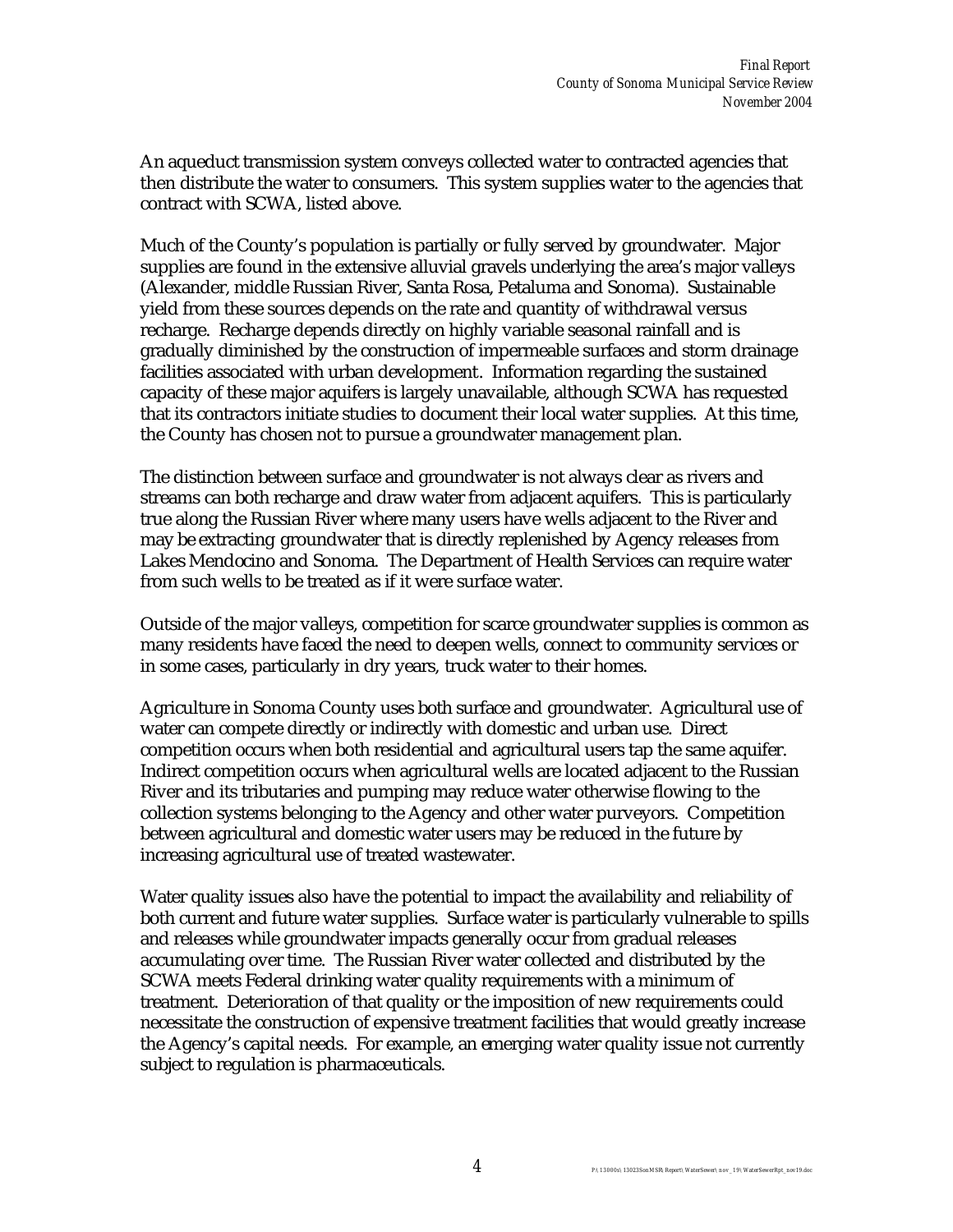Funds for the construction and repair of water district infrastructure are increasingly limited and competition for public revenues is intense. Connection fees charged of new developments and the revenues collected from water sales help to fund the repair and construction of water collection, storage and distribution facilities. Public district rate increases require the approval of a council or board accountable to the system's users. Thus, water districts are subject to politically imposed limits on the availability of funds for system expansion. Many systems have had difficulty raising the funds necessary to maintain their existing facilities and provide the upgrades necessary to meet new regulatory requirements. The rates currently charged by public water providers are shown in **Table 2**. These rates are only representative; many districts charge customers bimonthly so an average monthly water bill is difficult to estimate.

#### WATER SERVICE DEMAND AND CAPACITY

 $\overline{a}$ 

The County's water supply is finite and both physical and regulatory constraints can impact future development. Physical constraints include the size of the collecting watersheds, the amount of annual rainfall, and the capacity of storage reservoirs and collection and transmission facilities. Regulatory constraints include requirements to maintain natural stream flows, limits on the rights to extract groundwater, and contractual obligations between the Agency and its contractors.

SCWA has determined that its water transmission system's reliable summertime capacity is less than its contract commitments and is thus "temporarily impaired" until new facilities are constructed. The Agency has initiated projects to construct additional collection and transmission facilities and secure the right to increase the amount of water released from Lake Sonoma and diverted from the Russian River. These projects will allow the Agency to increase its supply to customers from the current daily maximum of 92 to 148.9 million gallons and its annual supply from 75,000 to 101,000 acre-feet. This augmentation is sized to supply the Agency's customers' demand, as determined by the applicable General Plans within its customers' service areas that were adopted at the time the environmental review for the Agency's Water Supply and Transmission System Project was performed.

Completion of the Agency augmentation projects is contingent upon a number of regulatory and judicial determinations. These include the resolution of litigation challenging the adequacy of the Environmental Impact Report for the construction of the additional collection and transmission facilities and the completion of a federal Endangered Species Act Section 7 consultation regarding threatened fish species. In the meantime, the Agency has encouraged its contractors to develop local water supply, increase the use recycled water, and implement various water conservation programs.<sup>1</sup>

<sup>1</sup> This is called the LRT2 program, which stands for local supplies, recycled water, and tier 2 conservation. From Kiergan Pegg, phone interview, 10/8/04.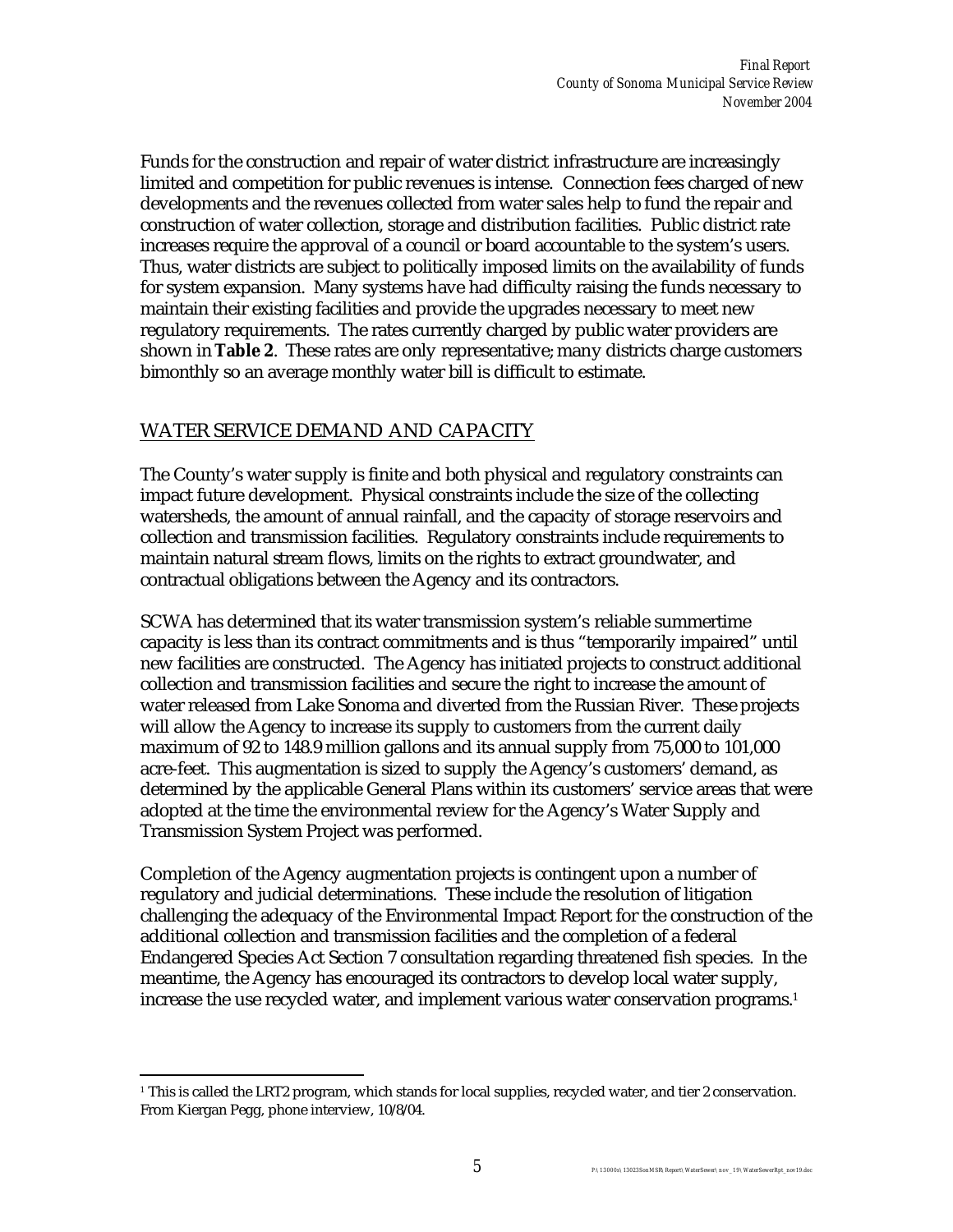#### **Table 2 Average Monthly Water Service Rates for Typical Single-Family Homes Sonoma County LAFCO Municipal Service Reviews**

|                                               | <b>Monthly Charges</b> | Total            |                            |                       |
|-----------------------------------------------|------------------------|------------------|----------------------------|-----------------------|
| <b>Water Service Provider*</b>                |                        | <b>Base Rate</b> | <b>Commodity</b><br>Charge | <b>Monthly Charge</b> |
| <b>Bodega Bay Utility</b>                     | (1)                    | \$11.00          | \$10.00                    | \$21.00               |
| Camp Meeker Recreation and Park District      | (2)                    | \$40.00          | \$11.00                    | \$51.00               |
| City of Cloverdale                            | (3)                    | \$8.02           | \$24.64                    | \$32.66               |
| City of Cotati                                | (4)                    | \$10.97          | \$10.15                    | \$21.12               |
| City of Healdsburg                            | (5)                    | \$29.63          | \$18.48                    | \$48.11               |
| City of Petaluma                              | (6)                    | \$3.38           | \$36.26                    | \$39.64               |
| City of Rohnert Park                          | (7)                    | \$10.55          | \$8.75                     | \$19.30               |
| City of Santa Rosa                            | (8)                    | \$4.65           | \$13.25                    | \$17.90               |
| City of Sebastopol                            | (9)                    | \$10.18          | \$13.75                    | \$23.93               |
| City of Sonoma                                | (10)                   | \$9.59           | \$21.53                    | \$31.12               |
| <b>Forestville Water District</b>             | (11)                   | \$12.00          | \$2.40                     | \$14.40               |
| North Bay Water District                      | (12)                   | n/a              | n/a                        | n/a                   |
| <b>Occidental Community Services District</b> | (13)                   | \$30.00          | \$12.50                    | \$42.50               |
| <b>Rains Creek Water District</b>             | (14)                   | \$37.50          | \$7.50                     | \$45.00               |
| <b>Russian River County Water District</b>    | (15)                   | \$12.00          | \$7.50                     | \$19.50               |
| Sonoma Mountain Water District                | (16)                   | \$34.00          | \$9.65                     | \$43.65               |
| Sweetwater Springs Water District             | (17)                   | \$21.50          | \$9.50                     | \$31.00               |
| <b>Timber Cove County Water District</b>      | (18)                   | \$35.00          | \$25.00                    | \$60.00               |
| Town of Windsor                               | (19)                   | \$6.03           | \$7.20                     | \$13.23               |
| Valley of the Moon Water District             | (20)                   | \$5.00           | \$11.90                    | \$16.90               |
| Sonoma County average                         |                        |                  |                            | \$31.16               |
| Sonoma County median                          |                        |                  |                            | \$31.00               |
| Statewide average                             | (21)                   |                  |                            | \$30.33               |
| Statewide median                              | (21)                   |                  |                            | \$30.93               |

\* Includes publicly-owned water providers only.

(1) BBPUD charges a bi-monthly base rate of \$22 plus \$2.50 per hcf of water for 801 cf to 2,500 cf. Assumes 1,200 cf per month.

(2) Represents Camp Meeker's monthly service charge of \$40 plus 5,000 gallons for \$11.

(3) Cloverdale charges an \$8.02 monthly access charge plus \$1.52 per 100 cf for the first 4 units and \$2.32 for the next 8 units, assuming 1,200 cf.

(4) Cotati charges as bi-monthly base rate of \$21.93 plus \$2.03 per thousand gallons, assuming 5,000 gallons. FY 04-05, Ordinance No. 734.

(5) Healdsburg's monthly base rate as of Oct '04 is \$29.63, plus \$2.64 per hcf over the first 500 hcf. Assumes 1200 hcf. Rates increase Jan '05.

(6) Petaluma charges a bi-monthly service charge of \$6.76 plus \$1.92 per hcf, assuming 18 hcf per month.

From City of Petaluma's website: www.ci.petaluma.ca.us/wrcd/waterrates.html.

(7) Rohnert Park charges \$1.75 per thousand gallons, assuming 5,000 gallons, and a \$10.55 monthly base charge. From City website, 10/8/2004.

(8) City of Santa Rosa charges \$4.65 per month plus a \$2.65 quantity charge for each thousand gallons; assumes 5,000 gallons.

 (9) Sebastopol charges a \$20.35 bi-monthly fixed charge plus \$1.25 per hundred cubic feet over 100 cu. ft.; assumes 1,200 cu. ft. of water monthly. (10) Effective, Feb 2004, Sonoma charges a \$19.18 bi-monthly flat fee, plus a commodity charge of \$2.39 for the first 6,000 gallons and

\$3.59 for up to 36,000 gallons; assumes 7,000 gallons per month.

(11) FWD charges a \$12.00 flat monthly fee for the first 5,000 gallons, plus \$2.40 per 1,000 gallons over 5,000 gallons; assumes 6,000 gallons.

(12) The North Bay Water District does not provide any services nor collect any revenues.

(13) Occidental's service charge is \$30 plus 5,000 gallons a month at \$2.50 per thousand gallons.

(14) Rains Creek's service charge is \$37.50 plus 5,000 gallons for \$7.50.

(15) RRCWD's typical monthly charge is \$12 plus 5,000 gallons at \$1.50 per thousand gallons.

(16) Sonoma Mountain County Water District bills bi-monthly; base charge is \$68 plus a per gallon rate of \$0.00193; assumes 5,000 gallons.

- (17) Sweetwater Springs typical household usage is 600 cubic feet each month in a two month period. SSWD charges a bi-monthly base rate of \$43 plus \$1 for the first 5 units and \$2 for the next 7 units, totaling \$31 for each month. From Julie Kenny, SSWD.
- (18) TCCWD charges a monthly base rate of \$35 plus a water quantity charge of \$0.005 per gallon; assumes 5,000 gallons.

(19) Windsor charges a \$6.03 monthly service charge plus \$1.44 per thousand gallons for the first 5,000 gallons. Assumes 5,000 gallons.

(20) Valley of the Moon charges a \$5.00 monthly service charge plus a commodity charge of \$2.38 per thousand gallons, assuming 5,000 gallons.

(21) Statewide average and median from Black & Veatch California Wastewater Charge Survey 2003, p. 3.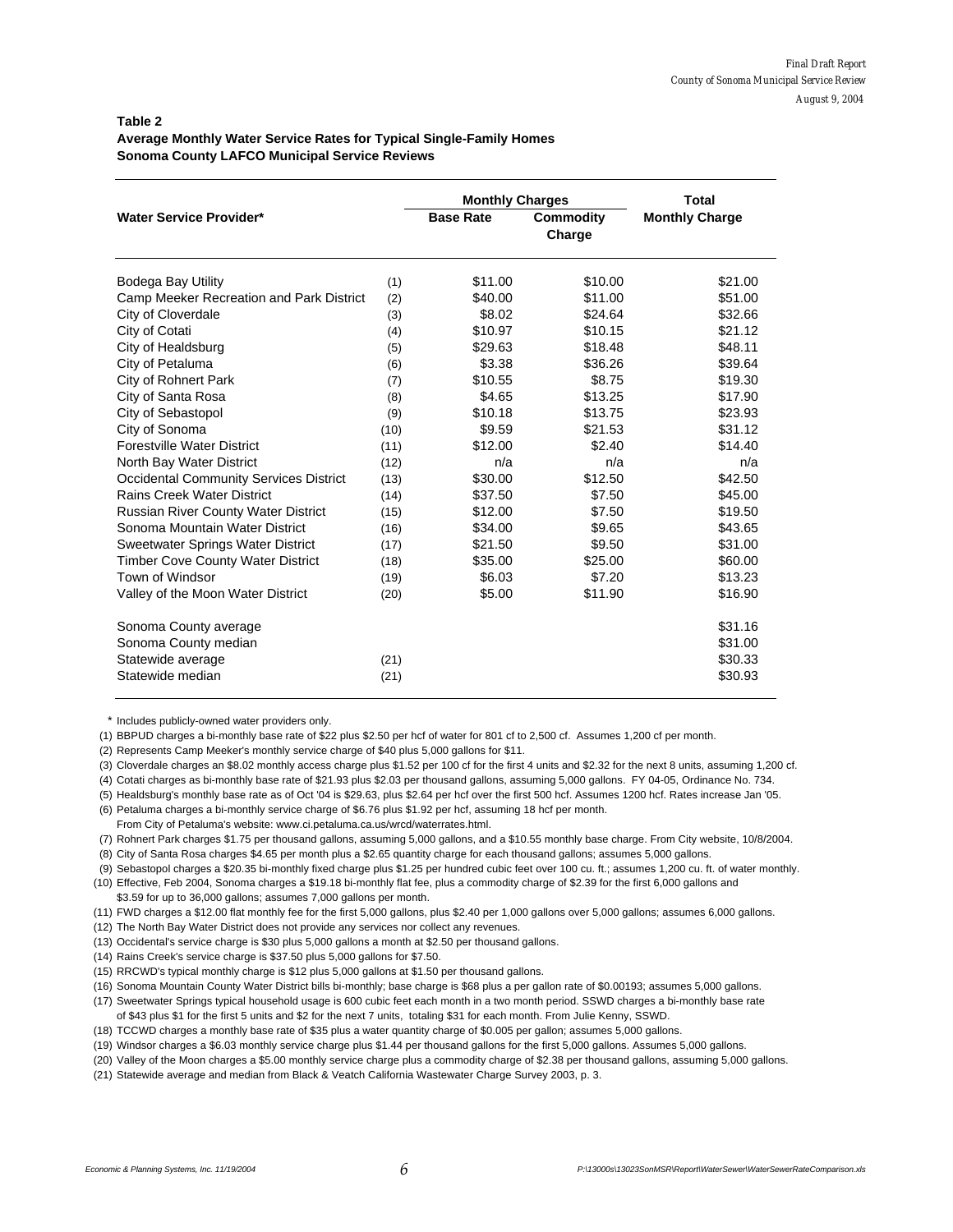The extent to which water constrains future growth will depend significantly on the amount of groundwater that can be used to supplement the surface water supply as well as the amount of treated wastewater that is used to offset potable water use and agricultural demands. Widespread water conservation can also effectively extend the amount of development that can be supported by the finite County water supplies.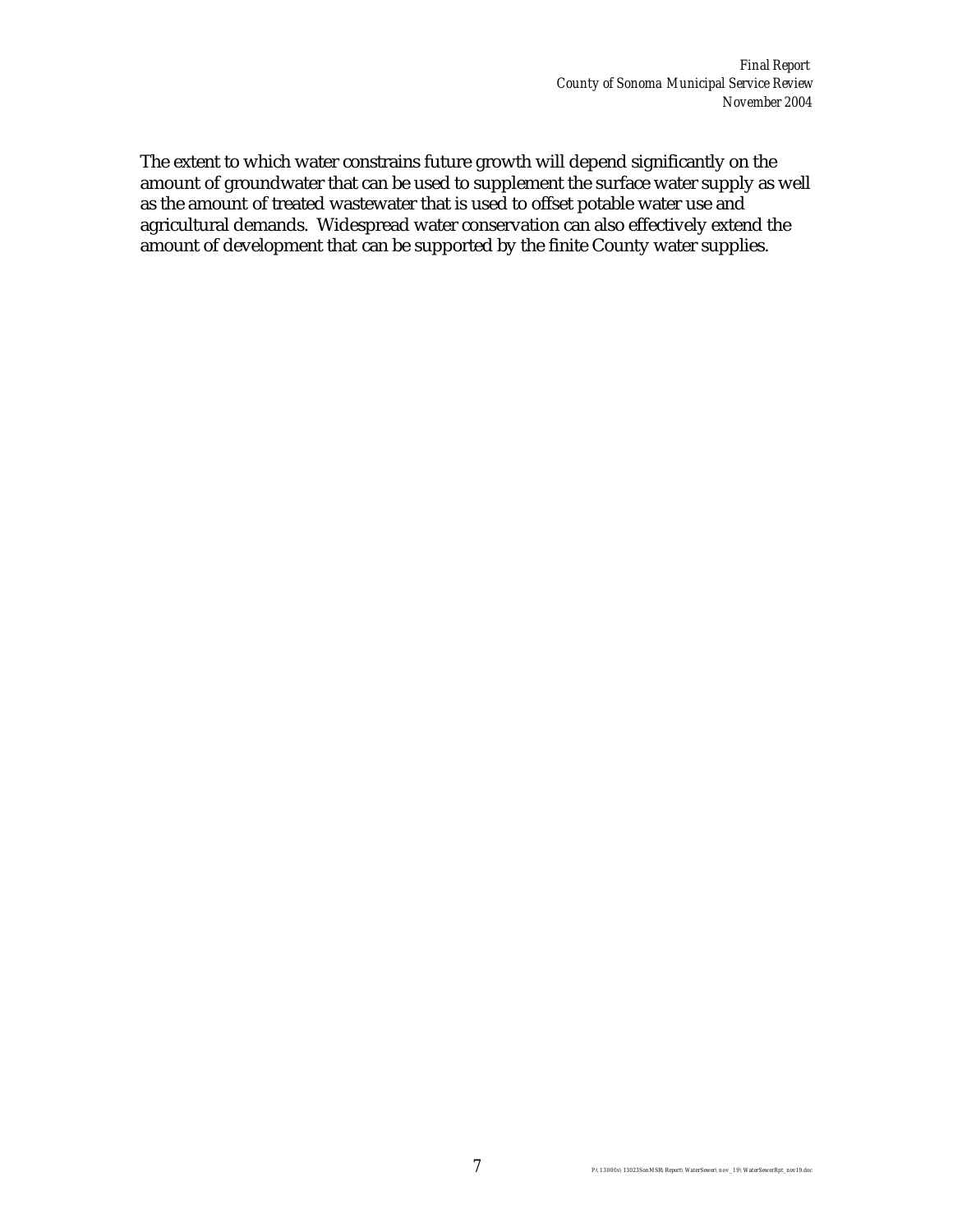## **BODEGA BAY PUBLIC UTILITY DISTRICT**

### GOVERNANCE AND OPERATIONS

The Bodega Bay Public Utility District (BBPUD) was formed in 1947<sup>2</sup> and is empowered to provide services including water and sanitary sewer services. BBPUD employs ten full-time staff and is directed by its own Board of Directors.

BBPUD's main sources of operating revenue are water charges (34 percent) and sewer charges (50 percent).<sup>3</sup> Depreciation and loan payments are accounted for in the District's budget; loan payments account for 19 percent of operating expenditures.<sup>4</sup> Income for capital expenditures in FY 2001-2002 came from water and sewer connection fees and was spent on improvements to the water system and the advanced wastewater treatment project.<sup>5</sup>

BBPUD last updated water fees in 2003 and sewer fees in 2002 and anticipates reviewing and increasing user fees and connection charges again in the future to cover costs. Customers are billed bimonthly. The typical average monthly cost for water service to consumers is about \$21<sup>6</sup> (see **Table 2**). The typical average monthly sewer service charge is about \$27 (see **Table 4 in Chapter III, the sewer section of this report**).

BBPUD has a Master Plan for both its sewer and water systems. The original Master Plan for the water system was created in 1986 and updated in 1998, and a Sewer Master Plan was written in 1994. The most recent water and sewer plans were created by a civil engineering firm in 1998.

 $\overline{a}$ 2 Section 15501 of the California Public Utility District Act formed the District.

<sup>3</sup> FY 02-03 Operating revenue was \$1.24 million; water charges contributed \$419,500, sewer charges contributed \$620,000.

<sup>4</sup> In 1996 two Sewer Revenue Refunding Bonds were issued with a total amount of \$930,000; these bonds have already expired (in 2000 and 2004). Another bond was issued in 2001 for \$2,132,700, repayable to the State Water Resources Control Board. Payments began in June 2002 at the amount of \$148,500, to expire in 2021. Total 2003 bond repayment amounted to \$203,800.

<sup>5</sup> FY 2001-2002 water and sewer connection fees were \$21,713 and \$45,986 respectively, plus interest income of \$47,335. Capital expenditures in FY 2001-2002 were \$162,527 for the water system and \$97,836 for the advanced wastewater treatment plant.

<sup>6</sup> For standard meter size, the bi-monthly water base rate is \$22.00, with a \$2.50 per cubic foot charge for water use over 800 cubic feet, and \$2.75 per cubic feet for water use over 2,500 cubic feet.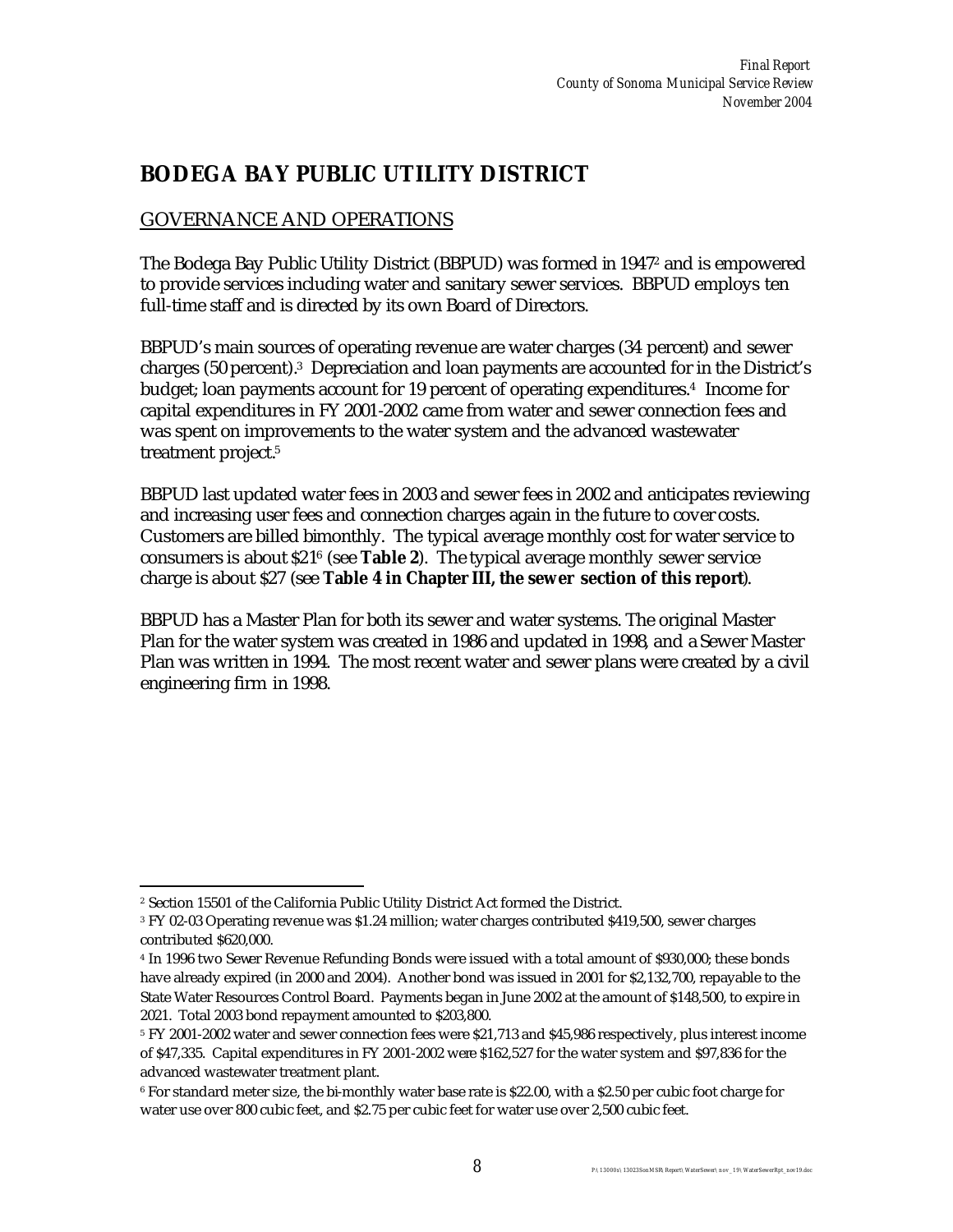### INFRASTRUCTURE, FACILITIES AND SERVICES

BBPUD provides water and sewer service to a population of 3,050 in an area of approximately 10 square miles, or 6,400 acres.<sup>7</sup> The number of water service connections was 1,797 residential unit equivalents (RUEs) in 1997 (most recent available data), just over half of which were residential.<sup>8</sup> In 2000, BBPUD staff estimated that sewer service was being provided to 1,435 Equivalent Single-family Dwelling Units (ESDs). 9

The District's overall service area includes the residential Bodega Harbour Subdivision, built in the mid-1970s, and many tourist establishments such as hotels, motels, bed and breakfasts, and restaurants. Almost half of Bodega Bay's RUEs with water connections are commercial, reflecting Bodega Bay's tourism industry. The BBPUD water system also supplies the Bodega Bay Fire District. BBPUD's water service area extends slightly beyond its sewer service area. Also, the sewer service area is not contiguous but encompasses two non-adjacent areas with the overall BBPUD boundary.

BBPUD's water production and distribution facilities include seven wells at three locations, Salmon Creek, Roppolo and Sand Dunes. Eight tanks (four redwood and four steel) at four locations provide water storage. Two booster pump stations lift water to the upper zones of the Bodega Harbour subdivision. Over 20 miles of water mains deliver water to customers. Total water supply is 705 gallons per minute (gpm).<sup>10</sup>

BBPUD has experienced somewhat high levels of unaccounted losses of water, from 15 percent in 1991 to a high of 26 percent in 1996. The recalibration of all district meters and the installation of a single water meter at the UC Marine laboratory have resulted in losses dropping to under 13 percent.<sup>11</sup>

BBPUD's wastewater collection and treatment facilities consist of 15 miles of sewers and 8 lift stations, plus a tertiary level treatment plant<sup>12</sup> and 4 disposal-holding ponds. The majority of effluent is filtered prior to disinfection and pumped to Bruhn Reservoir, just above the Bodega Harbour subdivision, where it is later used to irrigate the golf course.

The remainder of effluent irrigates the North Disposal Site. Waste sludge is processed in two aerobic sludge digestion tanks and stored in bins before it is spread on the North Disposal Site twice a year.

 $\overline{a}$ 

<sup>7</sup> LAFCO Request for Information

<sup>8</sup> BBPUD Master Water Plan, October 1998, p 3-3

<sup>9</sup> PRMD Water and Sewer Capacities Report, October 2003

<sup>10</sup> "Gallons per minute" is a term used in the BBPUD Master Water Plan. 135 gpm from Salmon Creek, 420 gpm from Roppolo, and 150 gpm from San Dunes wells.

<sup>11</sup> BBPUD Master Water Plan, October 1998, p 3-8

 $12$  BBPUD's wastewater treatment plant treats wastewater to tertiary standards (due to a \$2.4 million upgrade completed in June of 2001).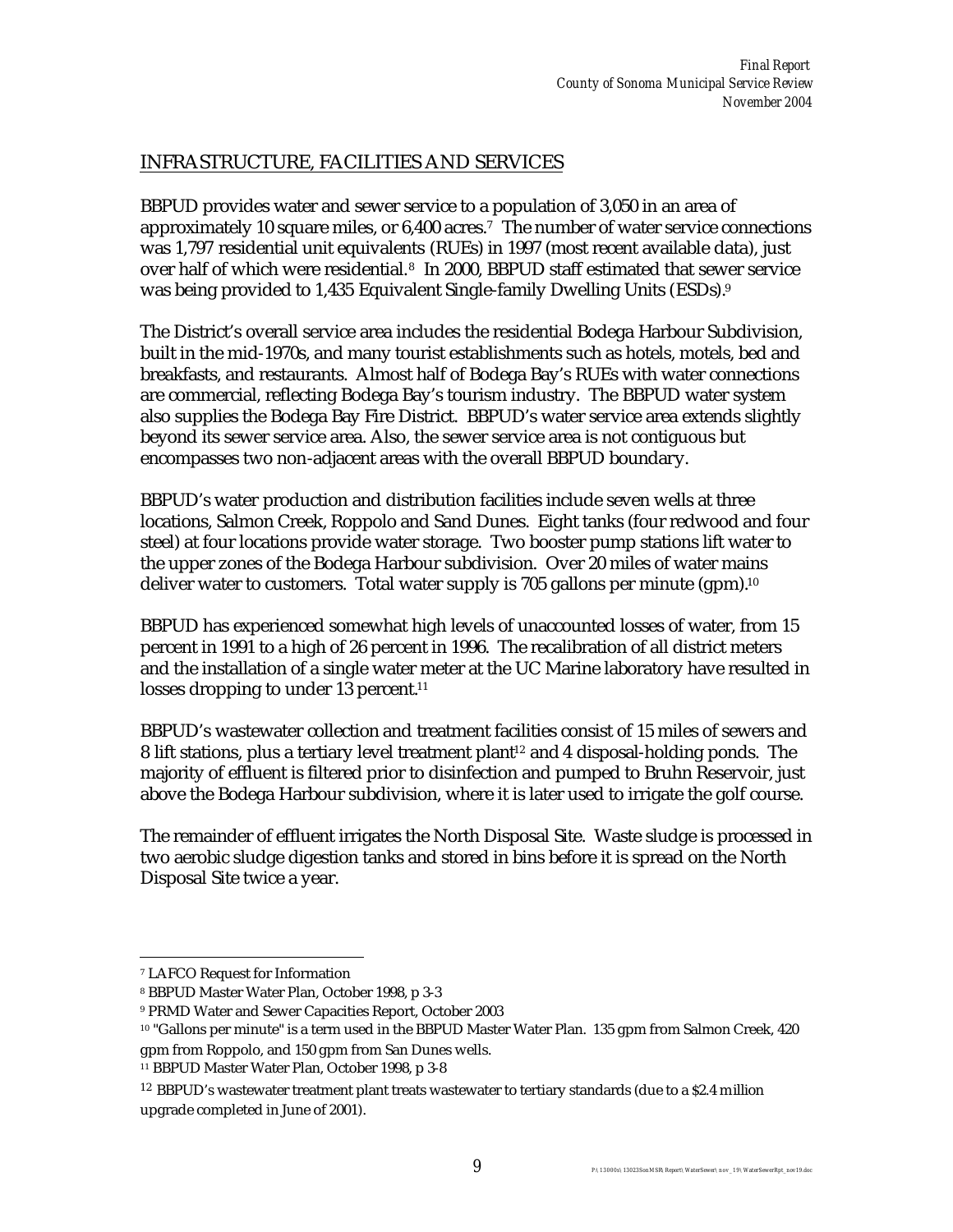### WATER AND WASTEWATER DEMAND AND CAPACITY

Demand in the Bodega Bay area is growing due to increased tourism and a shift from summer-only to year-round residence. Water needs and sewer flows are much higher on weekends and in the summer, due to the influx of tourists. Conservation efforts do not generally affect tourist activities. Additionally, due to Bodega Bay's cool climate, not much water is needed for irrigation, which helps keep average water use relatively low. Opportunities for reducing water use are thus limited. With residents choosing to stay in Bodega Bay year-round, wastewater flows are fairly even between summer flows from tourists and winter flows from rains.

To accommodate for increased demand for potable water, the District recently purchased land for needed water storage capacity, and a new well site is expected to be acquired and operational within two years.<sup>13</sup>

Additional sewer system storage and disposal capacity is required. Several pond sites and irrigation sites were studied in the 1998 wastewater project report. A 16.5 milliongallon storage pond was recently built to address this need. Also, capacity at other existing storage ponds was increased. Additional storage capacity is required to meet demands of District-projected growth. Remaining disposal needs include 49 additional acres for irrigation.<sup>14</sup>

Full buildout of the General Plan Land Use Map in Bodega Bay depends on the construction of a Highway One bypass.15 At this time, funding and timing of the bypass are uncertain. Until the bypass is completed, growth can occur only according to Phase I of the County's Land Use Plan. Both water and sewer capacities will be adequate upon the completion of the above-mentioned capacity improvements to serve development of Phase I. However, the District will need additional well production capacity, potable water storage capacity, and wastewater storage and disposal capacity to meet the demands of full buildout.

 $\overline{a}$ <sup>13</sup> PRMD Water and Sewer Capacities Report, October 2003

<sup>14</sup> PRMD Water and Sewer Capacities Report, October 2003

<sup>&</sup>lt;sup>15</sup> The County PRMD estimates the construction of 236 residential units by 2020 and 460 at full buildout. Combined commercial and residential estimates are 1,875 ESDs by 2020, and 2,310 ESDs at full buildout.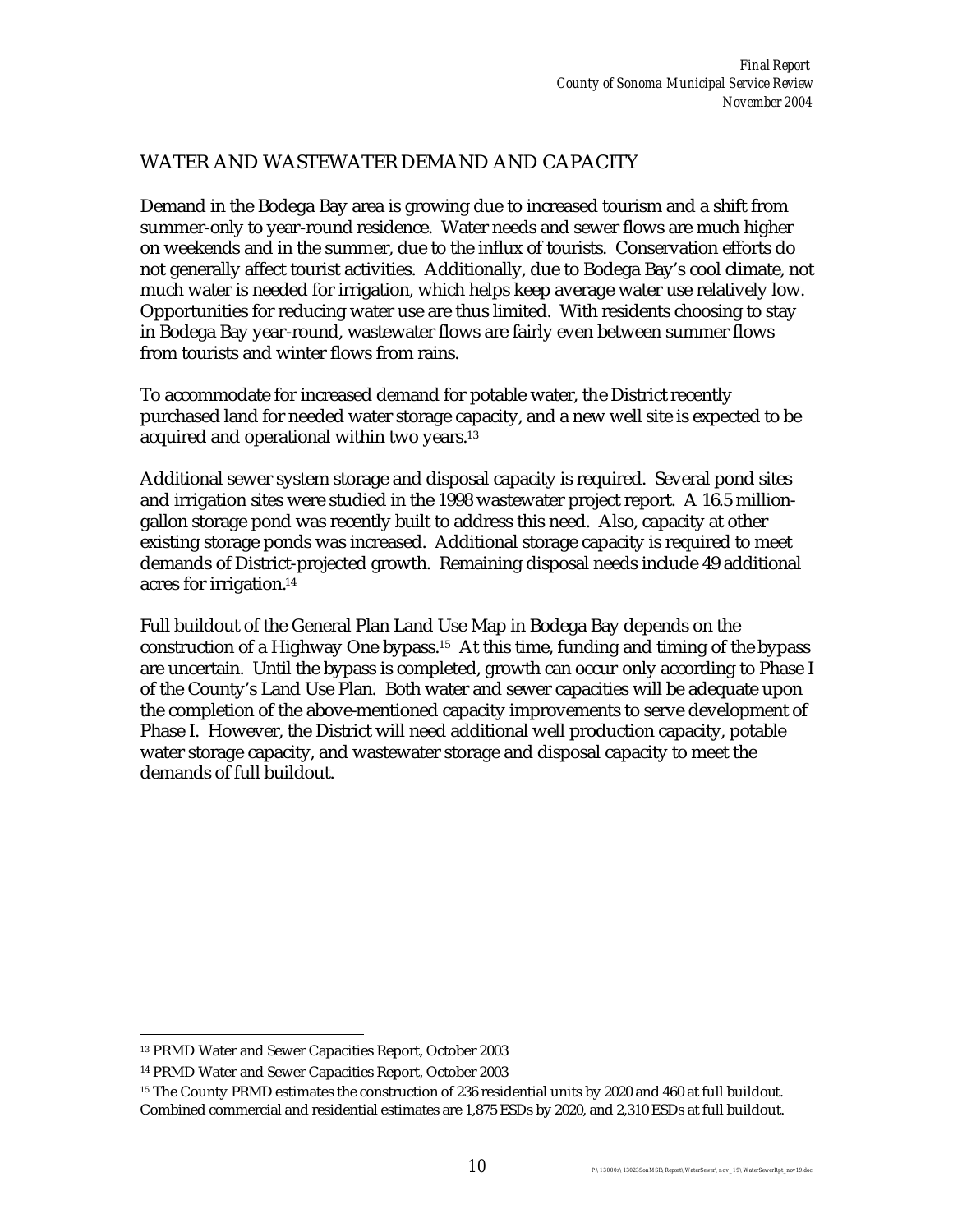### **CAMP MEEKER RECREATION & PARK DISTRICT**

### GOVERNANCE AND OPERATION

The Camp Meeker Recreation & Park District (CMRPD) was formed in 1935 and was empowered by State legislation in 1994 to own and operate a community water system. 16 Camp Meeker is governed by its own five-member Board of Directors, which meets the second Tuesday of each month and as needed. Information about the District's budget is online and publicly accessible. Operations of the water system are contracted out to the Russian River Utility. CMRPD may provide sewer service to the community in the future.<sup>17</sup>

CMRPD's water system operating revenue comes primarily from monthly service charges, water usage charges, and capital fees charged of property owners for the water system and water sales.<sup>18</sup> The average monthly water service charge for CMRPD customers is \$50 (see **Table 2**). In addition to a monthly service charge, customers are charged an annual fee of \$350, collected with property taxes, to repay \$5.3 million in capital improvements.<sup>19</sup> The District is currently servicing two sources of debt, a USDA loan and a Department of Water Resources loan for infrastructure requirements, which total approximately \$2.5 million to \$3 million.20 Loan payments for FY 2003-2004 are \$190,425, or 165 percent of water operating expenses. To assist with the 1999/2000 facilities upgrade, Camp Meeker also received \$2.1 million in grants from the State Department of Water Resources and the Federal Rural Development Agency.<sup>21</sup> The District's reserve appears adequate at 52 percent.<sup>22</sup>

### INFRASTRUCTURE, FACILITIES AND SERVICES

CMRPD provides water to approximately 700 people, or 355 connections. Facilities include the Russian River Well in Monte Rio, two booster pumps, and three water storage tanks. The District's well produces 100 gpm, and annual usage amounts to

 $\overline{a}$ 

<sup>16</sup> Camp Meeker Park & Rec District is also empowered to maintain and develop recreation programs and facilities for the Camp Meeker community. Water provision is enabled by State Legislature Act, Statutes 1994, Chapter 39. From LAFCO Request for Information.

<sup>17</sup> LAFCO Request for Information.

<sup>18</sup> From Russian River Utility, Comparison of Water Charges

<sup>19</sup> From Russian River Utility Web Site, www.rruwater.com/rru/systems/camp\_meeker.html, accessed 7/29/04.

<sup>20</sup> Camp Meeker Recreation & Park District Loan Activity June 30, 2003. Outstanding balance for USDA loan as of 6/30/03 is \$1.6 million; for DWR loan is \$1.4 million.

<sup>21</sup> From Russian River Utility Web Site, www.rruwater.com/rru/systems/camp\_meeker.html, accessed 7/29/04.

<sup>22</sup> Camp Meeker's FY 03-04 water operating costs are \$115,352, with a fund balance of \$59,423.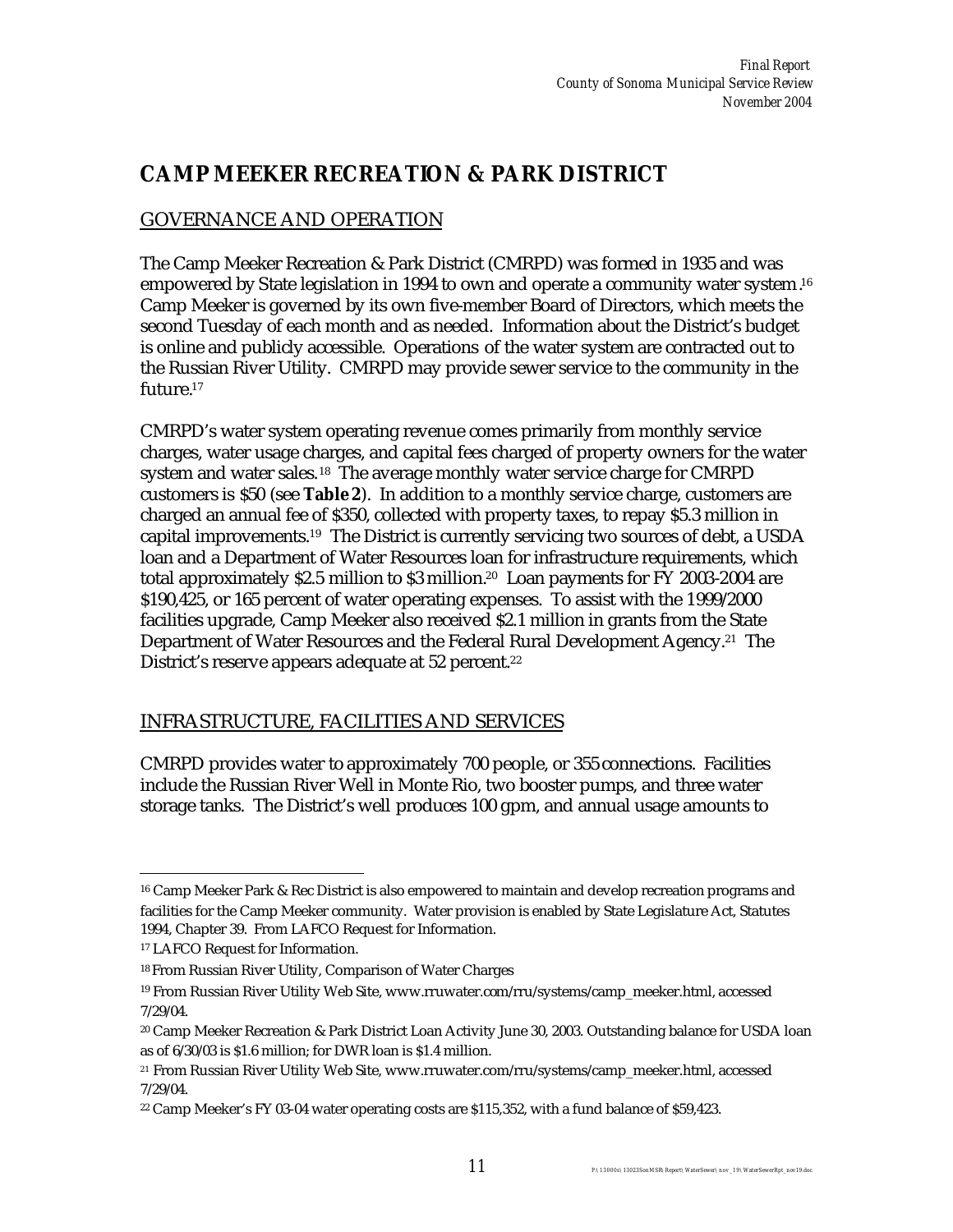approximately 20 million gallons per year. Facilities are new and include a remote monitoring system that reports the status of all equipment to a control center and sends alarms directly to the operator's pager. 23

#### WATER DEMAND AND CAP ACITY

Future growth in the Camp Meeker area is expected to be very minimal, totaling two to three new connections per year maximum.

 $\overline{a}$ <sup>23</sup> From Russian River Utility Web Site, www.rruwater.com/rru/systems/camp\_meeker.html, accessed 7/29/04.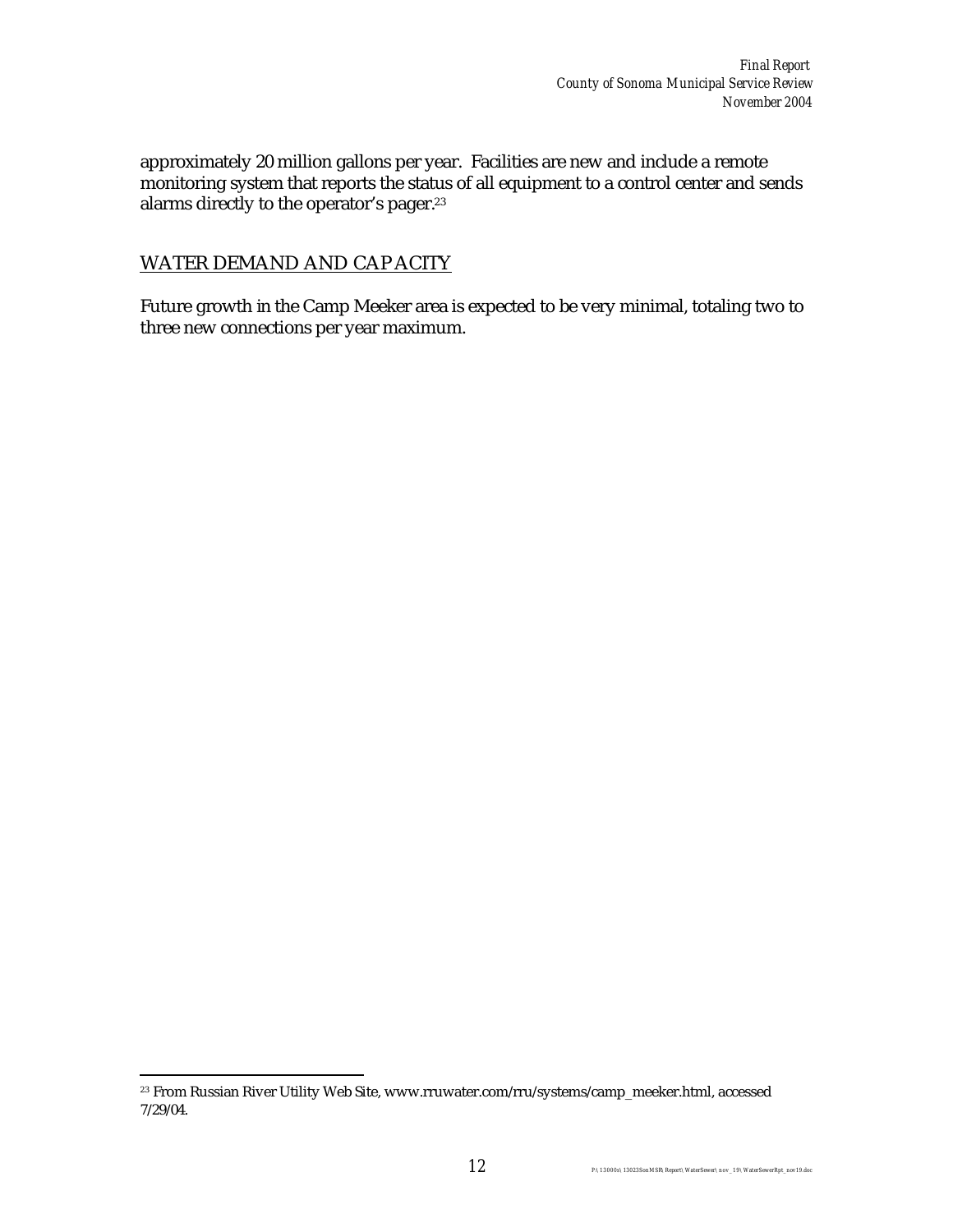## **FORESTVILLE WATER DISTRICT**

### GOVERNANCE AND OPERATION

The Forestville Water District (FWD) was formed in 1961.<sup>24</sup> FWD is empowered to furnish water, power, irrigation and flood control; operate sewer facilities, fire protection facilities and recreation facilities using water; and operate sanitation services. FWD sells water and recently took over ownership and operations of the Forestville and Mirabel Heights wastewater systems. The District is directed by its own Board of Directors.

FWD, SCWA, the Graton Citizens for Local Sewer Control and LAFCO worked over the past few years to dissolve the Forestville County Sanitation District and turn over operations and maintenance of both the sanitation district and Mirabel Heights CSA #41 to FWD. Both the sewer and water service areas have remained unchanged. The rest of the analysis below is of the provision of water only; the evaluation of the provision of sewer service in the Forestville area is provided in the section "Forestville Water District Sewer Service Zone."

FWD's revenue is from water sales (88 percent), property taxes, and investment earnings.25 In July 2001, FWD raised water rates; a typical single-family home pays about \$14 each month26 (see **Table 2**). No debt payments are shown on FWD's budget, and depreciation is not accounted for in the budget. The District maintains one and a half times its total budget in reserves.<sup>27</sup>

### INFRASTRUCTURE, FACILITIES AND SERVICES

FWD provides water to 2,000 people in 3.5 square miles, or 2,240 acres.28 About 83 percent of the District's approximately 930 customers in FY 2001-2002 were single-family residences.29 The District's service area is smaller than the General Plan Urban Service Boundary.

FWD has a contracted allotment of 1.5 million gallons per day (mgd), or 45 million gallons per month, from SCWA. Peak daily usage in the past five years was 0.84 mgd, just over half of the district's water supply capacity. In a temporary agreement with the

 $\overline{a}$ <sup>24</sup> FWD was established by the California Water Code, Division 13, Sections 30,000 to 34,000.

<sup>25</sup> Forestville Water District Final Budget FY 02-03. FY 2001-2002 water sales amounted to \$403,790; FY 02-03 Operating budget was \$459,720.

<sup>26</sup> Ordinance No. 31, Amending Ord. No. 30 Establishing rates for water service of FWD, July 2001. The standard minimum monthly charge is now \$12 for 5,000 gallons of water. The sale of every additional 1,000 gallons of water to district customers and for outside sales is \$2.40.

<sup>27</sup> George Roberts, General Manager e -mail correspondence 5/28/04

<sup>28</sup> LAFCO Request for Information

<sup>29</sup> FWD Water Sales 2001-2002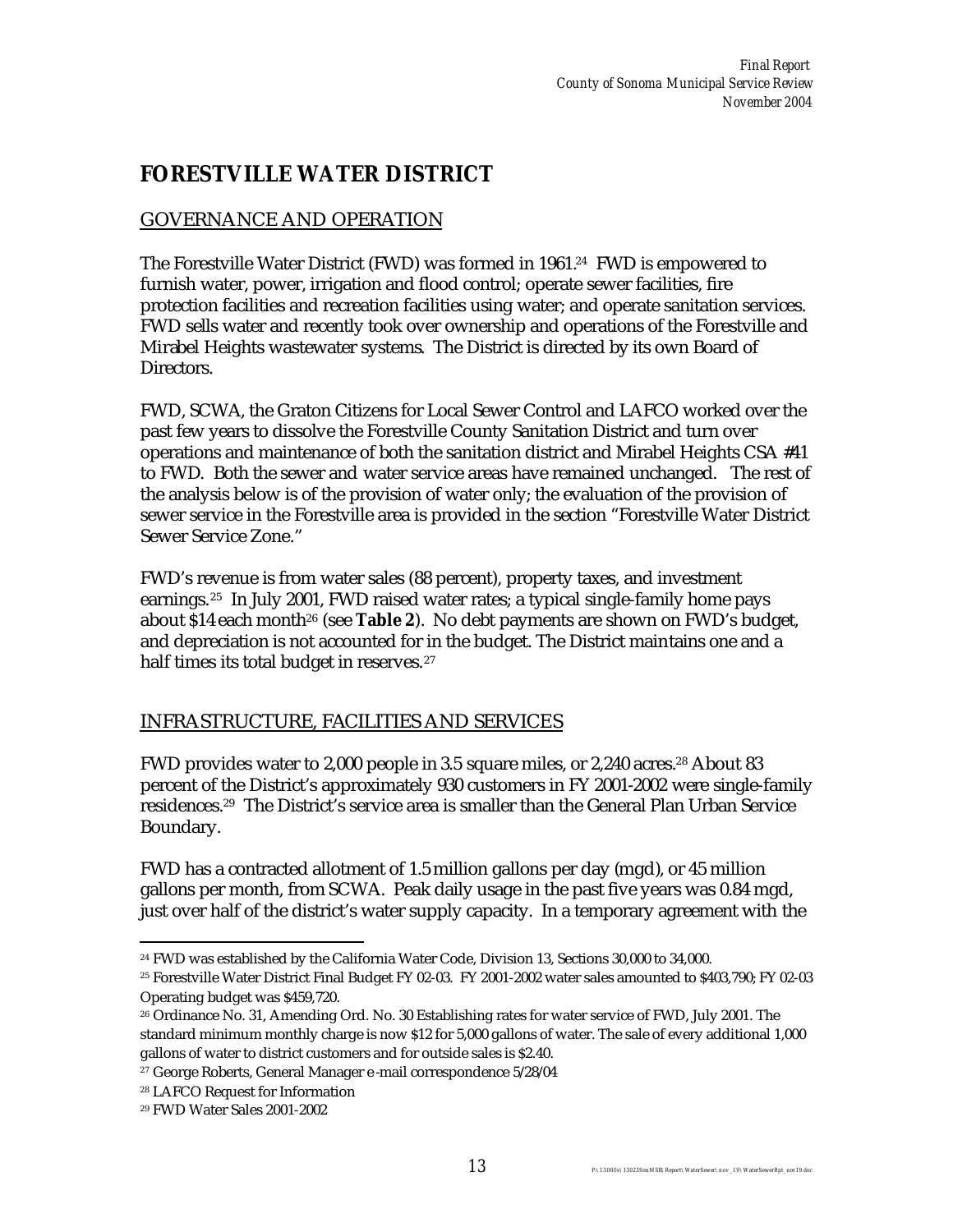Valley of the Moon Water District (VOMWD) from 2000, FWD committed 500 acre-feet of its SCWA allotment to VOMWD. This agreement will terminate in 2005, unless VOMWD requests extension.30 Other than small maintenance projects, supply and infrastructure appear adequate to serve projected growth.<sup>31</sup>

#### WATER DEMAND AND CAP ACITY

Peak daily usage for the highest peak in the past five years was 0.84 mgd, so even assuming the heaviest peak demand, 0.66 mgd of water remains to serve the additional 351 units allowed by the General Plan at buildout of the Forestville Urban Service Area. This includes the capacity to serve 50 existing vacant lots in Mirabel Heights, projected commercial/industrial development equivalent to 150 new dwelling units, and existing vacant lots outside the sanitation zone.

Two schools and the Forestville Youth Park will soon convert to reclaimed water, which will add 45,000 gallons of potable water per day to the available supply, thus further reducing the need to produce additional supplies to serve future development.<sup>32</sup>

 $\overline{a}$ <sup>30</sup> PRMD Water and Sewer Capacities Report, October 2003

<sup>31</sup> Forestville Water District Final Budget FY 02-03. In FY 02-03, capital outlay included \$1,500 spent on meters and \$5,000 on plant equipment.

<sup>32</sup> PRMD Water Sewer Capacities Report, October 2003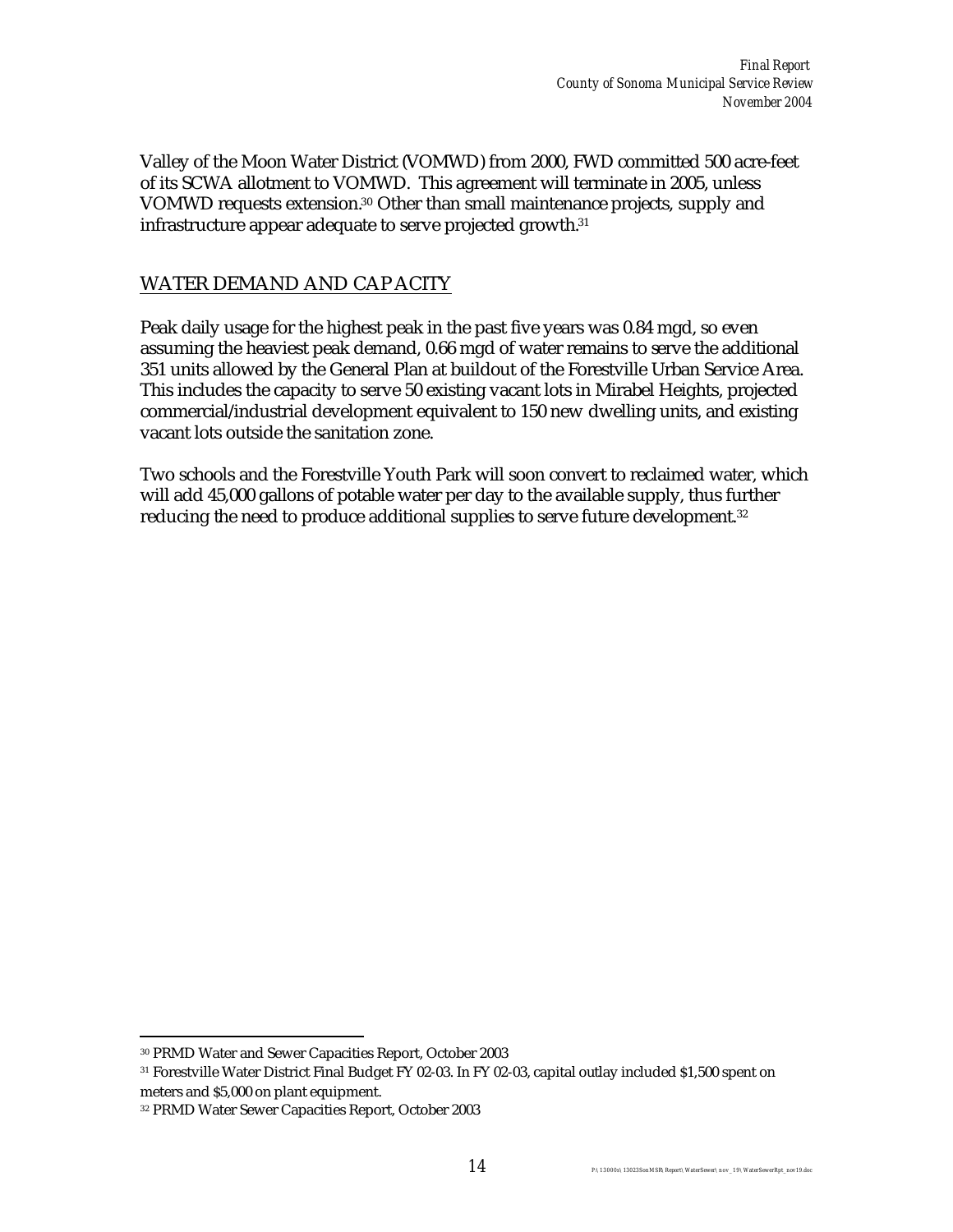### **NORTH BAY WATER DISTRICT**

The North Bay Water District is a "paper agency" and has no facilities and provides no service. It was formed in 1963 and no major changes have been made since. Revenues are from interest on cash only. Expenditure budget for FY 2002-2003 was \$850, only \$449 of which was spent. FY 2003-2004 expenditure budget is \$1,500. The District Board of Directors meets once a year and hires one contract bookkeeper/secretary. No determinations were made for this District.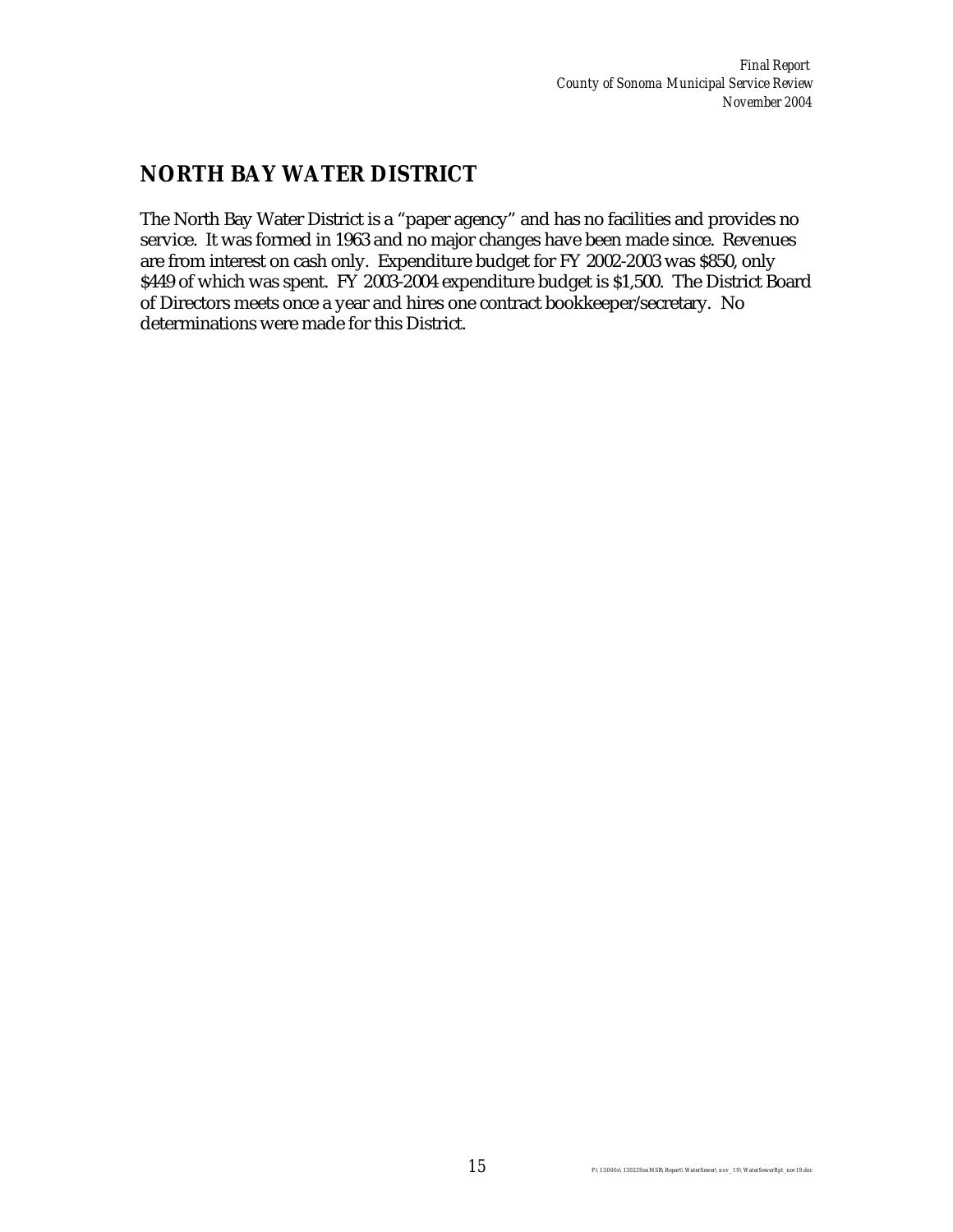## **OCCIDENTAL COMMUNITY SERVICES DISTRICT**

### GOVERNANCE AND OPERATIONS

The Occidental Community Services District (OCSD), formed in the early 1960s, provides water, fire, landscaping, and lighting service to the unincorporated Occidental community. The District's water service area is much smaller than the entire district service area and serves some residential but mostly commercial customers.<sup>33</sup> The District serves 81 customers, but 7 of the customers use 50 percent of the water.<sup>34</sup> The District contracts with the Russian River Utility to operate the water system. The District approved an assessment district in 2003 to improve the level of service and dependability of the water system.<sup>35</sup>

OCSD's revenue is from water sales, tax assessments, property taxes, and donations.<sup>36</sup> OCSD's average monthly service rate of about \$90 is somewhat skewed due to a small number of customers using a large proportion of water. The average charge for a residential user is closer to \$42.50 per month (see **Table 2**). The District supports a graduated rate to encourage water conservation.37 OCSD maintains a fund balance of approximately 88 percent of operating revenues.38 OCSD is constructing new water system infrastructure and buying into the existing Camp Meeker Park and Recreation water system, using a combined USDA Grant and Loan. An assessment district passed in August 2003 will repay the loan.<sup>39</sup> Repayment of the 1987 improvements is funded by an annual charge of \$160, collected with property taxes.

### INFRASTRUCTURE, FACILITIES AND SERVICES

OCSD provides water to the town's small commercial area. Users purchase approximately eight million to nine million gallons of water per year.

<sup>35</sup> LAFCO Request for Information

 $\overline{a}$ <sup>33</sup> Hal Wood, interview 5/28/04

<sup>34</sup> From Russian River Utility Web Site, www.rruwater.com/rru/systems/occidental.html, accessed 7/29/04.

<sup>36</sup> Final Budget FY 03-04. Estimated revenue FY 02-03 was \$100,200, plus an unreserved fund balance of \$4,479.

<sup>&</sup>lt;sup>37</sup> The water service charge for the average home is a base rate of \$30 plus an additional \$2.50 per 1,000 gallons up to 5,000 gallons, \$5.00 up to 10,000 gallons, \$7.50 for up to 15,000 gallons, and \$10.00 up to 15,000 gallons.

<sup>38</sup> The total fund balance for FY 02-03 was \$87,908.

<sup>39</sup> LAFCO Request for Information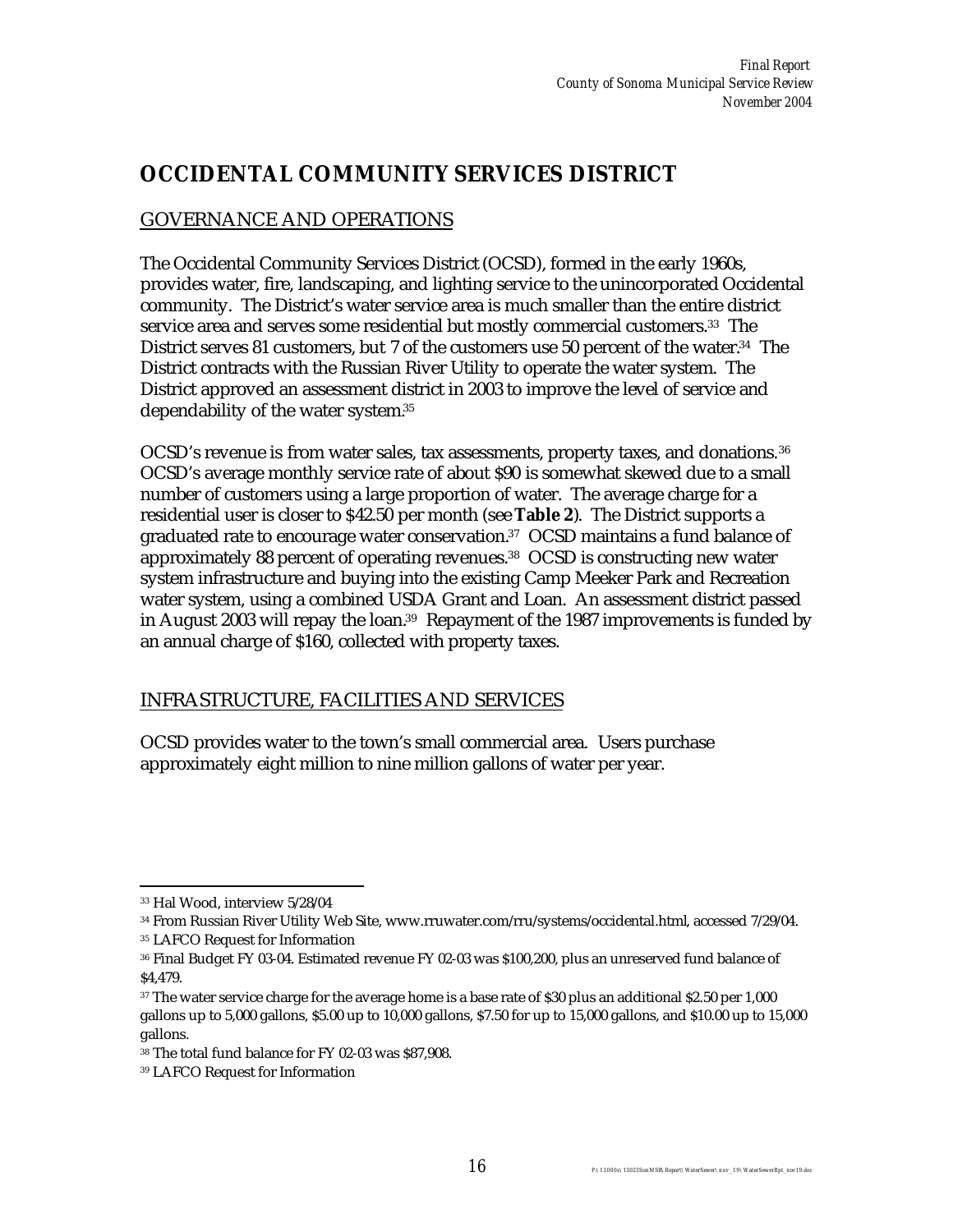### WATER DEMAND AND CAP ACITY

Precise growth and population projections for OCSD are unknown.<sup>40</sup> The immediate demand for water is increasing with the population growth projected in a new development of condominiums that is replacing the area's closed elementary school. Occidental's boundary is concise, and not much room remains for growth within District boundaries. However, there may be more of a push for growth once the community starts combined services with Camp Meeker. Within five years, it is anticipated that Occidental and Camp Meeker will form a Joint Powers or Community Service District, combining efforts so that Camp Meeker would operate the sewer and water services and Occidental would operate fire services.

The District has adopted policies allowing it to provide water to customers outside the District. Although Occidental does not currently serve customers outside its boundary, there is some anticipation of future territory annexation. The District is authorized to adopt greater service charges and connections fees from these customers in lieu of tax assessments currently paid by property owners within the District.41 LAFCO approval is required prior to annexation or extension of services.

 $\overline{a}$ 

<sup>40</sup> Occidental Community Services District was not included in the PRMD Water and Sewer Capacities Report.

<sup>41</sup> OCSD Attachment A: Schedule of Fees and Charges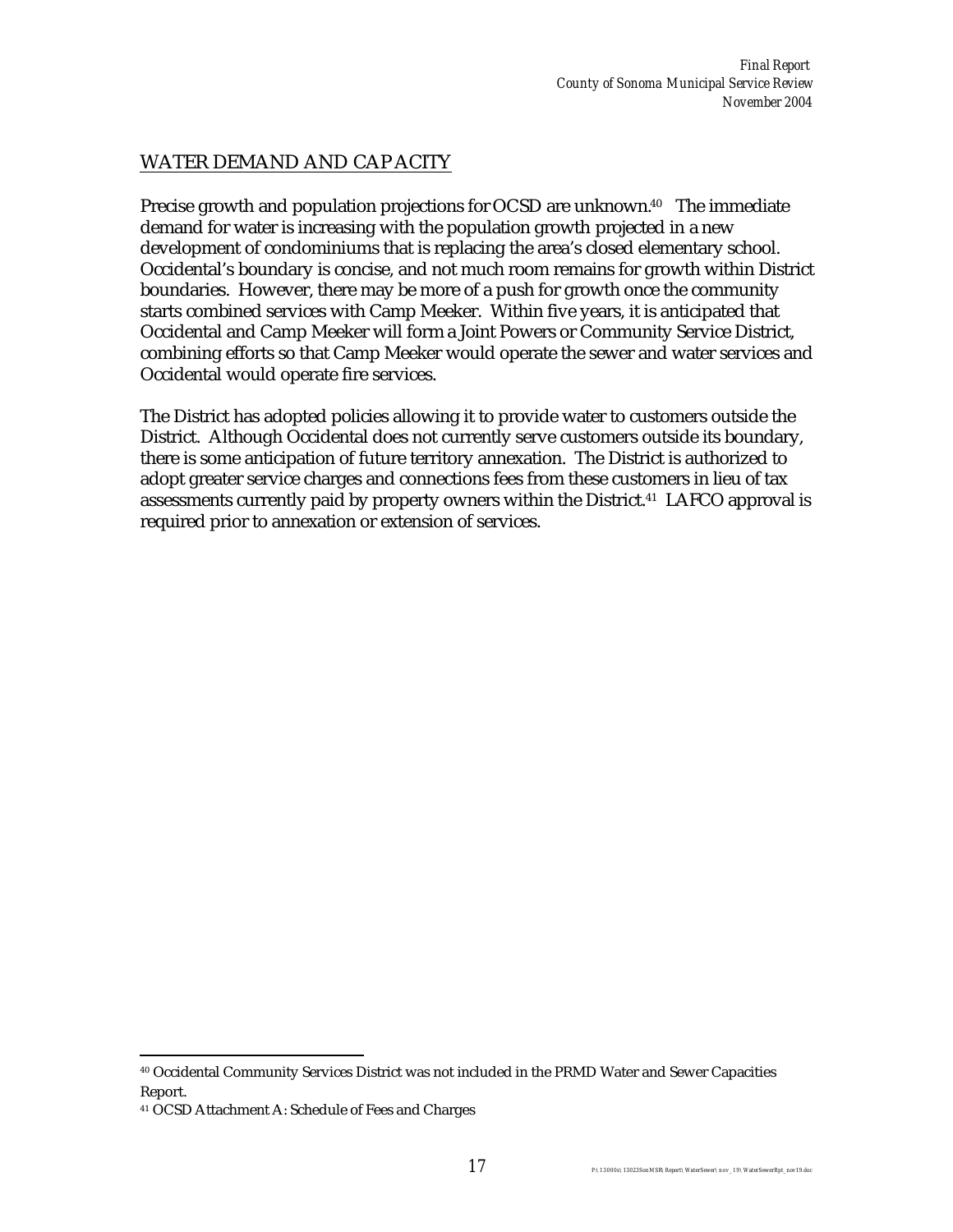## **RAINS CREEK WATER DISTRICT**

### GOVERNANCE AND OPERATION

The Rains Creek Water District (RCWD) was formed in 1997 when LAFCO approved the joining of Rains Creek and Hiatt Road mutual water companies to form the new District. RCWD is empowered to provide water in accordance with the water code for "County Water Districts" and repays a loan in accordance with its contract with the Department of Water Resources. The District hires no employees but is operated and managed by the Russian River Utilities Company. The District's first five-member Board of Directors was appointed by the County Board of Supervisors, but subsequent board membership has been elected within the District. RCWD's Board meets quarterly. Meeting times and agendas are posted 72 hours prior to the meeting and when 50 or more people are expected, meetings are moved to the Cloverdale Public Library to accommodate all attendees.<sup>42</sup>

Average monthly water rates are moderate compared to other Sonoma County water providers43 (see **Table 2**). RCWD is currently servicing two sources of debt.44 The County extended a loan upon the formation of the District, which RCWD will repay with an annual payment for the next ten years. Funds for the debt service come from a \$5 monthly fee on all parcels of land within the District's boundary.45 The second source of debt is a construction loan from the State's Department of Water Resources. Each customer in the District will be charged \$441 annually on their property tax bill, and RCWD will make semi-annual payments until the principal and interest are paid off.<sup>46</sup>

RCWD has a provision in its Ordinance establishing water service fees and charges for service to parcels outside the District. The Directors may establish higher connection fees of parcels outside the boundaries in lieu of tax assessments currently paid by property owners within the District. Furthermore, the customer must enter into an outside services agreement with the District and must agree to annex their property to the District if requested.47 LAFCO approval is required prior to annexation or extension of services.

 $\overline{a}$ <sup>42</sup> Ordinance No. 1 of the Rains Creek Hiatt County Water District

<sup>43</sup> Resolution No. 31 of the Rains Creek Water District Establishing Fees and Charges for Water Services 25 June 2003. The connection fee for a typical single -family residence is \$3,755, and the base service charge is \$37.50 per month for a home in Zone I (Zone II is slightly more expensive). An additional \$1.50 per 1,000 gallons (or \$2.30 per 1,000 gallons in Zone II) is billed based on bi-monthly meter readings.

<sup>44</sup> LAFCO Request for Information. FY 03-04 debt payment is \$36,000.

<sup>45</sup> Resolution No. 31 of the Rains Creek Water District Establishing Fees and Charges for Water Services 25 June 2003

<sup>46</sup> Ibid.

<sup>47</sup> Ibid.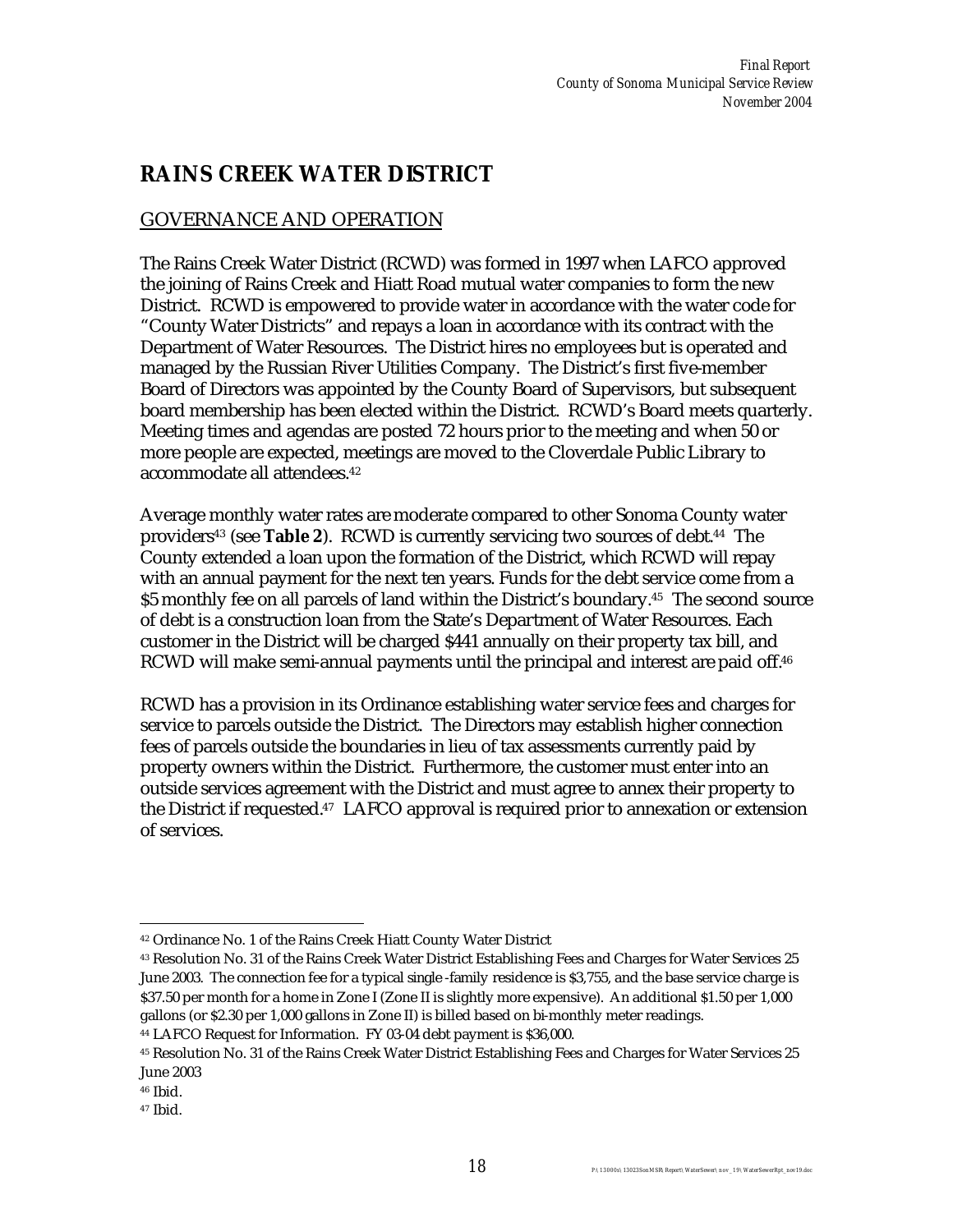### INFRASTRUCTURE, FACILITIES AND SERVICES

RCWD serves 63 connections, or approximately150 people, in 142 acres near Cloverdale, and major facilities are located at the Cloverdale airport.<sup>48</sup> The District provides for a water connection to the City's airport. The District does not expect any change in service within the next five years unless it is annexed to the City of Cloverdale.<sup>49</sup> Cloverdale is not considering the annexation of the area at this time.

Existing facilities include old pipes and a new system installed in 1997.<sup>50</sup> The system operates in two gravity zones, one serviced by gravity only and one requiring a pumping surcharge.<sup>51</sup> Future infrastructure needs are currently unknown.<sup>52</sup>

#### WATER DEMAND AND CAP ACITY

Population projections for the Rains Creek area are currently unknown.<sup>53</sup>

 $\overline{a}$ 

<sup>48</sup> LAFCO Request for Information

<sup>49</sup> Ibid.

<sup>50</sup> Ibid.

<sup>51</sup> Resolution No. 31 of the Rains Creek Water District Establishing Fees and Charges for Water Services 25 June 2003

<sup>52</sup> This information was not provided.

<sup>53</sup> Rains Creek Water District was not included in the PRMD Water and Sewer Capacities Report.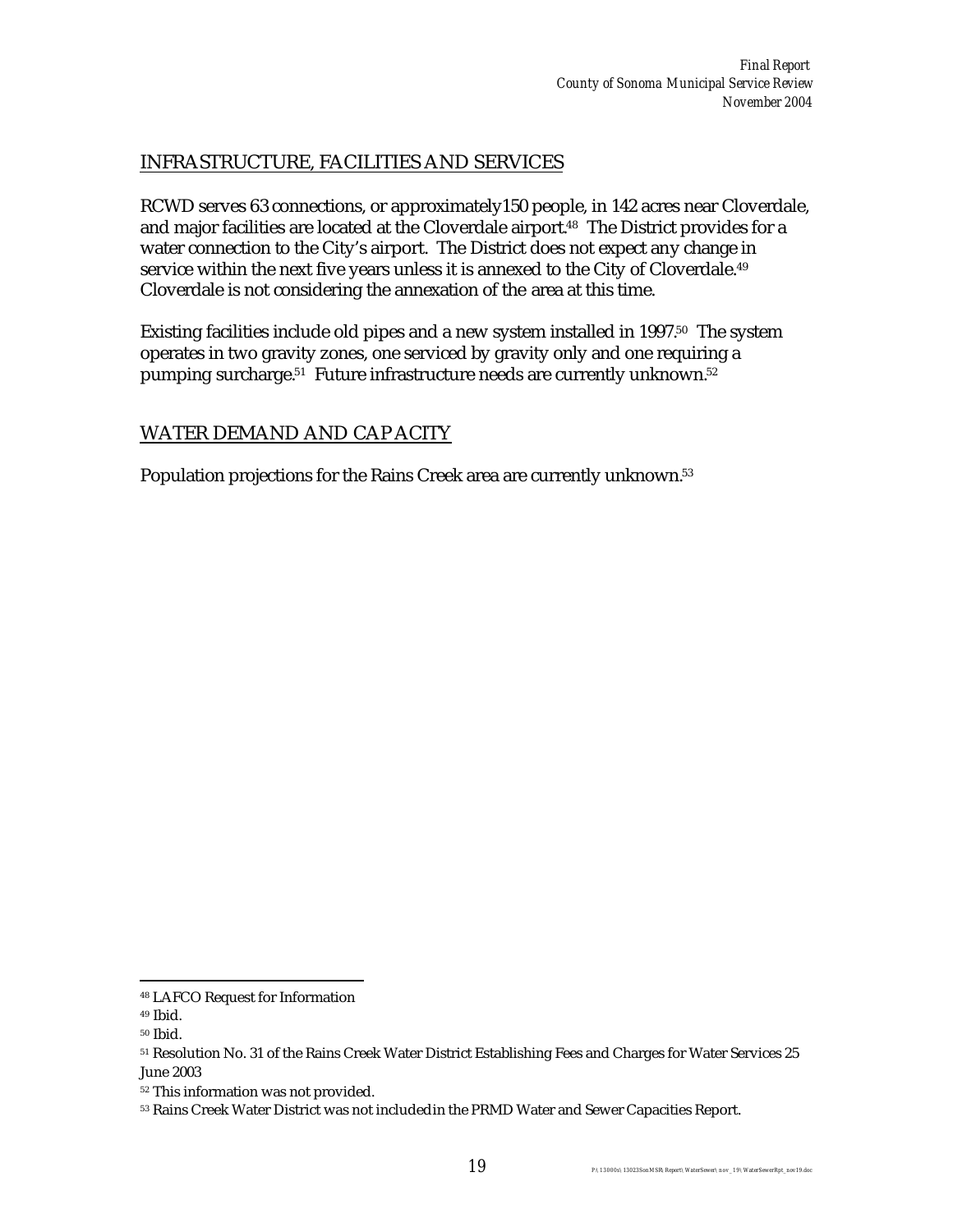### **RUSSIAN RIVER COUNTY WATER DISTRICT**

### GOVERNANCE AND OPERATION

The Russian River County Water District (RRCWD) was formed in 1983 to acquire the private Russian River Terrace and Rio Del Water Companies. The District expanded in 1994 to include the Summer Home Park area and in 2000 to include the private "Hacienda Water Company." RRCWD is governed by its own publicly elected Board of Directors. Russian River Utilities provides contractual management and operations.

The majority of RRCWD's operating revenue comes from water sales (77 percent), a cash balance from the previous year, a \$12 flat charge on all customers, and interest income.<sup>54</sup> The average monthly service charge for RRCWD customers is low compared to other Sonoma County water providers (see **Table 2**). However, this monthly rate does not take into account capital facilities and bond repayment charges. RRCWD collects an annual \$30 charge with property taxes for capital improvements. The District pays off the assessment bonds acquired for the annexation and improvement of former water districts with annual charges ranging from a low of \$164 in Rio Del to a high of \$480 in Hacienda. <sup>55</sup>

#### INFRASTRUCTURE, FACILITIES AND SERVICES

RRCWD serves a population of approximately 2,600 people, or 1,180 connections. If RRCWD continues to expand, it may take over operations of previously constructed water delivery infrastructure belonging to separate small water companies.<sup>56</sup> Three annexations are being planned for areas east of the Hacienda Bridge Assessment District, the Rural Water Company Assessment District, and the Hollydale Mutual Water Company Assessment District. Costs associated with these annexations are unknown.

Major existing facilities include two wells located at Steelhead Beach, the River Road Pump Station, five steel storage tanks, and a distribution system including service meters and fire hydrants throughout the district. The District's wells each produce 300 gpm. Typical annual use is approximately 80 million to 90 million gallons.

 $\overline{a}$ <sup>54</sup> RRCWD FY 02-03 Adopted Budget. Total operating revenue for 2002-03 was \$367,000.

<sup>55</sup> Russian River County Water District Web Site. A 1986 assessment bond funded the Rio Del and Russian River services. The 1994 bonds funded expansion to serve Summer Home Park. The 1999 assessment bonds were issued for expansion to Hacienda. These annual charges amount to \$30 for capital replacement, \$164 and \$198 for the 1986 assessment bonds (for the Rio Del and Russian Rive r areas), \$426 for the 1994 bonds (Summer Home Park), and \$480 for the 1999 assessment bonds (Hacienda).

<sup>56</sup> LAFCO Request for Information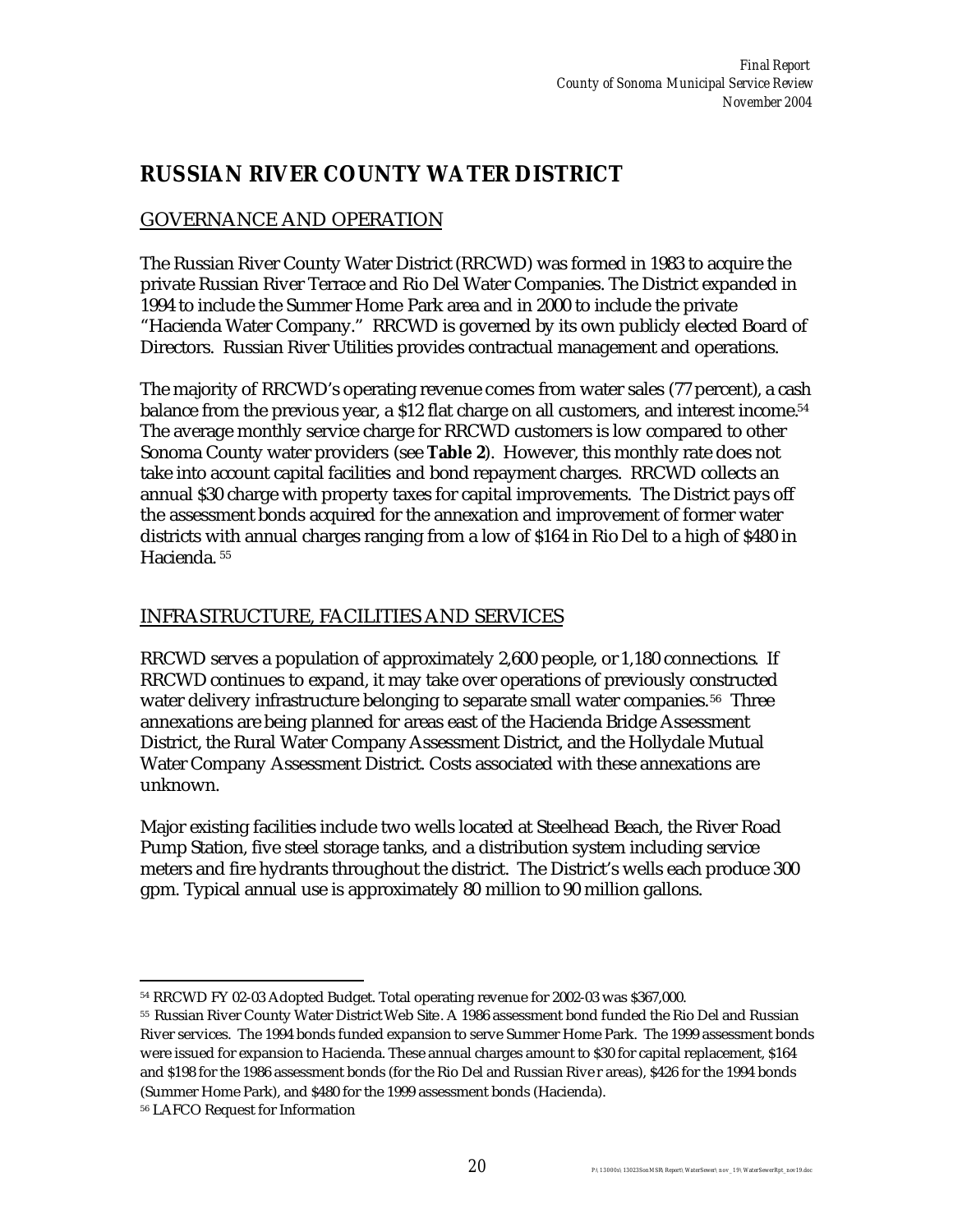RRCWD's first Capital Improvement Plan (CIP) was adopted in 1993, and by 2002, an investment of \$170,000 had completed many projects including the construction of new water mains, a new chlorine contact tank, repairs and replacements of valves, booster pumps, and other operation and emergency infrastructure, and a CAD drawing of RRCWD for future planning efforts.

RRCWD's new CIP for 2000-2007 includes installation of more emergency shut-off devices and connections, new pipes and water mains, two new wells at Steelhead Beach and on the north side of the Russian River west of Hacienda Bridge, enlarged storage capacity and the replacement of two booster pumps.<sup>57</sup>

#### WATER DEMAND AND CAP ACITY

Projected growth and future demand on RRCWD is unknown at this time.<sup>58</sup> However, nearly \$17,000 was budgeted in the FY 2002-2003 adopted budget for "future system expansion," funded by connection fees collected in RRCWD's restricted connection fee budget. In FY 2002-2003, \$20,000 was budgeted towards RRCWD's water conservation program,59 which may help to lower current water use and future demand.

 $\overline{a}$ 

<sup>57</sup> RRCWD Five -Year Capital Improvement Plan 2000-2007. Total cost for the proposed projects is \$85,000.

<sup>58</sup> RRCWD was not included in the PRMD Water and Sewer Capacities Report.

<sup>59</sup> RRCWD FY 02-3 Adopted Budget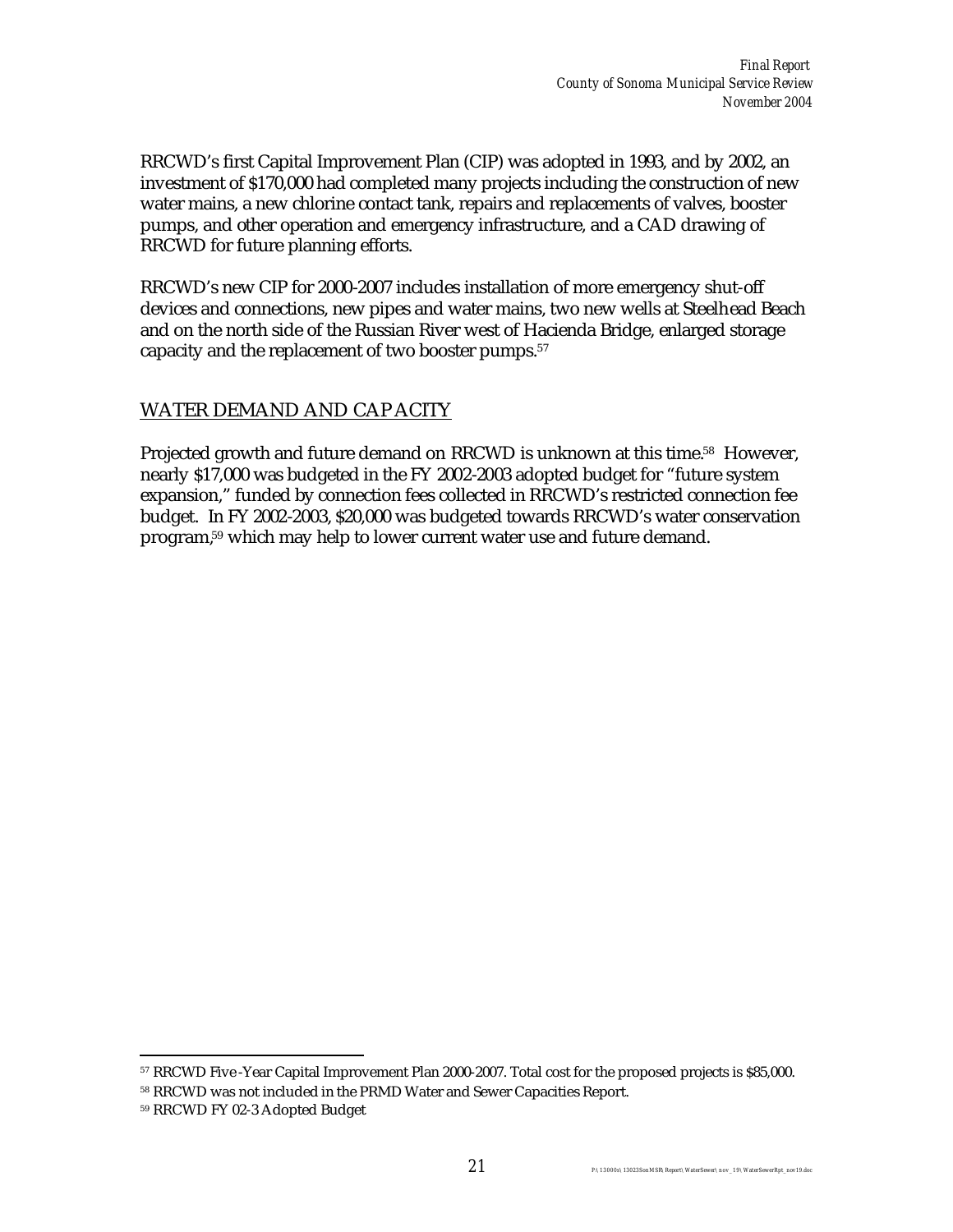### **SONOMA MOUNTAIN COUNTY WATER DISTRICT**

### GOVERNANCE AND OPERATION

The Sonoma Mountain County Water District (SMCWD) was formed in 1964 by the California Water Code to provide domestic water service. The District is governed by its own Board of Directors. The District hires one part-time general manager and one parttime contracted superintendent.<sup>60</sup>

 $SMCWD$  operations are funded primarily through water sales,  $61$  with additional revenue from property taxes and interest earned on the fund balance. SMCWD average monthly service charges are moderate compared to other Sonoma County water providers (see **Table 2**.) SMCWD has no outstanding debt and no reserve indicated in the budget although the district does have funds invested in the state sponsored Local Agency Investment Fund.<sup>62</sup>

#### INFRASTRUCTURE, FACILITIES AND SERVICES

SMCWD provides potable water to 55 residential hook-ups in 516.75 acres of residential development in the hills between Sonoma Valley and Rohnert Park.

SMCWD has two operational wells, one of which usually remains on stand-by; three storage tanks; and water mains throughout the District. The production capacity of each well is 31,000 gallons per day. The annual average daily demand is 22,500 gallons per day, so that even during the summer months, the second well is rarely needed.

SMCWD's infrastructure is aging and vulnerable; about one quarter of the FY 2003-2004 expenditure budget is for maintenance projects.<sup>63</sup> The completion of infrastructure repairs and replacements will affect the District's ability for future service. An engineering firm has been hired by the District to create a comprehensive report from which the Board will develop a prioritized replacement program. Funding for the infrastructure repairs and replacements has not yet been discussed.

### WATER DEMAND AND CAP ACITY

SMCWD does not anticipate any changes in its sphere or in its level of service over the next five years. The Sonoma Mountain community is fully built out and no developable lots remain.

 $\overline{a}$ <sup>60</sup> SMCWD's Superintendent has just renewed his contract through May 1, 2005.

<sup>61</sup> Sonoma Mountain Water District Income Statement FY 02-03. Water sales were \$27,765 in FY 02-03.

<sup>62</sup> Janice Johnson, personal interview May 26, 2004. Amount invested is \$90,826.

<sup>63</sup> Sonoma Mountain Water District Budget 03-04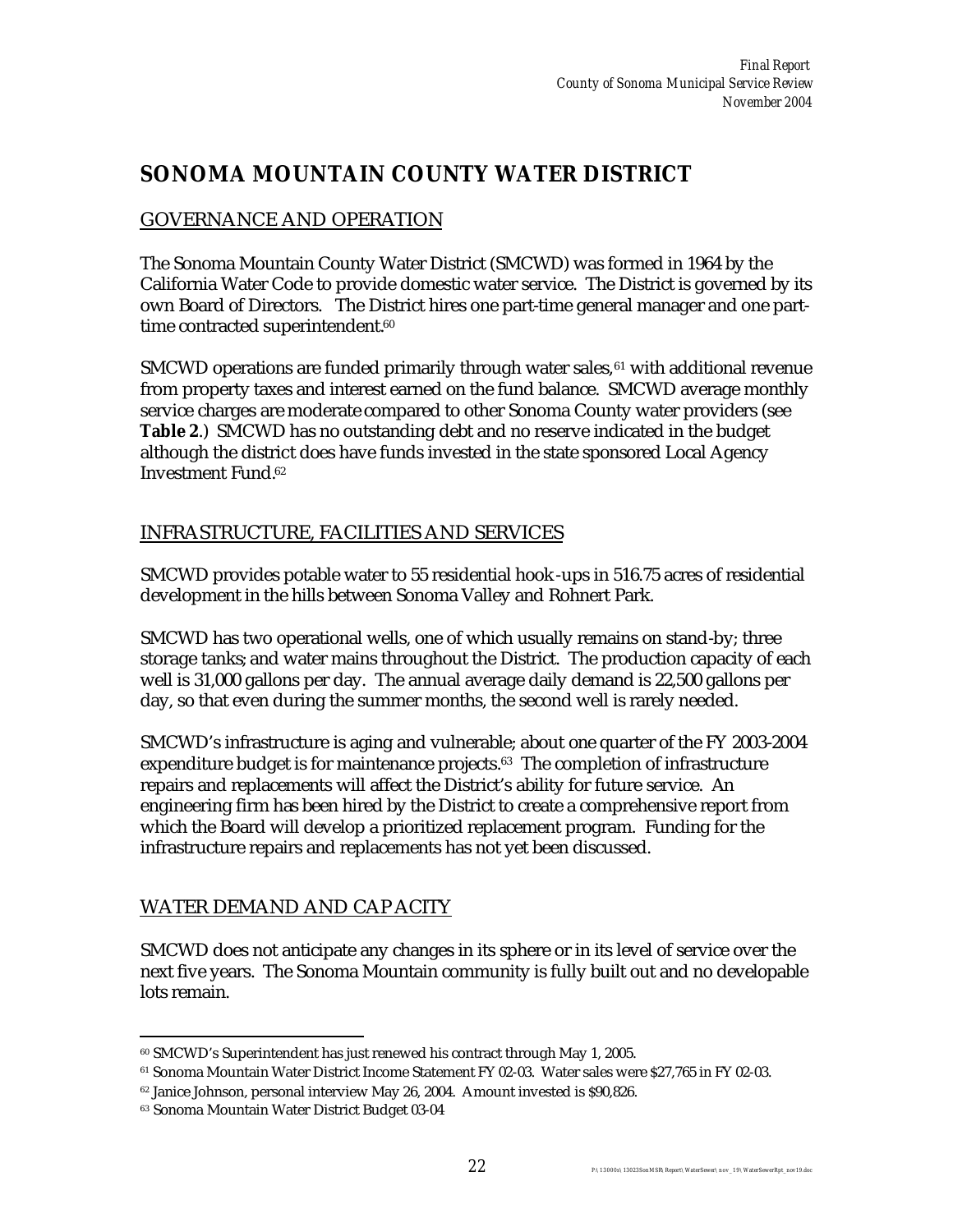### **SWEETWATER SPRINGS WATER DISTRICT**

### GOVERNANCE AND OPERATION

The Sweetwater Springs Water District (SSWD) was created by public vote in December 1988 and is empowered to provide domestic water supply. <sup>64</sup> As a result of a 1990 election, the District acquired the existing water systems that serve Guerneville and Monte Rio from the Citizens Utility Company in April 1992.65 A publicly-elected Board of Directors manages the District's operations and oversees a staff of 12.<sup>66</sup>

Operations of SSWD are funded largely through water sales (84 percent); the average monthly water bill is just over \$30 (see **Table 2**). The District has raised rates and fees only once since it acquired the water system in 1992.<sup>67</sup> This rate increase in July 2002 was to pay for principal and interest payments on General Obligation Bonds issued in 2003 for the construction of water system improvements. 68 The District maintains an operating reserve fund that represents approximately 30 percent of its operating budget.<sup>69</sup>

The District's ongoing operation expenses are rising, largely due to increasing labor and benefits costs. However, managing liability insurance claims may help reduce District expenses. The District's General Liability Insurer has notified the District that "due to excessive claims<sup>70</sup> filed by the District, they have had to spend \$4.20 for each \$1.00 in premiums" and consequently had to increase the cost of the District's insurance and deductible.71 The District has undertaken an aggressive program to identify and replace any existing leaks which pose potential for claims to minimize litigation against the District.

 $\overline{a}$ <sup>64</sup> The District operates under County Water District Law (Water Code section 30000) pursuant to LAFCO Resolution No. 1063.

<sup>65</sup> Sweetwater Springs District Budget Report FY 2003-04. The cost of purchase was \$6.5 million.

<sup>66</sup> LAFCO Request for Information

 $67$  From www.sweetwatersprings.com. The current rate structure includes a bi-monthly base rate based on meter size and a bi-monthly per unit charge based on actual water use. For example, a typical residence with a .625" meter uses approximately 6 units (600 cubic feet) of water each month in two-month period, equivalent to \$43.00 plus 5 units at \$1, and 7 units at \$2, , for a bi-monthly charge of \$62.00 and a monthly charge of \$31.00.

<sup>68</sup> Sweetwater Springs Water District Capital Improvement Program FY 2002-2007. With the 2003 bond issue, outstanding loans and bonds require a total annual payment of \$855,200.

<sup>69</sup> Sweetwater Springs District Budget Report FY 2003-04. The reserve, currently \$700,000 is approximately 30 percent of the District's operating budget of almost \$2 million.

<sup>70</sup> These claims include leaks due to deteriorating pipes and failing control pumps, as well as the 1997 collapse of a hillside on Highway 116 due to a 325,000 gallon leak caused by operator error and mechanical failure.

<sup>71</sup> From Sweetwater Springs Water District FY 03-04 Budget Report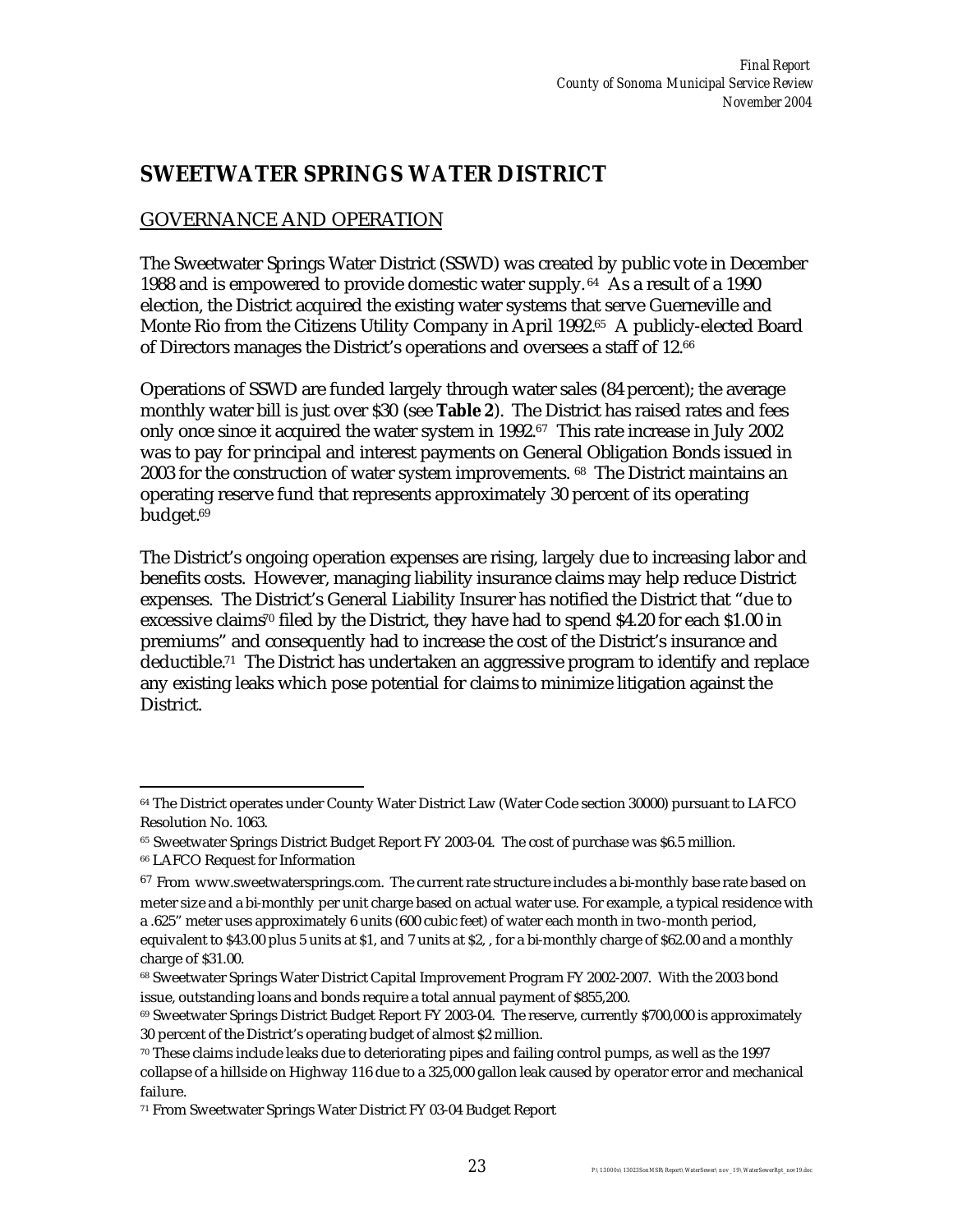### INFRASTRUCTURE, FACILITIES AND SERVICES

SSWD provides potable water to a population of about 8,400 people<sup> $72$ </sup> in 15,580 acres, including the communities of Guerneville, Monte Rio, and Rio Nido. SSWD serves an area much larger than that of the sanitary service provider, Russian River County Sanitation Zone, whose boundary closely matches the General Plan Urban Service Boundary for Guerneville.<sup>73</sup>

SSWD consists of two separate water systems. The first, which serves the Guerneville area, consists of three wells, a chlorination disinfecting system, a filtration plant with 10 filters, 18 storage tanks with a capacity of 1,105,000 gallons, several small pressure tanks and five pressure zones. The system distributes 270.6 million gallons of water annually to customers.

The second system, which serves the Monte Rio area, consists of two wells, a chlorination disinfecting system, a filtration plant with two filters, eight storage tanks with a capacity of 580,000 gallons, several small pressure tanks and five pressure zones. 99.7 million gallons of water are distributed annually to customers.

A \$3 million upgrade was completed in 1997 that increased the system's storage capacity from 835,000 gallons to 1,685,000 gallons, and replaced water mains, improved pumping facilities, and replaced fire hydrants.<sup>74</sup>

All water in the SSWD systems is diverted from Russian River underflow by a special permit that allows a maximum diversion rate of 3.0 cubic feet per second and a maximum annual diversion of 1,249 acre-feet. The permit expired in 2002 and the Water Resources Control Board (WRCB) has indicated that the new license terms will likely be a maximum diversion rate of 2.3 cubic feet per second and a maximum annual diversion volume of 1,136.5 acre-feet.<sup>75</sup>

SSWD has a comprehensive five-year CIP, approved April 2002, to undertake significant upgrades to its aging treatment and storage facilities and distribution lines. $76$ The second of two major improvement projects is nearly complete, adding just over \$7 million dollars in improvements to District facilities. Funding for these two projects

 $\overline{a}$ <sup>72</sup> LAFCO Request for Information

<sup>73</sup> PRMD Sewer and Water Capacities Report, October 2003

<sup>74</sup> Sweetwater Springs District Budget Report FY 2003-04

<sup>75</sup> PRMD Water and Sewer Capacities Report, October 2003. Upon expiration in 2002, the permit was supposed to be converted to a license based on the District's historical maximum diversion rate a nd annual withdrawal. These terms left no room for growth, so the District delayed the conversion by filing a number of permit extensions with WRCB. WRCB has now advised SSWD that further permit extensions would require environmental review and documentation, for which the District lacks funding.

<sup>76</sup> Sweetwater Springs Water District Budget Report FY 03-04. The District has identified \$17.8 million of projects including these priority projects: a new treatment plant for Guerneville, replacement of water mains in downtown Guerneville, along Highway 116, and on Moscow Road in Monte Rio; the replacement of the Monte Rose Storage tank and system improvements in the Guernewood Heights Area.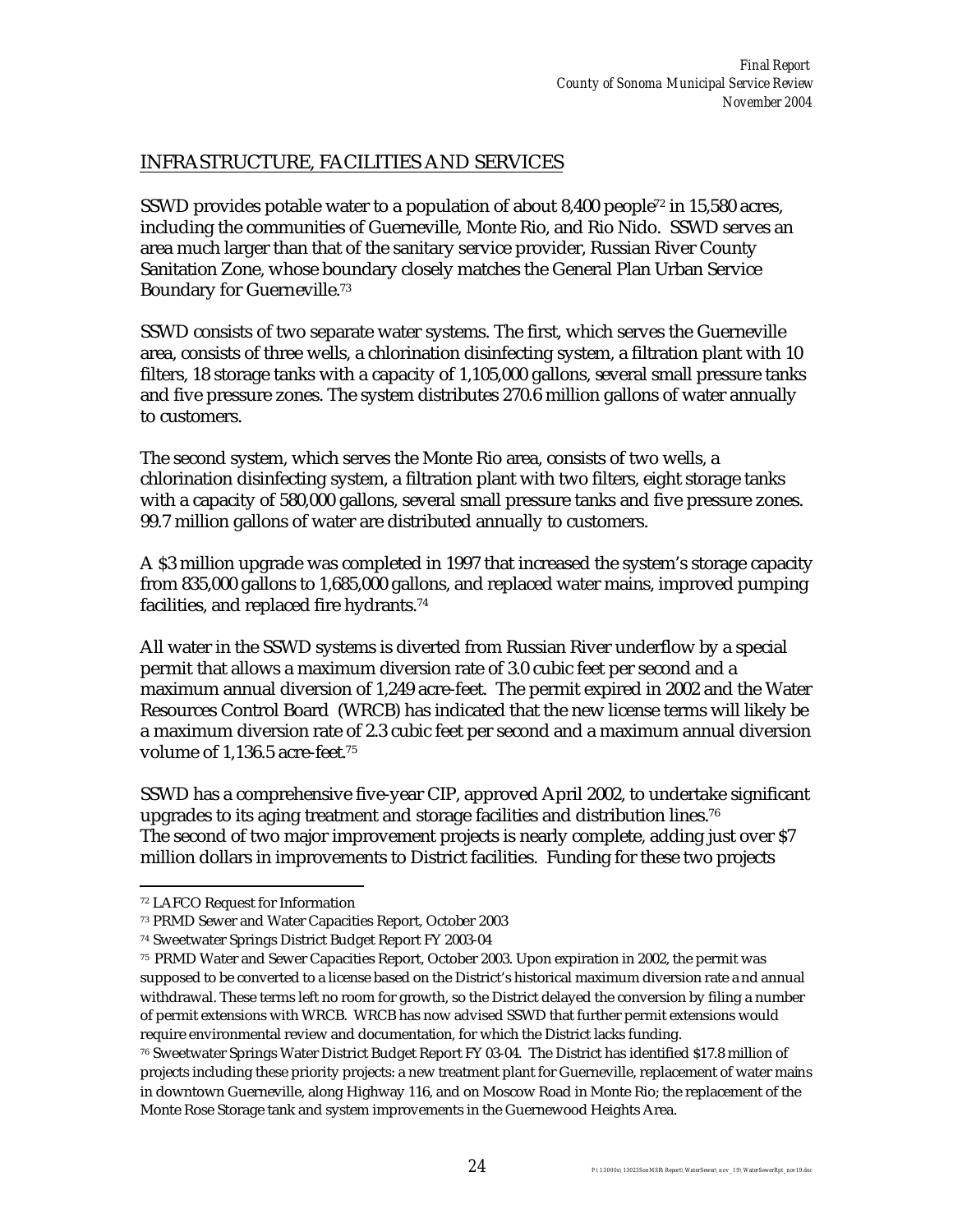came from issuance of \$4 million in bonds, together with \$2.25 million in grants from the Federal Rural Development Administration and approximately \$800,000 in existing District funds. An in-house construction program funded by existing District monies is online to plan and complete smaller projects. However, the District will need to obtain substantial additional funding to address larger system improvements still needed. $77$ 

#### WATER DEMAND AND CAP ACITY

The County's Permit and Resource Management Department (PRMD) report estimates 794 units remain to buildout in Guerneville and expects 521 units by 2020. Equivalent numbers for commercial space are 447,135 square feet to buildout and 293,410 square feet by 2020.<sup>78</sup>

In Monte Rio, future development is dependent upon the establishment of a new sewer project.79 The sewer system is not a responsibility of SSWD, but the limits on growth in the community will greatly affect the need for increased water service. The potential 131 residential units remaining to buildout in Monte Rio will be built on existing vacant lots at the rate of ten units per year, assuming the sewer issue is addressed. Commercial space in Monte Rio is projected to increase by 62,482 square feet by 2020, with buildout estimated at 94,669 square feet.<sup>80</sup>

The new WRCB permit limit is lower than what will be required to serve increased demand from new development, unless reductions in use and/or water loss from the distribution system are achieved. With the District's limited potential to accommodate growth, discussions have been initiated with SCWA for additional water supplies equivalent to 0.1 cubic feet per second or 200 acre-feet per year. Without additional water supplies above the historic levels allowed by the license, SSWD will not be able to serve projected growth or buildout.

 $\overline{a}$ <sup>77</sup> Sweetwater Springs Water District Capital Improvement Program, p. 3

<sup>78</sup> PRMD Water and Sewer Capacities Report, October 2003

<sup>79</sup> Ibid. This project is called the Monte Rio Wastewater Pollution Control Project, and would serve 455 existing residences, existing commercial development, plus new development on 10 vacant commercial properties and 131 vacant residential parcels at a rate of 10 per year. Growth in the Monte Rio area requires the construction of a sewer system due to health hazards associated with existing malfunctioning septic systems. Designation as a "waiver prohibition area" requires strict enforcement of septic system standards and severely limits growth. The proposed system has been approved by voters but the timing of construction and operation of the system is still uncertain.

<sup>80</sup> PRMD Water and Sewer Capacities Report, October 2003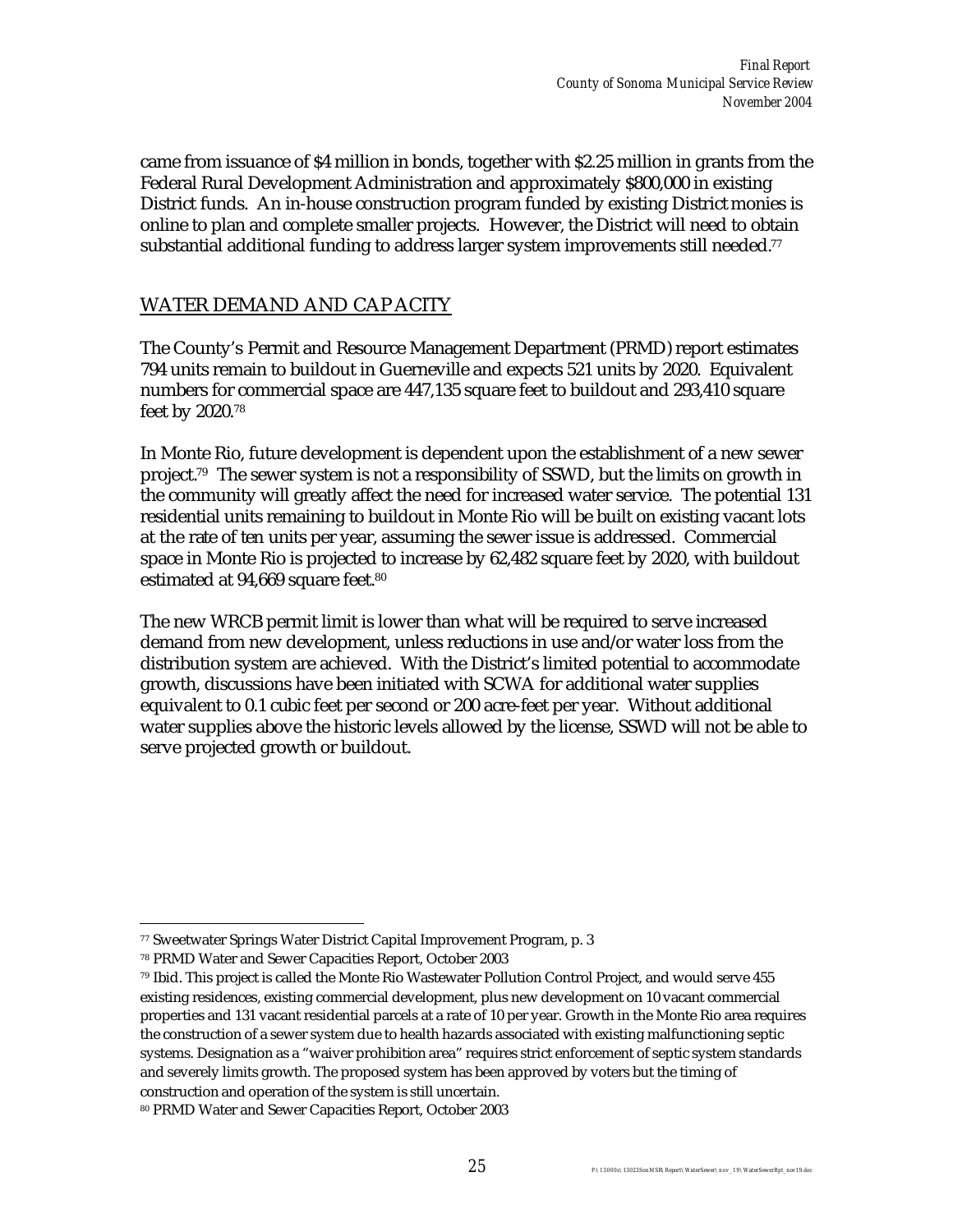### **TIMBER COVE COUNTY WATER DISTRICT**

### GOVERNANCE AND OPERATION

The Timber Cove County Water District (TCCWD) was formed in 1984 by the Sonoma County LAFCO and is empowered to treat and distribute water. The District employs three staff members and is directed by its own Board of Directors, which meets on the third Saturday of each month at the Fort Ross Elementary School.

TCCWD's operations are funded through water sales and base rates.<sup>81</sup> TCCWD updated water rates in both 2003 and 2004. In 2003 the monthly base rate was increased from \$30 to \$35, and in January 2004 the quantity charge was changed to a tiered system based on gallons of water used.82 The new rates (see **Table 2**) are on the high end of the Sonoma County spectrum. Half of the lots within the District are metered, and half are unmetered. The unmetered lots are charged a non-user base rate, while the metered lots are charged the same base rate plus the additional quantity charge. Capital improvements83 are funded by non-user base rates. The user fees paid by metered lots fund District operations.<sup>84</sup>

The District maintains a \$138,350 reserve, a portion of which is in CDs.<sup>85</sup> The District accounts for depreciation (almost 50 percent of the operating budget) in its budgetary process.<sup>86</sup> Timber Cove currently has two outstanding bond issues, one for the construction of the distribution system and the second to re-finance the first. Timber Cove also received a state loan to pay for the construction of its water storage reservoir.

### INFRASTRUCTURE, FACILITIES AND SERVICES

TCCWD provides water to 273 lots of approximately two acres each in a planned residential community along the Sonoma coastline. Timber Cove's water is from Timber Cove Creek. Surface water is pumped into the district's reservoir before treatment at the water treatment plant. From there, treated water is stored in three holding tanks before distribution.

Nearly \$200,000 of capital improvements in FY 2003-2004 funded various capital projects, including a new operations building, as well as infrastructure and equipment upgrades, many of which are still in process. More than half of the capital improvement

 $\overline{a}$ <sup>81</sup>LAFCO Request for Information and TCCWD Income Statement FY 02-03. FY 02-03 total revenue was \$176,591; water sales \$24,773; hook-up fees \$49,241; and base rate fees \$99,000 (56 percent of total revenue).

<sup>82</sup> Interview with Ann Carlson, TCCWD, 6/9/04

<sup>83</sup> TCCWD Budget FY 03-04. Capital Improvements call for \$198,730 in FY 03-04.

<sup>84</sup> Interview with Ann Carlson, TCCWD, 6/9/04

<sup>85</sup> Fax from Ann Carlson, TCCWD, 6/10/04

<sup>86</sup> TCCWD Budget FY 03-04 and TCCWD Income Statement FY 02-03. FY 02-03 Depreciation is \$84,216, almost 50 percent of total expenses. FY 03-04 depreciation increases to \$99,990.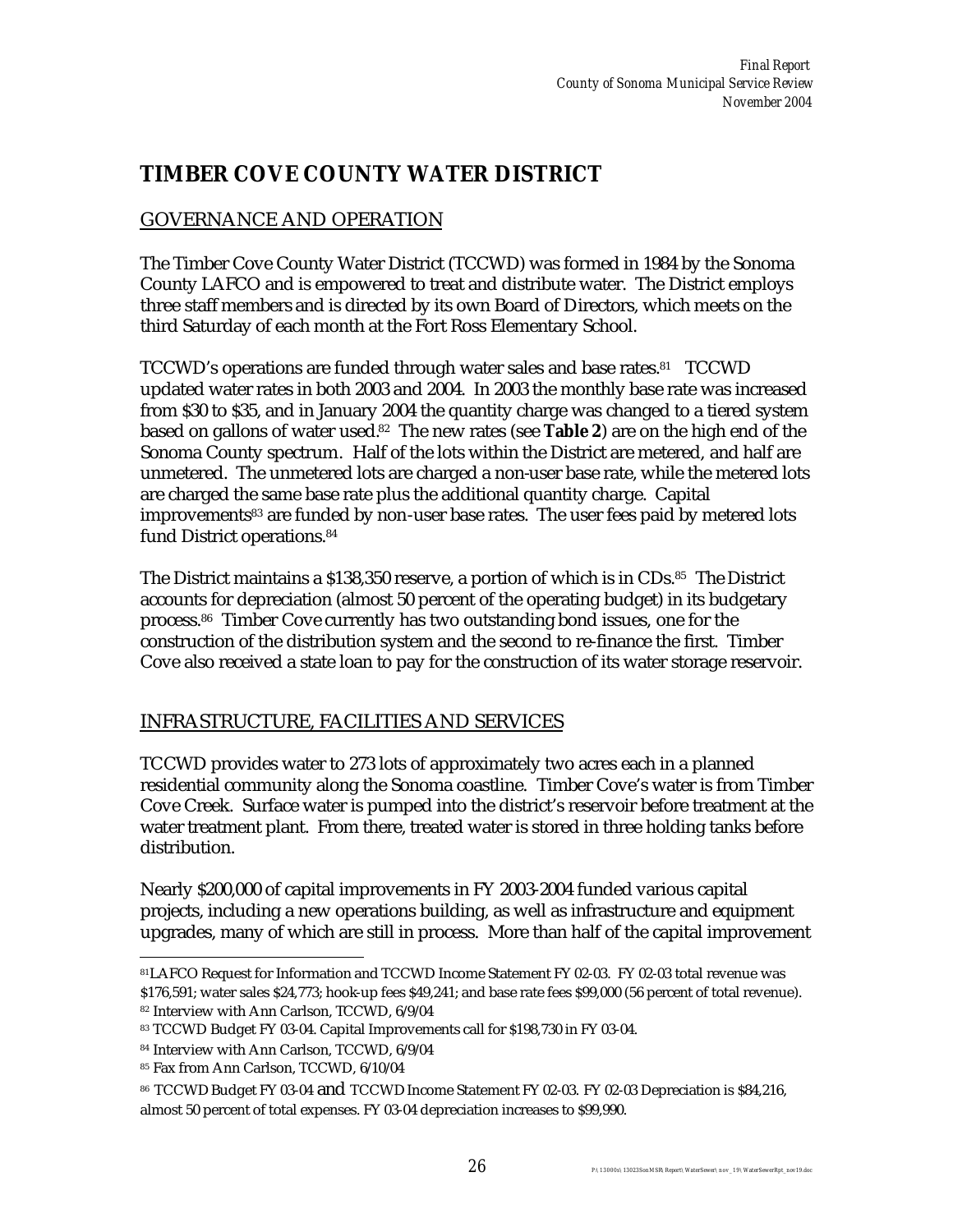funds have been set aside for a future addition to the storage capacity of treated water. Other future potential issues may include watershed protection and the surface water collection and detention system. However, TCCWD lacks a Master Plan or Capital Improvement Program to address these future needs.

#### WATER DEMAND AND CAP ACITY

TCCWD is a small water provider with little potential for growth within its boundaries. Precise growth estimates are currently not available.<sup>87</sup> At subdivision buildout beyond the next five years, raw water storage infrastructure and water treatment and storage facilities may need to be upgraded or replaced. TCCWD does not anticipate any changes in its SOI or in its level of service over the next five years.

 $\overline{a}$ 

<sup>87</sup> TCCWD is not in PRMD Water and Sewer Capacities Report.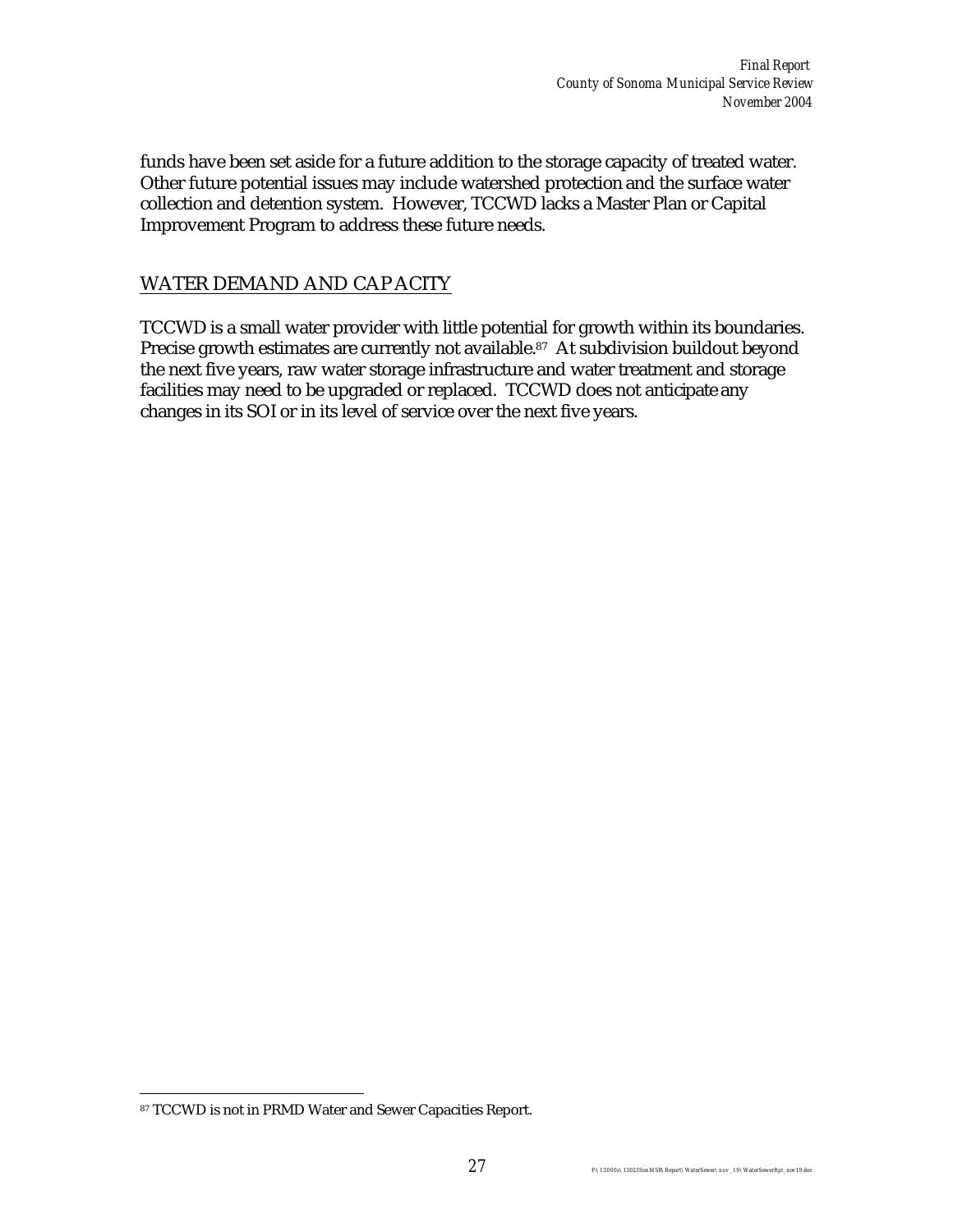### **VALLEY OF THE MOON WATER DISTRICT**

### GOVERNANCE AND OPERATION

VOMWD was created in 1960 by acquiring the Sonoma Water and Irrigation Company, and began operation in 1962.88 VOMWD is governed by five locally-elected officials on its own Board of Directors. The Board of Directors governs the policy direction of the District and employs a General Manager to oversee approximately 12 employees.

VOMWD operations are funded largely (85 percent) by water sales.<sup>89</sup> Construction and CIP funds are derived from fees paid by new development, operating revenues in excess of annual operating expenditures, and surplus property sales. <sup>90</sup> Average water rates for VOMWD customers are fairly low compared to other Sonoma County water providers<sup>91</sup> (see **Table 2**). VOMWD maintains a more than adequate fund balance and a contingency fee for emergencies.92 The District issued \$2.8 million in debt in 1999 and 2000 for a major capital improvement project along Highway 12 to enlarge its transmission pipeline.<sup>93</sup>

#### INFRASTRUCTURE, FACILITIES AND SERVICES

VOMWD provides potable water to approximately 23,000 people for residential, commercial and institutional use in 12 square miles, or 7,680 acres, in the unincorporated areas west and north of the City of Sonoma.<sup>94</sup> About 85 percent of District water sales are residential. The service boundary is adjacent to portions of Sonoma's northwest boundary and overlaps with a portion of Sonoma's SOI and voterapproved Urban Growth Boundary. VOMWD's service area comprises several noncontiguous communities, including the Trinity Oaks Subdivision just north of Glen Ellen; the Temelec Subdivision in the southern end of Sonoma Valley; and the

 $\overline{a}$ <sup>88</sup> LAFCO Request for Information. The VOMWD operates pursuant to Division 12, Section 30000 of the California State Water Code.

<sup>89</sup> VOMWD 2003-04 Annual Budget. Total revenue for FY 2002-03 is estimated at \$3.6 million.

<sup>90</sup> No additional surplus property sales are anticipated after 2003-04.

<sup>91</sup> VOMWD District Code, Updated January 1, 2004, adopted a new water rate structure. The District bills on a bimonthly basis. The rates consist of a flat monthly basic service charge of \$5.00 for standard 5/8" meters. The rate for single -family residential customers is based on a tiered system which charges \$2.38 per 1,000 gallons (billing unit) for the first 18 billing units used per 2 month billing cycle, \$3.56 per billing unit for water used from 19 to 40 billing units, and \$5.34 per billing unit for all water used in excess of 40 billing units. Water usage charge for all classes of service other than single -family residential is the flat charge of \$5 per 5/8 " service plus a uniform charge of \$2.86 per 1,000 gallons used. The connection fee for a typical single -family residential unit averages about \$8,700.

<sup>92</sup> The 2003-04 budget shows an estimated fund balance of \$4.2 million. Of these funds, \$700,000 is designated as contingency for emergencies; this contingency is about 25 percent of annual budgeted operating expenditures.

<sup>&</sup>lt;sup>93</sup> This debt was in the form of Certificates of Pa rticipation with a local bank and will mature in 2021.

<sup>94</sup> LAFCO Request for Information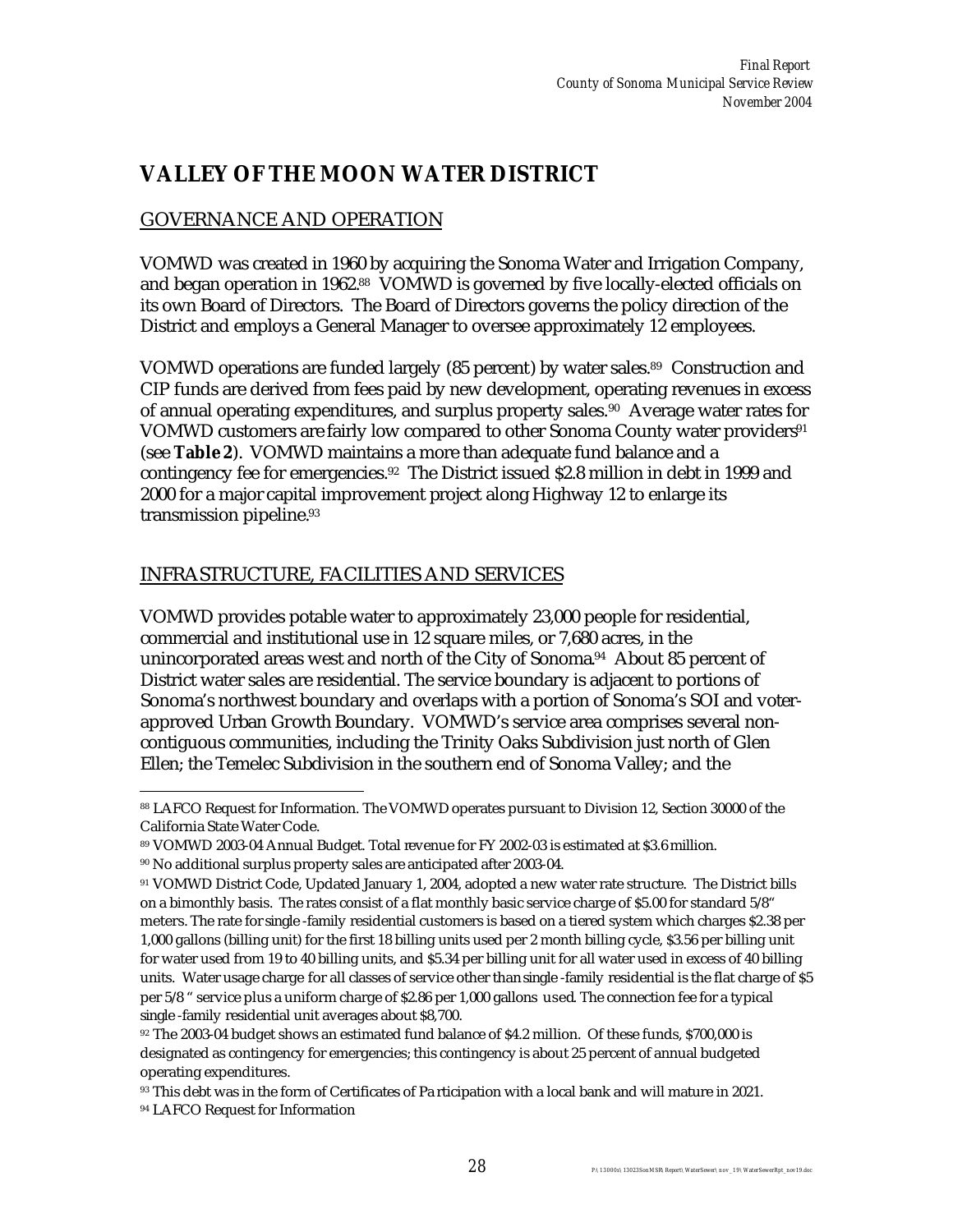unincorporated communities El Verano, Fetters Hot Springs, Glen Ellen, Agua Caliente and Boyes Hot Springs. VOMWD had expected a few small annexations in the near future due to failing private wells on already developed parcels adjacent to the District's current boundary, but the landowners have since removed their requests.

The majority of VOMWD's water  $(84$  percent in  $2002)^{95}$  comes from SCWA through the Sonoma Aqueduct. VOMWD's eight booster pump stations lift water from the aqueduct to the service zones.96 Groundwater from VOMWD's wells supplements the water purchased from SCWA. VOMWD currently has four active wells and leases capacity in a private well. VOMWD distributes water to customers through 85 miles of water mains, ranging from ¾" to 14"; approximately 12 miles of these mains need to be replaced.97 VOMWD oversees ten storage tanks with a capacity of 4.35 million gallons, all of which are in good condition and have been retrofitted for seismic tolerance.<sup>98</sup> The District has completed installation of all phases of its Supervising Control and Data Acquisition (SCADA) project and now has the capability to remotely monitor all of its facilities. <sup>99</sup>

VOMWD has a Master Plan<sup>100</sup> which helps to guide its operations and capital improvement planning. The District maintains a five-year CIP, which it updates annually. The District's 5-year CIP shows total expenditures of \$7.7 million for ongoing facility replacement and other upgrades. The current \$3.2 million of funds available to the CIP represent approximately 40 percent of the five-year funding required for the CIP. Other capital improvement funds, e.g., Federal, State, or County grants, are anticipated but are not shown in the CIP due to their uncertainty. There is money set aside for the construction of a new well, but an ideal location has not yet been found. The County will reimburse the District for the construction of the well. 101

#### WATER DEMAND AND CAP ACITY

Total 2002 demand for water was 3,486 acre-feet, of which 2,983 acre-feet were supplied from the Russian River. The district is entitled to 3,200 acre-feet per year from the Water Agency, of which 380 acre-feet were used by commercial and industrial customers.

<sup>99</sup> Interview, VOMWD General Manager May 11 2004

 $\overline{a}$ <sup>95</sup> PRMD Water and Sewer Capacities Report, October 2003

<sup>96</sup> VOMWD plans to eliminate the Saddle booster pump station after the construction of two new Glen Ellen booster pump stations.

<sup>97</sup> Interview, VOMWD General Manager May 11 2004

<sup>98</sup> Additionally, SCWA provides water storage for the District and the City of Sonoma in the Eldridge and Sonoma Tanks, with a combined capacity of 18 million gallons.

<sup>100</sup> Valley of the Moon Water District Master Water Plan, Feb 1998. Brelje & Race, Consulting Engineers, Santa Rosa, CA. Following the recommendations of the Master Plan, VOMWD has replaced old storage tanks, constructed 2 additional tanks, added booster stations and is replacing undersized and deteriorated water mains on an ongoing basis. It is also in the process of adding another storage tank and securing additional well capacity.

<sup>101</sup> Interview, VOMWD General Manager May 11 2004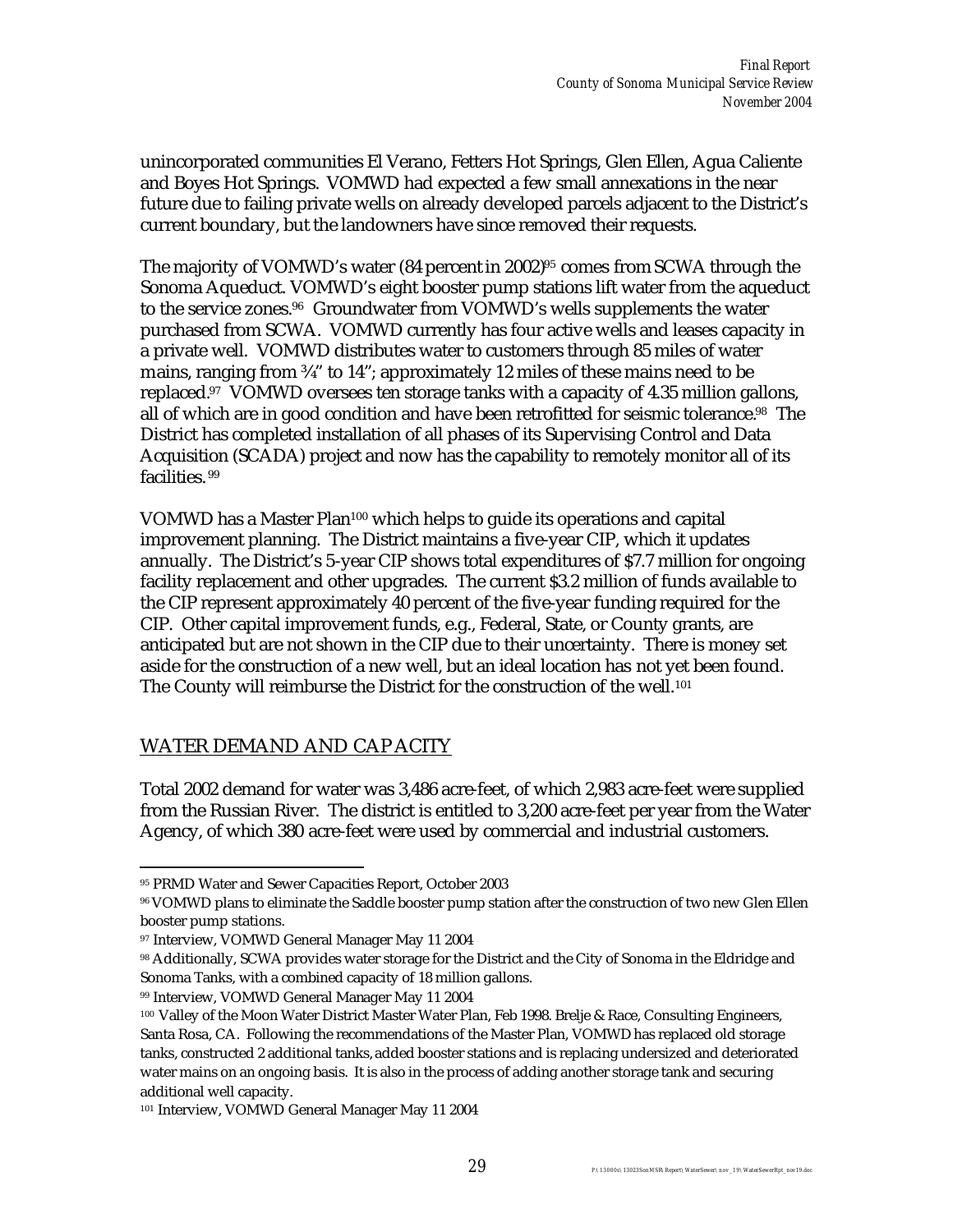VOMWD wells produce an additional 419 acre-feet. The Water Agency allocation and the wells combined provide 3,619 acre-feet of water. The district also has a temporary agreement (set to expire in 2005) with the Forestville County Water District for 500 acrefeet of the FCWD's SCWA entitlement. VOMWD anticipates requesting a five-year extension of this agreement.

PRMD estimates that 1,226 residential units remain to 100 percent buildout in VOMWD, and projects 81 percent buildout, or an additional 990 units, by 2020. VOMWD assumes an annual growth rate of 1.4 percent.102 Projections for 81 percent buildout in 2020 of commercial and industrial space are 591,438 square feet and 327,421 square feet, respectively.<sup>103</sup>

VOMWD has reached its current SCWA Russian River entitlement. To supply for either build-out or projected growth, the district needs significant additional water supplies. This additional water will need to come from either new wells or from SCWA, or from a combination of the two. VOMWD has formally requested an additional 1,000 acre-feet per year from SCWA to accommodate future water needs. SCWA has indicated that the Sonoma Aqueduct is nearing capacity and that an additional, parallel aqueduct will be needed to provide additional water supplies to VOMWD and the City of Sonoma. The construction of a \$3 million segment of the second aqueduct from the Sonoma Tanks at Eldridge to Madrone Road and the subsequent construction of the additional segments of the aqueduct needed to complete the second Sonoma Aqueduct would be jointlyfinanced by VOMWD and the City of Sonoma.

VOMWD has increased its use of well water from 0.1 percent in 91-92 to almost 20 percent in 2002-2003. The district has found that it is less expensive to supply groundwater, but the future and reliability of groundwater remains uncertain given the increased demand for additional private residential and agricultural wells.

In an effort to prepare for long-term sustainability, the District has restored four of its own wells, which can meet approximately 20 percent of the district's water needs. Additionally, the District has hired a consultant to explore options for new wells. VOMWD has participated in water conservation efforts, and expects significant conservation of water with the full implementation of the 14 best management practices of the California Urban Water Conservation Council. The water savings through conservation, the addition of new local groundwater supply, and possible participation in a reclaimed water project could all result in water savings sufficient to delay the schedule for construction of a second aqueduct.

 $\overline{a}$ 

<sup>102</sup> LAFCO Request for Information

<sup>103</sup> PRMD Water and Sewer Capacities Report, October 2003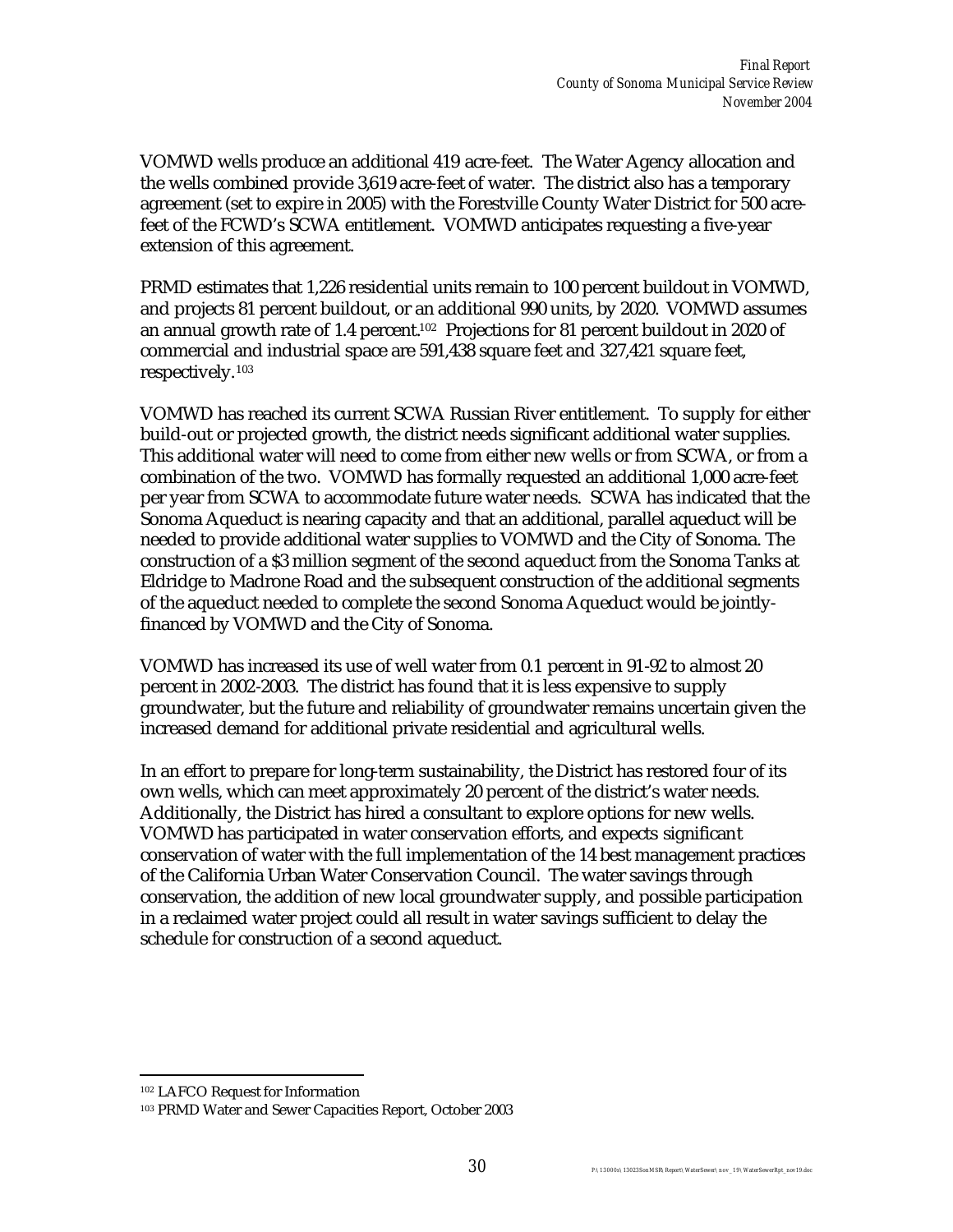# III. SEWER

### **SUMMARY OF SANITATION SERVICE PROVIDERS**

All development requires some means for the collection, treatment and disposal of sewage and wastewater that protects both public health and the environment. Except for the individual septic systems regulated by the County Department of Environmental Health, all such systems are subject to the requirements of the Federal Clean Water act and/or the State Porter Cologne Water Quality Act, both administered in Sonoma County by the North Coast and Bay Area Regional Water Quality Control Boards. The provision of sewer service in cities will be included in the city MSRs, although cityrelated sewer issues that affect other agencies are noted in the current document where appropriate. Sewer service providers reviewed in this report are summarized in **Table 3**.

### GOVERNANCE AND OPERATIONS

The larger of the sanitation systems in the County are owned and operated by the cities or by special districts created by the authority of the County and managed by SCWA. Sebastopol, Cotati, Rohnert Park and the South Park Sanitation District have joined with the City of Santa Rosa to construct and operate the Laguna Sub-Regional Wastewater Treatment Plant and associated disposal facilities that serve their collective needs.

In addition to those systems developed and operated by the incorporated cities, the County created a number of service districts and zones to serve non-incorporated areas. These systems were often created in response to the need to abate potential public health risks resulting from the gradual development of an area, its increasing density, and incidents of failing individual septic disposal systems. A number of the systems were established prior to the adoption of the County's first General Plan. District boundaries and system capacities were generally based on then-current need plus some additional increment of capacity to serve future growth. These systems in particular were designed to serve the already existing but undeveloped residential parcels within their district boundaries. The four largest (serving over 2,500 people) are the Sonoma Valley, Russian River, South Park and Airport/Larkfield/Wikiup systems. Others serve various small unincorporated communities including Occidental, Graton, Sea Ranch, Penngrove, Geyserville, Forestville and Guerneville.

The California Legislature created SCWA as a special district in 1949 to act as the local sponsor for federal flood control and water supply projects in the Russian River watershed. Legislation enacted in 1994 added the treatment and disposal of wastewater to the Agency's functions. In 1995, SCWA assumed responsibility for five county sanitation districts and six county sanitation zones that operated wastewater collection, treatment and disposal systems. Each district or zone is managed as an independent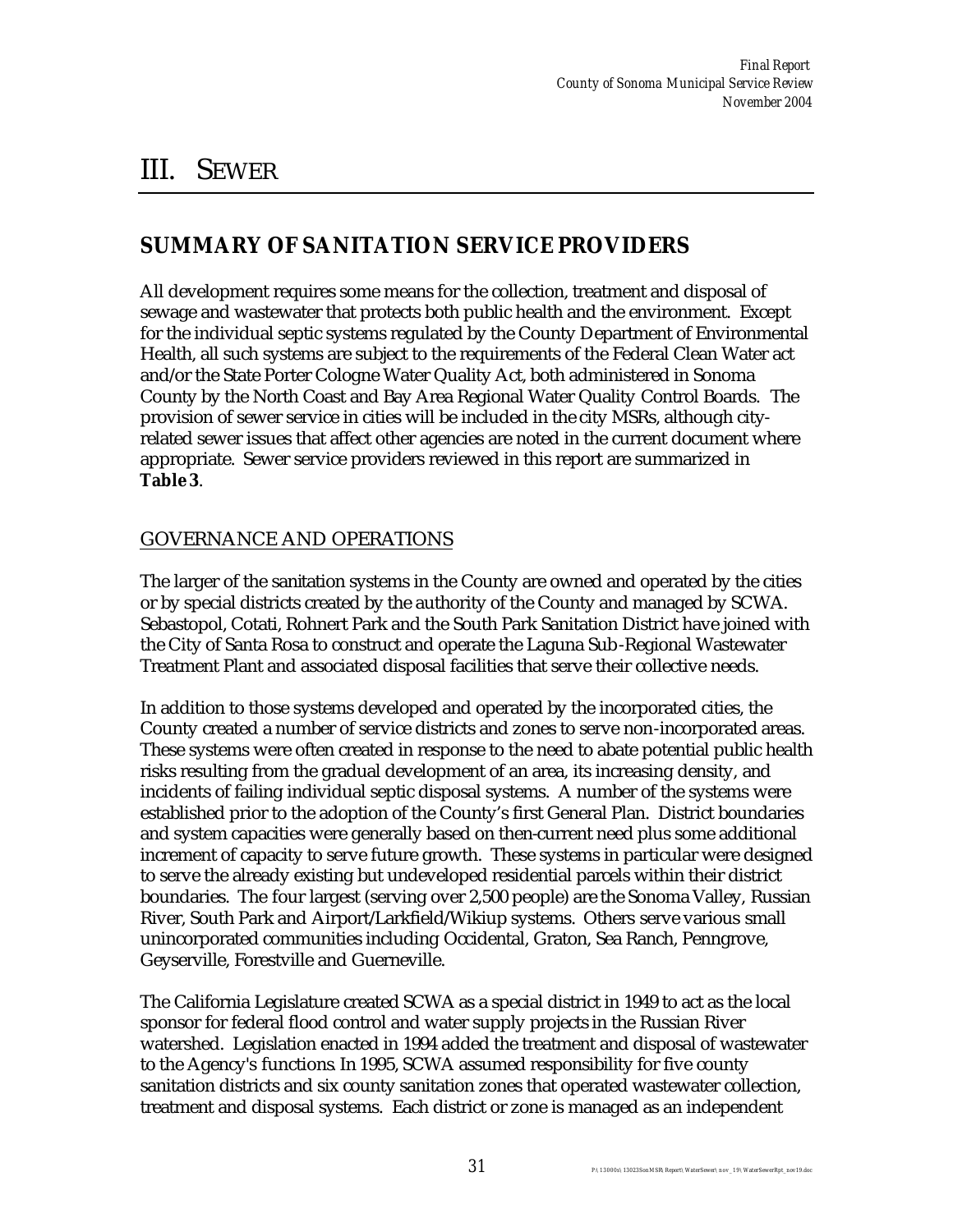#### **Table 3 Summary of Wastewater Service Providers Sonoma County LAFCO Municipal Service Reviews**

| <b>Name</b>                                     | Area<br>Served                                                                       | <b>Population</b><br><b>Served</b> | Number of<br><b>ESDs</b> | Wastewater<br><b>Flow</b>        | Capacity                 |
|-------------------------------------------------|--------------------------------------------------------------------------------------|------------------------------------|--------------------------|----------------------------------|--------------------------|
| Airport-Larkfield-Wikiup Sanitation Zone        | 2,100 acres along<br>Hwy 101 north of<br>Santa Rosa                                  | 8,000                              | 3,233                    | $0.8$ mgd                        | $0.9 \text{ mgd}$        |
| Bodega Bay Public Utilities District            | 10 sq. miles -<br>Bodega Bay                                                         | 3,050                              | 1,435                    |                                  |                          |
| Forestville Water District Sewer Service Zone   | 70 acres -<br>"downtown"<br>Forestville and<br>Mirable Heights                       | >1200                              | 613                      | 64,000 gpd                       | 130,000 gpd              |
| Geyserville Sanitation Zone                     | $177$ acres -<br>Geyserville                                                         | 1,000                              | 334                      | 54,000 gpd                       | 92,000 gpd               |
| <b>Graton Community Services District</b>       | 260 acres - Graton                                                                   | 1,000                              | 637                      | 100,000 gpd                      | 140,000 gpd              |
| <b>Occidental County Sanitation District</b>    | 55 acres -<br>Occidental                                                             | 500                                | 261                      | 17,000 gpd                       | 50,000 gpd               |
| Penngrove Sanitation Zone                       | 475 acres -north of<br>Petaluma                                                      | 1,200                              | 487                      |                                  | 3,000 people             |
| <b>Russian River County Sanitation District</b> | 2,700 acres -<br>Guerneville, Rio<br>Nido, Guernewood<br>Park, Vacation<br>Beach     | 8,000                              | 3,148                    | $0.3 \text{ mgd}$                | $0.51 \text{ mgd} (1)$   |
| Sea Ranch Sanitation Zone                       | 4,600 acres along<br>northern Sonoma<br>coast                                        | 2,000                              | 529                      |                                  |                          |
| Central<br><b>North</b>                         |                                                                                      |                                    |                          | $0.004$ mgd<br>0.019 mgd         | $0.027$ mgd<br>0.130 mgd |
| Sonoma Valley County Sanitation District        | 4,500 acres in City<br>of Sonoma and<br>unincorporated<br>surrounding<br>communities | 35,000                             | 16,513                   | $2.6 - 2.8$ mgd                  | $3 \text{ mgd} (2)$      |
| South Park County Sanitation District           | 1,460 acres south<br>of Santa Rosa<br>along Hwy. 101                                 | 8,000                              | 3,943                    | approaching<br>700,000 gpd limit | 700,000 gpd              |

(1) RRCSD has a treatment capacity of 0.71 mgd but a permitted summertime disposal capacity of 0.51 mgd.

(2) The estimated capacity of the SVCSD wastewater treatment plant is 10 to 11 mgd, but is limited by its NPDES permit to 3 mgd.

"mgd" = million gallons per day

"gpd" = gallons per day

"ESD" = Equivalent Single Family Dwelling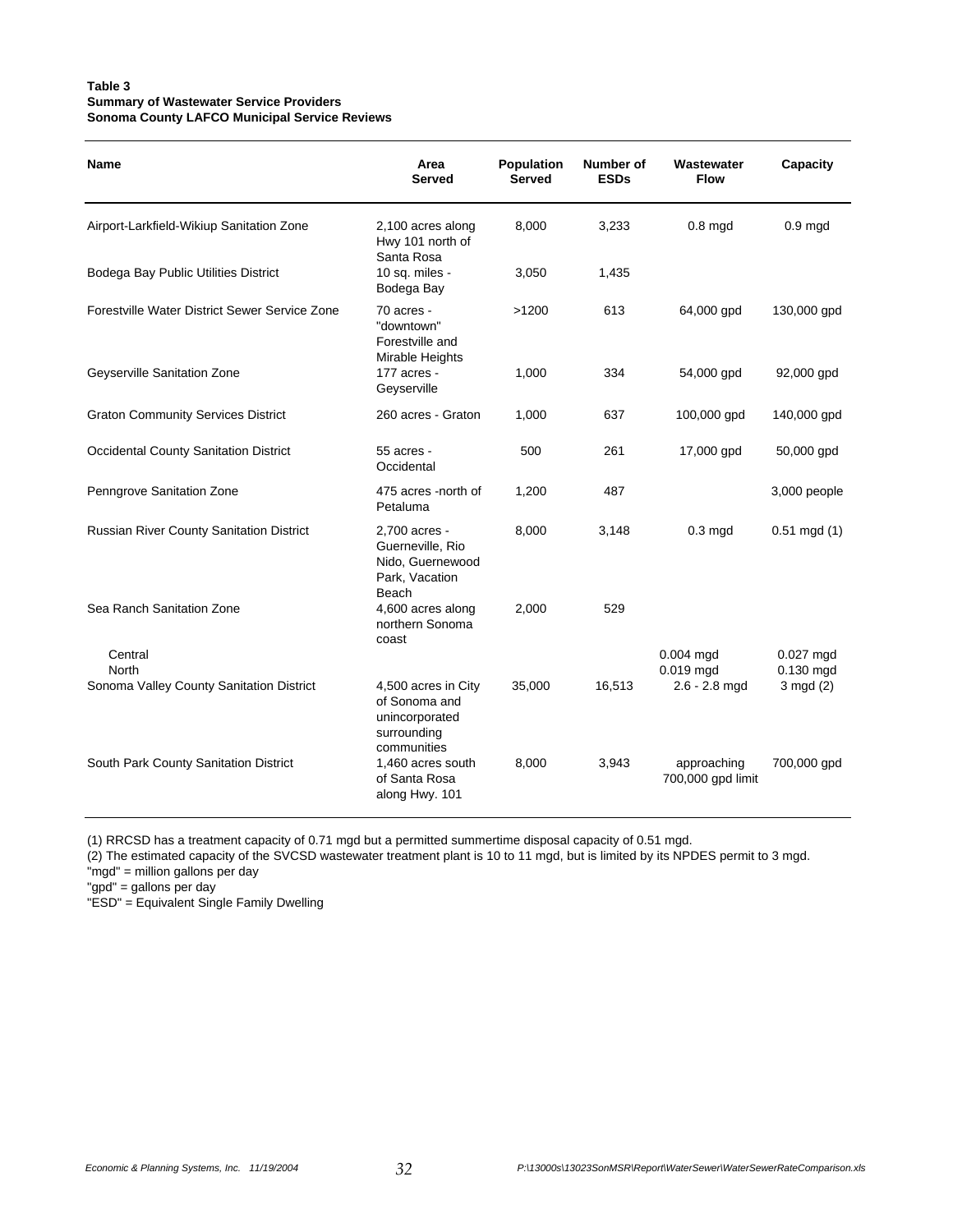financial entity. The County Board of Supervisors sits as the Agency's Board of Directors. SCWA assigns a "Level of Service" rating to each of the wastewater systems it operates.104 These levels are:

- "Minimum Level of Service": Includes services necessary for the protection of public health, employee safety, and public safety.
- "Standard Level of Service": Includes services necessary to operate and maintain the sanitation systems in order to limit or reduce the risk of (1) service interruption and (2) violations of the respective National Pollutant Discharge Elimination System (NPDES) permit or Waste Discharge Requirements issued by the Regional Boards.
- "Asset Preservation Level of Service": Includes services and programs necessary to (1) operate, maintain and replace facilities and equipment within the sanitation systems in order to preserve the system's assets; (2) provide a beneficial impact on the quality of life in the community; and (3) provide economic savings to the ratepayers through optimizing life cycle costs.

The Agency's Board had directed it to attempt to transfer responsibility for those systems serving fewer than 2,500 people to local public entities or to consolidate such facilities to create systems with greater than 2,500 people. The transfer of responsibility to local agencies has been successful for the Graton and Forestville Districts/Zones, and is scheduled for the South Park Zone no later than 2011. For the future, the transfer of the Sea Ranch Sanitation Zone and Occidental County Sanitation District is being investigated and/or pursued.

User fees are the primary source of funding for the sanitation service providers. **Table 4** summarizes user fees, which generally are nearly twice the State average. Possible reasons for the high cost of sanitation services in Sonoma County are strict regulations on discharge into the Russian River, which is habitat for endangered fish species; and the age, rural character, and small size of many of Sonoma County's communities. Capital improvements are typically funded through revenue bonds (bonds repaid by service charge revenues) and supplemented by state and federal grants for system upgrades and expansions.

## INFRASTRUCTURE, FACILITIES AND SERVICES

Historically, most jurisdictions collected sewage and wastewater and discharged it to the nearest stream or river. Public health and nuisance concerns resulted in the installation of treatment systems using bacterial digestion promoted by aeration. Chlorination was introduced to kill pathogens prior to discharge of the treated wastewater. The Federal

 $\overline{a}$ 104 These Levels of Service are defined in the FY 03-04 County Budget, p. 415.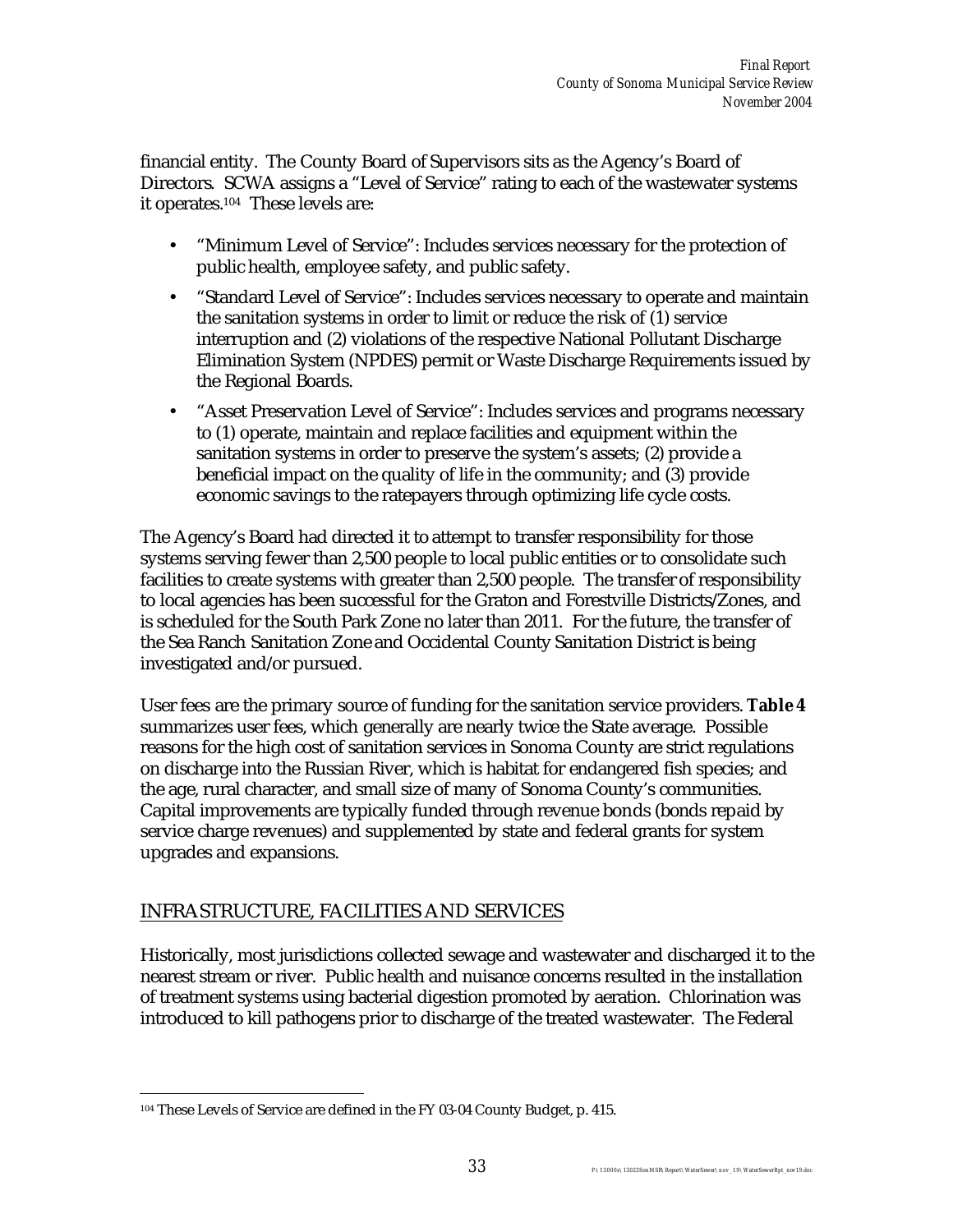#### **Table 4 Average Monthly Wastewater Service Rates for Typical Single-Family Homes Sonoma County LAFCO Municipal Service Reviews**

|                             |      | <b>Typical Service Charges</b> |                |
|-----------------------------|------|--------------------------------|----------------|
| Sewer Service Provider*     |      | Annual                         | <b>Monthly</b> |
|                             |      |                                |                |
| Airport-Larkfield-Wikiup SZ | (1)  | \$392                          | \$32.67        |
| <b>Bodega Bay Utility</b>   | (2)  | \$335                          | \$27.75        |
| City of Cloverdale          | (3)  | \$318                          | \$26.46        |
| City of Cotati              | (4)  | \$683                          | \$56.91        |
| City of Healdsburg          | (5)  | \$569                          | \$47.38        |
| City of Petaluma            | (6)  | \$462                          | \$38.54        |
| City of Rohnert Park        | (7)  | \$354                          | \$29.53        |
| City of Santa Rosa          | (8)  | \$526                          | \$43.84        |
| City of Sebastopol          | (9)  | \$493                          | \$41.08        |
| Forestville SSZ             | (10) | \$970                          | \$80.83        |
| Geyserville SZ              | (1)  | \$595                          | \$49.58        |
| Graton SZ                   | (1)  | \$795                          | \$66.25        |
| Mirabel Heights CSA #41     | (10) | \$512                          | \$42.67        |
| Occidental CSD              | (1)  | \$976                          | \$81.33        |
| Penngrove SZ                | (1)  | \$635                          | \$52.92        |
| <b>Russian River CSD</b>    | (1)  | \$816                          | \$68.00        |
| Sea Ranch SZ                | (1)  | \$637                          | \$53.08        |
| Sonoma Valley CSD           | (1)  | \$486                          | \$40.50        |
| South Park CSD              | (1)  | \$684                          | \$57.00        |
| Town of Windsor             | (11) | \$368                          | \$30.69        |
| Sonoma County average       |      |                                | \$48.35        |
| Sonoma County median        |      |                                | \$47.38        |
| Statewide average           | (12) |                                | \$21.48        |
| Statewide median            | (12) |                                | \$18.37        |

\* Includes publicly-owned wastewater providers only.

(1) Average annual charge for Sanitation Zones and Districts from Sonoma County Proposed Budget 04-05, pp. 343-353.

(2) Bodega Bay sewer charge is \$55.50 bi-monthly plus \$2.40 per 100 cf of metered water use in excess of 4,000 cf bi-monthly.

(3) The City of Cloverdale charges a \$26.46 monthly sewer system access charge.

(4) Cotati charges a \$52.52 bi-monthly base fee and \$6.13 per thousand gallons, assuming 5,000 gallons. FY 04-05, Ordinance No. 735.

(5) Healdsburg's monthly sewer service flat rate for Single Family Residential is \$47.38, effective Oct '04. Rate will increase Jan '05.

(6) New sewer rates in Petaluma as of January 1, 2004 are a \$32.74 bi-monthly base fee and \$2.463 per hcf of discharge,

based on an average use of 18 hcf in a two-month period. From www.ci.petaluma.ca.us/wrcd/wastewaterrates.html. (7) Rohnert Park charges a \$1.03 monthly service charge plus \$5.70 per thousand gallons, assuming 5,000 gallons. From City's website, 10/8/2004.

(8) City of Santa Rosa monthly wastewater charge is \$10.79 plus a \$6.61 quantity charge per thousand gallons; assumes 5,000 gallons.

(9) An average bi-monthly charge in Sebastopol is \$82.15. From Patty Murphy, Sebastopol Finance, 10/13/04.

(10) Forestville CSD and Mirabel Heights CSA have been dissolved into the Forestville Water District.

The rates represented here are the rates charged under the former Forestville CSD and CSA #41 Mirabel Heights. (11) Windsor water reclamation charge is \$30.69 for 5,000 gallons or less.

(12) Statewide average and median are from Black & Veatch California Wastewater Charge Survey 2004, p 2.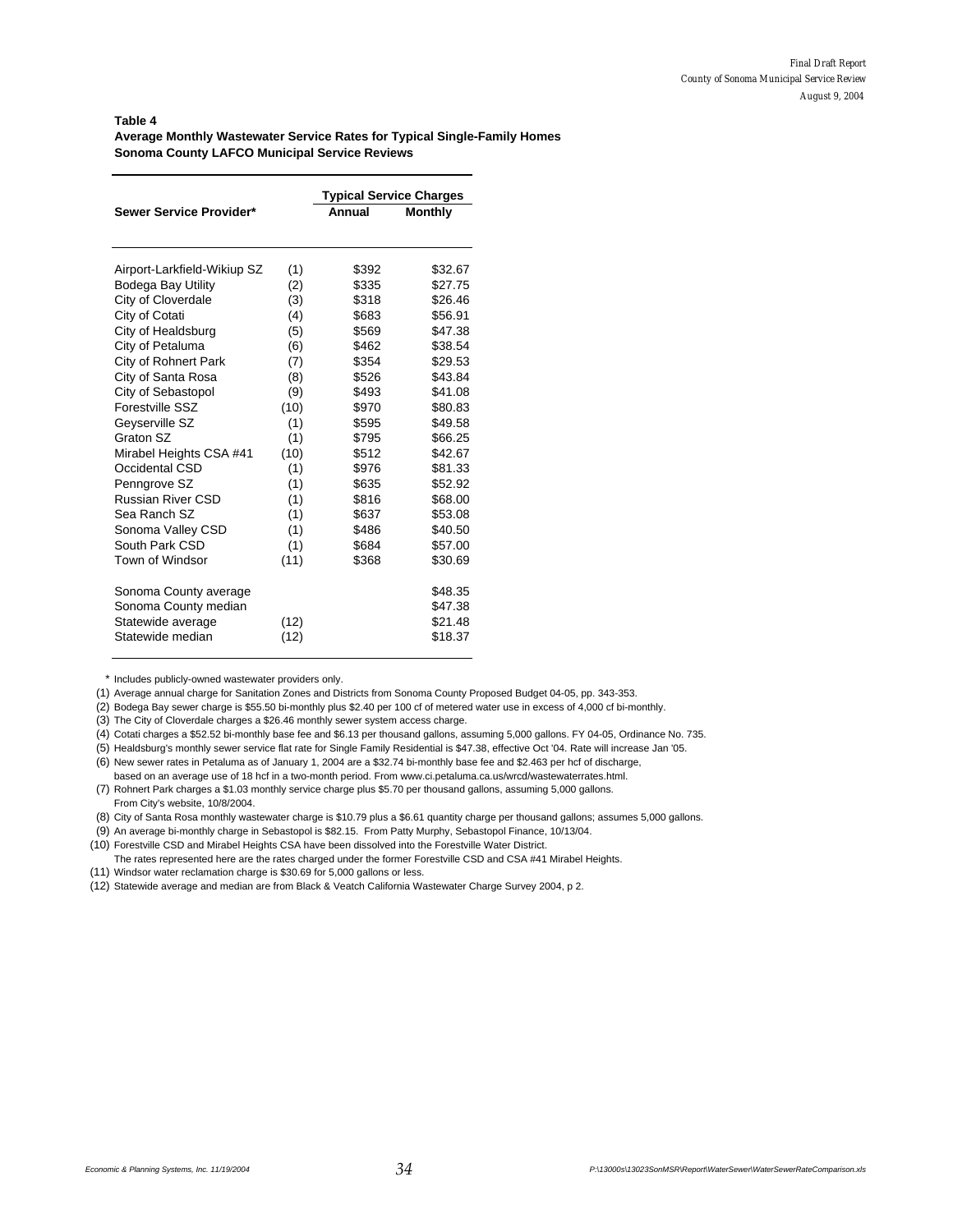Clean Water Act, adopted in 1977, both established standards for the quality of water discharged to the nation's streams and rivers and provided substantial Federal funding to construct new wastewater treatment plants.

Over the years, the Federal Government has adopted additional and progressively more stringent standards for the quality of discharged wastewater. Many agencies turned to land disposal of wastewater as an alternative to stream discharge, as the standards for land disposal could be less stringent and thus less costly to achieve. Today, many treatment systems provide advanced treatment, producing a highly purified wastewater, meeting standards for all means of disposal, including the irrigation of public spaces and stream discharge.

Nevertheless, some uncertainty remains regarding the elimination of all risks associated with the discharge of wastewater; there has been public opposition in Sonoma County to the large-scale discharge of wastewater to the Russian River. Although a number of other agencies continue to use NPDES-permitted stream and river disposal, the City of Santa Rosa has sought alternatives to river disposal. For example, a major capital improvement project has been completed that constructed a pipeline to convey treated wastewater to the Geysers geothermal steam field where it is to be used to recharge the steam reservoir and thus prolong its use for the generation of electricity. This project will be explored more thoroughly in the Municipal Service Review of the City of Santa Rosa.

Other Districts and sanitation zones are actively pursuing methods to recycle treated wastewater as well. Increasingly, both public agencies and the public at large are recognizing that appropriately treated wastewater is not simply "waste," but rather a significant resource. Constraints on available water supplies promote the increased use of treated wastewater for urban irrigation or for agricultural irrigation, which can directly offset freshwater consumption. The long-term commitment of lands to irrigation for the purpose of recycling treated wastewater can provide protection for open space and support for agriculture.

Sanitation service providers in Sonoma County are challenged by the need to upgrade and expand many of their systems to meet updated discharge standards and to accommodate elevated winter flows resulting from storm water infiltrating into aging collection systems. Many service providers have been subjected to additional costs due to regulatory and legal actions related to inadequate systems. SCWA has attempted to thwart the incidence of spills, leaks, and other instances of system failure by installing SCADA equipment at many sites. This equipment monitors wastewater flow, collects data on volume and toxicity, and, in some cases, allows for the remote control of certain operations. In this way, the Agency is able to more effectively monitor and control rural wastewater systems and to respond more quickly to any problems that may arise.

Expansion of wastewater collection, treatment and disposal facilities is capital intensive and requires long lead times. Funded largely by user fees and assessments on new development, these facilities are likely to act as constraints on future development rather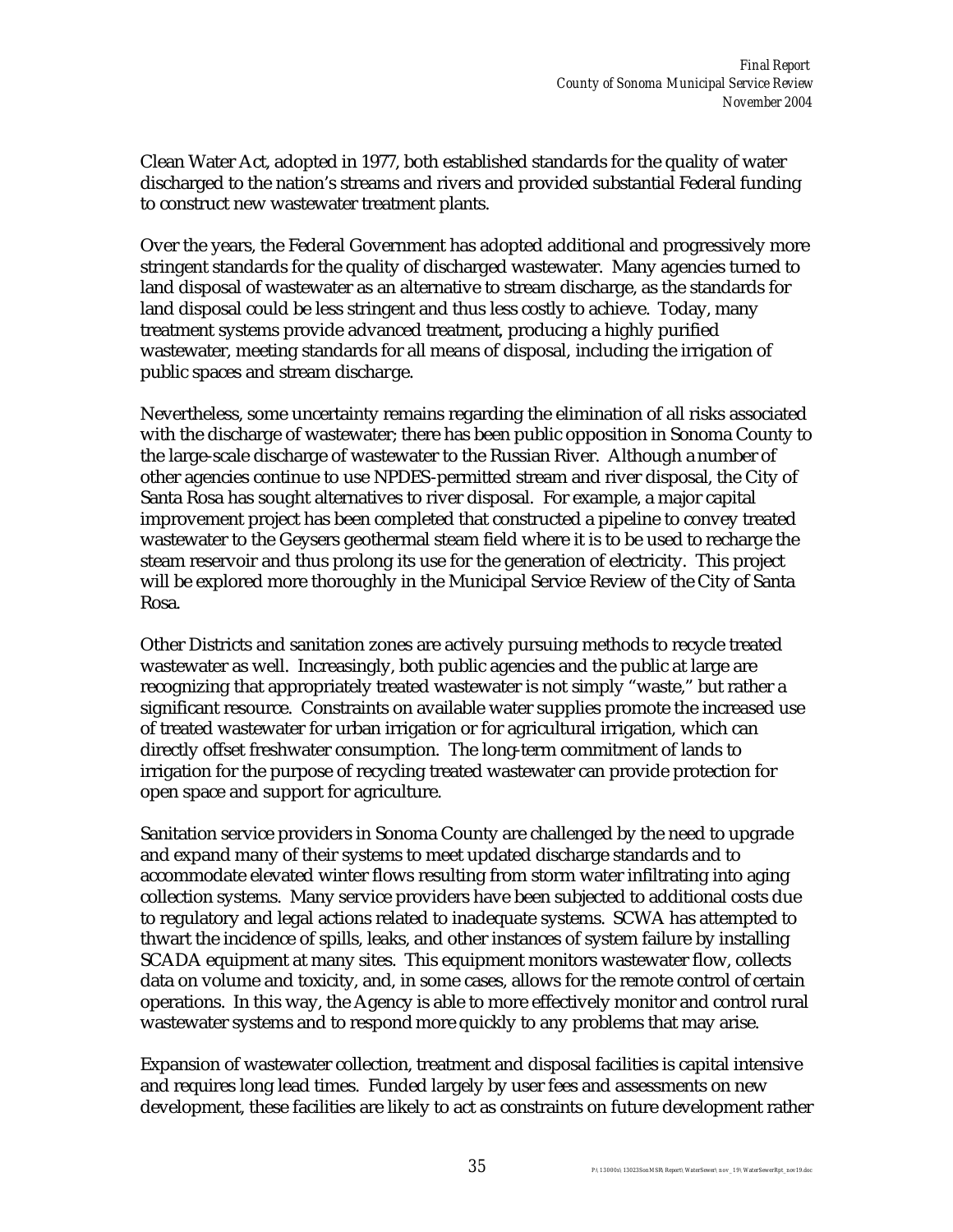than accommodating development as they have historically. A number of the County's cities and districts have had difficulty meeting the terms of their Regional Water Quality Control Board permits and are currently planning to or are undertaking system upgrades and/or expansions. Discussion of the cities' efforts will be included in MSRs for cities.

#### WASTEWATER SERVICE DEMAND AND CAPACITY

Several recent planning studies have helped to determine existing capacities and future needs for the disposal of wastewater anticipated to result from the planned development of the communities served by the systems, up to 2020. The County's PRMD recently completed a study and report of water and sewer capacities and expected demand based on the future projected growth according to the County's General Plan.<sup>105</sup>

Expansion of the service area boundaries requires the approval of the system's operating board and the concurrence of LAFCO. Any such decisions must be consistent with the operative General Plans and are subject to the public disclosure and mitigation requirements of the California Environmental Quality Act.

 $\overline{a}$ 

<sup>105</sup> PRMD Water and Sewer Capacities Report, October 2003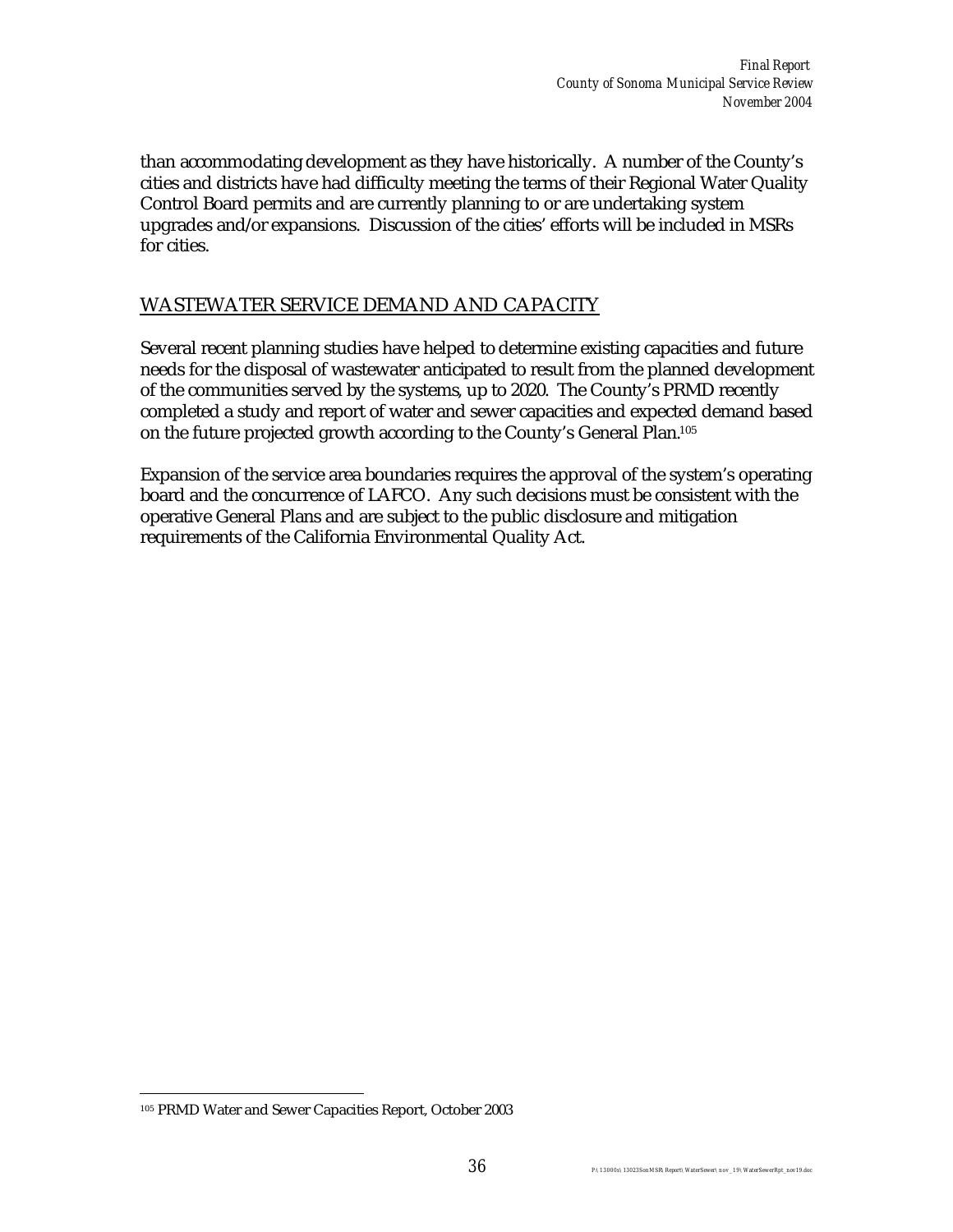## **AIRPORT-LARKFIELD-WIKIUP SANITATION ZONE**

## GOVERNANCE AND OPERATION

The Airport-Larkfield-Wikiup Sanitation Zone (A-L-W Zone) was formed in 1981 and turned over to the Water Agency in 1995. The Sonoma County Board of Supervisors serves as the Board of Directors for the Zone, and SCWA personnel operate the facilities. Most aspects of the A-L-W Zone's system are already connected to the Agency's SCADA system.<sup>106</sup>

Operations are funded primarily through user fees and charges; the A-L-W Zone's average monthly sewer service rate is lower than most other sewer rates in the County (see **Table 4).** The Zone's major capital improvement project, the "Reclamation Facilities Project," is being funded by revenue bonds issued in FY 2000-2001. Other capital improvement projects are being partially funded by an increase in user fees and a slight increase in the number of customers served.107 The Zone maintains a reasonable reserve108 and provides for depreciation in its budgetary process. According to its operator, SCWA, the Zone currently operates at a Standard Level of Service and is partially funding programs necessary to operate at an Asset Preservation Level of Service.<sup>109</sup>

## INFRASTRUCTURE, FACILITIES AND SERVICES

The A-L-W Zone provides sanitation services to a population of approximately 8,000 people, or 3,232.69 ESDs in approximately 2,100 acres along Highway 101, north of the City of Santa Rosa.110 The A-L-W Zone has a high ratio of commercial and industrial development compared to residential development, comprising approximately 25 to 30 percent commercial and industrial hook-ups.

The County General Plan Citizens Advisory Committee has recommended that the Urban Service Boundary be expanded to coincide with the A-L-W Zone's service area, with the exception of four parcels, which will be split. These parcels, which fall within

 $\overline{a}$ <sup>106</sup> The SCADA system is the supervisory control and data acquisition system that allows for remote monitoring and limited remote control of the sanitation system's equipment.

<sup>107</sup> ESDs are a method to equate services to commercial customers to the equivalent number of residential units.

<sup>108</sup> Compared to FY 03-04 operating expenditures of \$2.3 million, the fund balance of \$805,100 represents 35 percent of the Zone's operating expenditures.

<sup>109</sup> FY 03-04 County Budget. "Asset Preservation Level of Service" is the highest level assigned by SCWA, and indicates that the Zone is maintaining its facilities at an adequate level and setting aside reserves adequate for future repair and replacement.

<sup>110</sup> As of October 2003 (Randy Cullen, SCWA)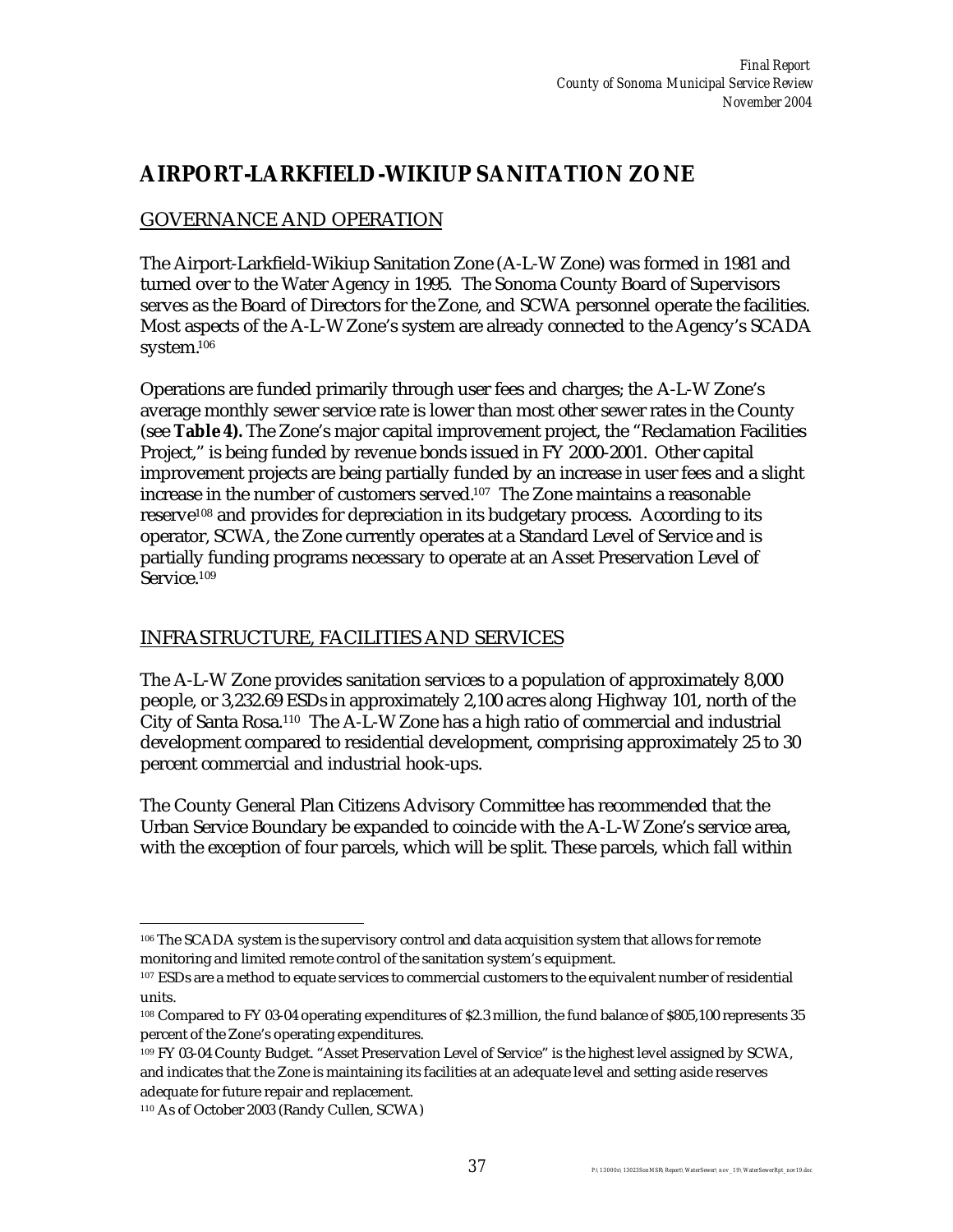the sanitation zone and within the community separator, include one large undeveloped parcel, one vineyard, and two small landscaped parcels within the Airport Business Center.<sup>111</sup>

The A-L-W Zone operates a gravity collection system and a wastewater treatment facility on Aviation Boulevard, which became operational in 1983 and was upgraded in 1989 and in 1997. The plant currently treats wastewater to tertiary levels and has an average dry weather flow capacity of 0.9 mgd but normally treats an average of 0.8 mgd.<sup>112</sup> Treated effluent is used by local irrigators during the summer, and stored during the winter for summer use.

The Zone's capital improvement project, called the Reclamation Facilities Project, has already raised the level of service of the plant to the required tertiary levels. The Project will also increase storage and disposal capacity. The Reclamation Facilities Project is funded by \$6.6 million in revenue bonds issued in FY 2000-2001.<sup>113</sup>

Other capital improvements over the next five years include the replacement or repair of worn out parts in the collection system and the design of a fourth aeration lagoon which is required to increase treatment plant capacity to 1.2 mgd.<sup>114</sup> Additional storage and disposal capacity will also be necessary for the Regional Water Quality Control Board to approve the increase in capacity.

### WASTEWATER DEMAND AND CAP ACITY

PRMD estimates that the treatment plant's remaining capacity (after the upgrade to 1.2 mgd) of approximately 0.53 mgd<sup>115</sup> will be adequate to serve 1,884 ESDs, enough for full residential buildout (1,109 units) but may not be sufficient for industrial land buildout. The type and intensity of industrial development west of Highway 101 is not yet certain.116 Future service may also be affected by existing and potential development east of Highway 101, which is currently not within either the A-L-W Zone or Santa Rosa urban service boundary. Development there includes the existing Luther Burbank Center for the Arts and a proposed hospital.

 $\overline{a}$ <sup>111</sup> CAC Urban Boundaries Recommendations

<sup>112</sup> LAFCO Request for Information. However, the PRMD Water & Sewer Capacities Report estimates that the Airport Zone currently uses 0.67 mgd.

<sup>113</sup> The FY 03-04 County Budget reports that principal and interest payments for FY 02-03 were \$472,000; bonds will mature in 2026.

<sup>114</sup> County CIP 2003-08

<sup>115</sup> This estimated remaining capacity comes from PRMD's assumption that the A-L-W Zone is currently treating 0.67 mgd and that the plant's future capacity will rise to 1.2 mgd.

<sup>116</sup> As of October 2003, PRMD Water and Sewer Capacities Report, p. 16.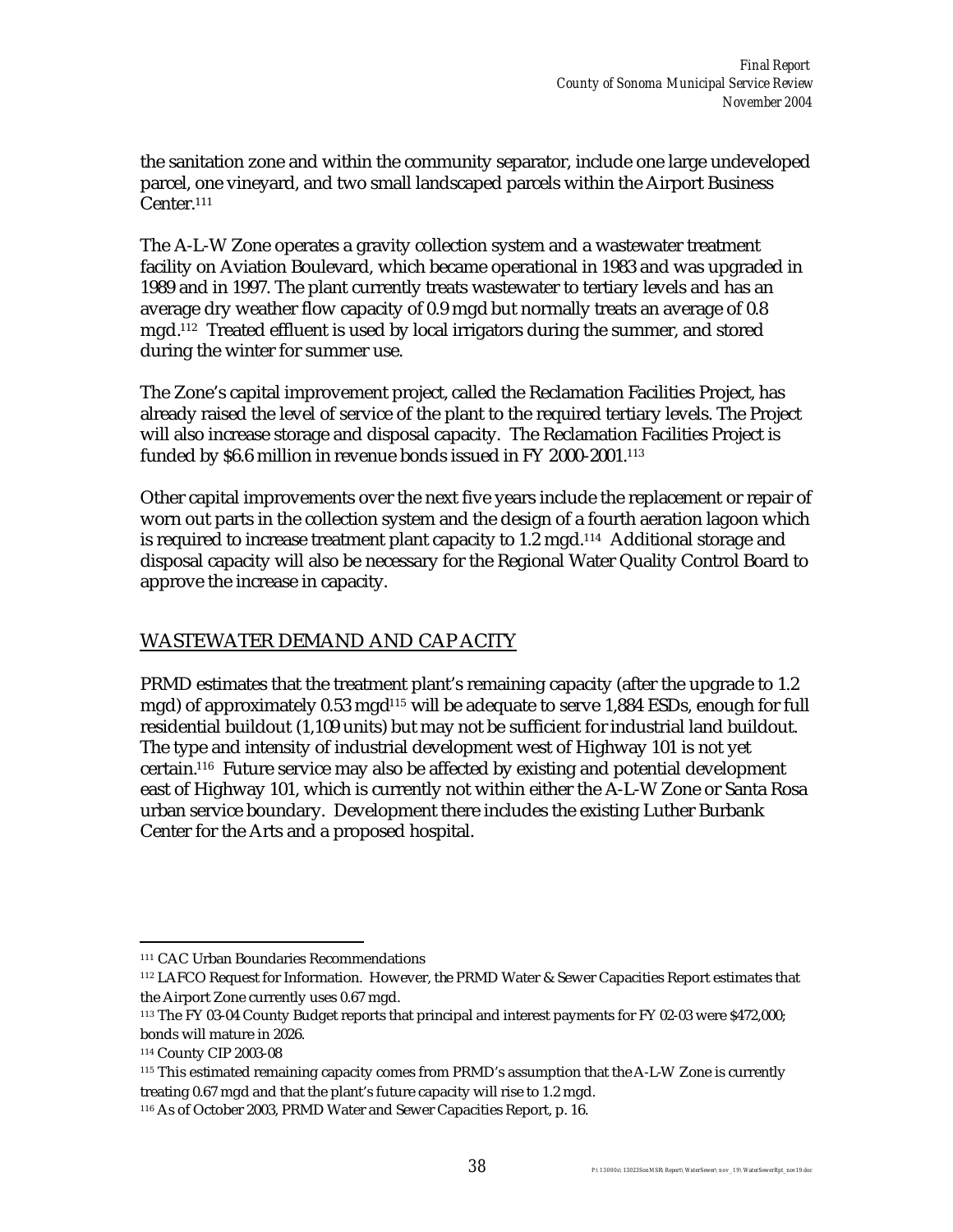# **BODEGA BAY PUBLIC UTILITY DISTRICT**

The Bodega Bay Public Utility District operates both water and wastewater services. Coverage of both is provided in the previous chapter.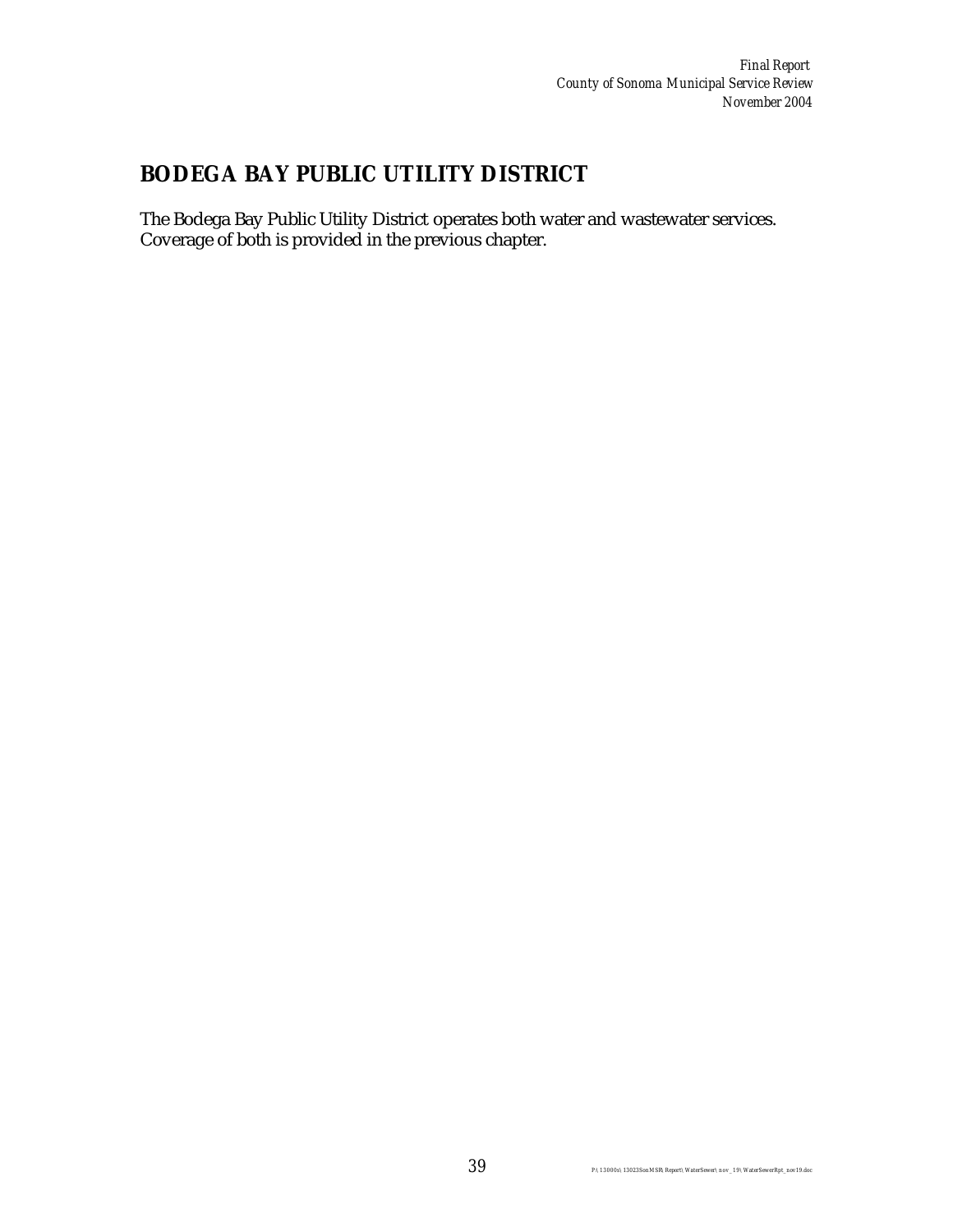## **FORESTVILLE WATER DISTRICT SEWER SERVICE ZONE**

## GOVERNANCE AND OPERATION

The sewer system formerly known as the Forestville County Sanitation District was formed in 1952. The District was transferred to SCWA in 1995. The Forestville Water District has assumed ownership and operational responsibilities as of the July 1, 2004 dissolution of the Forestville County Sanitation District. The district is now called a "sewer service zone" within the Forestville Water District, and will be referred to in the rest of this report as the "Forestville Sewer Service Zone" (FSSZ). SCWA may remain involved in sanitary operations to assist with the transition. Some of Forestville's equipment at its filter building is monitored by its own stand-alone SCADA system.

Operations are funded primarily through user fees and charges; FSSZ's average monthly sewer service rate is among the highest in the County (see **Table 4)**. The District lacks an adequate reserve in FY 2003-2004117 but provides for depreciation in its budgetary process. The recent upgrade of Forestville's treatment plant to tertiary standards was made possible through various grants and loans.<sup>118</sup> Last year, the FSSZoperated at a Standard Level of Service.<sup>119</sup> However, as SCWA no longer operates the sewer system, the use of this rating system will probably be discontinued.

### INFRASTRUCTURE, FACILITIES AND SERVICES

FSSZ provides sanitation service to a population of approximately 1,200 people, with 619 ESDs. 120 FSSZ serves approximately 70 acres, mostly in "downtown" Forestville. The District's boundary is considerably smaller than that of the Forestville Water District, which is even smaller than the General Plan's Urban Service Boundary. Forestville's wastewater treatment plant also serves the former Mirabel Heights CSA #41, with 233.5 ESDs.<sup>121</sup>

FSSZ operates a wastewater treatment facility at 6194 Forestville Street in Forestville, upgraded in 1962 and again in 1978. The treatment plant discharges treated water to Jones Creek, a tributary of Green Valley Creek, which flows to the Russian River,

 $\overline{a}$ <sup>117</sup> Total operations costs in FY 03-04 were expected to be \$604,400, so the fund balance of \$6,200, representing about 1 percent of Forestville's budget, was inadequate.

<sup>118</sup> In 1999, the Forestville County Sanitation District received a federal one million dollar grant for the pla nt upgrade project. Another \$1.5 million grant and low interest financing came from USDA. These grants and loans made the Mirabel Heights connection and the treatment plant upgrade possible.

<sup>119</sup> FY 03-04 County Budget. "Standard Level of Service" is the middle level of service assigned by SCWA, and indicates that the District is operating and maintaining the system in order to limit the risk of service interruption or violate NPDES or Waste Discharge Requirements issued by Regional Boards.

<sup>120</sup> As of October 2003 (Randy Cullen, SCWA). ESDs are a method to equate services to commercial customers to the equivalent number of residential units.

<sup>121</sup> As of October 2003 (Hody Wilson, SCWA)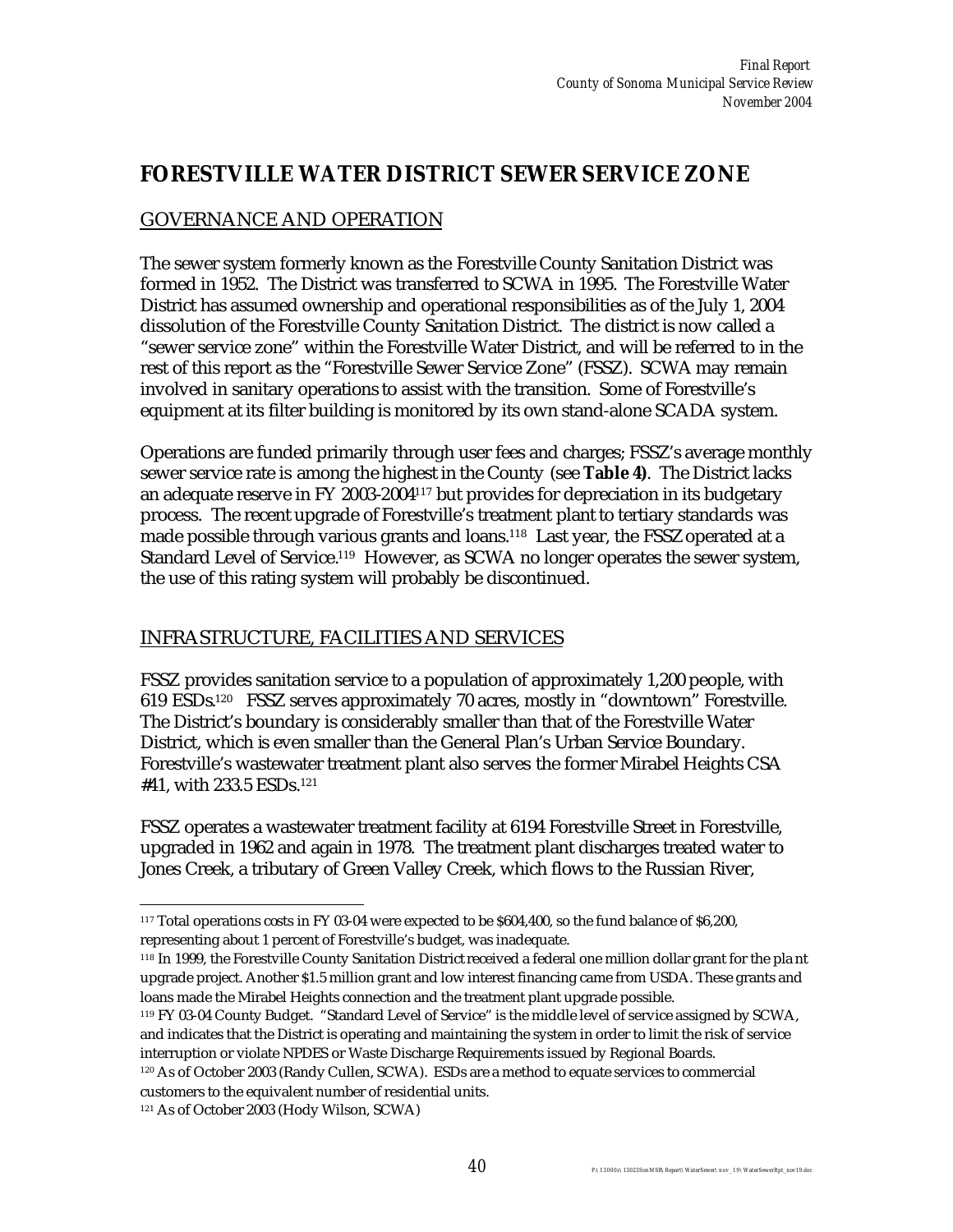between October and May. The Forestville sewer treatment plant was ordered by the North Coast Regional Water Quality Control Board to improve treatment to tertiary levels in order to continue discharging into the Russian River. The upgrade of the treatment plant was completed before the transfer of responsibilities to FWD. The upgrade allows the plant to process up to 130,000 gallons per day (gpd) average dry weather flow to tertiary levels; the plant currently treats up to 64,000 gpd<sup>122</sup>.

During the summer, recycled water is used to irrigate private property. As part of the "Regional Facilities" project, a temporary underground pipeline was installed in 1996 between the Forestville treatment plant and the Graton Sanitation Zone (now the Graton Community Services District) treatment plant to allow for the transfer and delivery of irrigation water between the two facilities.<sup>123</sup> A second permanent pipeline has been constructed to allow for the transfer of secondary effluent from Graton for tertiary treatment at the Forestville plant, and, in an emergency, transfer of secondary effluent from Forestville to secondary storage at Graton.

Additionally, flows and revenue from Mirabel Heights' newly constructed collection system are connected to the Forestville treatment plant according to the 2000 Mirabel Heights Water Pollution Control Project. 124

### WASTEWATER DEMAND AND CAPACITY

The Forestville treatment plant's remaining capacity of 66,000 mgd is expected to be adequate to serve an estimated 473 ESDs, enough for 2020 projections (230 residential units and about 150,000 square feet of industrial and commercial space) but not quite enough (3,000 gpd short) for full General Plan buildout. A slight capacity increase will be required to accommodate full buildout.

 $\overline{a}$ 

<sup>122</sup> Ibid.

<sup>&</sup>lt;sup>123</sup> A \$2,100,000 revenue bond was issued to refinance existing debt and construct the recycled water pipeline between FCSD and the Graton Sanitation Zone in 1996.

<sup>124</sup> FY 03-04 County Budget. An operating transfer of \$85,900 moved revenues from Mirabel Heights residents who connected to the Forestville system to the FCSD operating budget. FCSD's budget has been turned over to FWD.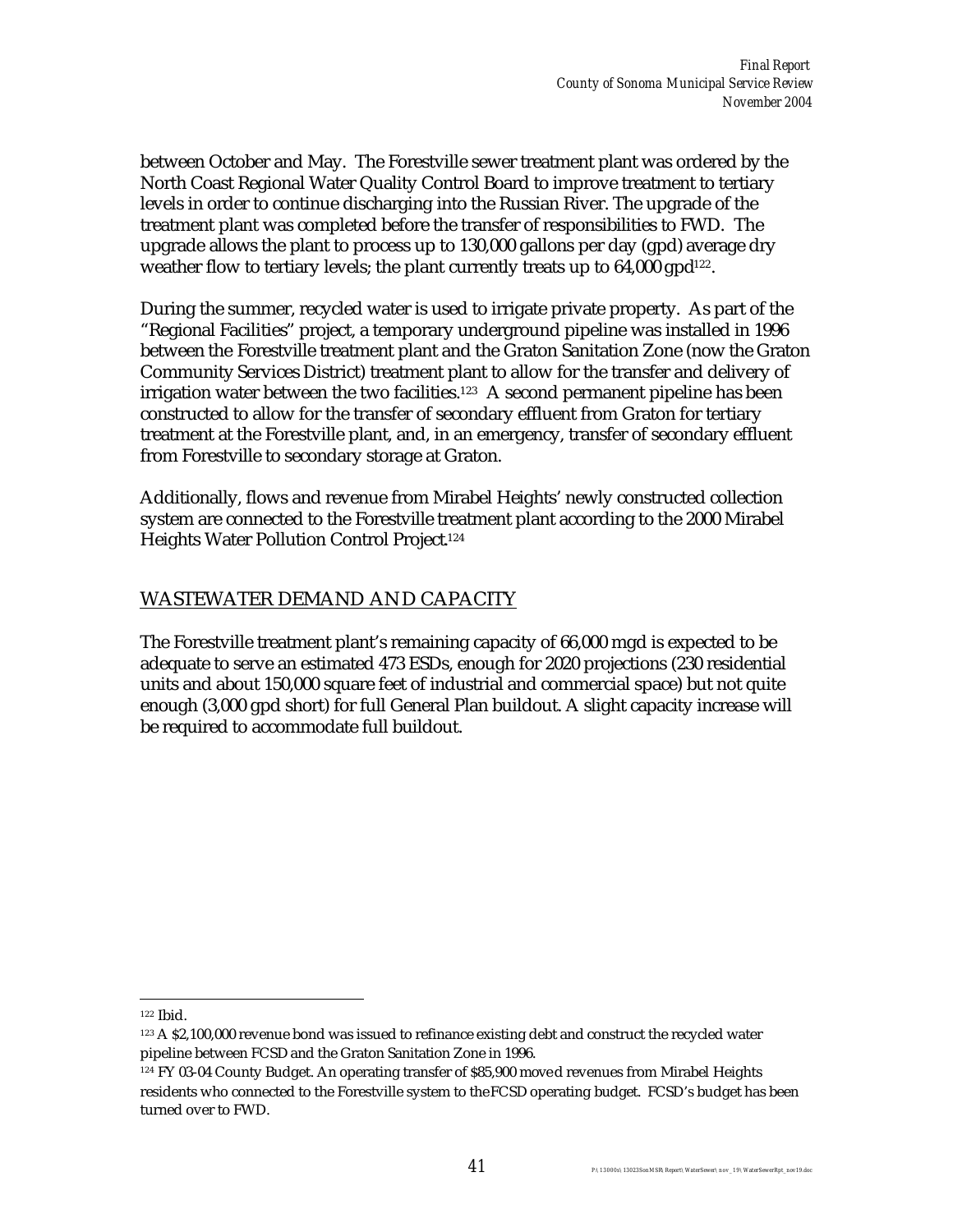# **GEYSERVILLE SANITATION ZONE**

## GOVERNANCE AND OPERATIONS

The Geyserville Sanitation Zone (GSZ) was formed in 1981, after its treatment plant first became operational in 1978. The District was transferred to SCWA in 1995. The Sonoma County Board of Supervisors serves as the Board of Directors for the District, and SCWA personnel operate the facilities and charge time based on actual hours spent in the GSZ. Geyserville's sanitation system is already connected to the Agency's SCADA system.<sup>125</sup>

Revenue sources for GSZ are annual sewer service charges and interest on the fund balance. GSZ's monthly sewer service rate is about \$50, which is moderate compared to other County sewer service charges (see **Table 4)**. The District maintains a more than adequate reserve<sup>126</sup> and provides for depreciation in its budgetary process. General Obligation bonds were issued in 1980 to finance Geyserville's share of the local wastewater collection system.<sup>127</sup> Existing equipment and disposal facilities have been adequate for Geyserville's slow growth thus far, so money has been set aside for anticipated repairs and replacements,<sup>128</sup> allowing GSZ to operate at near an "Asset Preservation Level of Service."<sup>129</sup>

#### INFRASTRUCTURE, FACILITIES AND SERVICES

GSZ provides for the collection and treatment of wastewater to approximately 1,000 people, <sup>130</sup> or 334.42 ESDs, <sup>131</sup> in 177 acres. The boundaries of GSZ and the General Plan Urban Service Boundary are basically coterminous, with just a few District parcels extending beyond the urban service area.

GSZ operates a wastewater treatment facility at 155 Hamilton Lane in Geyserville as well as one lift station. The treatment plant is designed to provide secondary treatment for an average daily dry flow of up to 92,000 gpd, and currently treats about 54,000 gpd. Recycled water from the treatment plant is disposed of through percolation and evaporation.

 $\overline{a}$ <sup>125</sup> The SCADA system is the supervisory control and data acquisition system that allows for remote monitoring and limited remote control of the sanitation system's equipment.

<sup>126</sup> GSZ's fund balance for FY 03-04 is expected to be \$309,000, which exceeds the annual operations expenditures, representing 116 percent of the operating budget.

<sup>127</sup> FY 03-04 County Budget. Payments in FY 03-04 will be \$28,900; the bond will mature in 2020. <sup>128</sup> \$30,000 is budgeted in FY 03-04 to replace portions of the collection system.

<sup>129</sup> County Budget FY 03-04. "Asset Preservation Level of Service" is the highest level assigned by SCWA, and indicates that the District is maintaining its facilities at an adequate level and setting aside reserves adequate for future repair and replacement.

<sup>130</sup> LAFCO Request for Information

<sup>131</sup> As of October 2003 (Randy Cullen, SCWA). ESDs are a method to equate services to commercial customers to the equivalent number of residential units.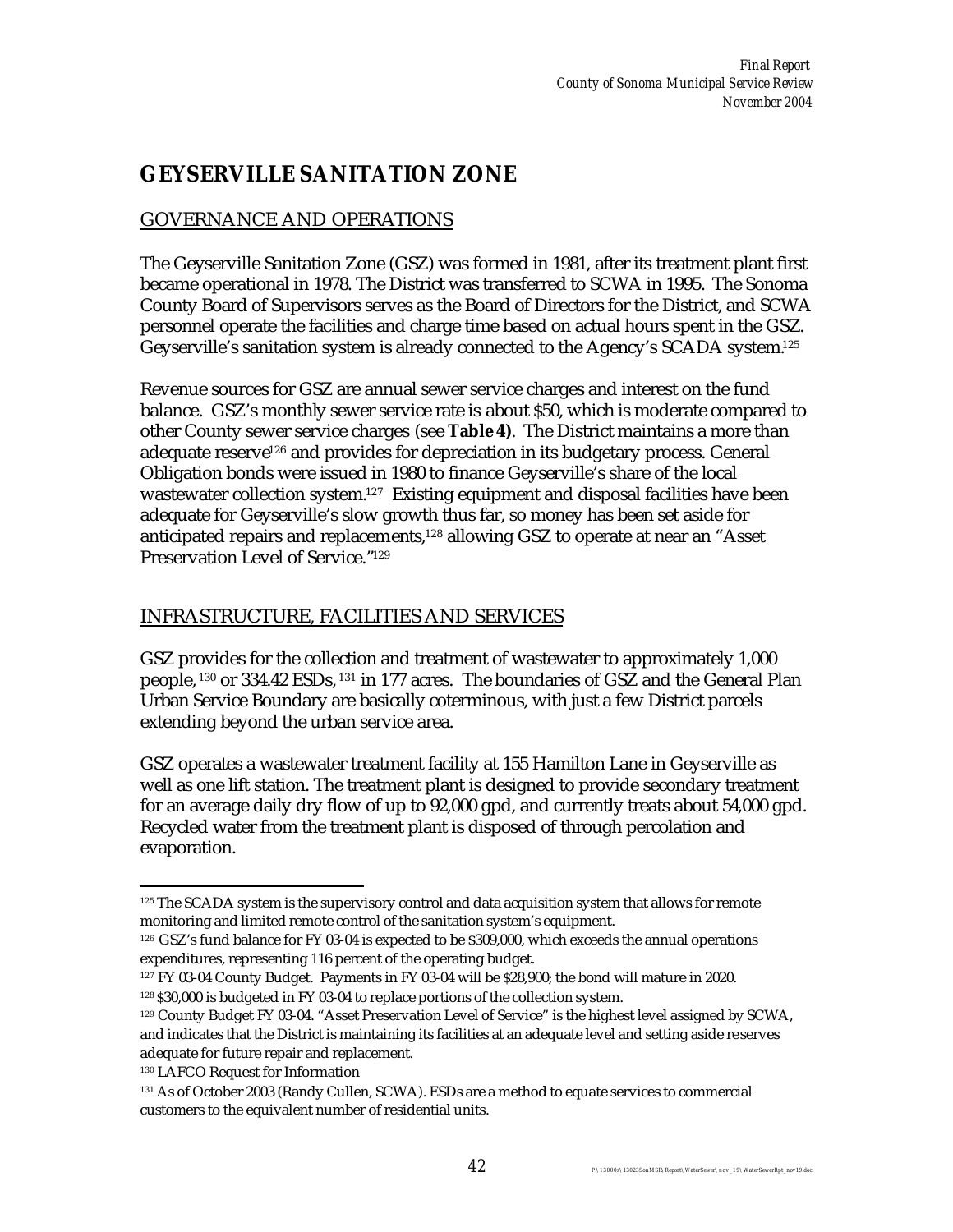### WASTEWATER DEMAND AND CAPACITY

Though growth has been slow in the Geyserville area and on-site percolation ponds have been adequate thus far, GSZ estimates that it can serve an additional 187 ESDs, which is inadequate for projected development.<sup>132</sup> Projections for growth by 2020 estimate 305 new residential units and 406 residential units at buildout.<sup>133</sup> PRMD expresses specific concern about the capacity to serve potential density bonus units and second dwelling units. GSZ has no Master Facility Plan or similar documents at this time to address capacity expansion.

 $\overline{a}$ <sup>132</sup> PRMD Water and Sewer Capacities Report, October 2003 <sup>133</sup> Ibid.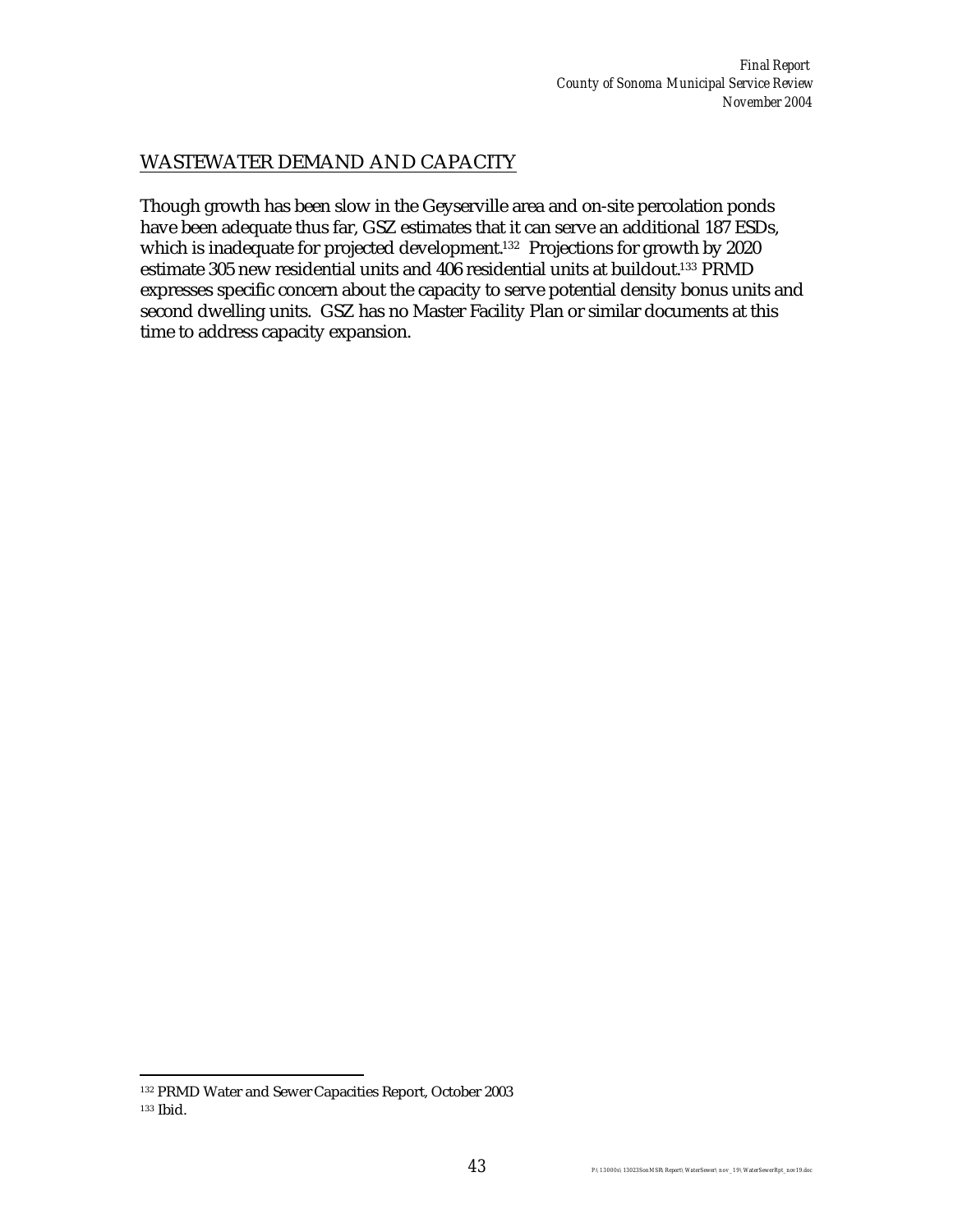## **GRATON COMMUNITY SERVICES DISTRICT**

## GOVERNANCE AND OPERATION

The Graton Sanitation Zone was formed in 1976 and transferred to SCWA in 1994. It was then transferred to a newly formed Graton Community Services District (GCSD) on July 1, 2004.

Operations are funded primarily though user fees and charges; Graton's average monthly sewer service charge is somewhat high for Sonoma County (see **Table 4)**. The acquisition of Graton's share of the local wastewater collection system was financed through General Obligation bonds issued in 1976.<sup>134</sup> Graton maintains a reasonable reserve135 and provides for depreciation in its budgetary process.

### INFRASTRUCTURE, FACILITIES AND SERVICES

GCSD provides sanitation services to a population of approximately 1,000 people,<sup>136</sup> or 637.12 ESDs.137 GCSD's service area encompasses approximately 260 acres. The District's boundary is coterminous with the General Plan Urban Service Area.

GCSD's wastewater treatment facility is located at 4950 Ross Road in Graton. It is designed to provide secondary treatment for an average daily dry flow of up to 140,000 gpd and currently treats about 100,000 gpd. GCSD also operates two lift stations. Between October 1 and May 14, treated wastewater is discharged to Atascadero Creek, a tributary of the Russian River. During the summer months, recycled water irrigates private land along the Forestville – Graton pipeline.

The Basin Plan for the North Coast Region requires that discharge to the Russian River be of tertiary standards.138 To comply, Forestville's treatment plant has been upgraded to treat wastewater to tertiary standards and a permanent pipeline has been built between Graton's and Forestville's treatment facilities. This pipeline allows for the transfer of wastewater between the two Districts for tertiary treatment at Forestville and for the summertime disposal of recycled water through irrigation. In the future, Graton

 $\overline{a}$ <sup>134</sup> FY 03-04 County Budget. Payments in FY 03-04 will be \$19,200; the bond will mature in 2016.

<sup>&</sup>lt;sup>135</sup> FY 03-04 fund balance is \$307,100, or about 50 percent of the District's operating budget.

<sup>136</sup> LAFCO Request for Information

<sup>137</sup> As of October 2003 (Randy Cullen, SCWA). ESDs are a method to equate services to commercial customers to the equivalent number of residential units.

<sup>138</sup> GSZ, as well as other west County communities, suffered many sewage spills and illegal discharges in to the Russian River in the 1980s. Partly due to the negative effects of those spills, the Russian River Basin Plan requires water discharged to the Russian River to be treated to tertiary levels.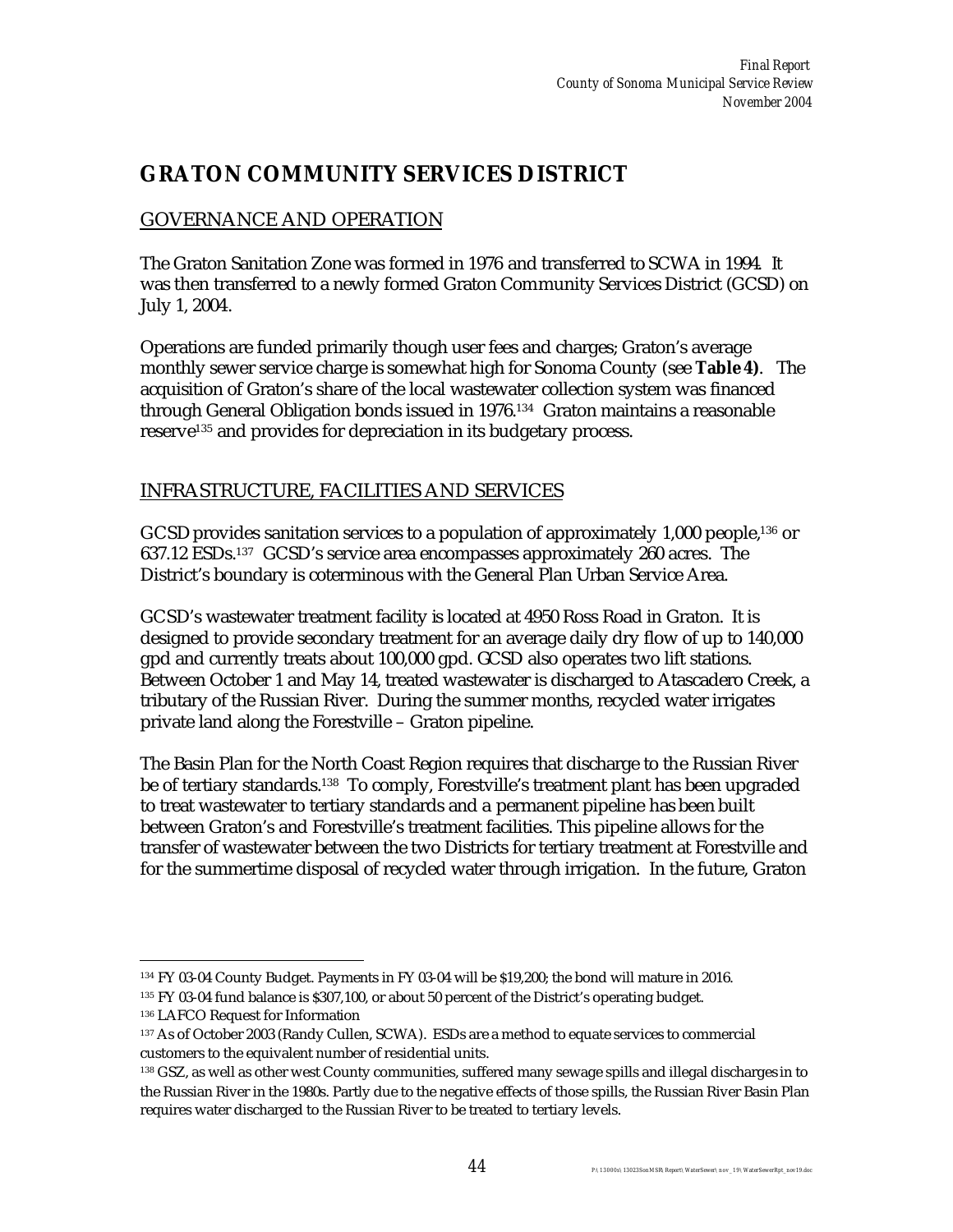is considering upgrading its treatment plant to tertiary levels, which is expected to cost \$3 million.<sup>139</sup> In addition to long-term treatment concerns, GCSD's collection system needs more immediate repair and replacement.<sup>140</sup>

### WASTEWATER DEMAND AND CAPACITY

The Graton area has a General Plan buildout projection of an additional 211 residential units, 44,918 additional commercial square feet, and 89,836 additional industrial square feet. Graton's remaining wastewater treatment capacity, (40,000 gpd, or about 270 ESDs according to PRMD), along with tertiary treatment agreements with the neighboring Forestville treatment plant, appears adequate to accommodate projected growth through 2020, but not full buildout of the land use map.<sup>141</sup> The District is anticipated to continue working with Forestville Water District to provide for additional storage and disposal capacity during storm events or other emergencies.

 $\overline{a}$ 

<sup>140</sup> Ibid. \$20,000 is budgeted for collection system repair in FY 03-04. Within the next five years, the District anticipates spending \$45,000 on Capital Improvement Projects.

<sup>139</sup> County CIP 2003-08

<sup>141</sup> PRMD Water and Sewer Capacities Report, October 2003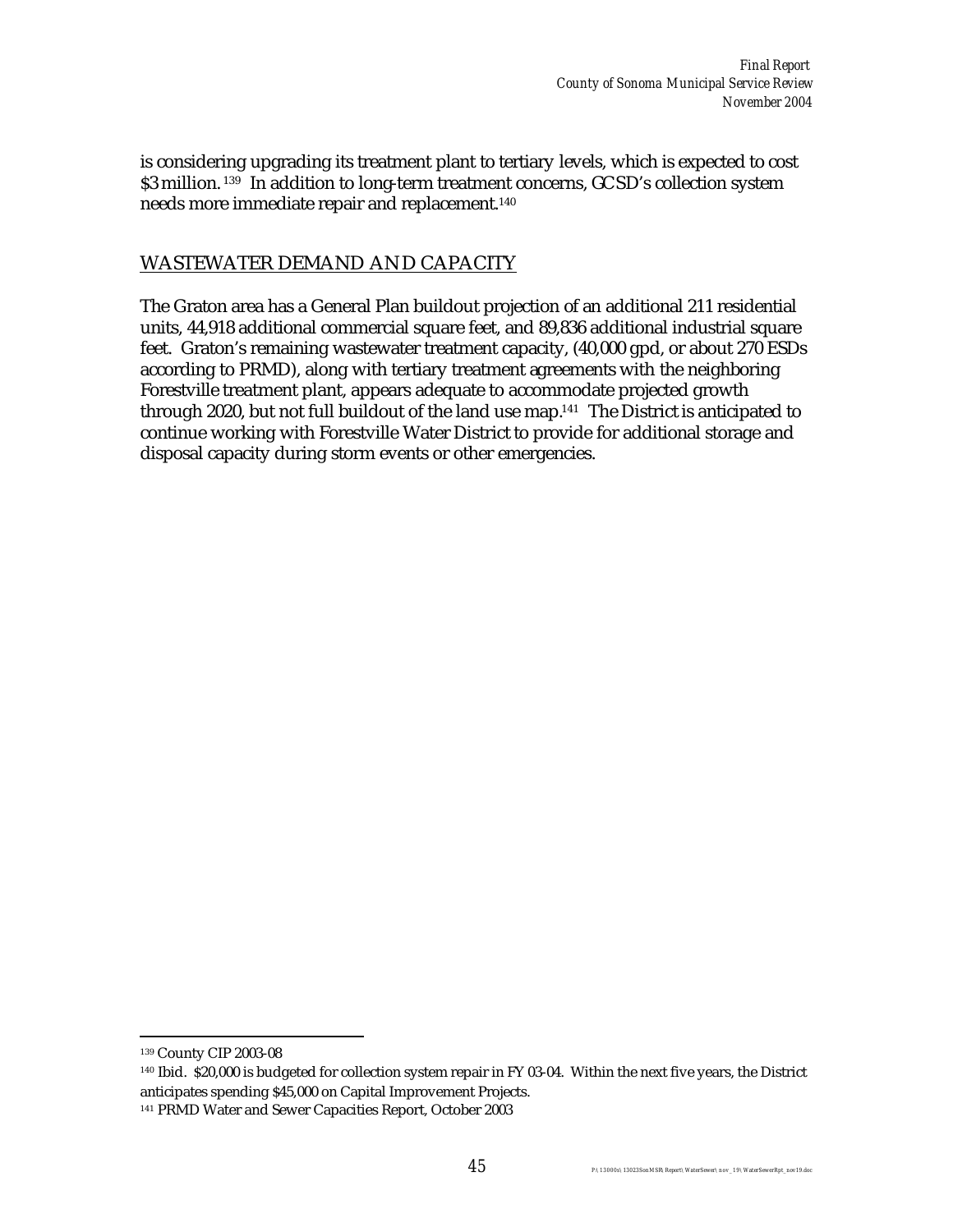## **OCCIDENTAL COUNTY SANITATION DISTRICT**

### GOVERNANCE AND OPERATION

The Occidental County Sanitation District (OCSD) treatment plant first became operational in 1965 and was upgraded in 1970 and 1975; it was transferred to SCWA in 1995. The Sonoma County Board of Supervisors serves as the Board of Directors for the District, and SCWA personnel operate the facilities and charge time based on actual hours spent in the OCSD. The future goal of the Water Agency and local community members is to transfer responsibilities of the sanitation district to the Occidental Community Services District. Wastewater in Occidental must be both dechlorinated and pH-adjusted before it is discharged into the holding pond. Failure of the dechlorination system is an ongoing problem and needs to be connected to an alarm system to reduce the District's number of permit violations.142 However, the Occidental treatment plant is not connected to the Agency's SCADA system. 143

Operations are funded primarily through user fees and charges; Occidental's sewer service rates are among the highest in Sonoma County (see **Table 4**). These high rates are indicative of the small size of the district, aging infrastructure, and numerous lawsuits and permit violations. General Obligation bonds, issued in 1969 for the local share of the wastewater collection system, will mature in 2006 and require \$1,300 in debt service in FY 2003-2004.<sup>144</sup> OCSD lacks an adequate reserve<sup>145</sup> and faces multiple financial and operational constraints, which threaten the ability of the District to comply with the terms of its operating permit.<sup>146</sup> In the past number of years, operating revenues have been inadequate to support required improvements, and continued operation of the Occidental system has required annual emergency transfers from the Water Agency's General Fund.<sup>147</sup>

The District has been involved in legal and compliance issues for most of the past decade. The west Sonoma County community has long dealt with failing and outdated septic and wastewater disposal systems, due to increasing inhabitation of year-round residents in former part-time residential parcels. Additionally, the North Coast Water Quality Control Board's imposition of advanced wastewater treatment standards on

 $\overline{a}$ 

<sup>142</sup> Randy Cullen, SCWA

<sup>143</sup> The SCADA system is the supervisory c ontrol and data acquisition system that allows for remote monitoring and limited remote control of the sanitation system's equipment.

<sup>144</sup> FY 03-04 County Budget

<sup>145</sup> Ibid. OCSD's fund balance for FY 03-04 is expected to be \$18,900, only 7 percent of its operating budget. <sup>146</sup> The OCSD was faced with a costly civil lawsuit in 1997 due to numerous permit violations regulating chlorine and pH levels in discharge caused by operating and infrastructure deficiencies. Additionally, in 1997, the Sanitation District was sued by the organization that owns the land on which the Occidental Wastewater Treatment Plant is located. The organization claimed that the County did not pave and maintain the roadways, which it had agreed to do, and that the plant was polluting the property. As of 2003, the dispute remained unresolved.

<sup>147</sup> FY 03-04 County Budget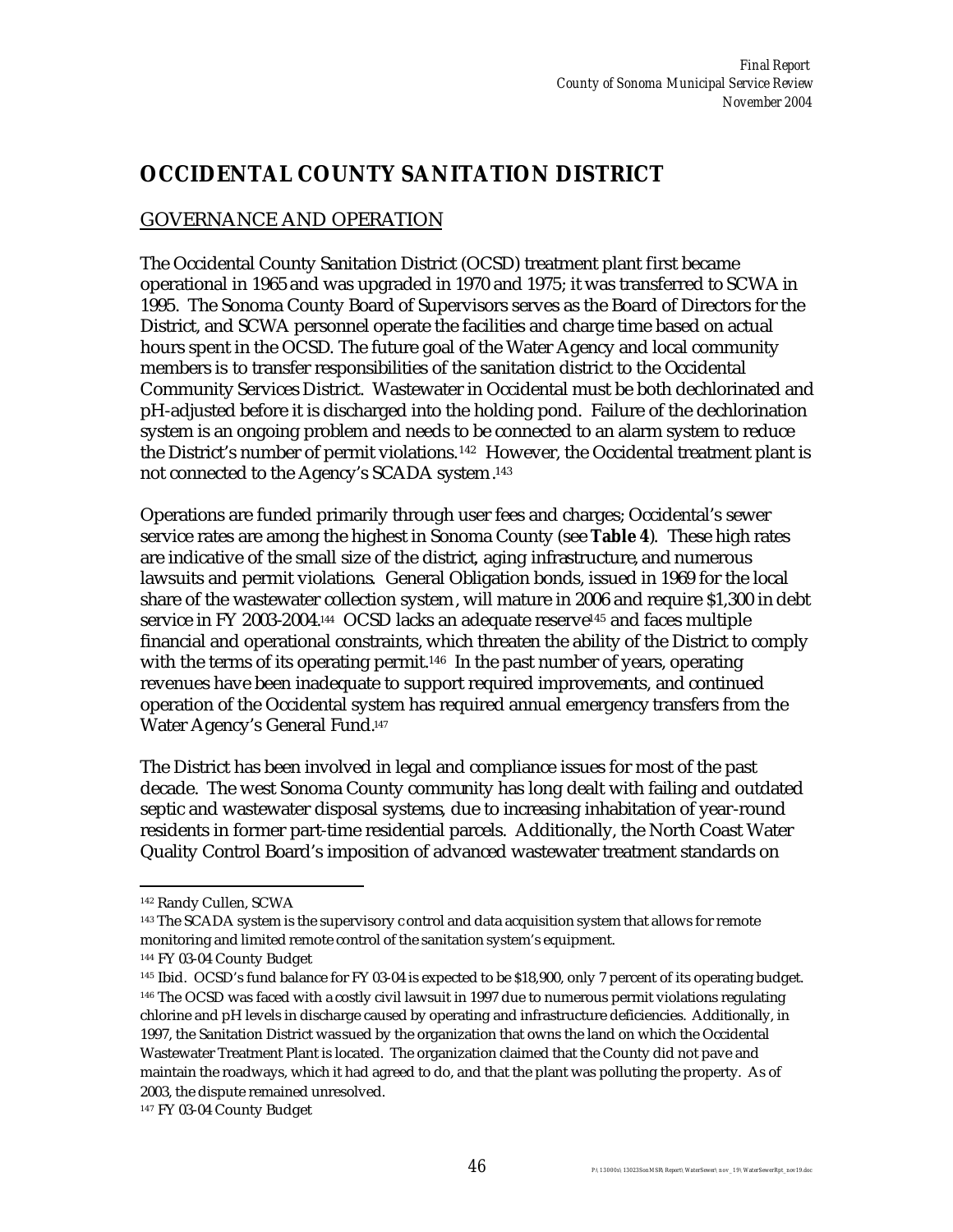wastewater dischargers into the Russian River has added further strain on District operations. The District is considered by SCWA to be operating at a "Minimum Level of Service."<sup>148</sup>

#### INFRASTRUCTURE, FACILITIES AND SERVICES

OCSD provides for the collection, treatment and disposal of wastewater to a rural 55 acre community of 500 people149 in addition to 69,306 square feet of commercial development, <sup>150</sup> for a total of 260.82 ESDs.151 The OCSD treatment plant processes wastewater to secondary treatment levels. The plant currently treats 17,000 gpd, only 35 percent of its design capacity of an average daily dry flow of up to 50,000 gpd.<sup>152</sup> Between October 1 and May 14 recycled water is discharged to Dutch Bill Creek, a tributary of the Russian River. From May 15 to September 30, recycled water irrigates private property.

In addition to the treatment plant, the District operates one lift station and leases a 10 million-gallon storage reservoir on private property called Graham's Pond. The reservoir is currently used to store treated effluent prior to discharge into Dutch Bill Creek, but the long-term lease with the Graham's Pond landowners came due in 2003. The pond will be used until new facilities can be built.

The OCSD service area encompasses approximately 55 acres in the rural community of Occidental, adjacent to the Camp Meeker Recreation and Park District. The Occidental District's service area is coterminous with the existing County General Plan Urban Service Boundary (USB), with some exceptions; the current USB excludes certain residential parcels that are served by the District's sewer plant. County staff recommend that the current USB, established in 1991, be expanded to more closely match the sanitation district boundary.<sup>153</sup>

OCSD is currently working with Camp Meeker Recreation and Park District on a joint wastewater project, including the construction of Camp Meeker's first sewer collection system, construction of a new OCSD wastewater treatment plant, replacement of OCSD's collection system, and construction of a new effluent storage reservoir and irrigation system. OCSD requires approximately \$12.5 million in wastewater treatment

 $\overline{a}$ <sup>148</sup> FY 03-04 Budget. A Minimum level of service is defined as including "services necessary for the protection of public health, employee safety, and public safety."

<sup>149</sup> 2003 LAFCO Request for Information

<sup>150</sup> PRMD Water and Sewer Capacities Report, October 2003

<sup>151</sup> As of October 2003 (Randy Cullen, SCWA). ESDs are a method to equate services to commercial customers to the equivalent number of residential units.

<sup>152</sup> PRMD Water and Sewer Capacities Report, October 2003

<sup>153</sup> Sonoma County Permit and Resource Management Dept. staff report to GP2020 Citizens Advisory Committee re: Urban Boundaries (11/6/2003). At the time the USB was created, it excluded certain residences that were connected to the sewer system; the proposed USB corrects that situation while excluding additional vacant land on the larger parcels, discouraging development.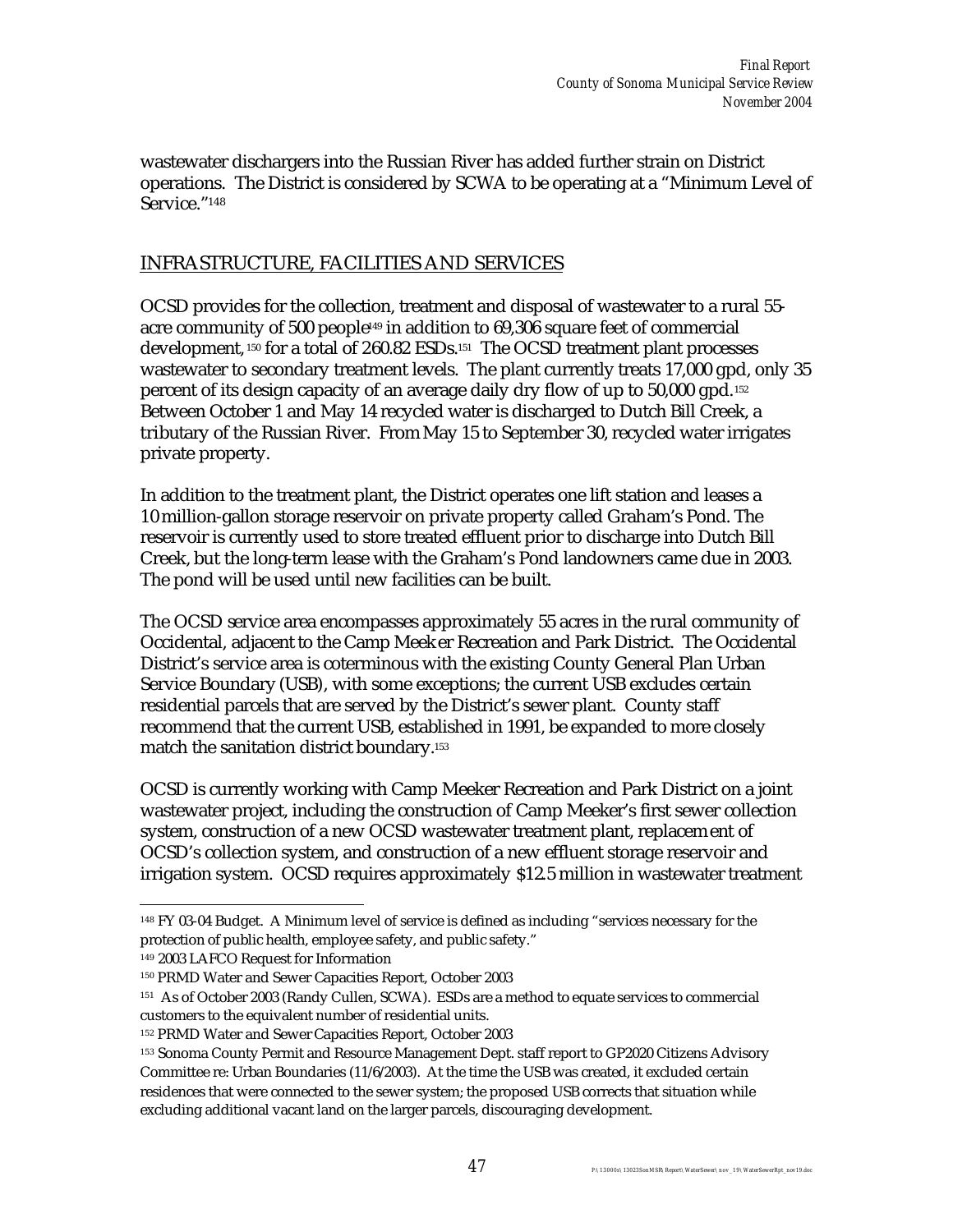and disposal improvements. The FY 2003-2004 infrastructure activity of \$3,785,000 will be funded through a combination of expected loans and USDA grants.154 OCSD, Camp Meeker RPD, and the Occidental Community Services District are working to identify further federal and state funding sources for this project, and to develop governance models for the operation of the new system.<sup>155</sup>

#### WASTEWATER DEMAND AND CAPACITY

Based on current flows and existing capacity, the OCSD treatment plant has an additional 33,000 gpd of capacity. The County PRMD calculates that this capacity is sufficient to serve the remaining General Plan buildout of 22 additional residential units and 27,570 square feet of additional commercial development, which would utilize 8,000 gpd. <sup>156</sup> At buildout, the OCSD facility would be left with 25,000 gpd of remaining capacity, or approximately 50 percent of its total capacity. However, secondary treatment standards are not high enough for Russian River disposal, and upgrades are necessary.

Growth in Occidental is currently limited to one connection per year, in part due to ongoing NPDES violations, and water availability for the area is significantly constrained. Also, potential for commercial growth is low because most commercial lots are already developed.<sup>157</sup>

 $\overline{a}$ <sup>154</sup> 2003-08 County CIP, FY 03-04 County Budget

<sup>155</sup> FY 04-05 County Budget, p. 350.

<sup>156</sup> PRMD Water and Sewer Capacities Report, October 2003

<sup>157</sup> PRMD Water and Sewer Capacities Report, October 2003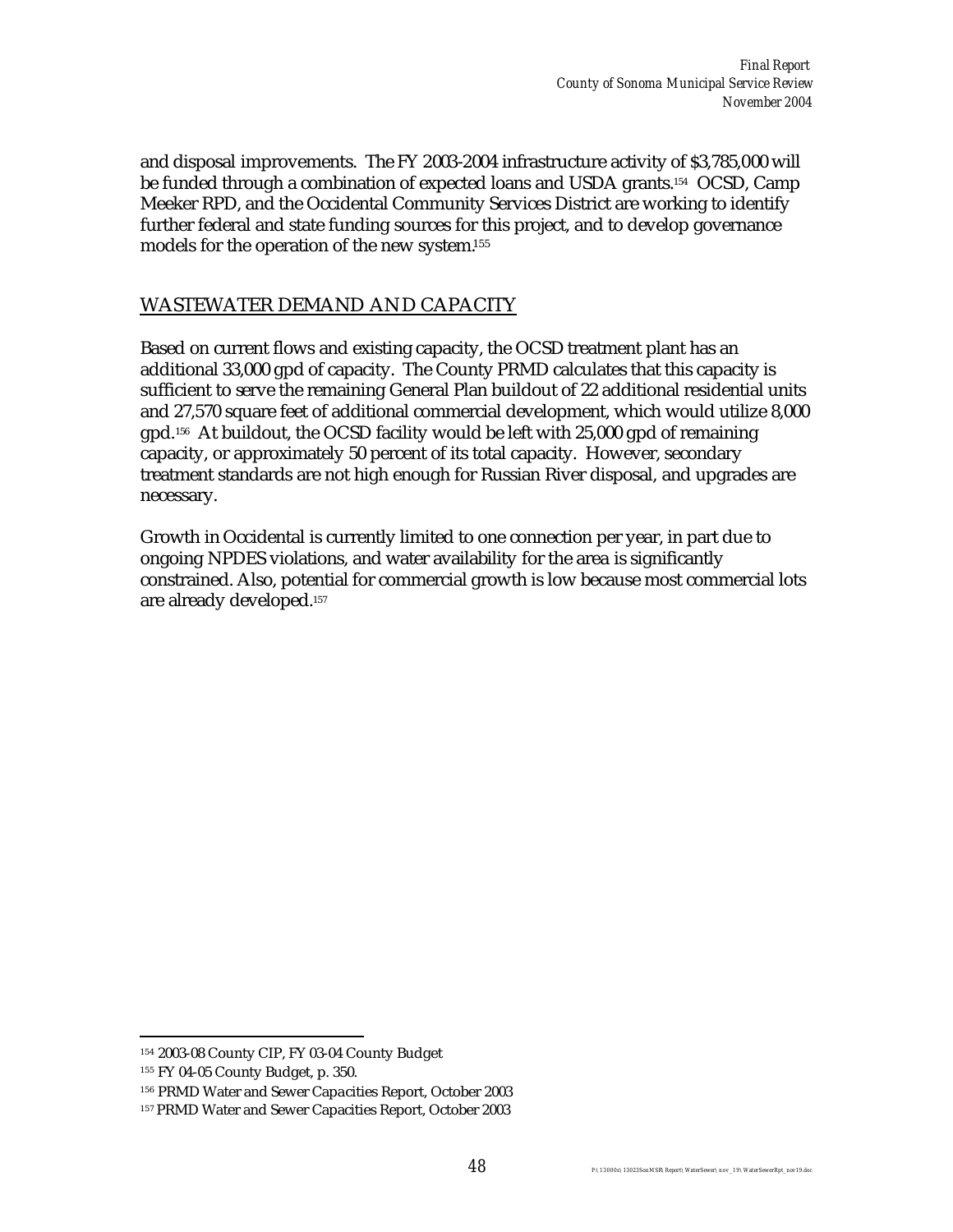# **PENNGROVE SANITATION ZONE**

## GOVERNANCE AND OPERATIONS

The Penngrove Sanitation Zone (PSZ) was formed in 1972 and was transferred to SCWA in 1995. The Sonoma County Board of Supervisors serves as the Board of Directors for the Zone, and SCWA personnel operate the facilities and charge time based on actual hours spent in the PSZ. The sanitation zone's pump system is already connected to the Agency's SCADA system<sup>158</sup> with no potential for more future connections.

Penngrove Sanitation services are funded primarily through user fees. Penngrove's sewer service rate is near the average for Sonoma County (see **Table 4)**. Additionally, connection fees are being collected as the collection system expands. The PSZ's fund balance appears adequate at approximately 44 percent of the operating budget.<sup>159</sup> General Obligation bonds were issued in 1977 to finance Penngrove's share of the local wastewater collection system.160 The District is considered by its operator, SCWA, to be operating at a "Standard Level of Service."<sup>161</sup>

### INFRASTRUCTURE, FACILITIES AND SERVICES

The Penngrove Sanitation Zone provides for the collection of wastewater to approximately 1,200 people<sup>162</sup>, or 486.8 ESDs<sup>163</sup> in 475 acres north of Petaluma. Penngrove's service area is generally coterminous with the General Plan's urban service boundary.

The PSZ's lift station is located at 25 Ely Boulevard in Penngrove. It is designed to collect sewage and route it to the City of Petaluma's collection system for treatment at Petaluma's wastewater treatment plant. PRMD reports that, to fully serve future demand, the existing trunk sewer line between Penngrove and Petaluma will require replacement.164 Other infrastructure costs include Penngrove's portion of the costs to upgrade Petaluma's wastewater treatment plant to tertiary standards<sup>165</sup> and Penngrove's own Capital Replacement Program. These infrastructure costs will be passed on to PSZ customers through rate increases.

 $\overline{a}$ <sup>158</sup> The SCADA system is the supervisory control and data acquisition system that allows for remote monitoring and limited remote control of the sanitation system's equipment.

<sup>159</sup> FY 03-04 County Budget. PSZ's fund balance is \$191,600, about 44 percent of operating costs \$439,600.

<sup>160</sup> Payments in FY 03-04 will be \$17,800; the bond will mature in 2017.

<sup>161</sup> County Budget FY 04-05, p. 353.

<sup>162</sup> LAFCO Request for Information

<sup>163</sup> As of October 2003 (Randy Cullen, SCWA). ESDs are a method to equate services to commercial customers to the equivalent number of residential units.

<sup>164</sup> 2003-08 County CIP. \$533,000 is budgeted in FY 03-04 for this project.

<sup>165</sup> Ibid. \$510,000 is earmarked for this project from 2004 to 2006.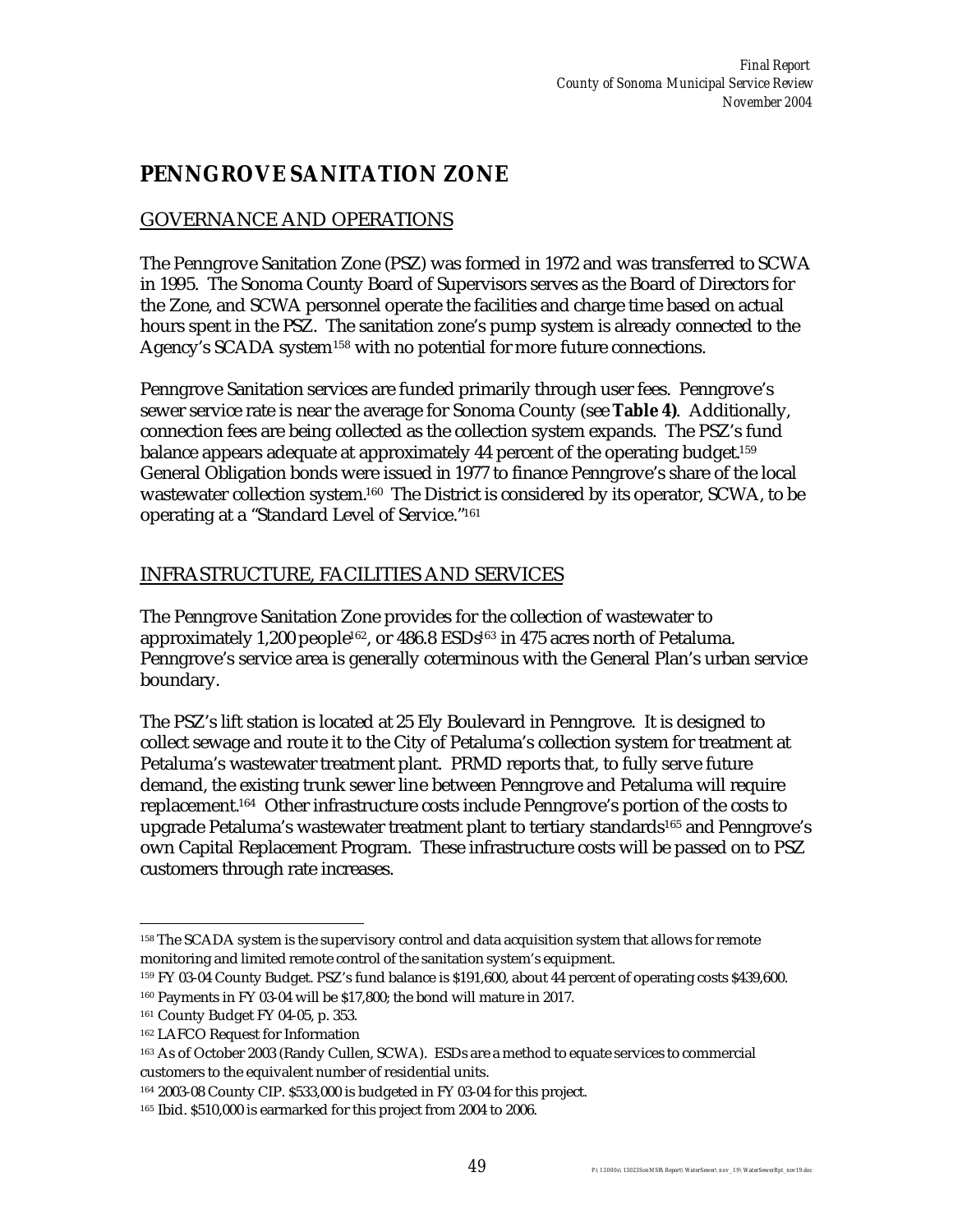### WASTEWATER DEMAND AND CAPACITY

The contract for sewage treatment with the City of Petaluma is capped at a population of 3,000. According to the PRMD's calculations, the PSZ has adequate capacity with sewer line improvements to serve an additional 670 housing units, far more than 2020 projections of 202 residential units and modest industrial/commercial development.<sup>166</sup>

 $\overline{a}$ 

<sup>166</sup> PRMD Water and Sewer Capacities Report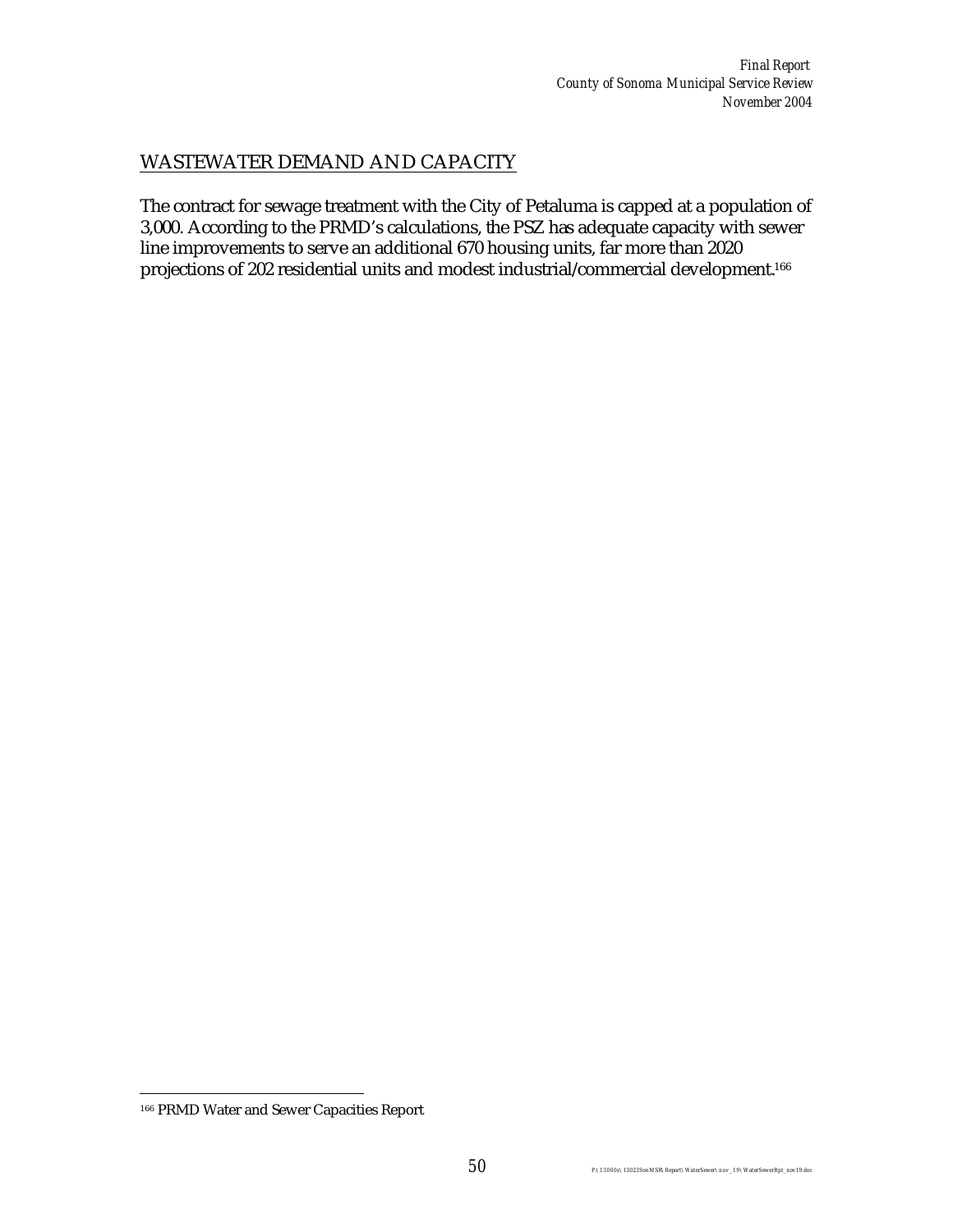## **RUSSIAN RIVER COUNTY SANITATION DISTRICT**

## GOVERNANCE AND OPERATION

The Russian River County Sanitation District (RRCSD) was formed in 1982 to collect and treat wastewater; it was transferred to SCWA in 1995. The Sonoma County Board of Supervisors serves as the Board of Directors for the District, and SCWA personnel operate the facilities and charge time based on actual hours spent in the RRCSD.167 Most of the treatment plant's equipment is already connected to the Agency's SCADA system, and new construction at the treatment plant will be added, allowing for real-time remote monitoring from the Agency's headquarters.<sup>168</sup>

Operations are funded primarily through user fees and charges<sup>169</sup>; the RRCSD's average monthly sewer service rate of \$68 is high for Sonoma County (see **Table 4)**. A grant has been secured for a part of the RRCSD's current Capital Improvement Project. General obligation bonds were issued in 1979 to finance the local share of the wastewater collections system.170 Additionally, revenue bonds were issued in 1981 to pay for system improvements.171 Combined, debt service payments represent approximately 10 percent of the current operating budget. The fund balance is approximately 42 percent of the operating budget. <sup>172</sup> SCWA, as the operator, considers the District to be operating at a "Standard Level of Service."<sup>173</sup>

 $\overline{a}$ 

<sup>167</sup> LACO Request for Information

<sup>168</sup> The SCADA system is the supervisory control and data acquisition system that allows for remote monitoring and limited remote control of the sanitation system's equipment.

<sup>169</sup> FY 03-04 Final Budget Detail. Total 2002-03 revenues amounted to \$2,412,052, nearly all of which is derived from customer charges.

<sup>170</sup> Ibid. The principal and interest payments on this bond for FY 2003-04 are \$174,000. Bonds will mature in 2018.

<sup>171</sup> FY 03-04 County Budget. Principal and interest payments for FY 2003-04 are \$117,300. These bonds will mature in 2020.

<sup>172</sup> The Fund balance by the end of FY 03-04 is expected to be \$1,010,000, which represents 42 percent of the District's operating budget.

<sup>173</sup> FY 03-04 County Budget. "Standard Level of Service" is the middle level of service assigned by SCWA, and indicates that the District is operating and maintaining the system in order to limit the risk of service interruption or violate NPDES or Waste Discharge Requirements issued by Regional Boards.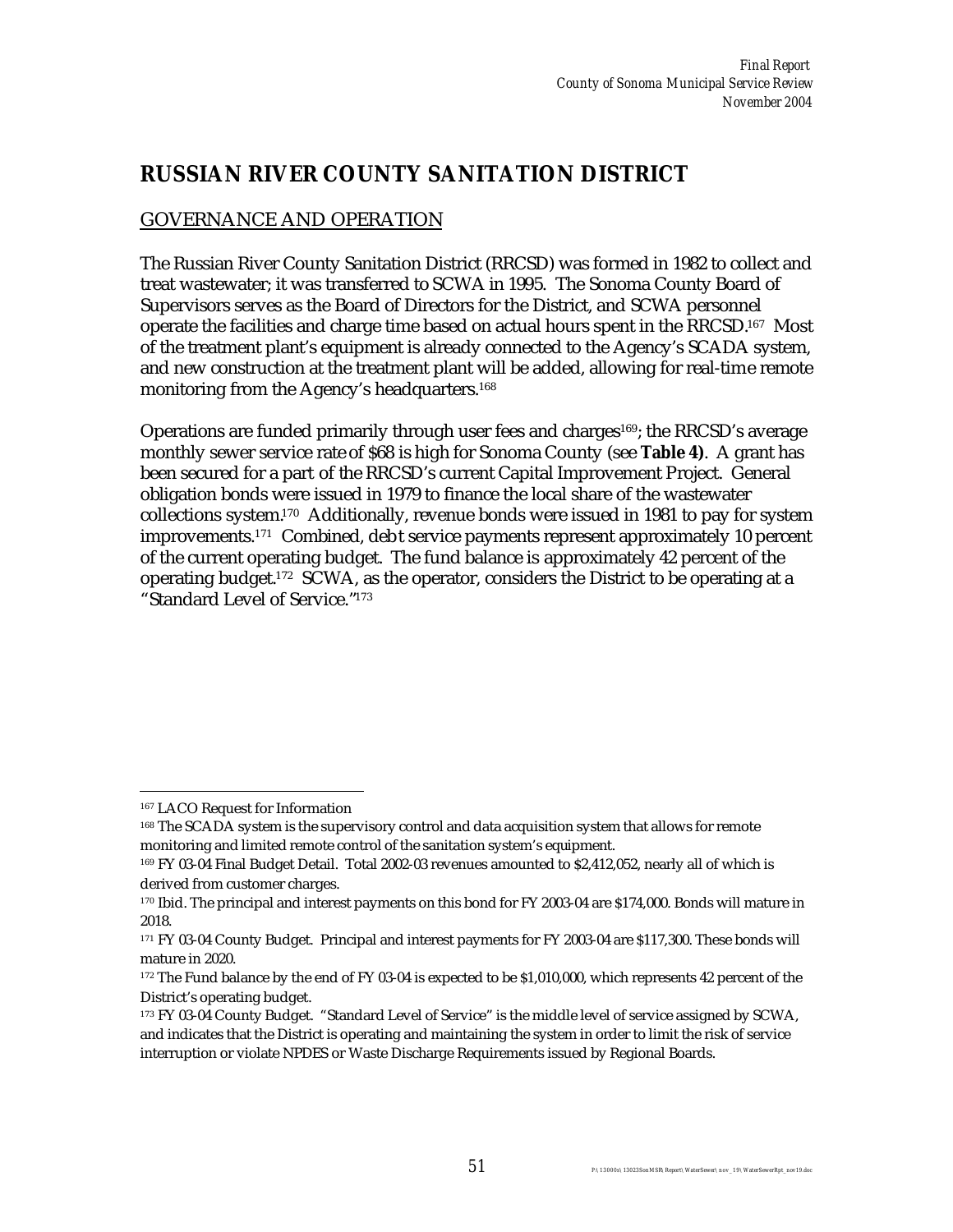### INFRASTRUCTURE, FACILITIES AND SERVICES

The RRCSD provides sanitation service to a population of approximately 8,000 people<sup>174</sup> and 322,827 commercial square feet; ESDs total 3,147.96.175 The RRCSD service area encompasses 2,700 acres in the unincorporated rural communities of Guerneville, Rio Nido, Guernewood Park, and Vacation Beach.176 The RRCSD boundary is generally coterminous with the General Plan Urban Service Area boundary.

The RRCSD's wastewater treatment facility became operational in 1983 and is located at 18400 Neely Road in Vacation Beach. The RRCSD currently has a treatment capacity of an average dry weather flow of 0.71 mgd. $177$  The facility is limited, however, by permitted summertime disposal capacity of 0.51 mgd. RRCSD operates 11 lift stations and 2 holding ponds with a total storage capacity of 4.5 million gallons.

The RRCSD processes wastewater to tertiary treatment levels. Between October 1 and May 14, treated wastewater is discharged to the Russian River. Between May 15 and September 30, treated wastewater is used for irrigation on 40 acres of the Northwood Golf Course and 20 acres of other forested land. The RRCSD requires increased storage capacities during the summer season when treated water is not discharged to the Russian River.<sup>178</sup>

The RRCSD faces constraints in its ability to store, treat and dispose of wastewater during flood conditions and rainy weather; wet weather flows can reach 5 million gallons per day. During flood events, the County's Environmental Health Department has directed the District to commingle tertiary treated effluent with primary treated and disinfected overflow, which is then discharged to the Russian River.179 The District is undertaking a \$22 million capital improvement program to address these storm flow disposal issues. 180

 $\overline{a}$ <sup>174</sup> LAFCO Request for Information

<sup>175</sup> As of October 2003 (Randy Cullen, SCWA). ESDs are a method to equate services to commercial customers to the equivalent number of residential units.

<sup>&</sup>lt;sup>176</sup> The Sweetwater Springs Water District encompasses the same communities, but also serves a much larger area outside the RRCSD boundary.

<sup>177</sup> A new Regional Water Quality Board permit with the same capacity limitations as before was issued in December of 2003.

<sup>178</sup> 2003-08 County CIP. \$500,000 is budgeted in FY 03-04 for the purchase of land.

<sup>179</sup> Staff Report Sanitation Workshop, SCWA December 2000, p. 11

<sup>180</sup> Additional disinfection capacity and emergency storage capacity is being added to deal with periods of excessive flow due to s torms and flood events. This project will cost \$2.2 million over the next five years.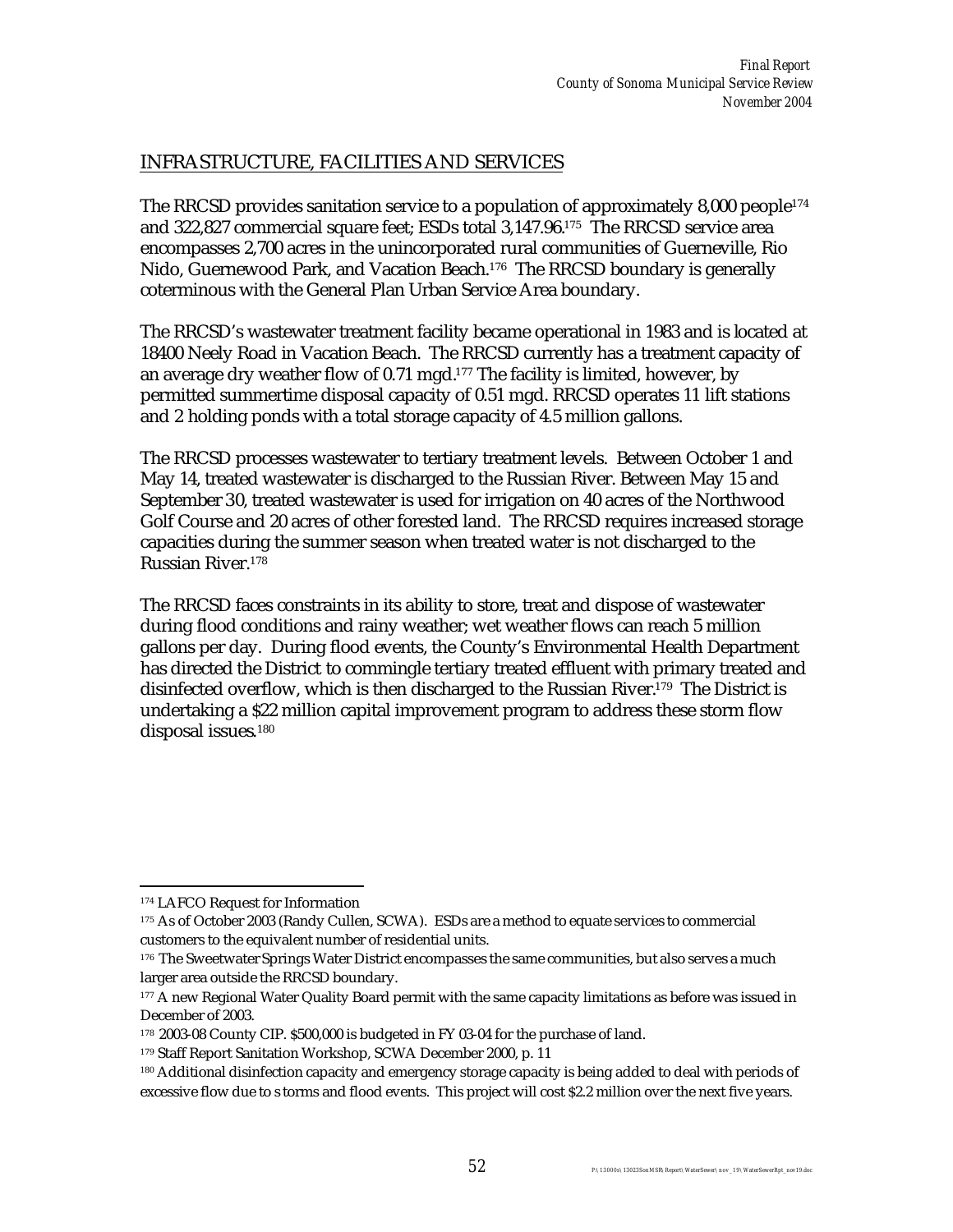Another capital improvement project, the Third Unit Process project, will ultimately increase the treatment facility's maximum sustained peak flow capacity from 1.2 mgd to 3.5 mgd.181 The project will add a third aeration basin, a secondary clarifier, and a tertiary filter at the existing treatment plant.182 A grant has been secured for a part of the Third Unit Process project.

#### WASTEWATER DEMAND AND CAPACITY

At General Plan buildout, the area served by the RRCSD can accommodate an additional 794 residential units and 447,135 commercial/industrial square feet, or 1,642 ESDs. Projections for 2020 indicate the development of an additional 521 residential units, and an additional 293,410 commercial/industrial square feet, or 1,077 ESDs.<sup>183</sup>

The RRCSD will need to find additional disposal capacity by 2020 in order to maximize the system's current treatment capacity of 0.71 mgd. This additional 0.20 mgd of summertime disposal capacity will allow RRCSD to serve an additional 1,795 ESDs, adequate for both projected growth and full buildout.<sup>184</sup>

 $\overline{a}$ <sup>181</sup> Randy Cullen, SCWA.

<sup>182</sup> 2003-08 County CIP. \$270,000 is budgeted for this project over the next five years.

<sup>183</sup> PRMD Water and Sewer Capacities Report

<sup>184</sup> Ibid.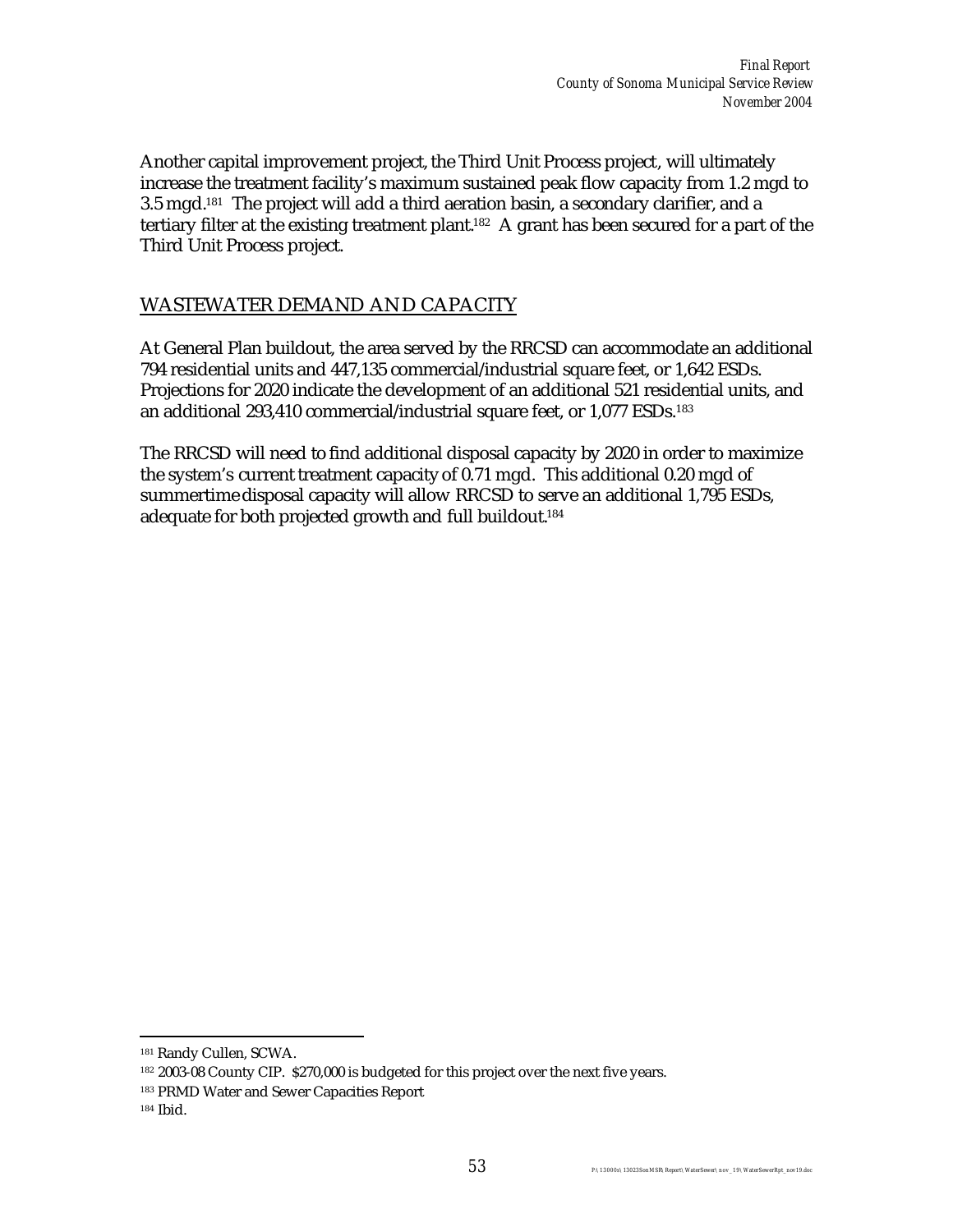# **SEA RANCH SANITATION ZONE**

## GOVERNANCE AND OPERATION

The Sea Ranch Sanitation Zone (SRSZ) was formed in 1972 and was transferred to SCWA in 1994. The Sonoma County Board of Supervisors serves as the Board of Directors for the SRSZ. SCWA owns the facilities, but, under contract, the Sea Ranch Water Company operates the system. The sanitation zone is considered by SCWA to be operating at a "Standard Level of Service." In the future, the Water Agency will possibly negotiate to turn over the SRSZ to the Sea Ranch Association.

Operations are funded primarily through user fees and charges; the SRSZ's average monthly sewer service fees are moderate for Sonoma County (see **Table 4)**. A major capital facilities project, the \$3.1 million consolidation of the Zone's two treatment plants, will be funded by both existing sewer connection and development impact fees. The SRSZ maintains an adequate fund balance of 43 percent of operating revenues and carries no debt<sup>185</sup>

#### INFRASTRUCTURE, FACILITIES AND SERVICES

The SRSZ provides for the collection and treatment of wastewater for a population of approximately 2,000 people<sup>186</sup>, with 528.8 ESDs<sup>187</sup> in an area of 4,600 acres along the northern Sonoma coast. The SRSZ serves a much more limited area than the Sea Ranch Water Company, which serves the entire planned community. Many homes in the community are designed to be served by private septic systems.

The SRSZ has two wastewater treatment facilities, the Central Plant located at 37875 Highway One and the North Plant located at 41775 Highway One. The Central and North facilities are designed to provide secondary treatment for an average daily dry weather flow of up to 160,000 gpd and 27,000 gpd, respectively. Treated water from both facilities is disposed of through irrigation.

The Central Plant will need additional storage and disposal capacity in the near future. The North Facility has an agreement with the Gualala wastewater treatment plant for tertiary treatment of its secondary effluent so that the North plant can recycle its effluent as irrigation water on the Sea Ranch Golf Links.

 $\overline{a}$ 

<sup>185</sup> FY 03-04 County Budget. SRSZ's fund balance for FY 03-04 is expected to be \$170,100, which is 43 percent of the annual operating budget.

<sup>186</sup> 2003 LAFCO Request for Information

<sup>187</sup> As of October 2003 (Randy Cullen, SCWA). ESDs are a method to equate services to commercial customers to the equivalent number of residential units.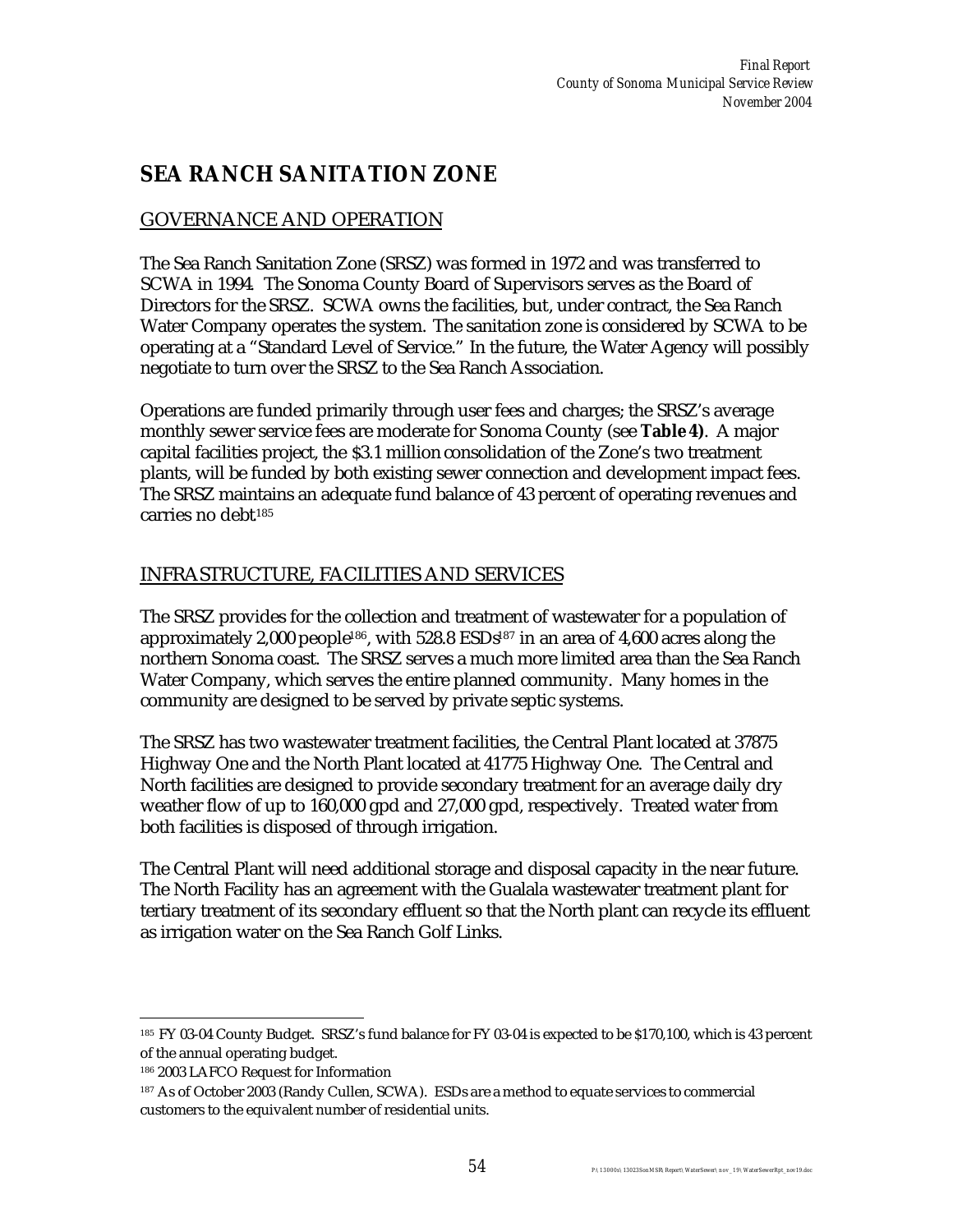A Draft EIR was prepared in 2003 to address the possibility of consolidating the two treatment plants and increasing storage and irrigation capacity. The estimated cost for FY 2003-2004 for the design and construction of the project is \$3.1 million.<sup>188</sup> The FY 2004-2005 construction budget for this project allows \$282,000 for environmental, engineering design, and construction work. SCWA indicates that the project includes two main projects. The construction of a major trunk line between the two treatment plants is estimated to cost \$1.7 million, and will be funded by existing sewer connection and development impact fees. The second major three-mile trunk line will connect the Sea Ranch Lodge to the Central treatment plant at a cost of \$1.5 million, to be funded by the Sea Ranch Lodge as a prerequisite for expansion.<sup>189</sup>

Additionally, \$45,000 of repair and replacement of portions of the collection system are necessary within the next five years.<sup>190</sup>

#### WASTEWATER DEMAND AND CAPACITY

The SRSZ currently serves 504 ESDs and estimates that it has the capacity for an additional 668 ESDs, based on historic flows. This capacity estimate depends on how many residences in the future are occupied year round versus seasonally. PRMD estimates only 304 residential units and no commercial/industrial development at buildout, so the SRSZ wastewater treatment facilities appear adequate for future growth.

 $\overline{a}$ <sup>188</sup> 2003 -08 County CIP

<sup>189</sup> Roberts, Dale, SCWA Engineer. Telephone interview, 7/27/04.

<sup>190</sup> 2003 -08 County CIP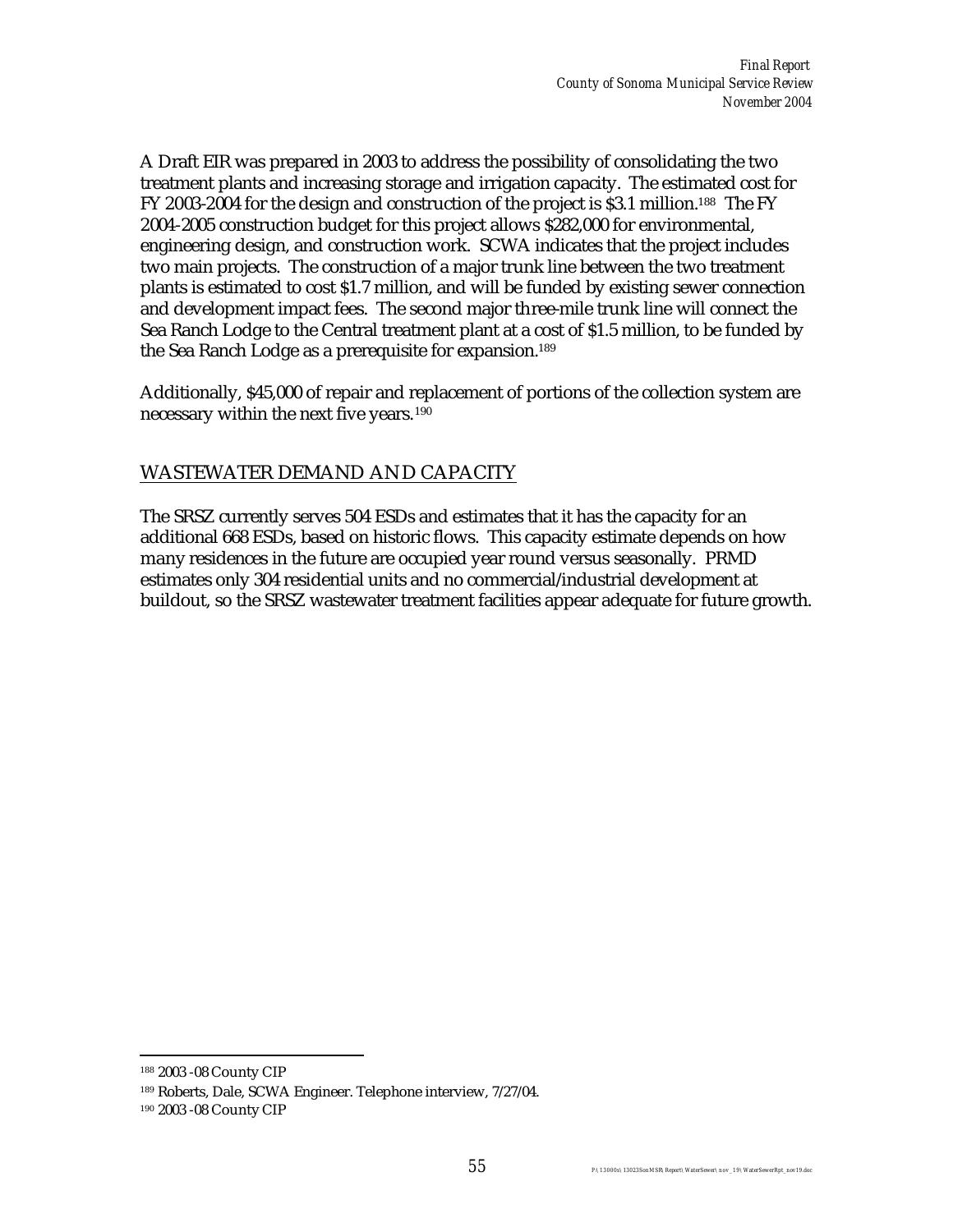## **SONOMA VALLEY COUNTY SANITATION DISTRICT**

### GOVERNANCE AND OPERATION

The Sonoma Valley County Sanitation District (SVCSD) was formed in 1977 to collect and treat wastewater. Management of the system was transferred to SCWA in 1995. Two Sonoma County Supervisors and the Mayor of the City of Sonoma serve as the District's Board of Directors. SCWA personnel operate the facilities and charge time based on actual hours spent on SVCSD work. Critical points of the treatment facility are connected to the Agency's SCADA system, which allows for real-time data acquisition and remote monitoring.

Operations are funded primarily through user fees and charges. The SVCSD's average monthly sewer service rate is lower than most other sewer rates in the County (see **Table 4)**. This may be due its relatively large size, or the fact that it serves a more urbanized area than other sewer districts in the County. Recent capital improvements were funded through revenue bonds. The District maintains a reasonable reserve<sup>191</sup> and provides for depreciation in its budgetary process. SCWA considers the District to be operating at close to an "Asset Preservation Level of Service."<sup>192</sup>

#### INFRASTRUCTURE, FACILITIES AND SERVICES

The SVCSD provides sanitation services to an area of 4,500 acres and a population of 35,000, or 16,513 ESDs. <sup>193</sup> Sonoma Valley communities served include the City of Sonoma and the unincorporated communities and subdivisions of Glen Ellen, Eldridge, Agua Caliente, Fetters Hot Springs, Boyes Hot Springs, El Verano, Temelec, Vineburg, and Schellville.

The wastewater treatment facility is located at  $226758^{\text{th}}$  Street in Sonoma. The SVCSD also operates three lift stations. Between November 1 and April 30 of each year, recycled wastewater is discharged into the Schell Slough. From May 1 to October 31 annually, recycled water is used for irrigation by a local dairy and vineyards and for wetlands enhancement. Within an estimated three years, a new pipeline is proposed to transfer recycled effluent west towards more irrigators and to the Sonoma Developmental Center, where a large amount of potable water can be saved.

 $\overline{a}$ <sup>191</sup> Operations fund balance at the end of FY 03-4 is expected to be \$1,766,100, or about 19 percent of the District's FY 03-04 operating expenditures of \$9,524,200.

<sup>192</sup> County Budget FY 03-04. "Asset Preservation Level of Service" is the highest level assigned by SCWA, and indicates that the District is maintaining its facilities at an adequate level and setting aside reserves adequate for future repair and replacement.

<sup>193</sup> "Equivalent Single Dwelling Units" include both residential and commercial customers. ESDs are a method to equate services to commercial customers to the equivalent number of residential units.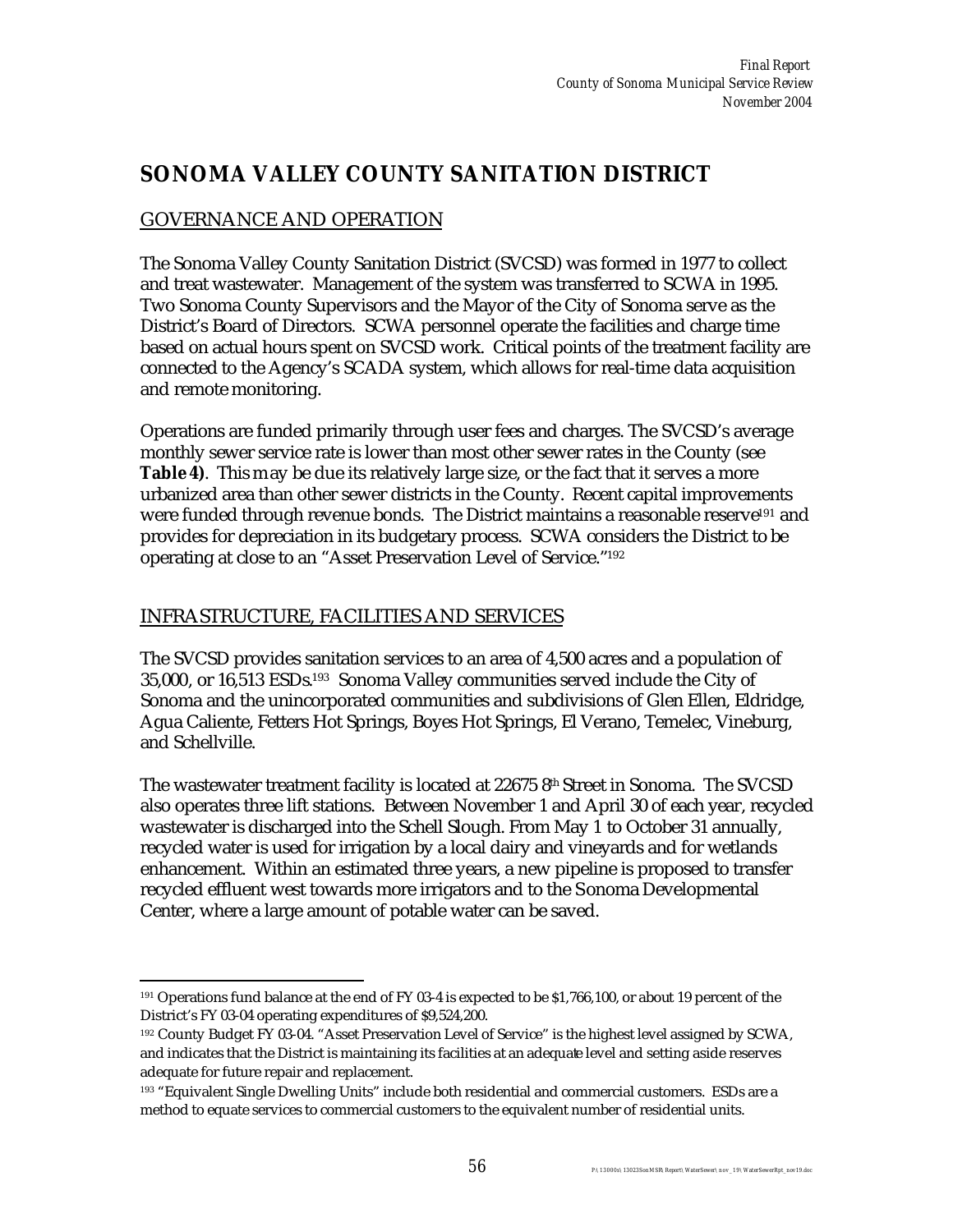The estimated maximum capacity of the SVCSD wastewater treatment plant is approximately 11 to 12 mgd, but is limited by its NPDES permit to treat and average dry weather flow of 3 mgd to secondary treatment. Current average dry weather flows are between 2.6 and 2.8 mgd, which is nearing the plant's permitted capacity. The SVCSD has had difficulty meeting NPDES water quality requirements due to high wet weather inflows, worn out and obsolete equipment, and insufficient storage and disposal capacity.

In the past six years, the SVCSD has spent \$20 million completing a number of repairs and improvements through the use of revenue bonds. One of these projects was a 90 million gallon storage reservoir to add to the previously existing 120 million gallonstorage capacity for irrigators. The District is currently seeking funds to upgrade the treatment plant to tertiary standards. Additionally, the collection system needs over \$40 million of work in the future.<sup>194</sup> Projects in the County's CIP planned for the next five years include treatment system upgrades to meet tertiary treatment standards and the main sewer trunk replacement and will likely total over \$5 million.<sup>195</sup>

In 1998, the SVCSD Board of Directors approved an urban service boundary that would prohibit annexation of new territory into the District until facility upgrades and other improvements were made, which will address requirements imposed by the Bay Area Regional Water Quality Control Board. However, parcels annexed by the City of Sonoma are automatically served by SVCSD, which frustrates the District's "no–growth" objective.196 The boundary will be in place for at least ten years, with an optional fiveyear extension.

### WASTEWATER DEMAND AND CAPACITY

Existing treatment and disposal facilities are anticipated to be able to serve 2,377 more ESDs within the SVCSD's service boundary.197 However, buildout would add about 2,400 ESDs within the unincorporated areas of the Service Area and 1,850 from within Sonoma City limits to the existing 16,513 ESDs. <sup>198</sup> Achieving this level of service will require increasing treatment capacity beyond current permitted levels and increasing disposal capacity by securing more irrigators. An anticipated engineering study is likely to show that plant treatment capacity could be closer to 4.5 mgd, and many disposal projects, such as the westward pipeline, are already in the planning stages.

 $\overline{a}$ <sup>194</sup> Jim Zambenini, personal interview March 10, 2004

<sup>195</sup> 2003-08 County CIP

<sup>196</sup> Olvera, Manuel, personal communication April 13, 2004

<sup>197</sup> PRMD Water and Sewer Capacities Report, October 2003

<sup>198</sup> Ibid; City staff indicates that about 90 ESDs are actually constructed each year. Approximately 150 commercial ESDs remain to buildout.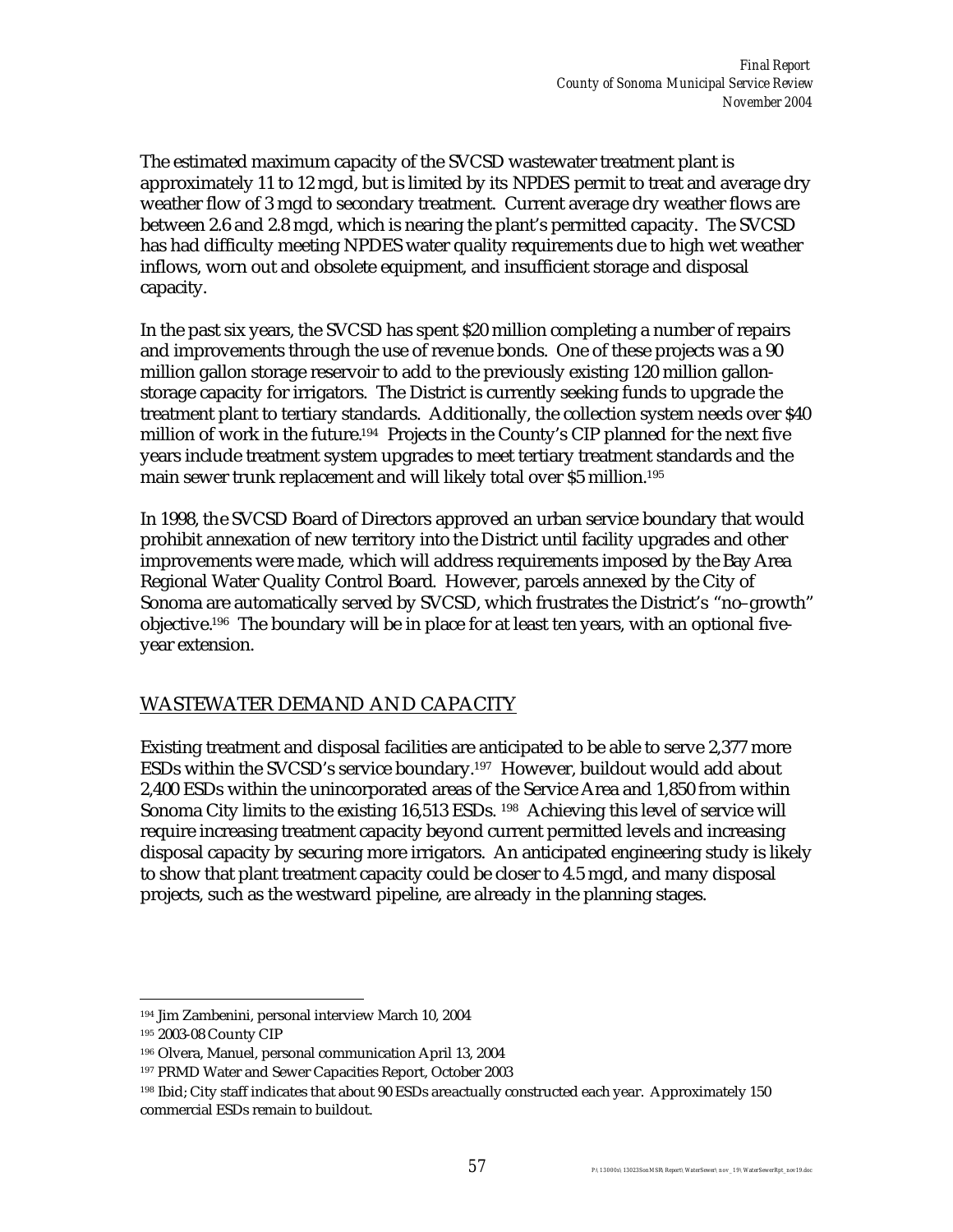## **SOUTH PARK COUNTY SANITATION DISTRICT**

## GOVERNANCE AND OPERATION

The South Park County Sanitation District (SPCSD) was formed in 1972 and was transferred to SCWA in 1994.<sup>199</sup> The Sonoma County Board of Supervisors serves as the Board of Directors for the District, and although SCWA owns the facilities and provides mutual aid and equipment when necessary, Santa Rosa personnel operate the facilities. An agreement for the dissolution of SPCSD and the transfer of responsibility to the City of Santa Rosa was approved in 1996 and amended in 2000. The dissolution of SPCSD and the transfer of operations are anticipated to take place in FY 2010-2011. <sup>200</sup> The South Park equipment is not connected to the Agency's SCADA system and will not be, due to the upcoming transfer of operations to Santa Rosa. The system is considered by SCWA to be operating at a "Standard Level of Service."

Operations are funded primarily through user fees; South Park's average monthly service charge is just above the average for Sonoma County (see **Table 4**). South Park maintains an adequate reserve of 25 percent of the operating budget<sup>201</sup> The District issued \$3.1 million in revenue bonds in FY 2001-2002 to fund capital replacement obligations required prior to the District's transfer to the City of Santa Rosa.<sup>202</sup>

Annual District expenditures include a \$125,000 annual remediation fee to the North Coast Water Quality Control Board for HVOC remediation.203 The HVOC contamination in soil and groundwater was partly a result of releases from the collection system. Potential total costs for remediation could be substantial (\$2 to 10 million).

### INFRASTRUCTURE, FACILITIES AND SERVICES

SPCSD provides for the collection and transmittal of wastewater to the City of Santa Rosa's treatment facility for a population of approximately 8,000 people, <sup>204</sup> with 3,943 ESDs.205 SPCSD serves 1,460 acres south of Santa Rosa along Highway 101. SPCSD's lift

 $\overline{a}$ <sup>199</sup> SB 1578 amended the Sonoma County Flood Control and Water Conservation District Act to dissolve County Sanitation Zones and transfer those areas and responsibilities to SCWA.

<sup>200</sup> Stillman, Cordell, SCWA, 7/27/04.

<sup>201</sup> FY 03-04 County Budget. SPCSD's fund balance for FY 03-04 is expected to be \$669,700, or about 25 percent of the District's \$2,632,738 operating expenditures.

<sup>202</sup> Ibid. FY 03-04 bond payments will be \$260,600. The bonds will mature in FY 26-27.

<sup>203</sup> HVOC stand for high volatility organic compounds. FY 03-04 County Budget. The fee was imposed in FY99-00 and will expire in FY 03-04.

<sup>204</sup> LAFCO Request for Information

<sup>205</sup> As of October 2003 (Randy Cullen, SCWA). ESDs are a method to equate services to commercial customers to the equivalent number of residential units.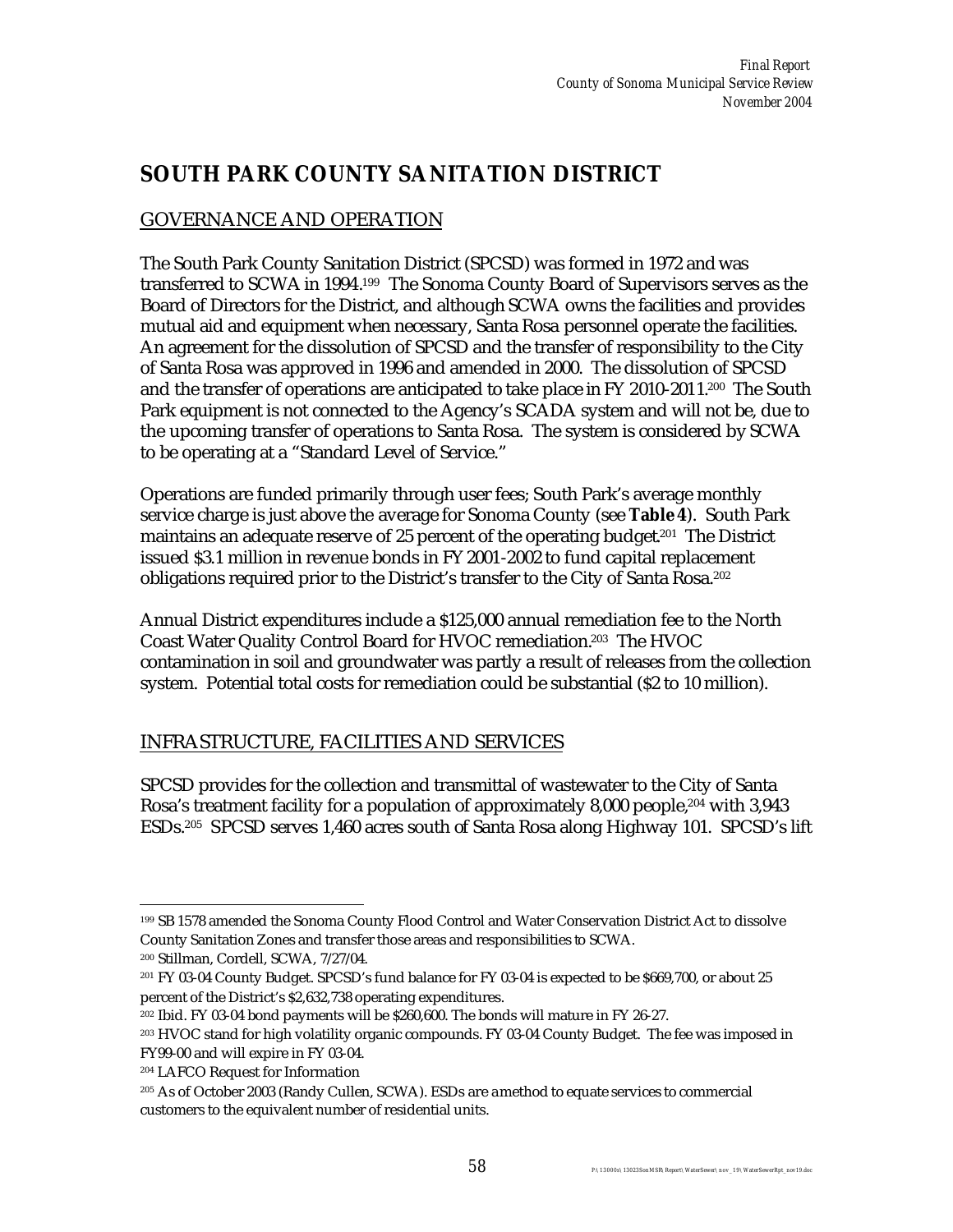station at 200 Todd Road in Santa Rosa transfers water to the City of Santa Rosa's Laguna Sub-Regional Treatment Plant on Llano Road. SPCSD's service area consists of non-contiguous groups of parcels, mostly within the Santa Rosa Urban Service Area.

The contract between Santa Rosa and the SPCSD allocates 700,000 gpd of treatment and disposal capacity to SPCSD. The boundary of SPCSD is within the urban boundary and the City of Santa Rosa's sphere. <sup>206</sup> Before Santa Rosa takes over operations of the District, the Water Agency has agreed to fund the replacement of 41,610 feet of the collection system as well as upgrade the Todd Road lift station.<sup>207</sup>

### WASTEWATER DEMAND AND CAPACITY

Current flows from SPCSD are approaching the 700,000 gpd limit set by the City of Santa Rosa contract, but there is no actual way to measure exact flows out of the District due to irregular boundaries and the difficulty involved in metering the District. Most anticipated new development in the area will occur after the projected FY 2010-2011 annexation to the City. PRMD estimates 1,143 new residential units and about 2 million square feet of commercial/industrial development by 2020. Future service capacity to this area largely depends on the City of Santa Rosa's ability to find additional disposal capacity beyond that provided by the Geysers Pipeline Project.

 $\overline{a}$ <sup>206</sup> Only areas within the S.O.I that are zoned for urban development are approved for water and sewer service with a City Utility Certificate. All new development within the County jurisdiction must be consistent with the City General Plan to receive a Utility Certificate. 207 2003-08 County CIP. Projects total \$1,692,500.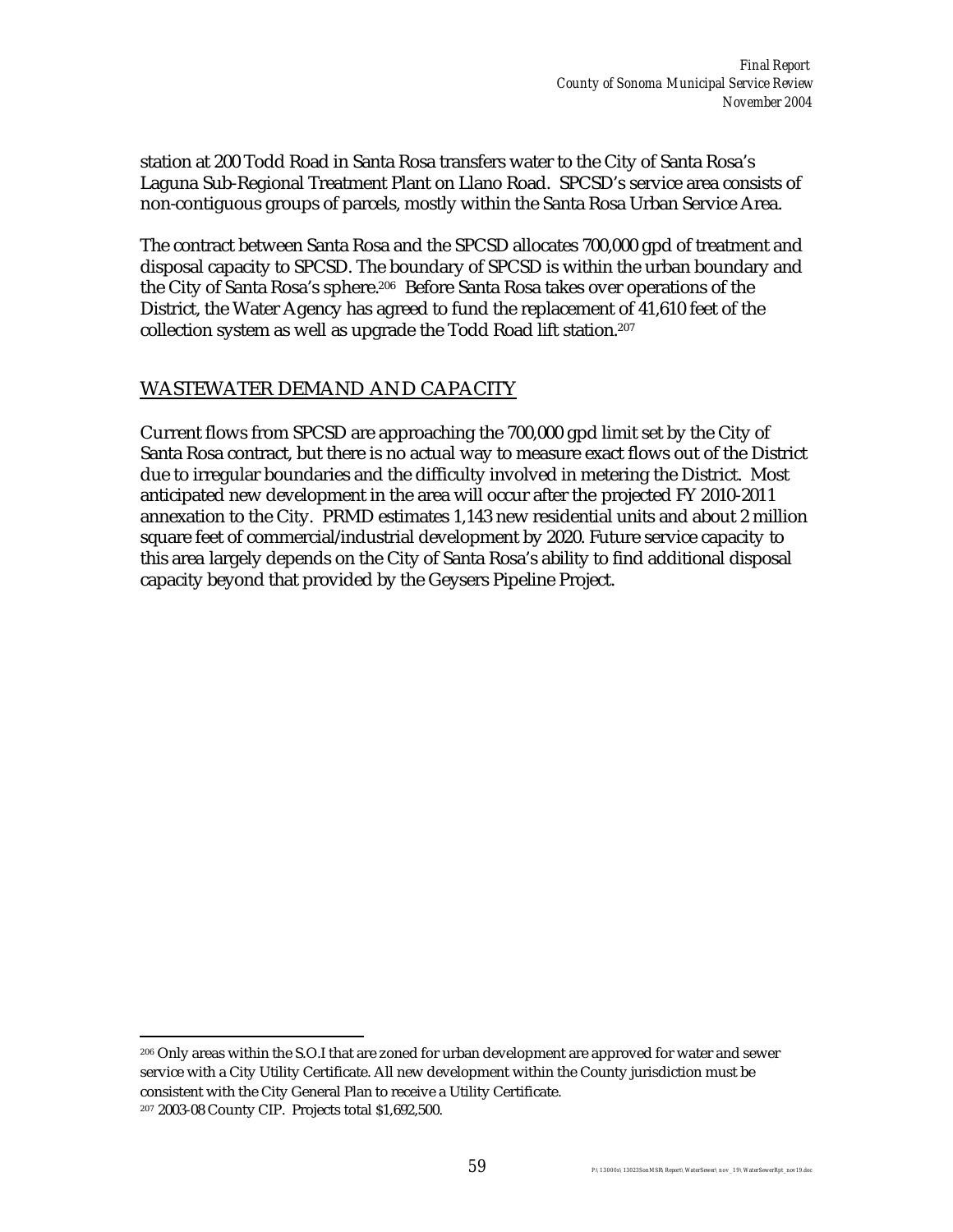# IV. DETERMINATIONS

# **EXPLANATION OF DETERMINATIONS**

The Cortese-Knox-Hertzberg Local Government Reorganization Act of 2000 requires LAFCOs to make nine written determinations for municipal service providers. The following factors<sup>208</sup> provide examples of how Sonoma LAFCO will fulfill the determination requirement.

#### **Infrastructure Needs and Deficiencies**

This determination refers to the adequacy of existing and planned public facilities in relation to how public services are, and will be, provided to citizens. Infrastructure can be evaluated in terms of capacity, condition, availability and quality.

#### **Growth and Population Projections**

Efficient provision of public services is linked to the ability of service providers to plan for future need. For example, a water purveyor must be prepared to supply water for existing *and* future levels of demand and also be able to determine *where* future demand will occur. Municipal service reviews will give LAFCO, affected agencies, and the public the means to examine both the existing and future need for public services and will evaluate whether projections for future growth and population patterns are integrated into an agency's planning function.

#### **Financing Constraints and Opportunities**

LAFCO must weigh a community's public service needs against the resources available to fund the services. Service reviews may also suggest innovations for contending with financing constraints, which may be of considerable value to numerous agencies.

#### **Cost Avoidance Opportunities**

The municipal service review will explore cost avoidance opportunities including, but not limited to: (1) eliminating duplicative services; (2) reducing high administration to operation cost ratios; (3) replacing outdated or deteriorating infrastructure and equipment; (4) reducing inventories of underutilized equipment, buildings, or facilities; (5) redrawing overlapping or inefficient service boundaries; (6) replacing inefficient purchasing or budgeting practices; (7) implementing economies of scale; and (8) increasing profitable outsourcing.

 $\overline{a}$ <sup>208</sup> Excerpted from North County Inland Municipal Service Review and Sphere of Influence Update Study, San Diego LAFCO, September 2003.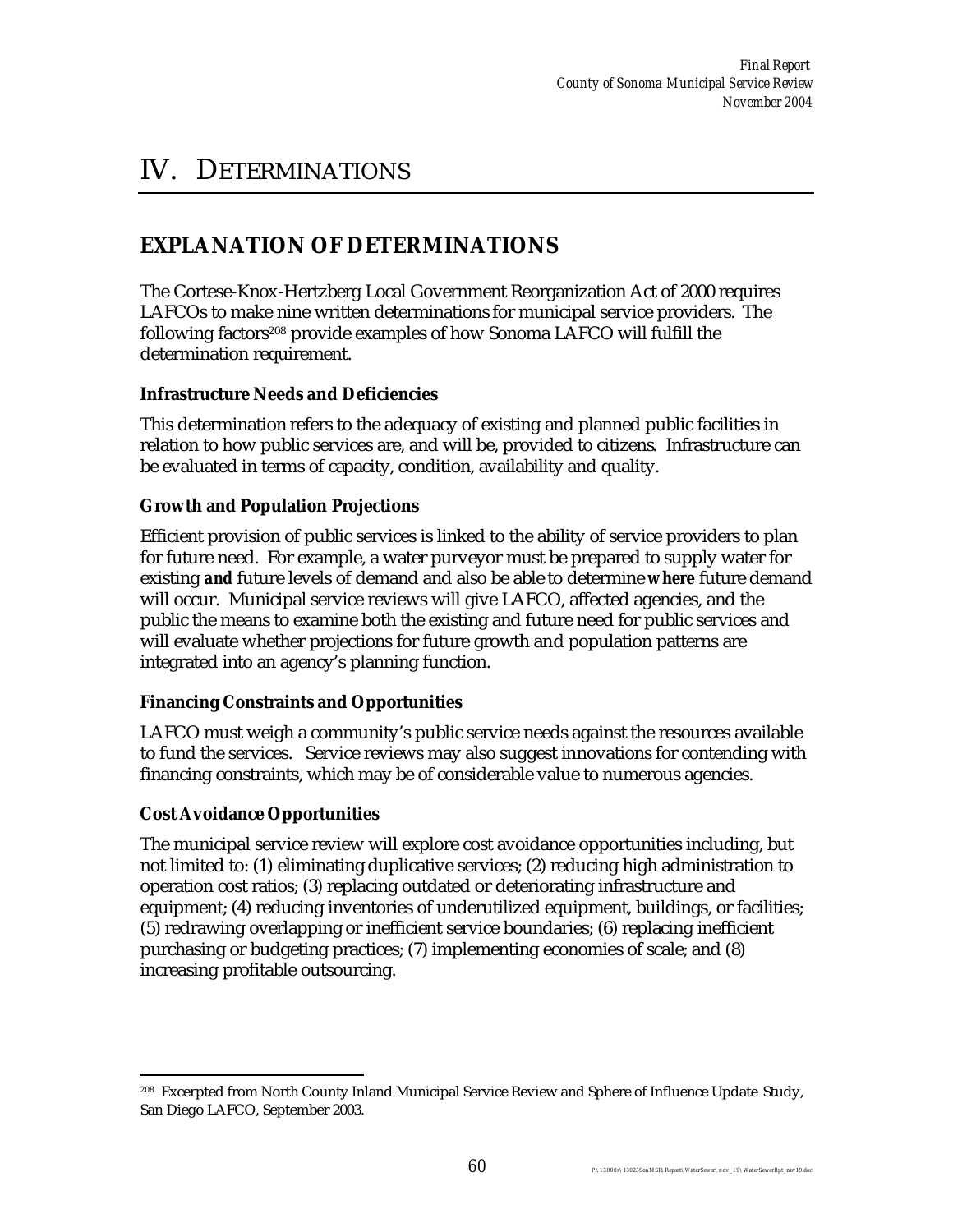#### **Opportunities for Rate Restructuring**

When applicable, the municipal service review will review varying agency rates, fees, taxes, charges, etc., within an agency and region, to examine opportunities for rate restructuring without impairing the quality of service.

#### **Opportunities for Shared Facilities**

Public service costs may be reduced and service efficiencies increased, if service providers develop strategies for sharing resources. Sharing facilities and excess system capacity decreases duplicative efforts, may lower costs, and minimizes unnecessary resource consumption. Options for plans for future shared facilities and services will also be considered.

#### **Government Structure Options**

The MSR provides a tool to comprehensively study existing and future public service conditions and to evaluate organizational options for accommodating growth, preventing urban sprawl, and ensuring that critical services are efficiently and costeffectively provided. LAFCO may examine efficiencies that could be gained through (1) functional reorganizations within existing agencies, (2) amending or updating SOIs, (3) annexations or detachments from cities or special districts, (4) formation of new special districts, (5) special district dissolutions, (6) mergers of special districts with cities, (7) establishment of subsidiary districts, or (8) any additional reorganization options found in Government Code § 56000 et. seq.

#### **Evaluation of Management Efficiencies**

Management efficiency refers to the effectiveness of internal and external characteristics of agencies to provide efficient, quality public services. Efficiently managed agencies consistently implement plans to improve service delivery, reduce waste, eliminate duplications of effort, contain costs, maintain qualified employees, build and maintain adequate contingency reserves, and encourage and maintain open dialogues with the public and other public and private agencies. The service review will evaluate management efficiency by analyzing agency functions, operations, and practices—as well as the agency's ability to meet current and future service demands.

#### **Local Accountability and Governance**

Local accountability and governance refers to public agency decision making and operational and management processes that (1) include an accessible and accountable elected or appointed decision making body and agency staff; (2) encourage and value public participation; (3) disclose budgets, programs, and plans; (4) solicit public input when considering rate changes and work and infrastructure plans; and (5) evaluate outcomes of plans, programs, and operations, and disclose results to the public.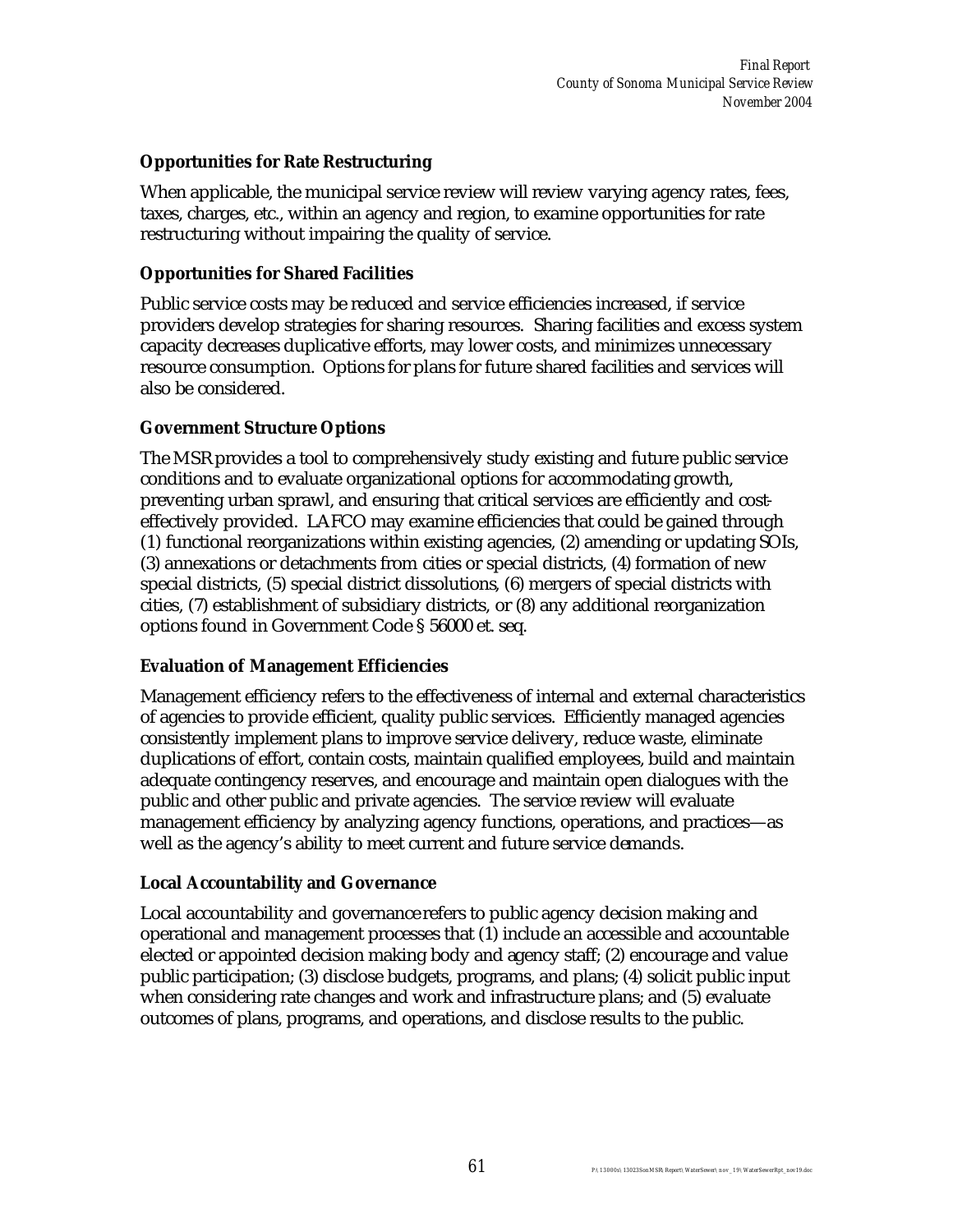### **Bodega Bay Public Utility District**

| <b>1 Infrastructure Needs</b><br>and Deficiencies                  | BBPUD has plans for increased water production and storage and for increased wastewater<br>storage and disposal that will be adequate to serve water and wastewater demand until the<br>Highway One Bypass is completed. To serve full General Plan buildout, BBPUD will need<br>to develop further plans for both increased water and wastewater capacities. |
|--------------------------------------------------------------------|---------------------------------------------------------------------------------------------------------------------------------------------------------------------------------------------------------------------------------------------------------------------------------------------------------------------------------------------------------------|
| 2 Growth and<br><b>Population Projections</b>                      | Future growth in Bodega Bay depends in part on the construction of the Highway One<br>bypass. Until then, Phase I of growth will likely include a growing number of residents<br>choosing to stay year-round and more tourists, both of which will increase water and sewer<br>service demand.                                                                |
| <b>3 Financing Constraints</b><br>and Opportunities                | Since BBPUD operates both the water and sewer systems, it gathers revenues from two<br>different types of fees. This allows for more stability in the face of contingencies.                                                                                                                                                                                  |
| <b>4 Cost Avoidance</b><br><b>Opportunities</b>                    | The installation and recalibration of water meters have reduced water loss in Bodega Bay,<br>successfully reducing costs. The irrigation of the Bodega Bay Golf Course using reclaimed<br>wastewater also saves the District the cost of using potable water.                                                                                                 |
| <b>5 Opportunities for Rate</b><br><b>Restructuring</b>            | BBPUD last updated water fees in 2003 and sewer fees in 2002, and anticipates reviewing<br>and increasing user fees and connection charges again in the future to cover costs. The<br>monthly water and sewer service charges are both below the Sonoma County average.                                                                                       |
| <b>6 Opportunities for</b><br><b>Shared Facilities</b>             | Bodega Bay is isolated geographically from other service areas and no opportunities for<br>shared facilities are currently known.                                                                                                                                                                                                                             |
| <b>7 Government Structure</b><br><b>Options</b>                    | No changes to BBPUD's government structure are pending or proposed.                                                                                                                                                                                                                                                                                           |
| <b>8 Evaluation of</b><br><b>Management</b><br><b>Efficiencies</b> | BBPUD appears to be reasonably managed and no management changes are pending or<br>proposed.                                                                                                                                                                                                                                                                  |
| <b>9 Local Accountability</b><br>and Governance                    | BBPUD's Board of Directors meets publicly the third Wednesday of each month; no changes<br>to the district's governance are pending or proposed.                                                                                                                                                                                                              |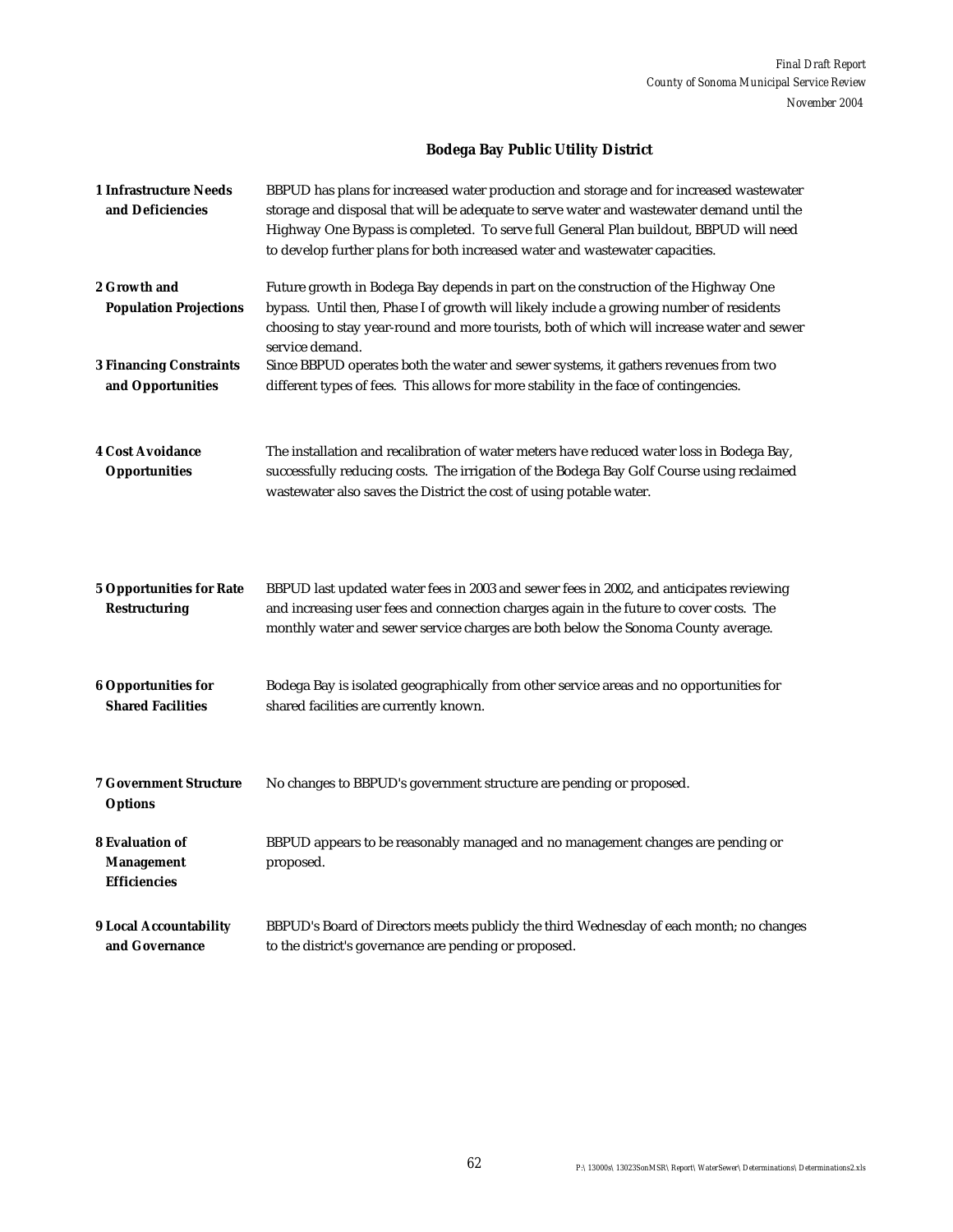#### **Camp Meeker Recreation and Park District**

| 1 Infrastructure Needs<br>and Deficiencies                         | Camp Meeker's water system is new and in excellent condition, but the area still needs sewer<br>services.                                                                                                                                                                                                                                                                  |
|--------------------------------------------------------------------|----------------------------------------------------------------------------------------------------------------------------------------------------------------------------------------------------------------------------------------------------------------------------------------------------------------------------------------------------------------------------|
| 2 Growth and<br><b>Population Projections</b>                      | Camp Meeker Recreation and Park District has addressed growth and population<br>projections by adopting an Environmental Impact Statement which includes a specific<br>growth allotment. Growth is expected to be very minimal at two to three new connections                                                                                                             |
| <b>3 Financing Constraints</b><br>and Opportunities                | per year.<br>The addition of sewer service to Camp Meeker's responsibilities would add a new stream of<br>revenue. The District has been successful acquiring state and federal grant monies in the<br>past and may do so again in the future.                                                                                                                             |
| <b>4 Cost Avoidance</b><br><b>Opportunities</b>                    | The buy-in by the adjoining Occidental County Sanitation District may help reduce costs to<br>Camp Meeker residents by sharing the costs of operations and maintenance between<br>residents from both districts.                                                                                                                                                           |
| <b>5 Opportunities for Rate</b><br><b>Restructuring</b>            | Camp Meeker facilities are new, and thus maintenance costs are expected to remain low, so<br>substantial rate increases are unlikely.                                                                                                                                                                                                                                      |
| <b>6 Opportunities for</b><br><b>Shared Facilities</b>             | Camp Meeker is currently working with Occidental County Sanitation District on a joint<br>wastewater project, including the construction of Camp Meeker's first sewer collection<br>system, construction of a new OCSD wastewater treatment plant, replacement of OCSD's<br>collection system, and construction of a new effluent storage reservoir and irrigation system. |
| <b>7 Government Structure</b><br><b>Options</b>                    | Camp Meeker RPD and Occidental County Sanitation District will need to develop a<br>governance model for the operation of the joint sanitation system after it is constructed.                                                                                                                                                                                             |
| <b>8 Evaluation of</b><br><b>Management</b><br><b>Efficiencies</b> | Currently, the Russian River Utilities staff operates and maintains the Camp Meeker RPD<br>water system. Construction of a joint sanitation system between Occidental and Camp<br>Meeker RPD may offer opportunities for efficiency improvements in the future.                                                                                                            |
| <b>9 Local Accountability</b><br>and Governance                    | Governance in Camp Meeker may change upon completion of the joint Occidental project.<br>Future governance and operating models are currently being explored by OCSD, Camp<br>Meeker, and the Occidental Community Services District, which proposes to take over the<br>financially struggling sanitation district.                                                       |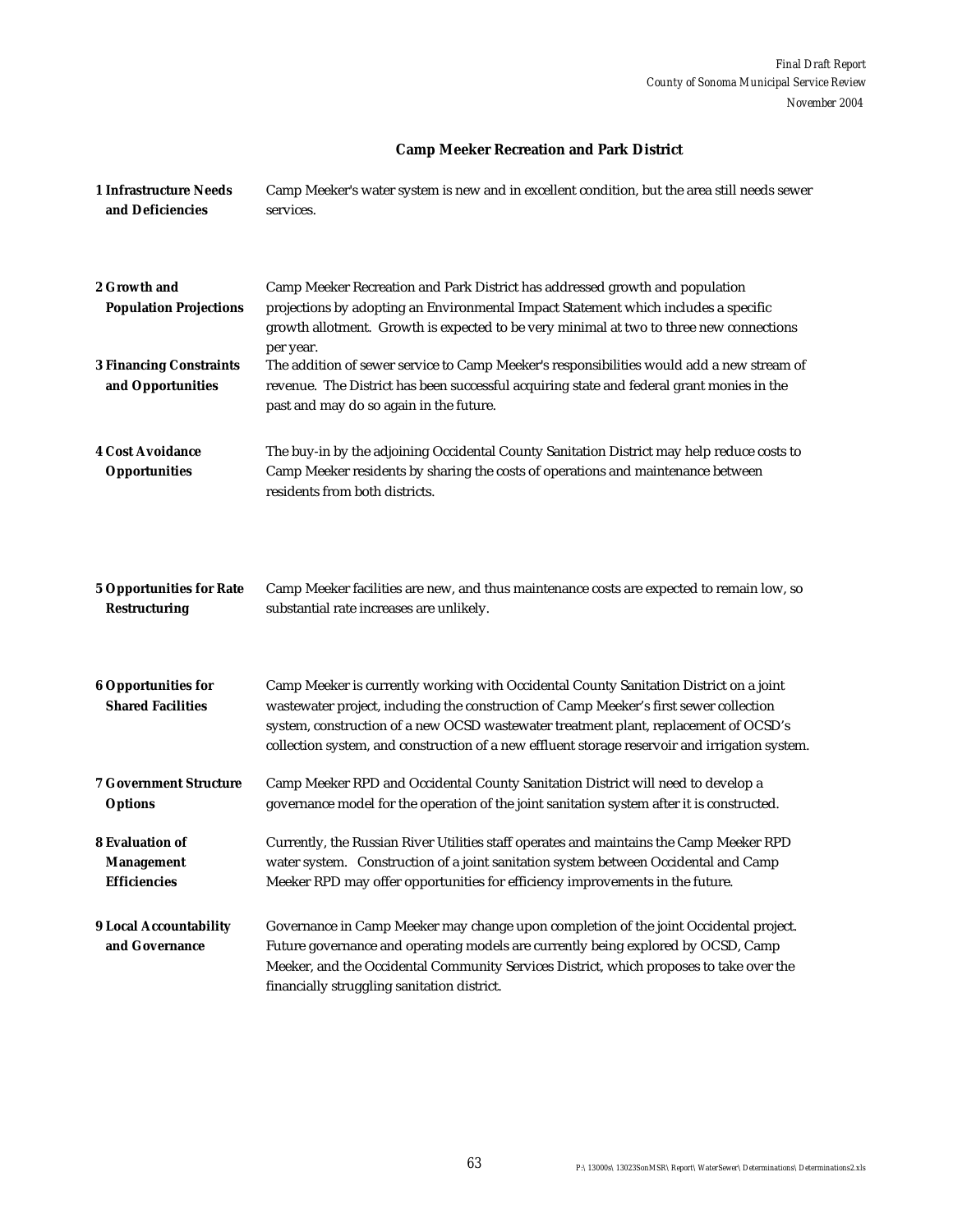#### **Forestville Water District**

| <b>1 Infrastructure Needs</b><br>and Deficiencies       | With regular maintenance, Forestville Water District infrastructure and facilities appear<br>adequate for existing development and to serve projected growth.                                                                                                                                                                          |
|---------------------------------------------------------|----------------------------------------------------------------------------------------------------------------------------------------------------------------------------------------------------------------------------------------------------------------------------------------------------------------------------------------|
| 2 Growth and<br><b>Population Projections</b>           | Forestville's current water allotment appears more than adequate to serve projected growth<br>within the Forestville Urban Services Area, Mirabel Heights, and existing vacant lots outside<br>the sanitation zone.                                                                                                                    |
| <b>3 Financing Constraints</b><br>and Opportunities     | FWD's water system budget shows no outstanding debt, but the District will assume<br>responsibility for the debt of the Forestville and Mirabel Heights sewer systems. The<br>operation of sanitation services in Forestville and Mirabel Heights will both increase revenue<br>to the District and incur more costs.                  |
| <b>4 Cost Avoidance</b><br><b>Opportunities</b>         | The Forestville Water District has attempted to avoid excess costs by establishing<br>mechanisms to separate sanitation and water revenues and expenditures.                                                                                                                                                                           |
| <b>5 Opportunities for Rate</b><br><b>Restructuring</b> | Forestville Water District rates for water and sewer service will be reviewed and adjusted as<br>necessary to fund District costs. Rates for sanitation service will no longer be set by the<br>SCWA Board of Directors but instead by the FWD Board.                                                                                  |
| <b>6 Opportunities for</b><br><b>Shared Facilities</b>  | The Mirabel Heights collection system feeds into the Forestville wastewater treatment plant;<br>the treatment plant also shares disposal and treatment capacity with the newly formed<br>Graton Community Services District. Additionally, FWD's water supply allotment from<br>SCWA is shared with Valley of the Moon Water District. |
| <b>7 Government Structure</b><br><b>Options</b>         | The Board of the Forestville Water District has assumed responsibility for not just water<br>provision but for sanitation provision with the dissolution of the Forestville and Mirabel                                                                                                                                                |

**Management Efficiencies 9 Local Accountability and Governance** FWD will be able to eliminate confusion among customers formerly served by different districts and to streamline services for improved efficiency. Russian River Utility staff provide water operations for vacation relief and emergencies. FWD's five-member Board of Directors meets on the first Tuesday of each month. The transfer of sanitary operations to the Forestville Water District will provide further opportunities for localized accountability and governance.

Having acquired the Forestville County Sanitation District and Mirabel Heights CSA #41,

Heights sanitation districts.

**8 Evaluation of**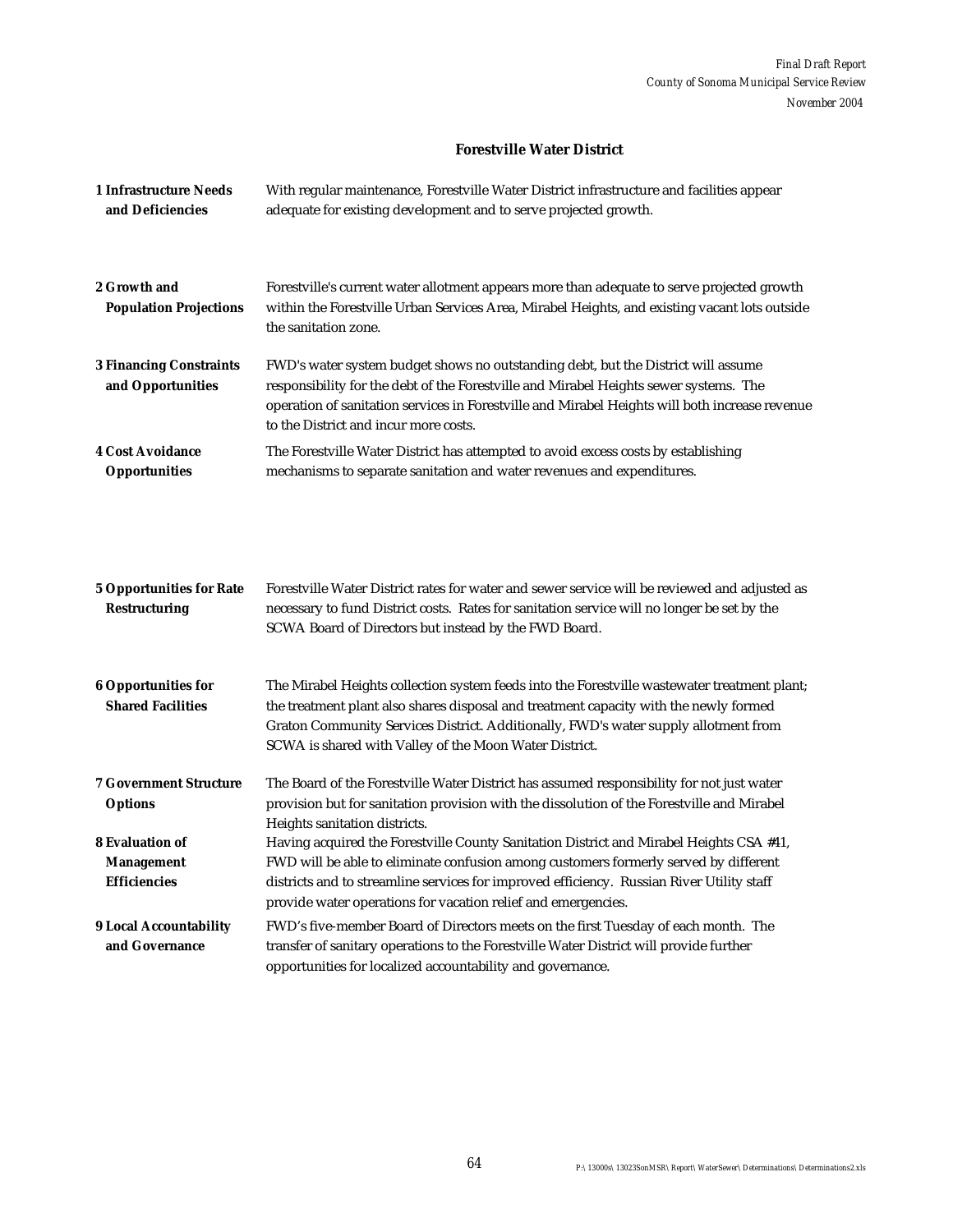#### **Occidental Community Services District**

| <b>1 Infrastructure Needs</b><br>and Deficiencies                  | New water system infrastructure in the Occidental Community Services District is currently<br>being funded through a combination USDA grant and loan.                                                                                                                                                                                     |
|--------------------------------------------------------------------|-------------------------------------------------------------------------------------------------------------------------------------------------------------------------------------------------------------------------------------------------------------------------------------------------------------------------------------------|
| 2 Growth and<br><b>Population Projections</b>                      | Growth is expected to be minimal because not much undeveloped land remains within<br>District boundaries. However, the District is expecting some growth in the immediate future<br>with the development of a townhome project.                                                                                                           |
| <b>3 Financing Constraints</b><br>and Opportunities                | The Occidental Community Services District is currently repaying a 1987 loan and just<br>created an assessment district to service the 2003 USDA loan. The District maintains an<br>ample reserve.                                                                                                                                        |
| <b>4 Cost Avoidance</b><br><b>Opportunities</b>                    | OCSD may reduce costs in the future by reducing its service provision to fire service only if<br>Camp Meeker tales over water and sewer provision in the area. Alternately, the District<br>could incur more costs if it takes over the Occidental County Sanitation District.                                                            |
| <b>5 Opportunities for Rate</b><br><b>Restructuring</b>            | The Occidental Community Services District Board of Directors reviews rates each June and<br>adjusts fees based on the construction cost index. Rates are currently higher than the Sonoma<br>County average. It is anticipated that rates will continue to be reviewed and adjusted<br>periodically as necessary to fund District costs. |
| <b>6 Opportunities for</b><br><b>Shared Facilities</b>             | OCSD is buying into the existing Camp Meeker Park and Recreation water system, which<br>was just upgraded with new facilities.                                                                                                                                                                                                            |
| <b>7 Government Structure</b><br><b>Options</b>                    | OCSD may, in the future, take over the financially struggling Occidental County Sanitation<br>District. A local operator may make the system more financially feasible.                                                                                                                                                                   |
| <b>8 Evaluation of</b><br><b>Management</b><br><b>Efficiencies</b> | The OCSD water system is currently operated and maintained by Russian River Utility staff.<br>This arrangement appears to be working efficiently and no changes to OCSD's management<br>are pending or proposed.                                                                                                                          |
| <b>9 Local Accountability</b><br>and Governance                    | Occidental Community Services District's five-member Board of Directors meets on the third<br>Thursday of each month. Accounting and governance of the District appear reasonable and<br>no changes are pending or proposed.                                                                                                              |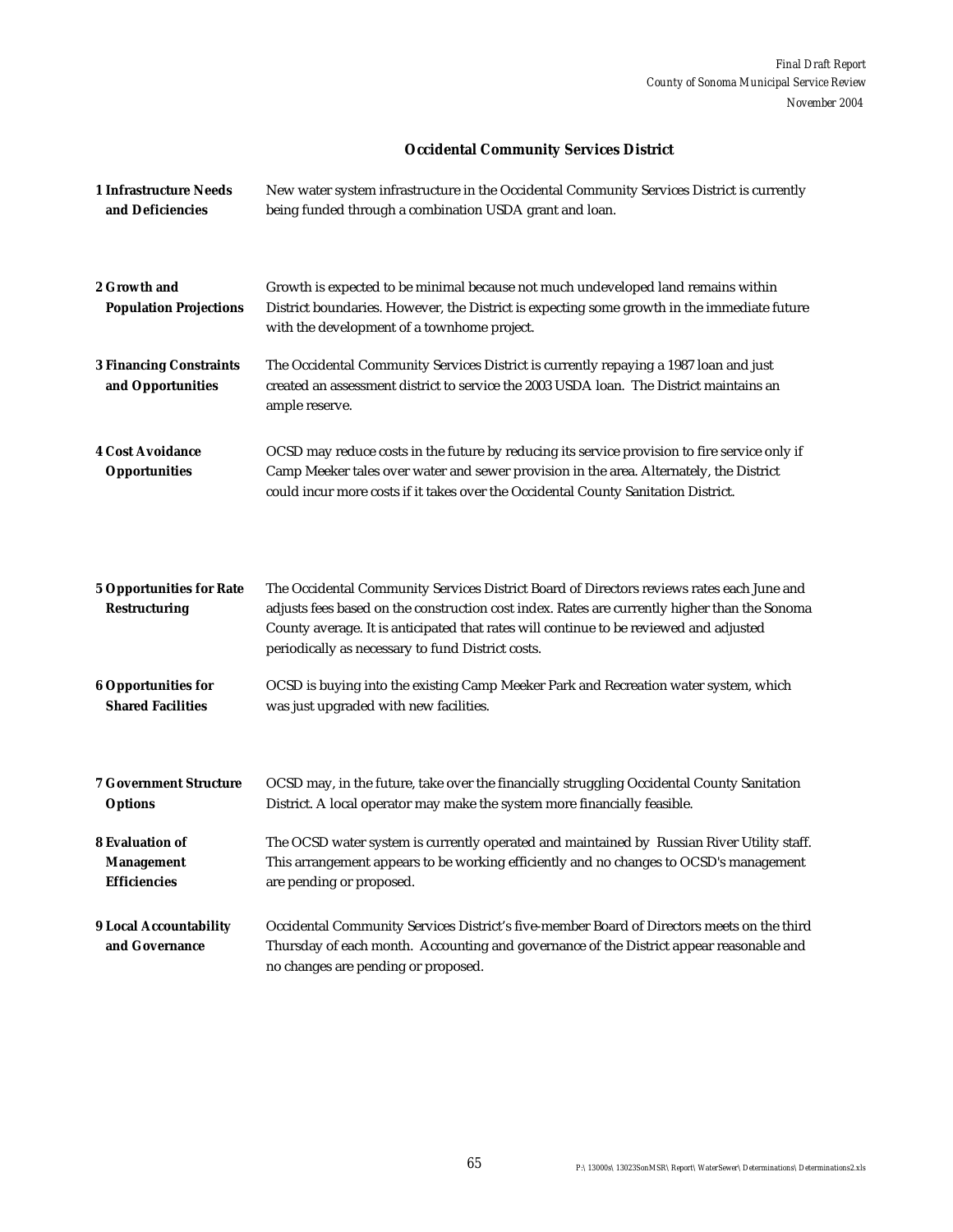#### **Rains Creek Water District**

| <b>1 Infrastructure Needs</b><br>and Deficiencies                  | Existing facilities include old pipes and a new water system. Future infrastructure needs for<br>Rains Creek have not been determined.                                                                                                                              |
|--------------------------------------------------------------------|---------------------------------------------------------------------------------------------------------------------------------------------------------------------------------------------------------------------------------------------------------------------|
| 2 Growth and<br><b>Population Projections</b>                      | Population projections for the Rains Creek Water District were not available for review.                                                                                                                                                                            |
| <b>3 Financing Constraints</b><br>and Opportunities                | Rains Creek is currently servicing two sources of debt.                                                                                                                                                                                                             |
| <b>4 Cost Avoidance</b><br><b>Opportunities</b>                    | One way RCWD avoided costs was to incorporate gravity into its water system design.                                                                                                                                                                                 |
| <b>5 Opportunities for Rate</b><br><b>Restructuring</b>            | It is anticipated that rates will continue to be reviewed and adjusted as necessary to fund<br>Rains Creek costs.                                                                                                                                                   |
| <b>6 Opportunities for</b><br><b>Shared Facilities</b>             | Rains Creek has a well located adjacent to the Cloverdale airport and provides a water<br>connection to the airport.                                                                                                                                                |
| <b>7 Government Structure</b><br><b>Options</b>                    | No changes to the District's government structure are currently pending, although the<br>District has considered the possibility of annexation by Cloverdale.                                                                                                       |
| <b>8 Evaluation of</b><br><b>Management</b><br><b>Efficiencies</b> | RCWD lacks a Master Plan for its water system. Currently, the Russian River Utilities staff<br>operates and maintains the Rains Creek water collection and delivery system.                                                                                         |
| 9 Local Accountability<br>and Governance                           | The District's first five-member Board of Directors was appointed by the County Board of<br>Supervisors, but subsequent board membership has been elected within the District.<br>RCWD's Board meets quarterly, and meetings are advertised and open to the public. |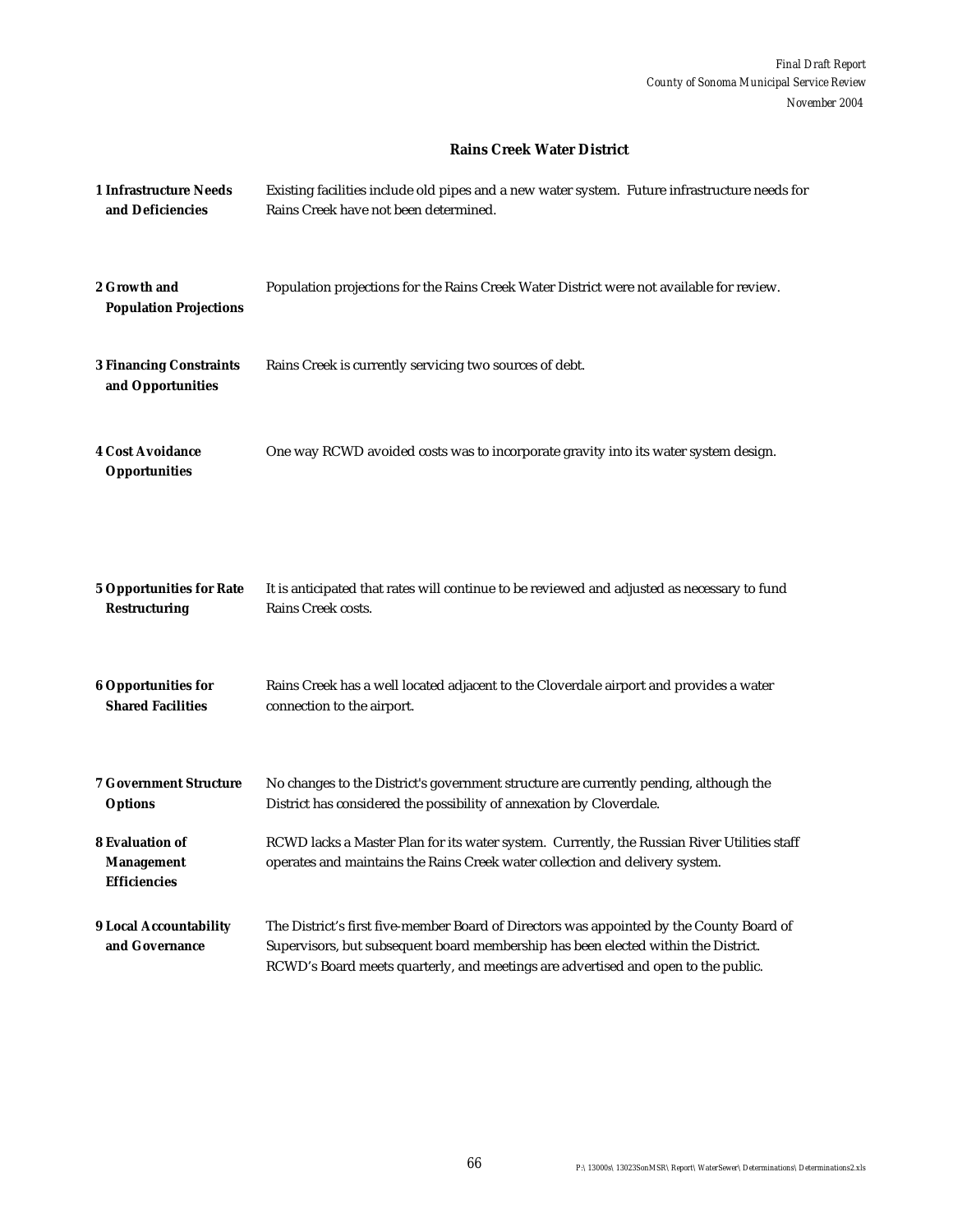#### **Russian River County Water District**

| 1 Infrastructure Needs                                             | Current infrastructure plans in RRCWD's Capital Improvement Plan include new wells, new                                                                                                                                                                                             |
|--------------------------------------------------------------------|-------------------------------------------------------------------------------------------------------------------------------------------------------------------------------------------------------------------------------------------------------------------------------------|
| and Deficiencies                                                   | pipes and water mains, replacement of booster pumps, and increased storage capacity.                                                                                                                                                                                                |
| 2 Growth and                                                       | Although the district has not developed growth or population projections, RRCWD has                                                                                                                                                                                                 |
| <b>Population Projections</b>                                      | budgeted funds for "future system expansion" in anticipation of increased demand.                                                                                                                                                                                                   |
| <b>3 Financing Constraints</b>                                     | RRCWD operations and improvement projects appear to be adequately funded by water                                                                                                                                                                                                   |
| and Opportunities                                                  | sales and annual assessments.                                                                                                                                                                                                                                                       |
| <b>4 Cost Avoidance</b><br><b>Opportunities</b>                    | The expansion of RRCWD services to nearby customers may offer opportunities for the<br>distribution of costs in the future, potentially lowering customer charges. RRCWD's water<br>conservation program may also lower water usage and operation costs.                            |
| <b>5 Opportunities for Rate</b>                                    | RRCWD's connection fee and user charges are annually reviewed and adjusted based on                                                                                                                                                                                                 |
| <b>Restructuring</b>                                               | rising costs.                                                                                                                                                                                                                                                                       |
| <b>6 Opportunities for</b><br><b>Shared Facilities</b>             | Russian River County Water District is in the process of annexing the Rural Canyon Mutual<br>Water Company and the Hollydale Mutual Water Company. Also, RRCWD shares an<br>intertie pipeline with the Forestville County Water District for accessing water during<br>emergencies. |
| <b>7 Government Structure</b>                                      | The Russian River County Water District is in the process of expanding its services to nearby                                                                                                                                                                                       |
| <b>Options</b>                                                     | water companies and applying for annexation of small areas outside its current boundaries.                                                                                                                                                                                          |
| <b>8 Evaluation of</b><br><b>Management</b><br><b>Efficiencies</b> | Currently, the Russian River Utility staff operate and maintain the RRCWD system. No<br>changes to RRCWD's management are pending or proposed.                                                                                                                                      |
| <b>9 Local Accountability</b><br>and Governance                    | RRCWD Board of Directors holds monthly public meetings the fourth Tuesday of every<br>month in Forestville. Additionally, the District mails to all customers an annual "Consumer<br>Confidence Report" which includes water quality information and the annual budget.             |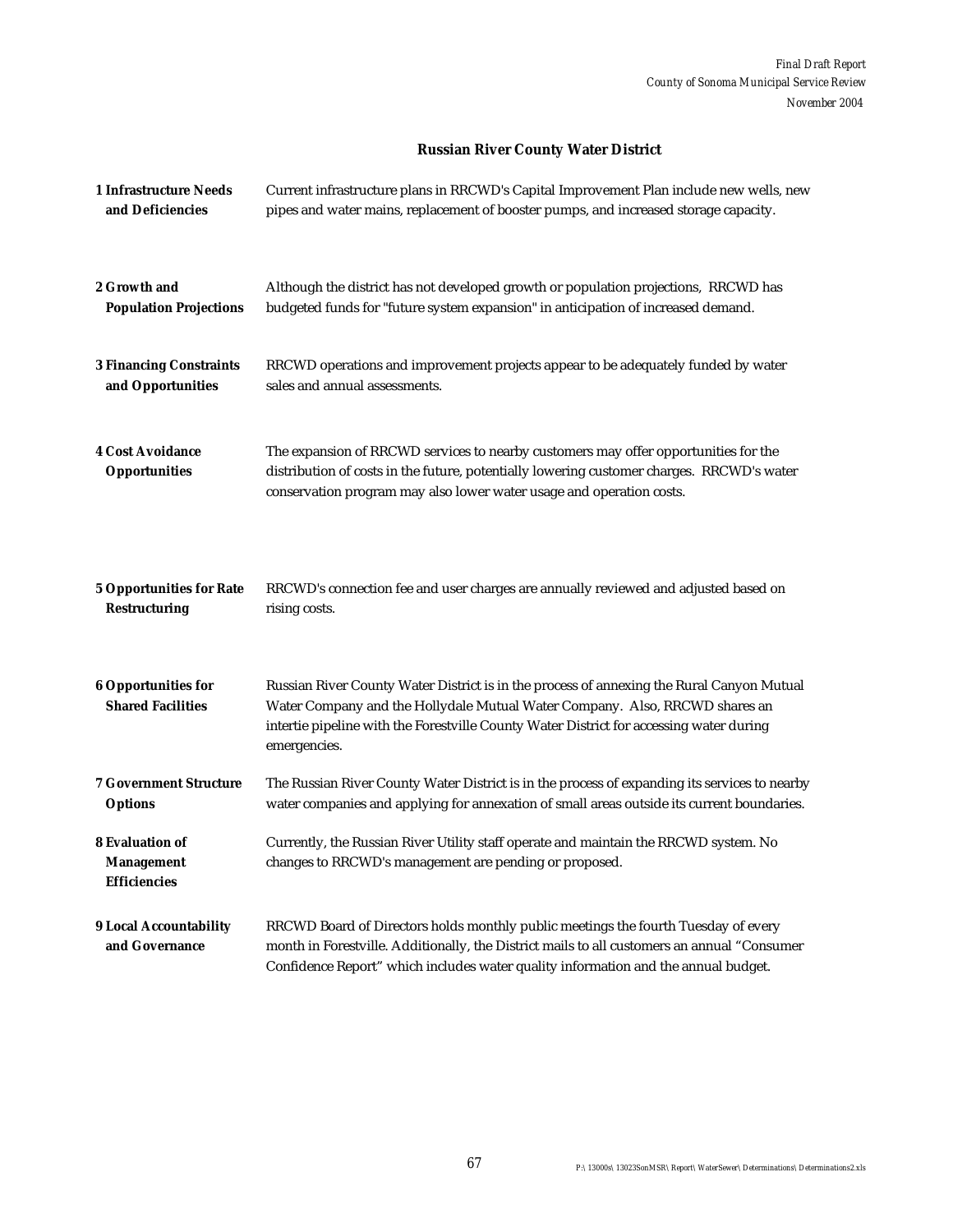#### **Sonoma Mountain County Water District**

| <b>1 Infrastructure Needs</b><br>and Deficiencies                  | Sonoma Mountain County Water District's equipment is aging and vulnerable and may<br>affect the District's ability to serve future growth. The District will develop a prioritized<br>infrastructure replacement program after a comprehensive Brelje and Race report is<br>completed. |
|--------------------------------------------------------------------|----------------------------------------------------------------------------------------------------------------------------------------------------------------------------------------------------------------------------------------------------------------------------------------|
| 2 Growth and                                                       | SMCWD does not expect any growth as the Sonoma Mountain community is completely                                                                                                                                                                                                        |
| <b>Population Projections</b>                                      | built-out and no developable lots remain.                                                                                                                                                                                                                                              |
| <b>3 Financing Constraints</b>                                     | SMCWD's budget shows no outstanding debt or reserve, though the district does retain                                                                                                                                                                                                   |
| and Opportunities                                                  | funds in the state sponsored Local Agency Investment Fund.                                                                                                                                                                                                                             |
| <b>4 Cost Avoidance</b>                                            | The completion of Sonoma Mountain County Water District capital improvement projects                                                                                                                                                                                                   |
| <b>Opportunities</b>                                               | may offer opportunities to reduce future maintenance costs.                                                                                                                                                                                                                            |
| <b>5 Opportunities for Rate</b>                                    | It is anticipated that rates will continue to be reviewed and adjusted as necessary to fund                                                                                                                                                                                            |
| <b>Restructuring</b>                                               | SMCWD's costs.                                                                                                                                                                                                                                                                         |
| <b>6 Opportunities for</b>                                         | Sonoma Mountain does not currently share facilities and probably could not, due to its                                                                                                                                                                                                 |
| <b>Shared Facilities</b>                                           | geographical isolation.                                                                                                                                                                                                                                                                |
| <b>7 Government Structure</b>                                      | No changes to the Sonoma Mountain County Water District's government structure or                                                                                                                                                                                                      |
| <b>Options</b>                                                     | boundary are pending or proposed.                                                                                                                                                                                                                                                      |
| <b>8 Evaluation of</b><br><b>Management</b><br><b>Efficiencies</b> | No changes to SMCWD's management are pending or proposed.                                                                                                                                                                                                                              |
| <b>9 Local Accountability</b>                                      | SMCWD's Board of Directors meets on the second Tuesday of every other month at the                                                                                                                                                                                                     |
| and Governance                                                     | home of one of the Board members.                                                                                                                                                                                                                                                      |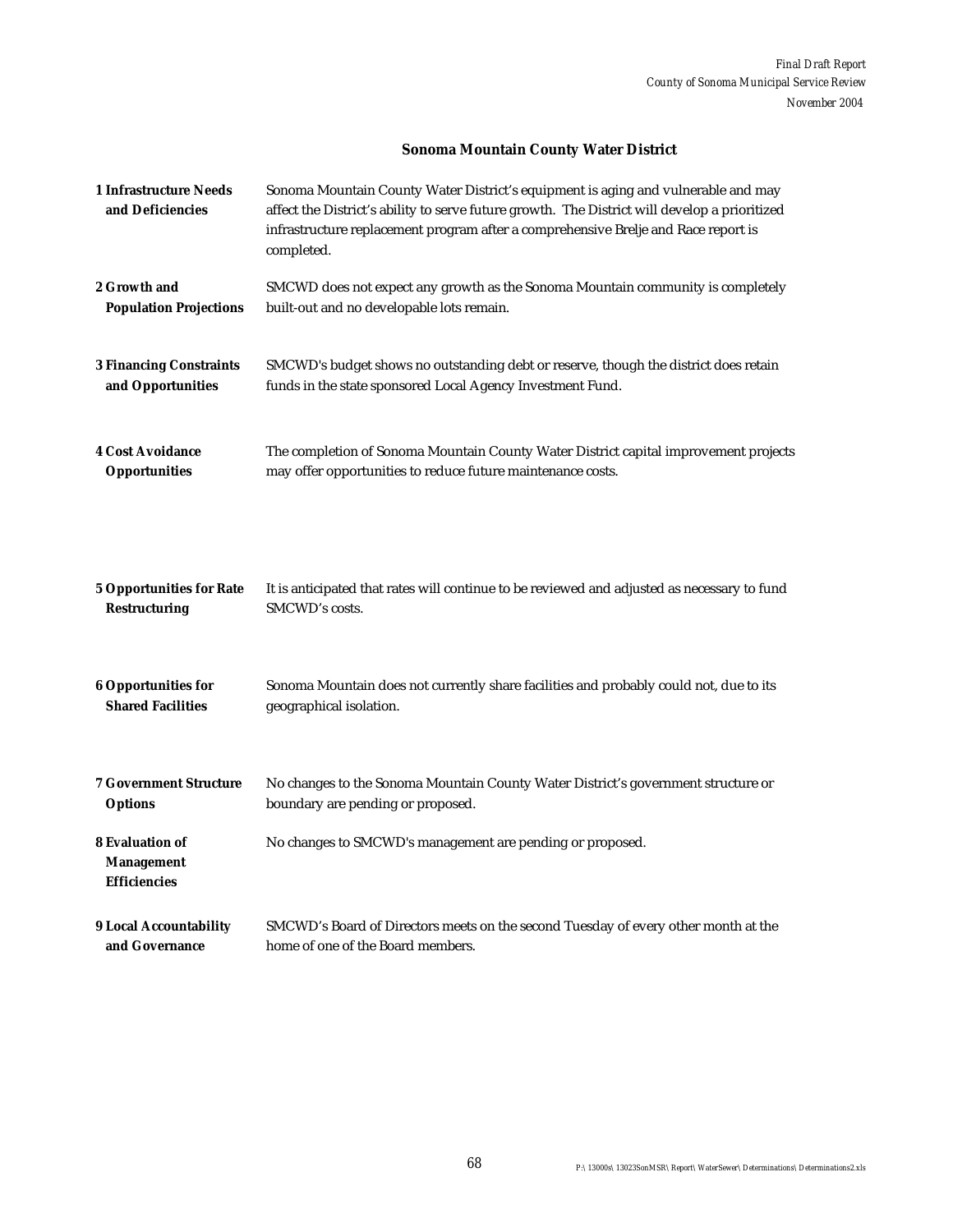# **Sweetwater Springs Water District**

| <b>1 Infrastructure Needs</b><br>and Deficiencies                  | SSWD's infrastructure is aging and requires substantial upgrades. SSWD has secured partial<br>funding for its comprehensive five-year CIP but needs to locate more funds to fully<br>accomplish its significant infrastructure repair and replacement goals.                                                                                                   |
|--------------------------------------------------------------------|----------------------------------------------------------------------------------------------------------------------------------------------------------------------------------------------------------------------------------------------------------------------------------------------------------------------------------------------------------------|
| 2 Growth and<br><b>Population Projections</b>                      | According to District staff, unless aggressive programs to reduce water demand and loss are<br>implemented, the District will need to acquire additional water supplies to accommodate<br>projected growth.                                                                                                                                                    |
| <b>3 Financing Constraints</b><br>and Opportunities                | SSWD is currently paying off three sources of debt and maintains a modest reserve. The<br>District has successfully acquired grant money in the past and may be able to do so again in<br>the future to fund capital facilities needs.                                                                                                                         |
| <b>4 Cost Avoidance</b><br><b>Opportunities</b>                    | The District may be able to postpone future costs associated with the acquisition of<br>additional water supplies if water conservation and water-loss reduction programs are<br>implemented.                                                                                                                                                                  |
| <b>5 Opportunities for Rate</b><br><b>Restructuring</b>            | Water conservation efforts may help keep SSWD rates at about the Sonoma County average.                                                                                                                                                                                                                                                                        |
| <b>6 Opportunities for</b><br><b>Shared Facilities</b>             | No opportunities for shared facilities have been identified.                                                                                                                                                                                                                                                                                                   |
| <b>7 Government Structure</b><br><b>Options</b>                    | The SSWD boundary is not expected to grow in the next five years. Most commercial and<br>residential development in the area will be infill on existing vacant lots. No changes to the<br>government structure are pending or proposed.                                                                                                                        |
| <b>8 Evaluation of</b><br><b>Management</b><br><b>Efficiencies</b> | SSWD is undertaking a substantial (over \$17 million) capital improvement program to<br>address system deficiencies. It is likely that these improvements will help reduce water loss<br>from the system, and potentially reduce future claims against the District, and related<br>insurance costs.                                                           |
| <b>9 Local Accountability</b><br>and Governance                    | SSWD is governed by a five-member Board of Directors elected at-large throughout the<br>District. Meetings are open to public comment and staff reports and other documents are<br>available for public review at District headquarters in Guerneville. The District's annual<br>budget report is available to the public online at www.sweetwatersprings.com. |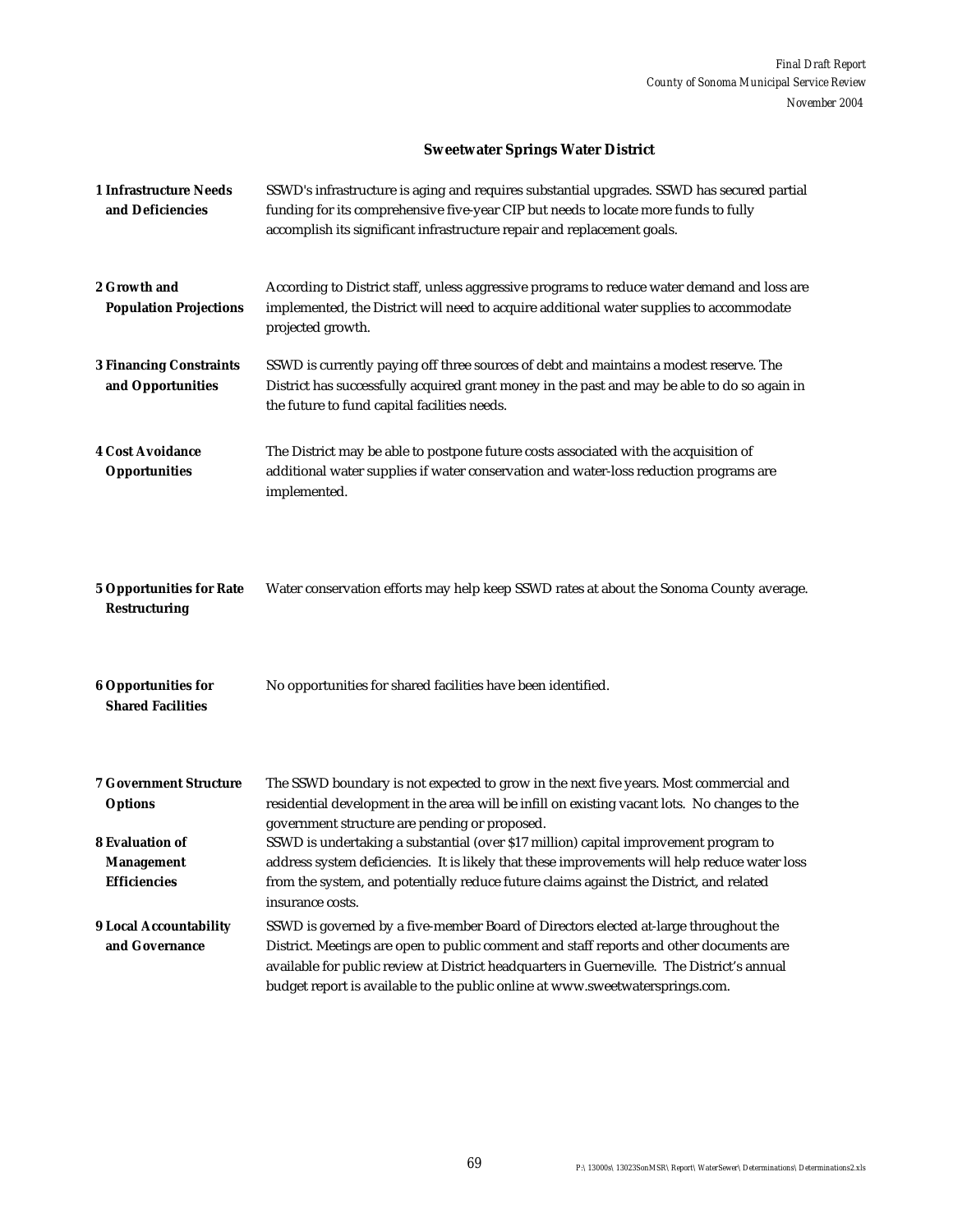#### **Timber Cove County Water District**

| 1 Infrastructure Needs<br>and Deficiencies          | At subdivision buildout beyond the next five years, Timber Cove's raw water storage<br>infrastructure and water treatment and storage facilities may need to be upgraded or<br>replaced.                                                                      |
|-----------------------------------------------------|---------------------------------------------------------------------------------------------------------------------------------------------------------------------------------------------------------------------------------------------------------------|
| 2 Growth and                                        | The Timber Cove County Water District is a small water provider for a planned residential                                                                                                                                                                     |
| <b>Population Projections</b>                       | community with little potential for growth within its boundaries.                                                                                                                                                                                             |
| <b>3 Financing Constraints</b><br>and Opportunities | TCCWD raised both the base rate and the tiered quantity rate in the past two years. The<br>District maintains an adequate reserve of more than half of annual operating expenditures,<br>and the District provides for depreciation in its budgetary process. |
| <b>4 Cost Avoidance</b>                             | Half of TCCWD's lots are unmetered. Metering all connections might allow the District to                                                                                                                                                                      |
| <b>Opportunities</b>                                | more effectively track water use and water loss.                                                                                                                                                                                                              |

| <b>5 Opportunities for Rate</b><br><b>Restructuring</b>            | Timber Cove County Water District's base rates were raised from \$30 to \$35 in July 2003.<br>Quantity charges were changed in January 2004 to a tiered rate based on gallons used. This<br>type of rate encourages water conservation. Rates will continue to be reviewed and adjusted<br>to fund District costs. |
|--------------------------------------------------------------------|--------------------------------------------------------------------------------------------------------------------------------------------------------------------------------------------------------------------------------------------------------------------------------------------------------------------|
| <b>6 Opportunities for</b><br><b>Shared Facilities</b>             | No opportunities for shared facilities have been identified at this time due to the<br>geographical isolation of Timber Cove.                                                                                                                                                                                      |
| <b>7 Government Structure</b><br><b>Options</b>                    | No changes to TCCWD's government structure are pending or proposed.                                                                                                                                                                                                                                                |
| <b>8 Evaluation of</b><br><b>Management</b><br><b>Efficiencies</b> | TCCWD lacks a Master Plan, and could benefit from establishing a long-term plan.                                                                                                                                                                                                                                   |
| <b>9 Local Accountability</b><br>and Governance                    | TCCWD's Board of Directors meets on the third Saturday of each month at the Fort Ross<br>Elementary School.                                                                                                                                                                                                        |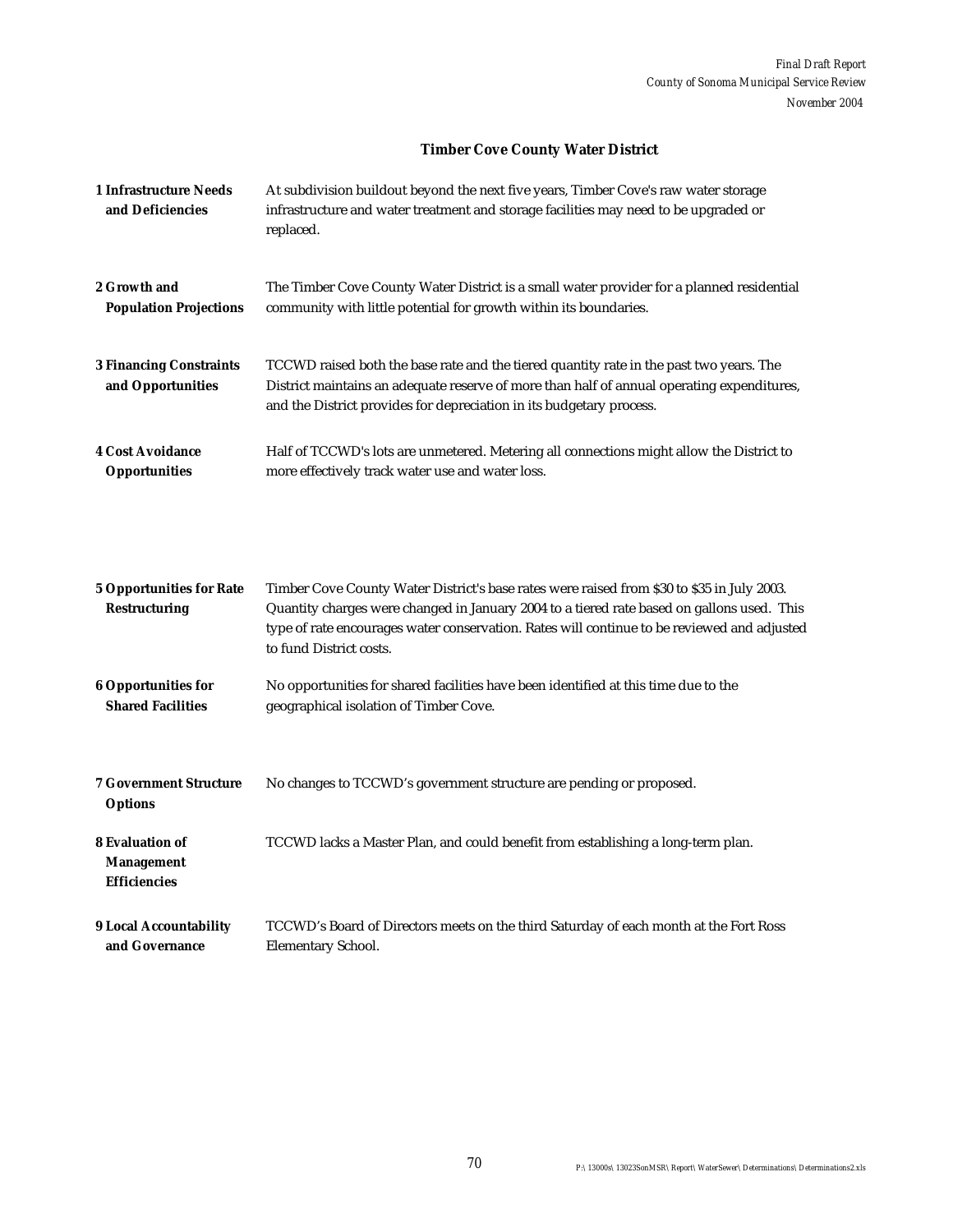# **Valley of the Moon Water District**

| <b>1 Infrastructure Needs</b><br>and Deficiencies       | Many of VOMWD's water mains, storage tanks, and booster pumps have already been<br>repaired or replaced, and the District is in the process of adding another storage tank and<br>securing additional well capacity. VOMWD is also negotiating with SCWA for additional<br>water supplies, which may require a new aqueduct to be jointly funded by VOMWD and the<br>City of Sonoma. |
|---------------------------------------------------------|--------------------------------------------------------------------------------------------------------------------------------------------------------------------------------------------------------------------------------------------------------------------------------------------------------------------------------------------------------------------------------------|
| 2 Growth and<br><b>Population Projections</b>           | VOMWD has reached its SCWA entitlement and needs additional water supplies to serve<br>projected growth. This additional supply may come from a combination of new VOMWD<br>wells, water conservation, reclaimed water, and an increased SCWA entitlement.                                                                                                                           |
| <b>3 Financing Constraints</b><br>and Opportunities     | VOMWD maintains a strong reserve and a contingency fund for emergencies, while funding<br>operations through user fees.                                                                                                                                                                                                                                                              |
| <b>4 Cost Avoidance</b><br><b>Opportunities</b>         | An aggressive water conservation program and the development of new District wells may<br>postpone or obviate the need for the construction of a costly new Aqueduct.                                                                                                                                                                                                                |
| <b>5 Opportunities for Rate</b><br><b>Restructuring</b> | The District's governing body is empowered to adjust user fees and/or secure debt financing<br>to cover District needs annually. It is anticipated that rates will continue to be reviewed and<br>adjusted as necessary to fund VOMWD's costs.                                                                                                                                       |
| <b>6 Opportunities for</b><br><b>Shared Facilities</b>  | VOMWD shares the use of the current Sonoma Aqueduct with the City of Sonoma, and<br>would jointly fund and use a second Aqueduct, if needed.                                                                                                                                                                                                                                         |
| <b>7 Government Structure</b><br><b>Options</b>         | No changes to VOMWD's governing structure are pending or proposed.                                                                                                                                                                                                                                                                                                                   |
| <b>8 Evaluation of</b>                                  | VOMWD has completed its SCADA system to allow for remote monitoring of all                                                                                                                                                                                                                                                                                                           |
| <b>Management</b><br><b>Efficiencies</b>                | infrastructure. This will allow the District to gather more data faster, increasing both<br>efficiency and accuracy. VOMWD's CIP is updated each year to effectively address needs as<br>they arise.                                                                                                                                                                                 |
| <b>9 Local Accountability</b>                           | VOMWD conducts Brown Act Open Meeting workshops after every election, and the                                                                                                                                                                                                                                                                                                        |
| and Governance                                          | District adheres to accounting practices and standards as required by the State of California,<br>and consistent with the Government Accounting Standards Board.                                                                                                                                                                                                                     |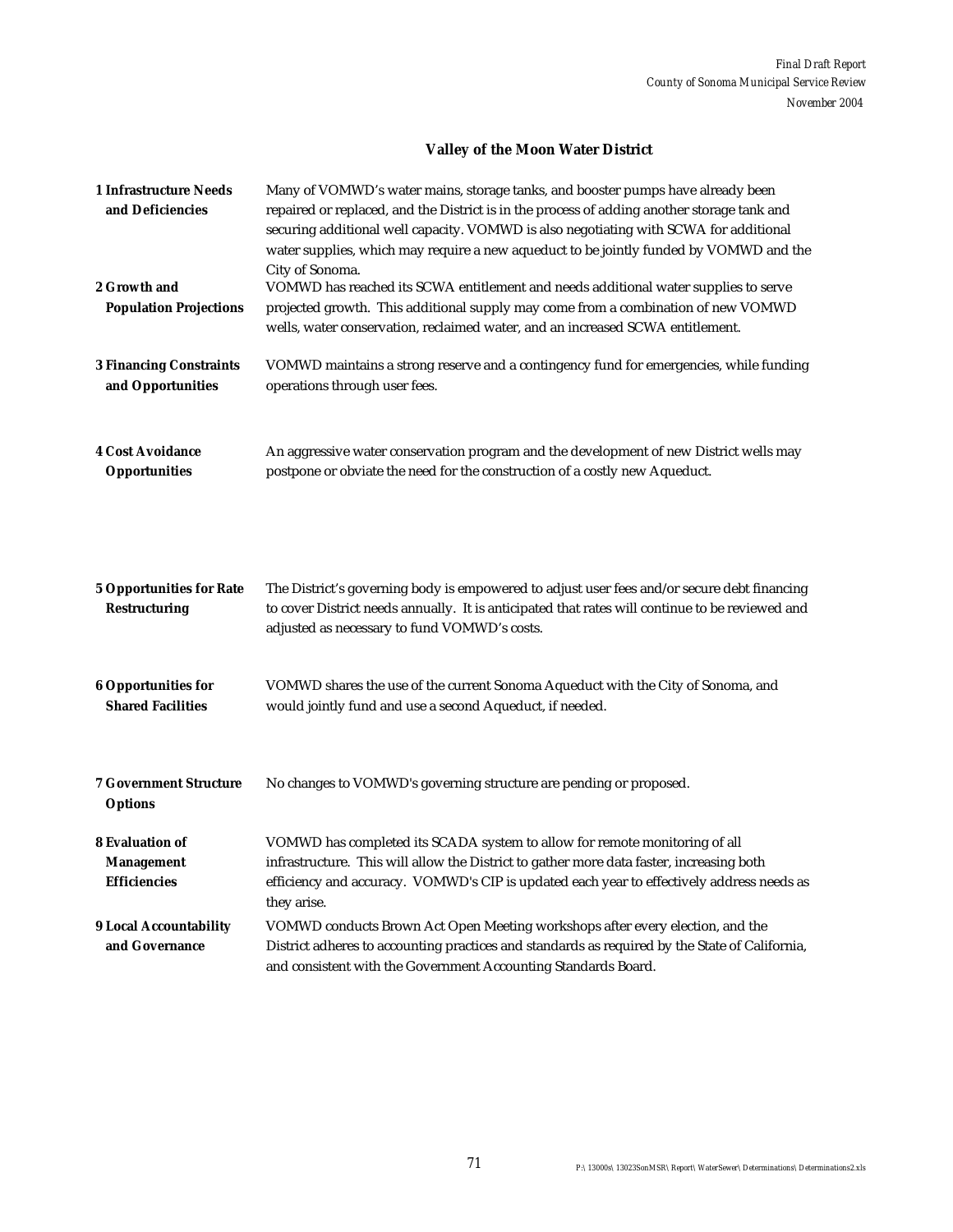# **Airport-Larkfield-Wikiup Sanitation Zone**

| <b>1 Infrastructure Needs</b><br>and Deficiencies                  | The A-L-W Sanitation Zone needs additional treatment, storage and disposal capacity to<br>accommodate future growth. The already-funded Reclamation Facilities Project appears to<br>adequately address these infrastructure needs.                                                                                                          |
|--------------------------------------------------------------------|----------------------------------------------------------------------------------------------------------------------------------------------------------------------------------------------------------------------------------------------------------------------------------------------------------------------------------------------|
| 2 Growth and<br><b>Population Projections</b>                      | Demand at buildout of the A-L-W Sanitation Zone depends on what type of growth is<br>allowed west of Highway 101, and may change if a planned Hospital is annexed into the<br>service boundary. The demand on sanitation services partly will depend on whether the<br>area west of the Highway is slated for residential or industrial use. |
| <b>3 Financing Constraints</b><br>and Opportunities                | The A-L-W Sanitation Zone has funded current improvements through the use of revenue<br>bonds and through rate increases, and maintains reasonable reserves.                                                                                                                                                                                 |
| <b>4 Cost Avoidance</b><br><b>Opportunities</b>                    | The A-L-W Zone is already connection to SCWA's data-gathering SCADA system and works<br>with local irrigators for the beneficial re-use of recycled wastewater. Expansion of either of<br>these programs may lead to further cost savings.                                                                                                   |
| <b>5 Opportunities for Rate</b><br><b>Restructuring</b>            | Rates should continue to be reviewed and adjusted annually as necessary to fund District<br>costs and provide for capital improvements as needed.                                                                                                                                                                                            |
| <b>6 Opportunities for</b><br><b>Shared Facilities</b>             | No opportunities for shared facilities have been identified at this time.                                                                                                                                                                                                                                                                    |
| <b>7 Government Structure</b><br><b>Options</b>                    | In the current General Plan Update, the A-L-Z Sanitation Zone's Urban Service Boundary<br>will probably be expanded so that it is coterminous with the Zone's actual service boundary,<br>minus three split parcels.                                                                                                                         |
| <b>8 Evaluation of</b><br><b>Management</b><br><b>Efficiencies</b> | The A-L-Z Zone appears to be managed efficiently by SCWA personnel, with the help of the<br>data-gathering and remote monitoring SCADA system. No changes to management are<br>pending or proposed.                                                                                                                                          |
| <b>9 Local Accountability</b><br>and Governance                    | Water Agency operators of the A-L-Z Sanitation Zone's follow standard County accounting<br>procedures, and the County Board of Directors holds public meetings most Tuesday<br>mornings.                                                                                                                                                     |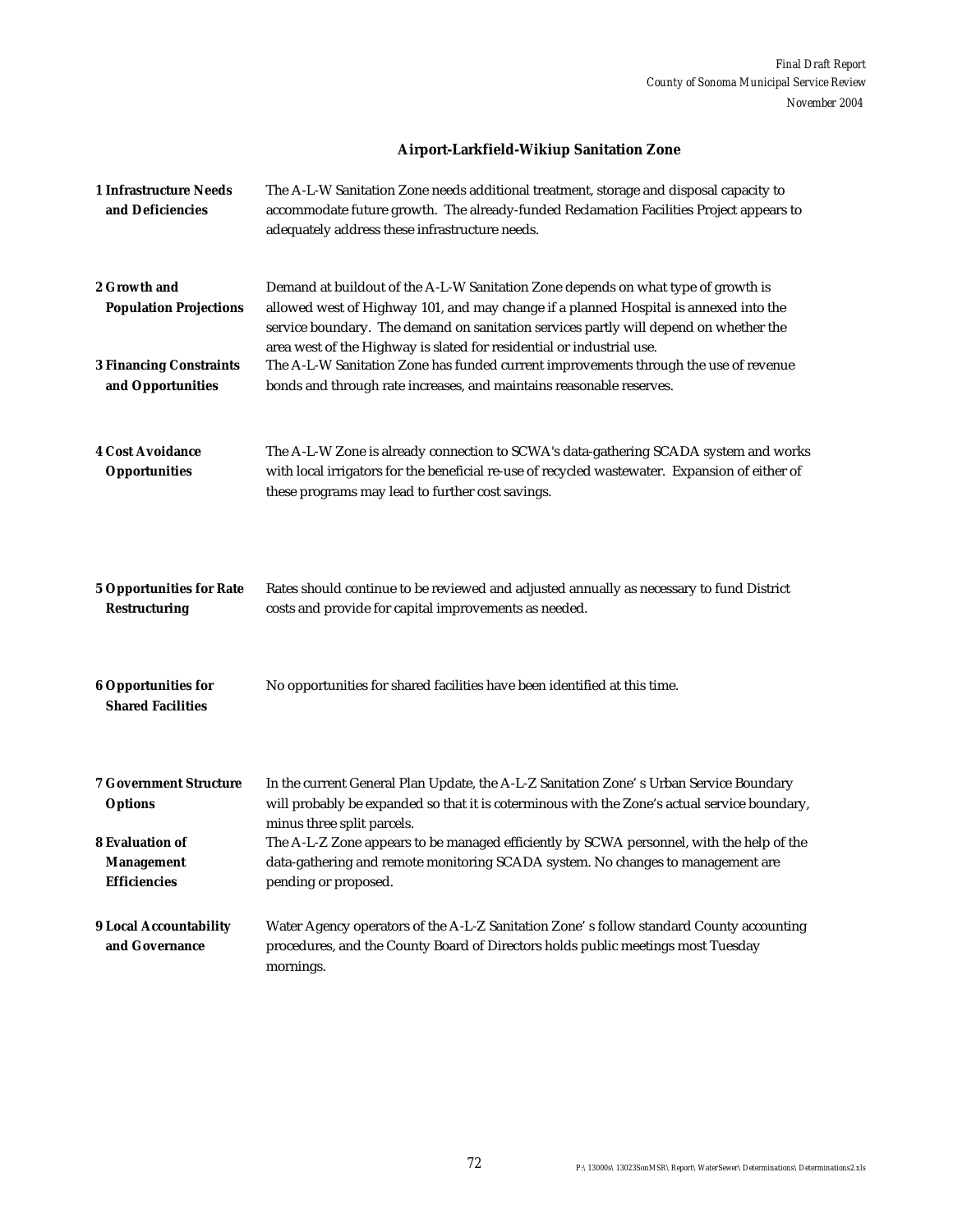#### **Forestville Water District "Sewer Service Zone"**

| <b>1 Infrastructure Needs</b><br>and Deficiencies                  | The recently completed upgrade to the Forestville wastewater treatment plant appears<br>adequate to meet the requirement that wastewater discharged into the Russian River be<br>treated to tertiary levels. A new pipeline has been constructed to allow the transfer of water<br>between Graton and Forestville for both further treatment and irrigation purposes. |
|--------------------------------------------------------------------|-----------------------------------------------------------------------------------------------------------------------------------------------------------------------------------------------------------------------------------------------------------------------------------------------------------------------------------------------------------------------|
| 2 Growth and<br><b>Population Projections</b>                      | Forestville's sewer system will require a slight capacity increase to accommodate full<br>General Plan buildout, but the new capacity of the upgraded treatment plant appears<br>adequate for the near future.                                                                                                                                                        |
| <b>3 Financing Constraints</b><br>and Opportunities                | The Forestville sewer system has received funding for required improvements through<br>various grants and loans, but lacks a reasonable reserve. Charges collected by Mirabel<br>Heights are transferred to the Forestville operating budget.                                                                                                                         |
| <b>4 Cost Avoidance</b><br>Opportunities                           | Forestville Water District's exercise of its latent powers to provide sanitation services to<br>parcels in what was the Forestville County Sanitation District may offer opportunities to<br>streamline efficiencies and reduce costs.                                                                                                                                |
| <b>5 Opportunities for Rate</b><br><b>Restructuring</b>            | Forestville has limited opportunity to raise rates because its sanitary service charges are<br>already among the highest in Sonoma County.                                                                                                                                                                                                                            |
| <b>6 Opportunities for</b><br><b>Shared Facilities</b>             | The Forestville treatment plant's capacity is shared with the Mirabel Heights collection<br>system and a pipeline connects it to the Graton Community Services District for treatment<br>and irrigation purposes.                                                                                                                                                     |
| <b>7 Government Structure</b><br><b>Options</b>                    | The Forestville sewer service boundary did not change with the transfer of sewer operations<br>to the Forestville Water District. Operation and maintenance duties have been taken over by<br>the staff and Board of Directors of the Forestville Water District.                                                                                                     |
| <b>8 Evaluation of</b><br><b>Management</b><br><b>Efficiencies</b> | The consolidation of the Forestville Water and Sewer systems may offer opportunities to<br>streamline efficiencies and reduce costs.                                                                                                                                                                                                                                  |
| <b>9 Local Accountability</b><br>and Governance                    | The transfer of sanitation service from SCWA to the Forestyille Water District offers<br>opportunities for more localized accountability and a more responsive governing board.                                                                                                                                                                                       |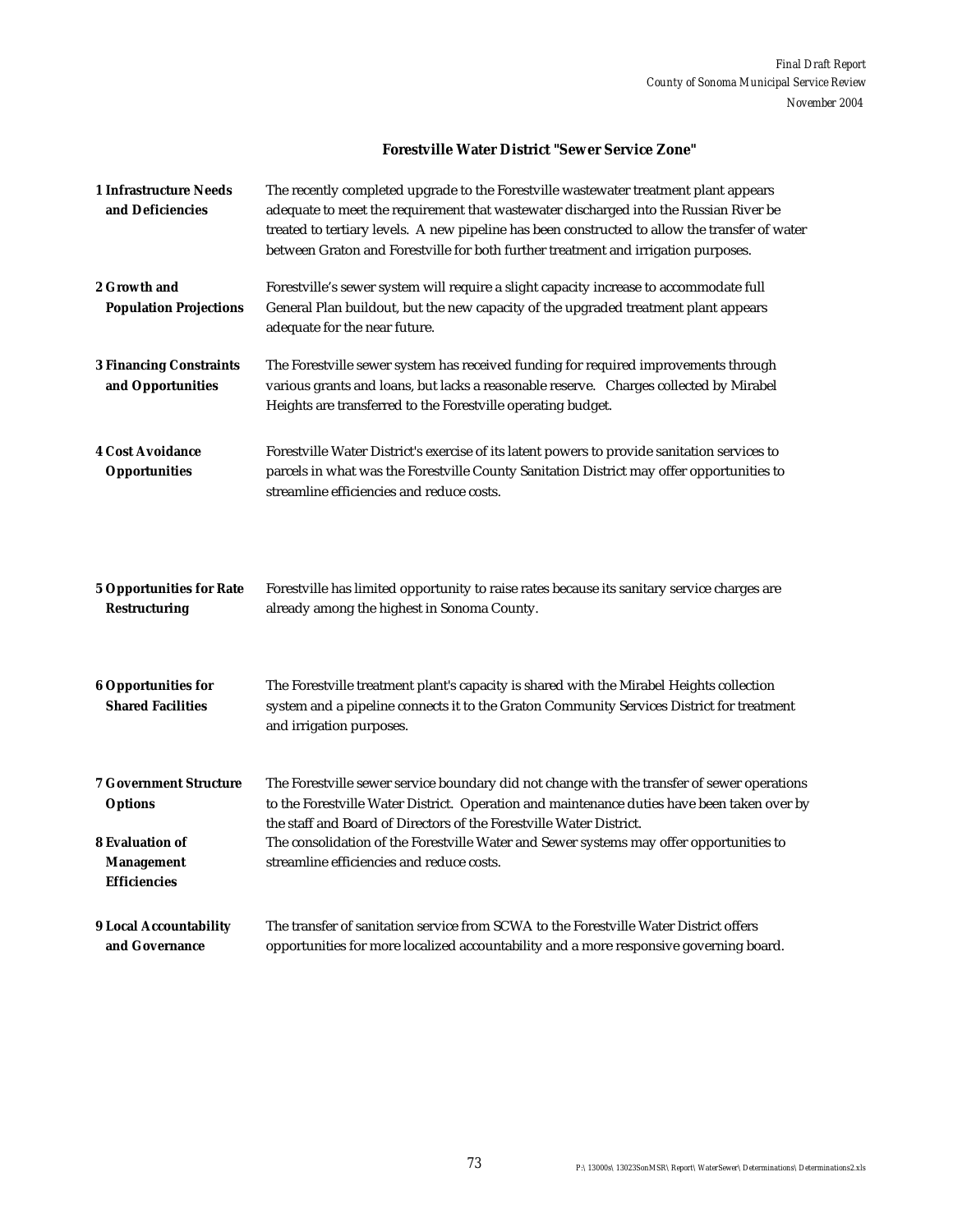# **Geyserville Sanitation Zone**

| <b>1 Infrastructure Needs</b><br>and Deficiencies                  | The Geyserville Sanitation Zone's infrastructure is adequate to treat and dispose of inflows<br>for the next five years. However, capacity is not adequate for 2020 projections and<br>significant infrastructure upgrades will be required to meet demands beyond five years. |
|--------------------------------------------------------------------|--------------------------------------------------------------------------------------------------------------------------------------------------------------------------------------------------------------------------------------------------------------------------------|
| 2 Growth and<br><b>Population Projections</b>                      | A significant increase in treatment capacity will be required to accommodate buildout in the<br>Geyserville Sanitation Zone. GSZ lacks a Master Plan or equivalent document to address<br>future plans for service.                                                            |
| <b>3 Financing Constraints</b><br>and Opportunities                | With slow growth in the area, Geyserville has been able to put aside revenue and has<br>accumulated a more than adequate reserve, with set-asides for anticipated repairs and<br>replacements.                                                                                 |
| <b>4 Cost Avoidance</b><br><b>Opportunities</b>                    | No cost avoidance opportunities have been identified at this time.                                                                                                                                                                                                             |
| <b>5 Opportunities for Rate</b><br><b>Restructuring</b>            | Rates should continue to be reviewed and adjusted annually as necessary to fund District<br>costs and provide for capital improvements as needed. The District is operating at the<br>Agency's top level of service rating.                                                    |
| <b>6 Opportunities for</b><br><b>Shared Facilities</b>             | No opportunities for shared facilities have been identified at this time.                                                                                                                                                                                                      |
| <b>7 Government Structure</b><br><b>Options</b>                    | No boundary changes are pending or proposed at this time.                                                                                                                                                                                                                      |
| <b>8 Evaluation of</b><br><b>Management</b><br><b>Efficiencies</b> | Geyserville's small treatment plant is already fully-connected to the Water Agency's SCADA<br>system and no other efficiency improvements are planned at this time.                                                                                                            |
| <b>9 Local Accountability</b><br>and Governance                    | Currently, the Water Agency operators of GSZ follow standard County accounting<br>procedures, and the County Board of Directors holds public meetings most Tuesday<br>mornings.                                                                                                |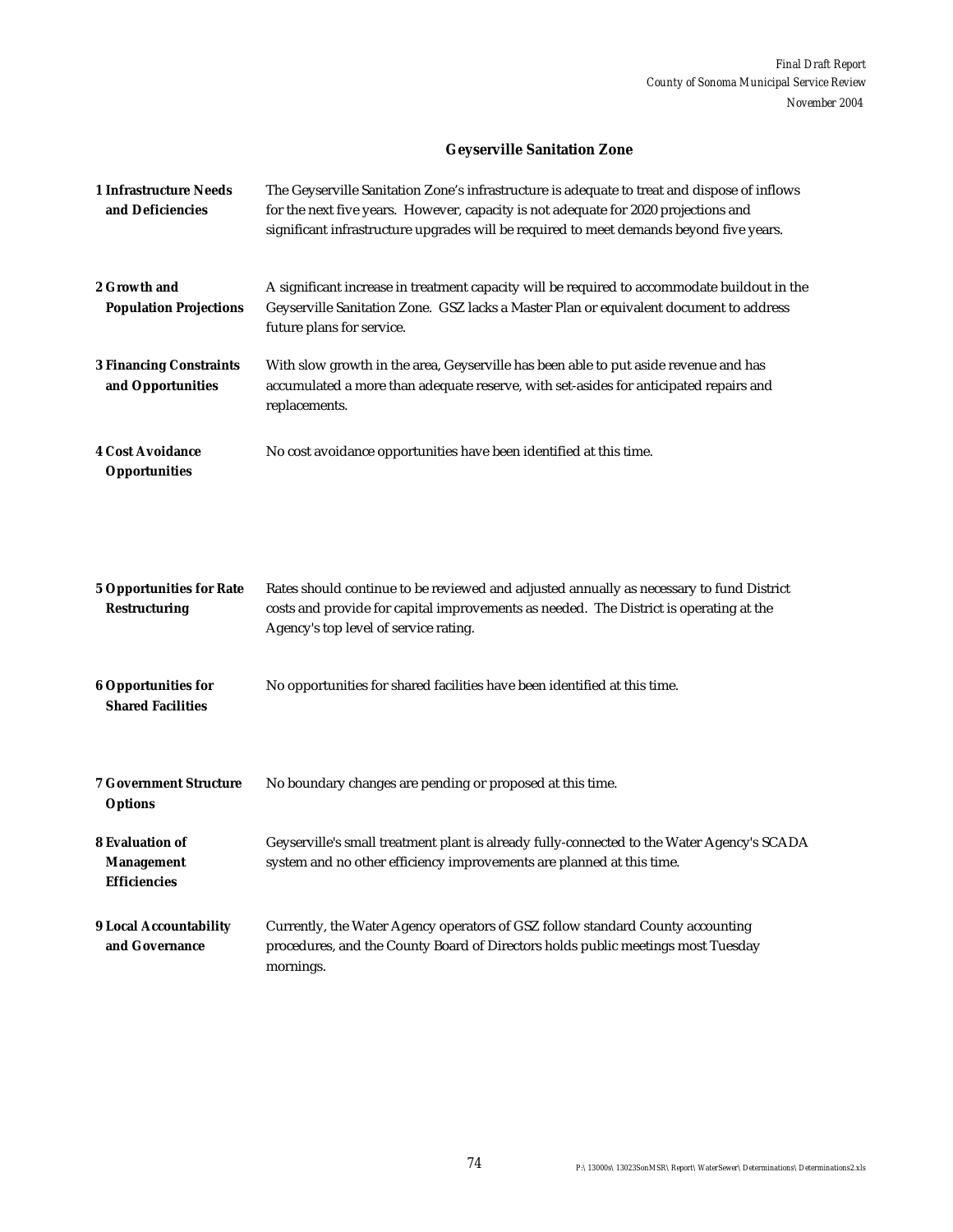# **Graton Community Services District**

| <b>1 Infrastructure Needs</b><br>and Deficiencies       | The construction of a permanent pipeline between the Graton and Forestville treatment<br>plants will allow Forestville to further treat Graton's secondary treated effluent to tertiary<br>levels. In the long-term, Graton may need to upgrade its own treatment facility to tertiary<br>levels. |
|---------------------------------------------------------|---------------------------------------------------------------------------------------------------------------------------------------------------------------------------------------------------------------------------------------------------------------------------------------------------|
| 2 Growth and<br><b>Population Projections</b>           | The Graton CSD's infrastructure, along with the agreement for tertiary treatment by the<br>Forestville plant, is adequate to accommodate projected 2020 growth, but will need<br>increased storage and/or disposal capacity to handle wet weather flows and full buildout of<br>the land use map. |
| <b>3 Financing Constraints</b>                          | The Graton CSD is currently making payments on its General Obligation bond (for                                                                                                                                                                                                                   |
| and Opportunities                                       | acquisition of the District) and maintains a reasonable reserve.                                                                                                                                                                                                                                  |
| <b>4 Cost Avoidance</b>                                 | Construction of various infrastructure improvements in Graton will reduce the likelihood of                                                                                                                                                                                                       |
| <b>Opportunities</b>                                    | future litigation related to sewage spills and illegal discharge of effluent.                                                                                                                                                                                                                     |
| <b>5 Opportunities for Rate</b><br><b>Restructuring</b> | The magnitude of possible rate increases in Graton depends on whether the Graton<br>treatment plant itself will eventually be upgraded, and also on the availability of State and<br>Federal funds.                                                                                               |
| <b>6 Opportunities for</b><br><b>Shared Facilities</b>  | Graton CSD shares a pipeline with the Forestville treatment plant for the transfer of Graton's<br>secondary treated effluent for further treatment to tertiary standards and for the transfer of<br>recycled water for irrigation purposes.                                                       |
| <b>7 Government Structure</b>                           | The Graton Community Services District was just formed and has taken over responsibility                                                                                                                                                                                                          |
| <b>Options</b>                                          | and operations of the former Graton Sanitation Zone of the Sonoma County Water Agency.                                                                                                                                                                                                            |
| <b>8 Evaluation of</b>                                  | The recent re-organization of the SCWA Graton Sanitation Zone has transferred                                                                                                                                                                                                                     |
| <b>Management</b>                                       | management responsibility to a new local entity, the Graton Community Services District,                                                                                                                                                                                                          |
| <b>Efficiencies</b>                                     | which may improve management response to local conditions.                                                                                                                                                                                                                                        |
| <b>9 Local Accountability</b>                           | The Graton Community Service District will provide opportunities for more localized                                                                                                                                                                                                               |
| and Governance                                          | accountability and governance.                                                                                                                                                                                                                                                                    |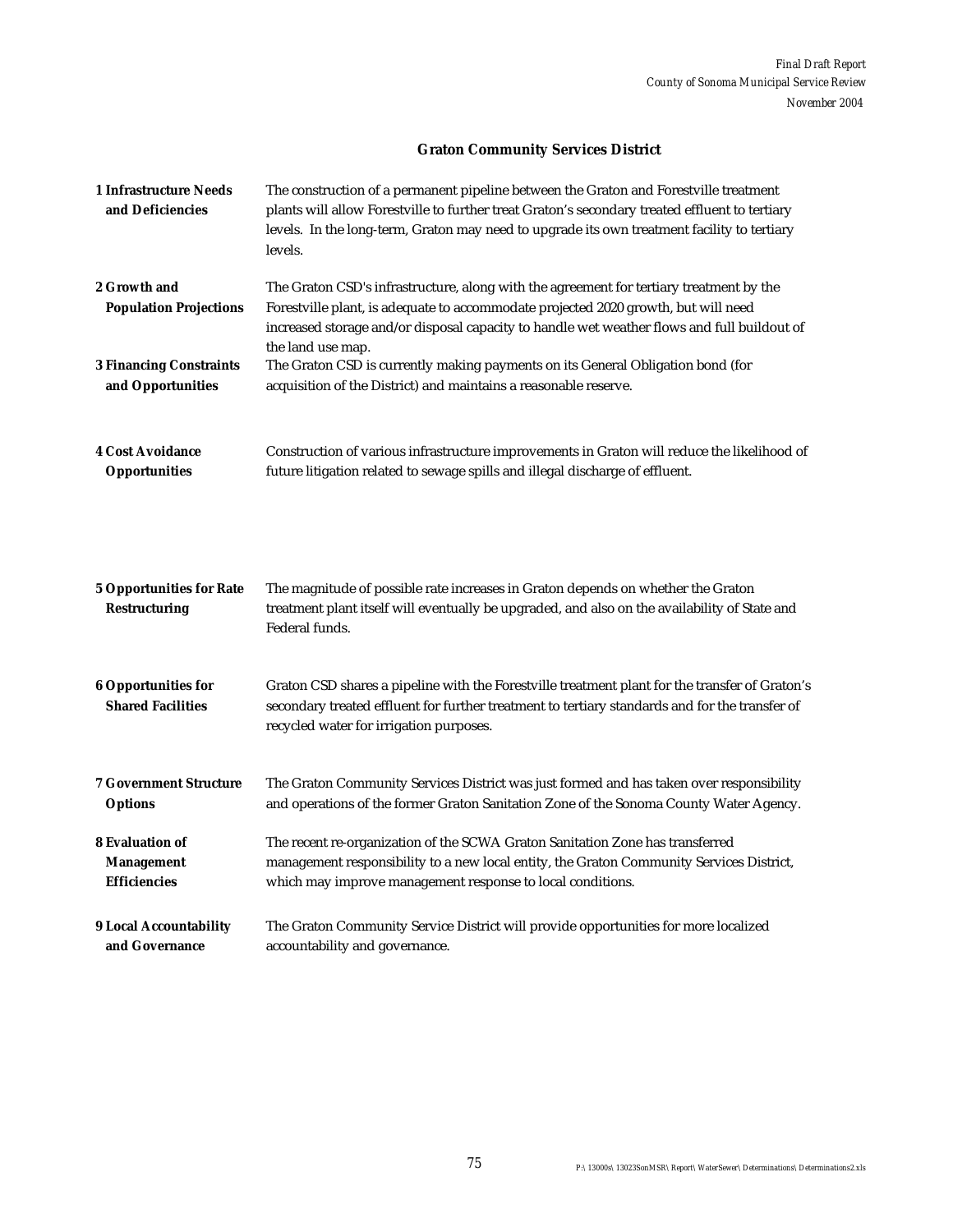# **Occidental County Sanitation District**

| <b>1 Infrastructure Needs</b><br>and Deficiencies                  | The Occidental County Sanitation District is in a "critical state of disrepair." The collection<br>system and the treatment facility need replacement and upgrades. Plans are in place for new<br>joint sanitation infrastructure with Camp Meeker.                                                                                                                                                |
|--------------------------------------------------------------------|----------------------------------------------------------------------------------------------------------------------------------------------------------------------------------------------------------------------------------------------------------------------------------------------------------------------------------------------------------------------------------------------------|
| 2 Growth and<br><b>Population Projections</b>                      | Growth in Occidental is currently limited to one connection per year, in part due to ongoing<br>NPDES violations and significantly constrained water availability. Also, potential for<br>commercial growth is low because most commercial lots are already developed.                                                                                                                             |
| <b>3 Financing Constraints</b><br>and Opportunities                | For years, the Occidental Sanitation system has been kept afloat through loans from SCWA's<br>General Fund. Operating revenues are not sufficient to cover both the costs of continued<br>operation and the required infrastructure improvements. The District has successfully won<br>federal grant money for its upcoming infrastructure improvements.                                           |
| <b>4 Cost Avoidance</b><br><b>Opportunities</b>                    | The construction of capital improvement projects at Occidental CSD offers opportunities for<br>reductions of future costs, allowing for an improved financial base and stronger<br>management structure. The installation of a data-gathering and remote monitoring system<br>might detect spills and leaks earlier, allowing a faster and less-costly response.                                   |
| <b>5 Opportunities for Rate</b><br><b>Restructuring</b>            | Occidental has limited opportunity to raise rates because its sanitary service charges are<br>among the highest in Sonoma County, probably due to a minimal number of ratepayers<br>(little revenue) and the district's aging infrastructure (high maintenance and replacement<br>costs). The future possibility of combining efforts with Camp Meeker may offer<br>opportunities to reduce rates. |
| <b>6 Opportunities for</b><br><b>Shared Facilities</b>             | OCSD is currently working with Camp Meeker Recreation and Park District on a joint<br>wastewater project, including the construction of Camp Meeker's first sewer collection<br>system, construction of a new OCSD wastewater treatment plant, replacement of OCSD's<br>collection system, and construction of a new effluent storage reservoir and irrigation system.                             |
| <b>7 Government Structure</b><br><b>Options</b>                    | Occidental County Sanitation District and Camp Meeker RPD will need to develop a<br>governance model for the operation of the joint sanitation system after it is constructed.                                                                                                                                                                                                                     |
| <b>8 Evaluation of</b><br><b>Management</b><br><b>Efficiencies</b> | Construction of a joint sanitation system between Occidental and Camp Meeker RPD offers<br>opportunities for efficiency improvements. New facilities will improve operations and<br>reduce system failure.                                                                                                                                                                                         |
| <b>9 Local Accountability</b><br>and Governance                    | Governance in Occidental may change upon completion of the joint Camp Meeker project.<br>Future governance and operating models are currently being explored by OCSD, Camp<br>Meeker, and the Occidental Community Services District, which proposes to take over the<br>financially struggling sanitation district.                                                                               |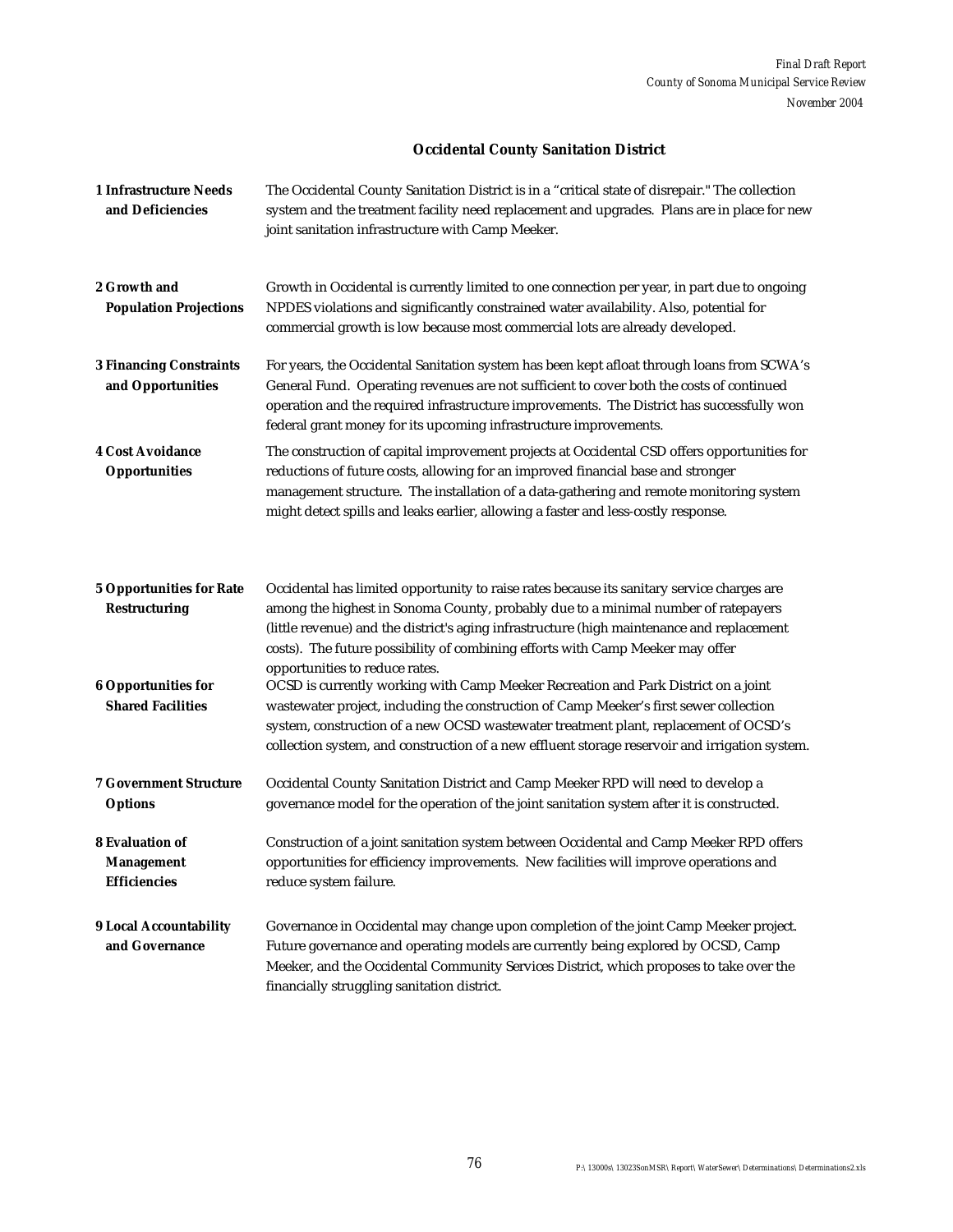# **Penngrove Sanitation Zone**

| <b>1 Infrastructure Needs</b><br>and Deficiencies                  | Penngrove needs a new trunk sewer line to convey wastewater to the Petaluma wastewater<br>treatment plant. Funding for this project has already been budgeted. Penngrove will also be<br>involved in the upgrade of the Petaluma treatment plant.       |
|--------------------------------------------------------------------|---------------------------------------------------------------------------------------------------------------------------------------------------------------------------------------------------------------------------------------------------------|
| 2 Growth and<br><b>Population Projections</b>                      | Penngrove's contract with Petaluma's sanitation facility is capped at a population of 3,000,<br>which appears more than adequate for the area's projected residential and moderate<br>commercial/industrial development.                                |
| <b>3 Financing Constraints</b><br>and Opportunities                | Penngrove's Sanitation Zone is currently making payments on its General Obligation bond<br>(for acquisition of the District) and maintains a reasonable reserve. Penngrove will be<br>required to fund a share of the Petaluma treatment plant upgrade. |
| <b>4 Cost Avoidance</b><br><b>Opportunities</b>                    | Penngrove Sanitation Zone is already connected to SCWA's SCADA system; no other cost<br>avoidance opportunities have been identified at this time.                                                                                                      |
|                                                                    |                                                                                                                                                                                                                                                         |
| <b>5 Opportunities for Rate</b><br><b>Restructuring</b>            | Rates should continue to be reviewed and adjusted annually as necessary to fund District<br>costs and provide for capital improvements as needed.                                                                                                       |
| <b>6 Opportunities for</b><br><b>Shared Facilities</b>             | The Penngrove Sanitation Zone pipelines deliver wastewater to Petaluma's wastewater<br>treatment plant, thus sharing Petaluma's available treatment capacity.                                                                                           |
| <b>7 Government Structure</b><br><b>Options</b>                    | No changes to government structure are pending or proposed.                                                                                                                                                                                             |
| <b>8 Evaluation of</b><br><b>Management</b><br><b>Efficiencies</b> | Penngrove's pump station is already connected to the Agency's SCADA system and no other<br>management efficiency improvements are currently planned or proposed.                                                                                        |
| <b>9 Local Accountability</b><br>and Governance                    | Currently, the Water Agency operators of Penngrove Sanitation Zone follow standard<br>County accounting procedures, and the County Board of Directors holds public meetings<br>most Tuesday mornings.                                                   |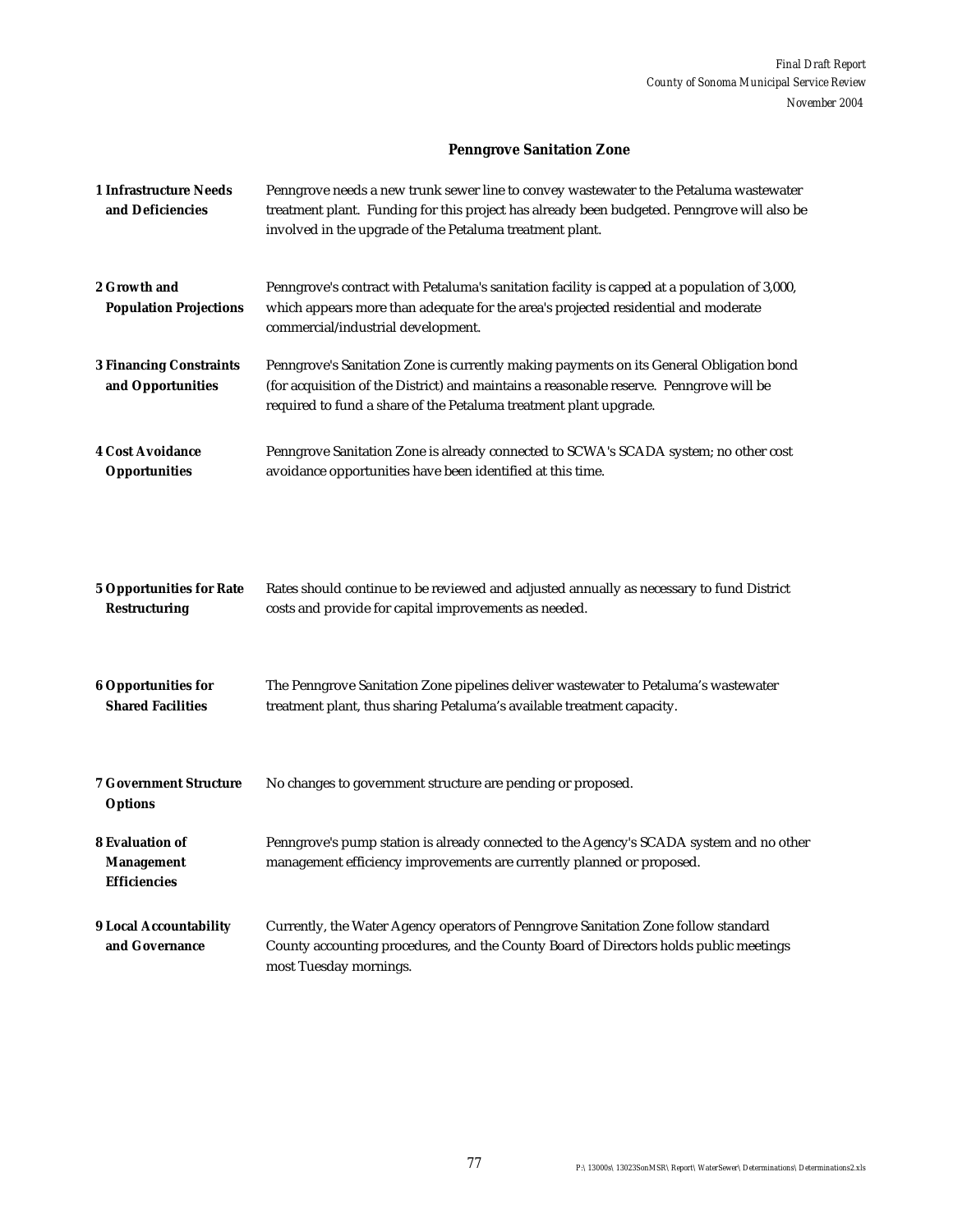# **Russian River County Sanitation Zone**

| <b>1 Infrastructure Needs</b><br>and Deficiencies                  | The Russian River County Sanitation District is currently funding major capital<br>improvements to increase treatment, storage and disposal capacity for future development<br>and to better accommodate wet weather flows. Further funding is needed to complete<br>required projects. |
|--------------------------------------------------------------------|-----------------------------------------------------------------------------------------------------------------------------------------------------------------------------------------------------------------------------------------------------------------------------------------|
| 2 Growth and<br><b>Population Projections</b>                      | RRCSD will need to increase disposal capacity to meet projected demands from future<br>growth.                                                                                                                                                                                          |
| <b>3 Financing Constraints</b><br>and Opportunities                | RRCSD has acquired a grant to cover part of its current capital improvement project. The<br>District is currently paying off general obligation bonds from 1979 and 1981; debt payments<br>represent ten percent of the operating budget.                                               |
| <b>4 Cost Avoidance</b><br><b>Opportunities</b>                    | RRCSD is seeking defense provisions in its Regional Water Quality Control Board permit for<br>protection against financial penalties for disruptions in operations due to natural disasters<br>such as floods. This may help the District avoid future liability costs.                 |
| <b>5 Opportunities for Rate</b><br><b>Restructuring</b>            | Rates in the Russian River District are expected to rise to increase the level of capital<br>replacement funding to ensure the long-term viability of the system. However, Russian<br>River rates are already high for Sonoma County.                                                   |
| <b>6 Opportunities for</b><br><b>Shared Facilities</b>             | No opportunities for shared facilities have been identified.                                                                                                                                                                                                                            |
| <b>7 Government Structure</b><br><b>Options</b>                    | No changes to government structure are pending or proposed.                                                                                                                                                                                                                             |
| <b>8 Evaluation of</b><br><b>Management</b><br><b>Efficiencies</b> | The connection of new construction at Russian River's new treatment plant to the Agency's<br>SCADA system offers opportunities for real-time data acquisition and more prompt<br>mitigation measures in response to problem situations.                                                 |
| <b>9 Local Accountability</b><br>and Governance                    | Water Agency operators of the RRCSD follow standard County accounting procedures, and<br>the County Board of Directors holds public meetings most Tuesday mornings.                                                                                                                     |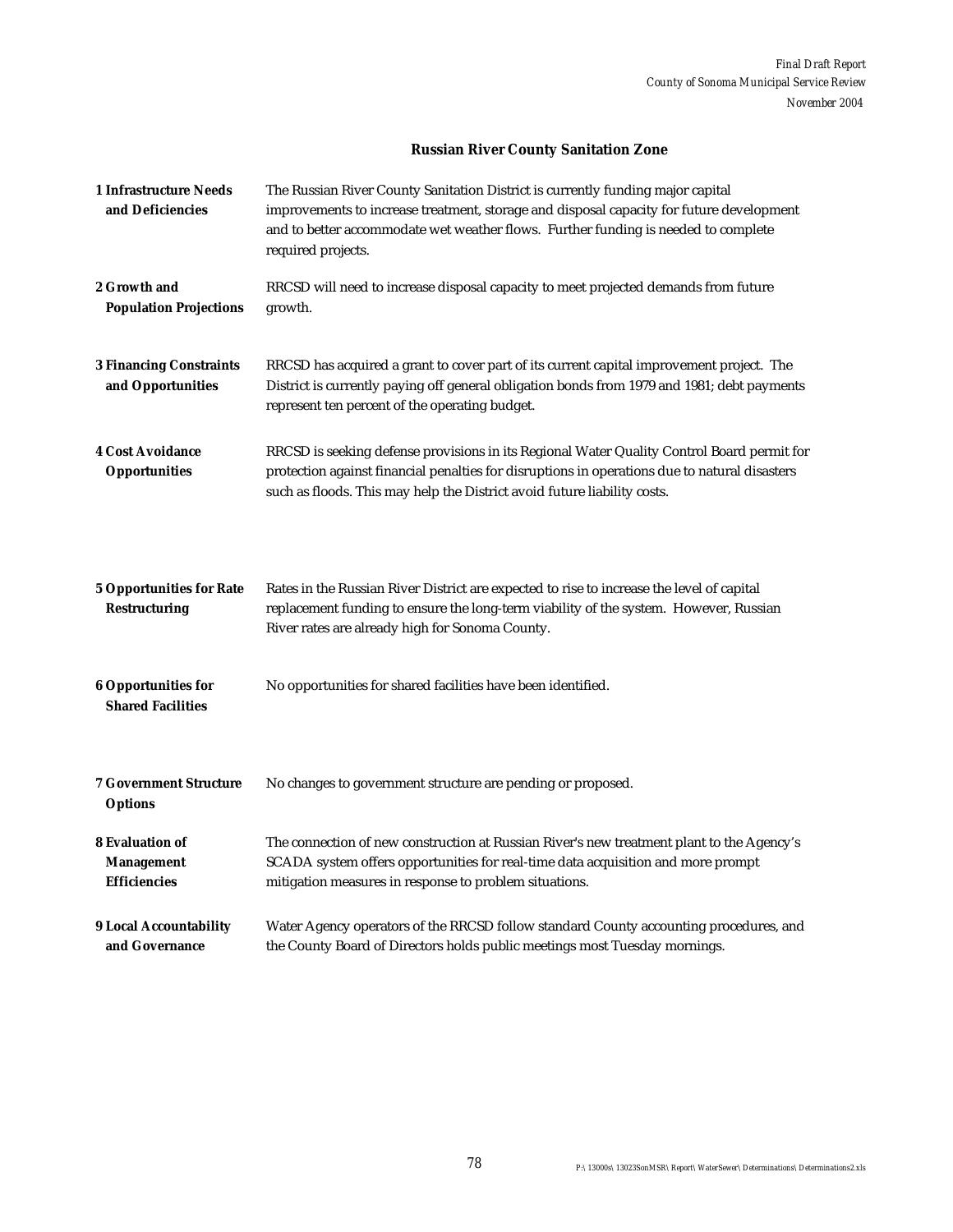#### **Sea Ranch Sanitation Zone**

| <b>1 Infrastructure Needs</b><br>and Deficiencies                  | Other than routine repair and replacement of portions of the collections system, Sea Ranch<br>Sanitation Zone infrastructure and facilities appear adequate at this time. The Zone has<br>plans for the consolidation of the two treatment plants in the future to address the needs of<br>added demand and more stringent water quality standards.                                                                 |
|--------------------------------------------------------------------|---------------------------------------------------------------------------------------------------------------------------------------------------------------------------------------------------------------------------------------------------------------------------------------------------------------------------------------------------------------------------------------------------------------------|
| 2 Growth and<br><b>Population Projections</b>                      | Demand for sanitation service in Sea Ranch depends partly on the growing number of year-<br>round residents. It is likely that existing facilities, once consolidated, will be adequate to<br>serve future growth.                                                                                                                                                                                                  |
| <b>3 Financing Constraints</b><br>and Opportunities                | Sea Ranch Zone shows no outstanding debt and maintains an adequate reserve. The Zone<br>applied for but did not win Clean Beach Funding for the treatment plant consolidation<br>project. The treatment plant consolidation project will be funded by existing sewer<br>connection fees and development impact fees.                                                                                                |
| <b>4 Cost Avoidance</b><br><b>Opportunities</b>                    | The consolidation of the two treatment plants in Sea Ranch will likely reduce costs<br>associated with the operation of two wastewater treatment plants. One plant will be used<br>either as a pump station only, or to treat wastewater to secondary standards only, after<br>which water will be sent to the second plant for tertiary treatment. This will obviate the<br>need to upgrade both treatment plants. |
| <b>5 Opportunities for Rate</b><br><b>Restructuring</b>            | Rates should continue to be reviewed and adjusted annually as necessary to fund District<br>costs and provide for capital improvements as needed.                                                                                                                                                                                                                                                                   |
| <b>6 Opportunities for</b><br><b>Shared Facilities</b>             | The draft EIR prepared in 2003 proposes to consolidate Sea Ranch's two treatment plants for<br>streamlined efficiency. Additionally, the Gualala treatment plant has agreed to further treat<br>effluent from Sea Ranch's North treatment plant to tertiary levels so that it can be used to<br>irrigate the Sea Ranch Golf Links.                                                                                  |
| <b>7 Government Structure</b><br><b>Options</b>                    | SRSZ is currently investigating the feasibility of turning over operations to the Sea Ranch<br>Association. This would cancel the need for the special contract between the Water Agency<br>and the Sea Ranch Water Company.                                                                                                                                                                                        |
| <b>8 Evaluation of</b><br><b>Management</b><br><b>Efficiencies</b> | Currently, no changes to management in the Sea Ranch Sanitation Zone are pending or<br>proposed.                                                                                                                                                                                                                                                                                                                    |
| <b>9 Local Accountability</b><br>and Governance                    | Water Agency operators of the SRSZ follow standard County accounting procedures, and<br>the County Board of Directors holds public meetings most Tuesday mornings. The transfer<br>of SRSZ to the Sea Ranch Water Company would offer opportunities for more local<br>governance and community accountability.                                                                                                      |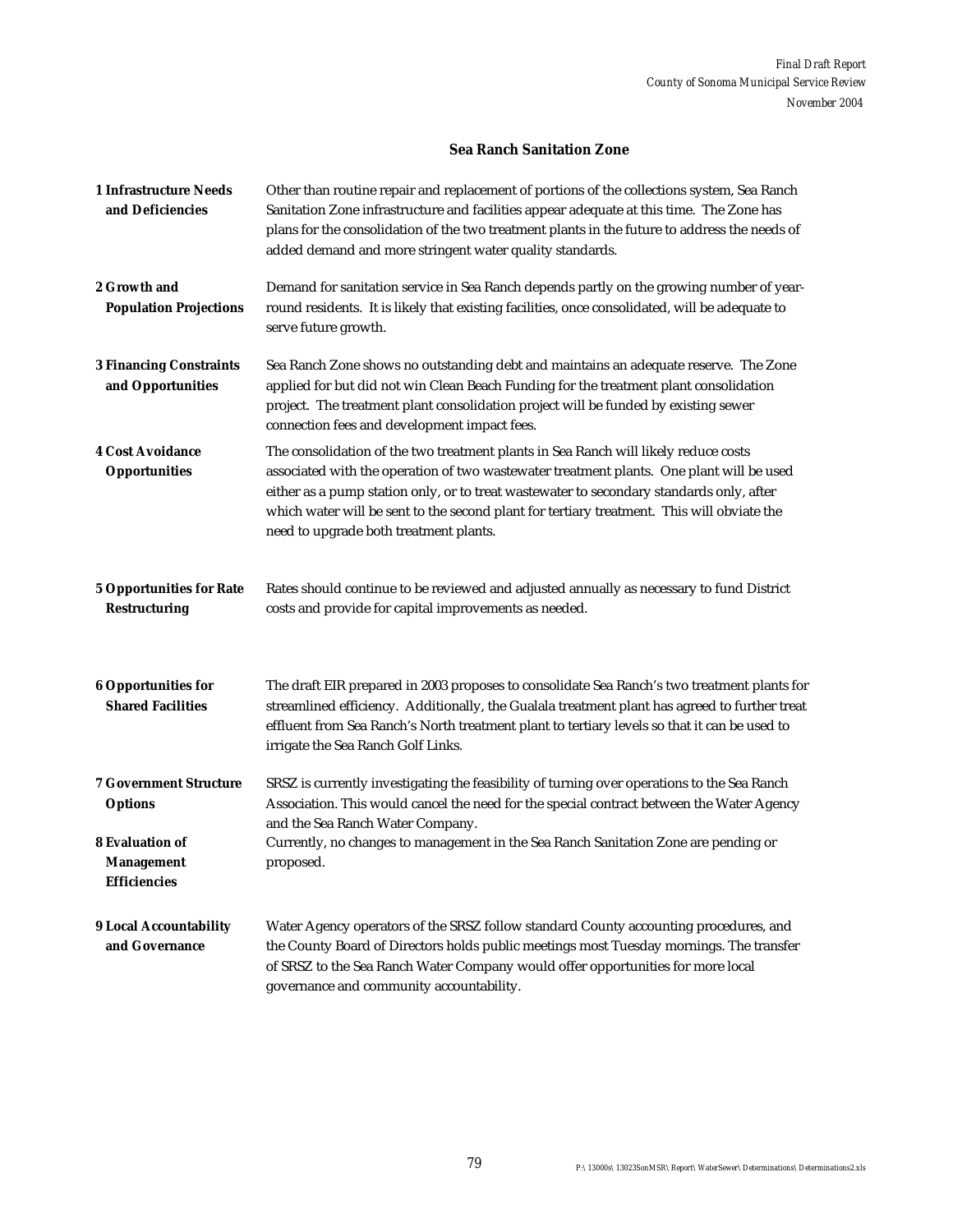# **Sonoma Valley County Sanitation District**

| <b>1 Infrastructure Needs</b><br>and Deficiencies                  | SVCSD is completing a program of improvements to address infrastructure deficiencies, and<br>to comply with the terms of its NPDES permit. Currently planned projects include a new<br>pipeline for increased irrigation disposal, the replacement of the main sewer trunk, and an<br>upgrade of the treatment plant to tertiary levels.                                                                                                                                                                                                                                                          |
|--------------------------------------------------------------------|---------------------------------------------------------------------------------------------------------------------------------------------------------------------------------------------------------------------------------------------------------------------------------------------------------------------------------------------------------------------------------------------------------------------------------------------------------------------------------------------------------------------------------------------------------------------------------------------------|
| 2 Growth and<br><b>Population Projections</b>                      | Anticipated growth within SVCSD's unincorporated areas and the City of Sonoma will<br>require capacity increases and additional disposal capacity, for which the District is already<br>planning.                                                                                                                                                                                                                                                                                                                                                                                                 |
| <b>3 Financing Constraints</b><br>and Opportunities                | SVCSD has funded required improvements through the use of revenue bonds, and<br>maintains reasonable reserves and provides set-asides for ongoing facility depreciation in its<br>budgeting process. SVCSD also pursues other funding options such as state-revolving fund<br>loans, grants, and others.                                                                                                                                                                                                                                                                                          |
| <b>4 Cost Avoidance</b><br><b>Opportunities</b>                    | Recent and planned improvements are likely to reduce future costs of possible litigation and<br>fines related to permit violations. Further connections to the Water Agency's SCADA<br>system may allow operators to respond more quickly to problems, helping to further reduce<br>the costs associated with possible permit violations. The District has also achieved cost-<br>savings through power savings, including the automation of its aeration system, which is<br>highest power consumer in a treatment plant, plus power infrastructure revision to reduce<br>power usage and costs. |
| <b>5 Opportunities for Rate</b><br><b>Restructuring</b>            | Rates should continue to be reviewed and adjusted annually as necessary to fund District<br>costs and provide for capital improvements as needed.                                                                                                                                                                                                                                                                                                                                                                                                                                                 |
| <b>6 Opportunities for</b><br><b>Shared Facilities</b>             | No opportunities for shared facilities have been identified.                                                                                                                                                                                                                                                                                                                                                                                                                                                                                                                                      |
| <b>7 Government Structure</b><br><b>Options</b>                    | No changes to government structure are pending or proposed.                                                                                                                                                                                                                                                                                                                                                                                                                                                                                                                                       |
| <b>8 Evaluation of</b><br><b>Management</b><br><b>Efficiencies</b> | The Agency's SCADA system, already installed at SVCSD, allows real-time monitoring of<br>facilities and allows operators to respond more quickly to problems.                                                                                                                                                                                                                                                                                                                                                                                                                                     |
| <b>9 Local Accountability</b><br>and Governance                    | SVCSD is governed by two members of the Sonoma County Board of Supervisors and the<br>Mayor of the City of Sonoma. Meetings and hearings are open to the public at the County<br>Administration Center, Tuesday mornings.                                                                                                                                                                                                                                                                                                                                                                         |